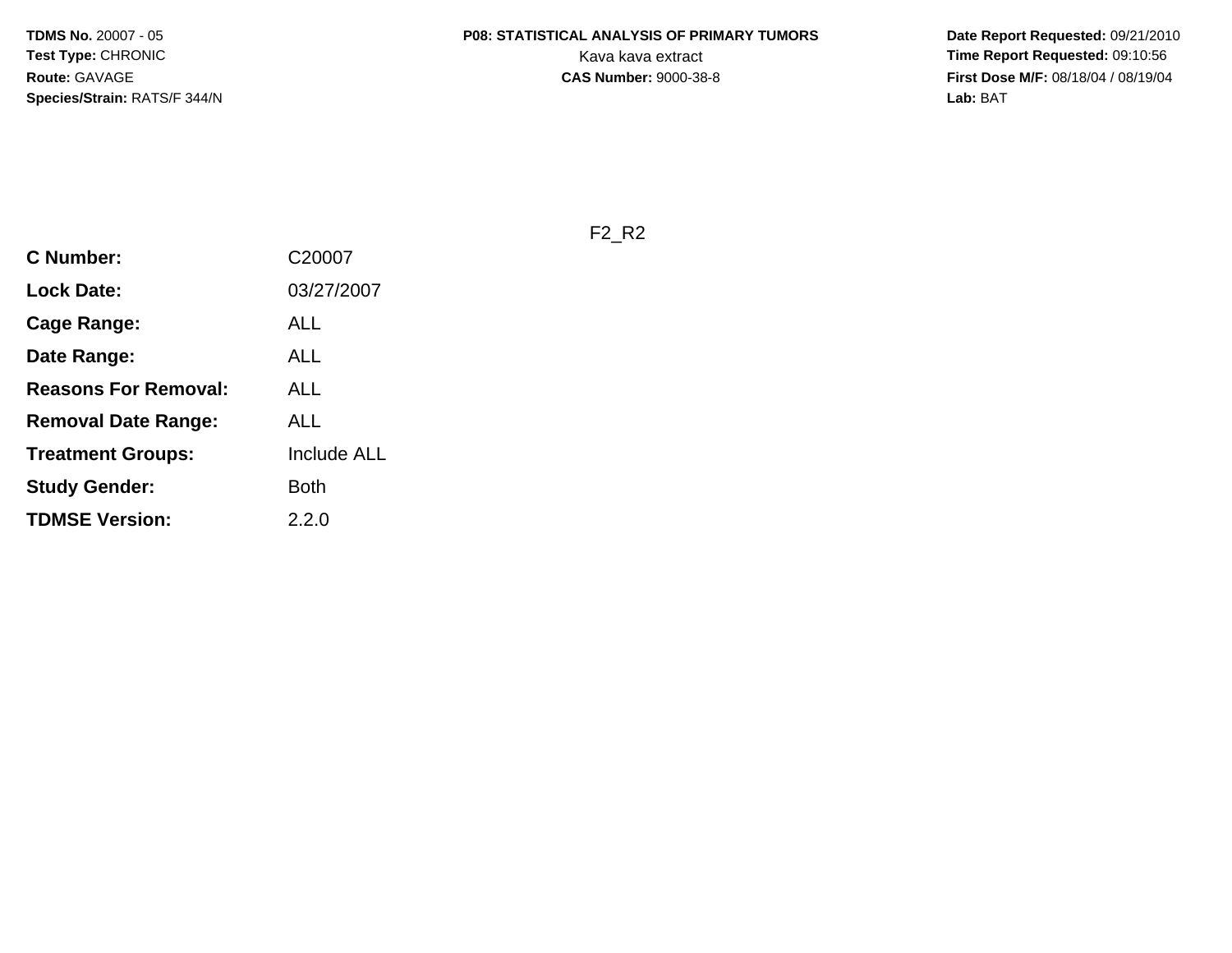#### **P08: STATISTICAL ANALYSIS OF PRIMARY TUMORS**

 **Date Report Requested:** 09/21/2010 Kava kava extract **Time Report Requested: 09:10:56**<br>**CAS Number: 9000-38-8 Time Report Requested: 09:10:56 CAS Number: 9000-38-8 First Dose M/F:** 08/18/04 / 08/19/04 Lab: BAT **Lab:** BAT

#### **HISTORICAL CONTROL STUDIESFrom May 2009 report**

#### **SAME ROUTE**

 88105-03 -- Isoeugenol (GAVAGE CORN OIL) 99023-03 -- beta-Myrcene (GAVAGE CORN OIL)99020-05 -- Pulegone (GAVAGE CORN OIL)

#### **ALL ROUTES**

 99024-07 -- Androstenedione (GAVAGE METHYLCELLULOSE)99028-05 -- bis(2-Chloroethoxy)methane (SKIN ETHANOL)20011-05 -- 1-Bromopropane (INHALATION AIR) 99027-03 -- Chromium picolinate monohydrate (ORAL FEED)05174-05 -- Cresols (ORAL FEED) 96011-05 -- Cumene (INHALATION AIR) 97003-07 -- 1,2-Dibromo-2,4-dicyanobutane (SKIN ETHANOL)99017-05 -- Diethylamine (INHALATION AIR) 93020-07 -- Diisopropylcarbodiimide (SKIN ETHANOL)88123-05 -- Formamide (GAVAGE WATER)20005-05 -- Ginseng (GAVAGE WATER) 99007-05 -- Goldenseal root powder (ORAL FEED) 95011-07 -- 5-(Hydroxymethyl)-2-furfural (GAVAGE WATER)88105-03 -- Isoeugenol (GAVAGE CORN OIL) 97006-01 -- Methyl isobutyl ketone (INHALATION AIR) 91005-07 -- Methylene blue trihydrate (GAVAGE METHYLCELLULOSE)92013-05 -- 4-Methylimidazole (ORAL FEED) 88006-03 -- alpha-Methylstyrene (INHALATION AIR)20008-03 -- Milk thistle extract (ORAL FEED) 99023-03 -- beta-Myrcene (GAVAGE CORN OIL) 97008-05 -- Propargyl alcohol (INHALATION AIR)99020-05 -- Pulegone (GAVAGE CORN OIL) 20114-07 -- Sodium dichromate dihydrate (VI) (ORAL WATER)93025-07 -- Tetralin (INHALATION AIR)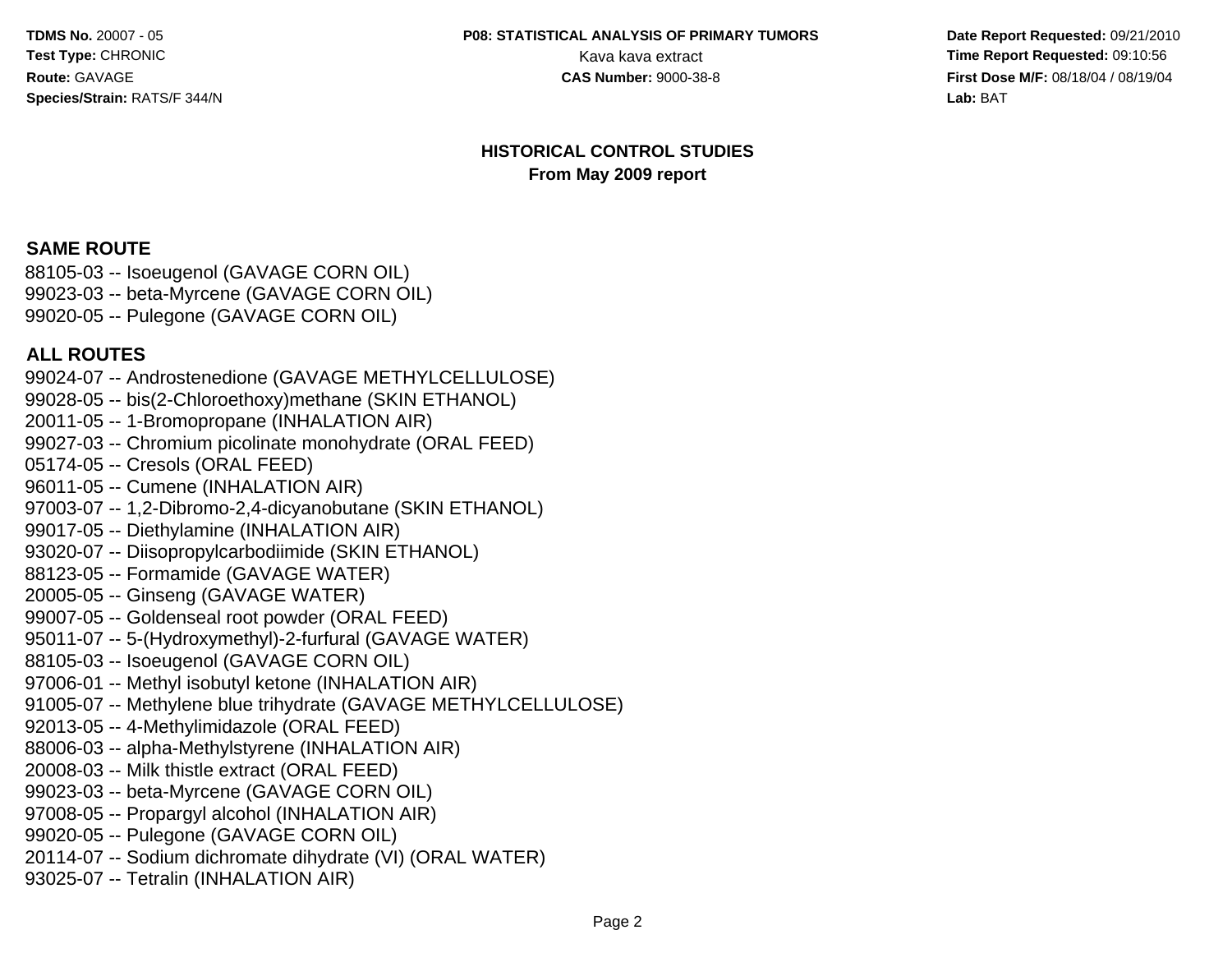# **P08: STATISTICAL ANALYSIS OF PRIMARY TUMORS**

 **Date Report Requested:** 09/21/2010 Kava kava extract **Time Report Requested: 09:10:56**<br>**CAS Number: 9000-38-8 Time Report Requested: 09:10:56 First Dose M/F:** 08/18/04 / 08/19/04 Lab: BAT **Lab:** BAT

#### **HISTORICAL CONTROL STUDIESFrom May 2009 report**

96019-05 -- Water disinfection byproducts (Bromochloroacetic acid) (ORAL WATER)96017-05 -- Water disinfection byproducts (Dibromoacetic acid) (ORAL WATER)96015-05 -- Water disinfection byproducts (Dibromoacetonitrile) (ORAL WATER)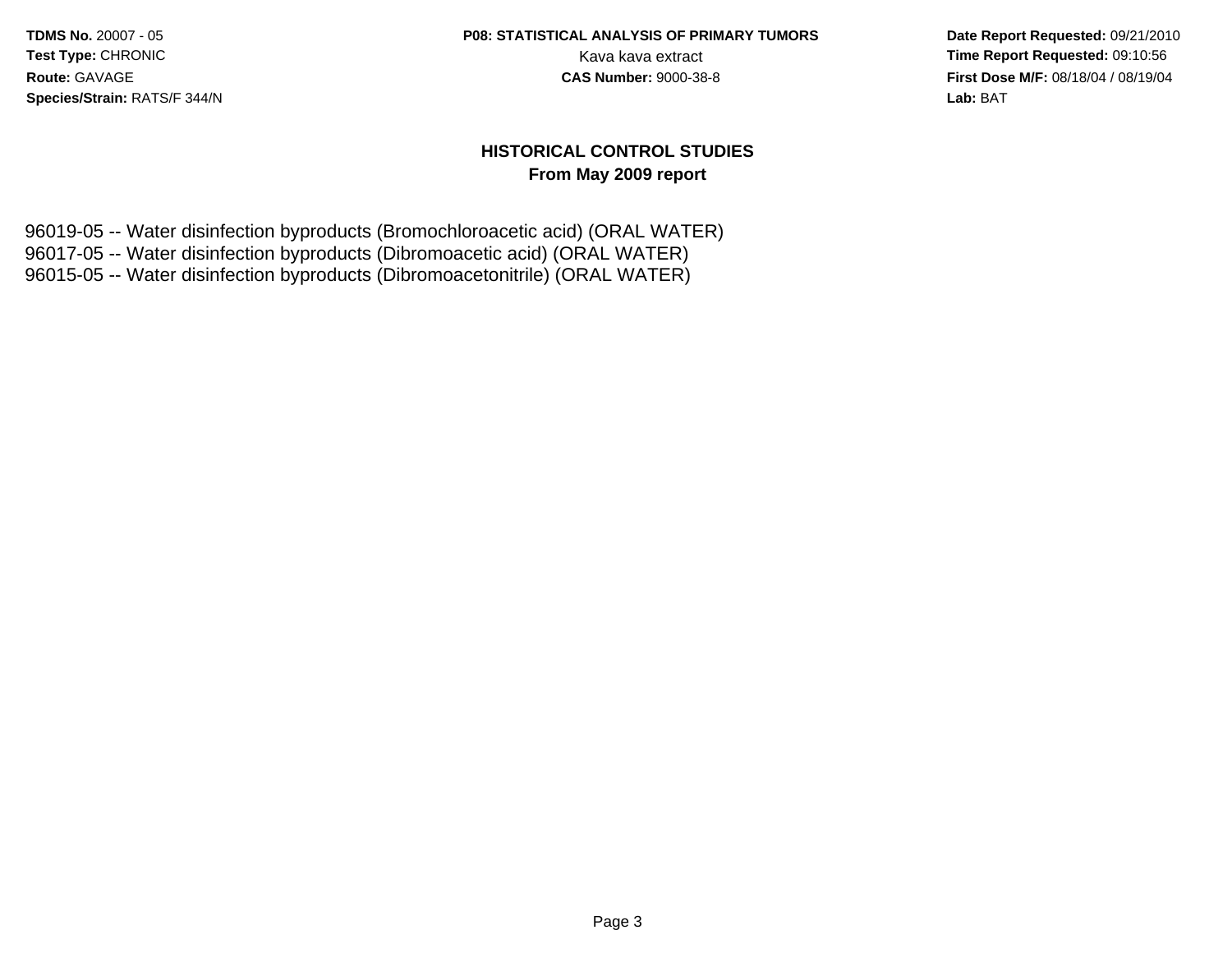**Date Report Requested:** 09/21/2010 **First Dose M/F:** 08/18/04 / 08/19/04 Lab: BAT **Lab:** BAT

#### **FOR ALL DOSES THE TUMOR RATES IN THE FOLLOWING TISSUES/ORGANS ARE BASED ON NUMBER OF TISSUES EXAMINED.IN OTHER TISSUES/ORGANS RATES ARE BASED ON THE NUMBER OF ANIMALS NECROPSIED.**

Adrenal Medulla Clitoral/Preputial GlandIslets, PancreaticLungPancreas Pituitary Gland Salivary GlandsTestesThyroid Gland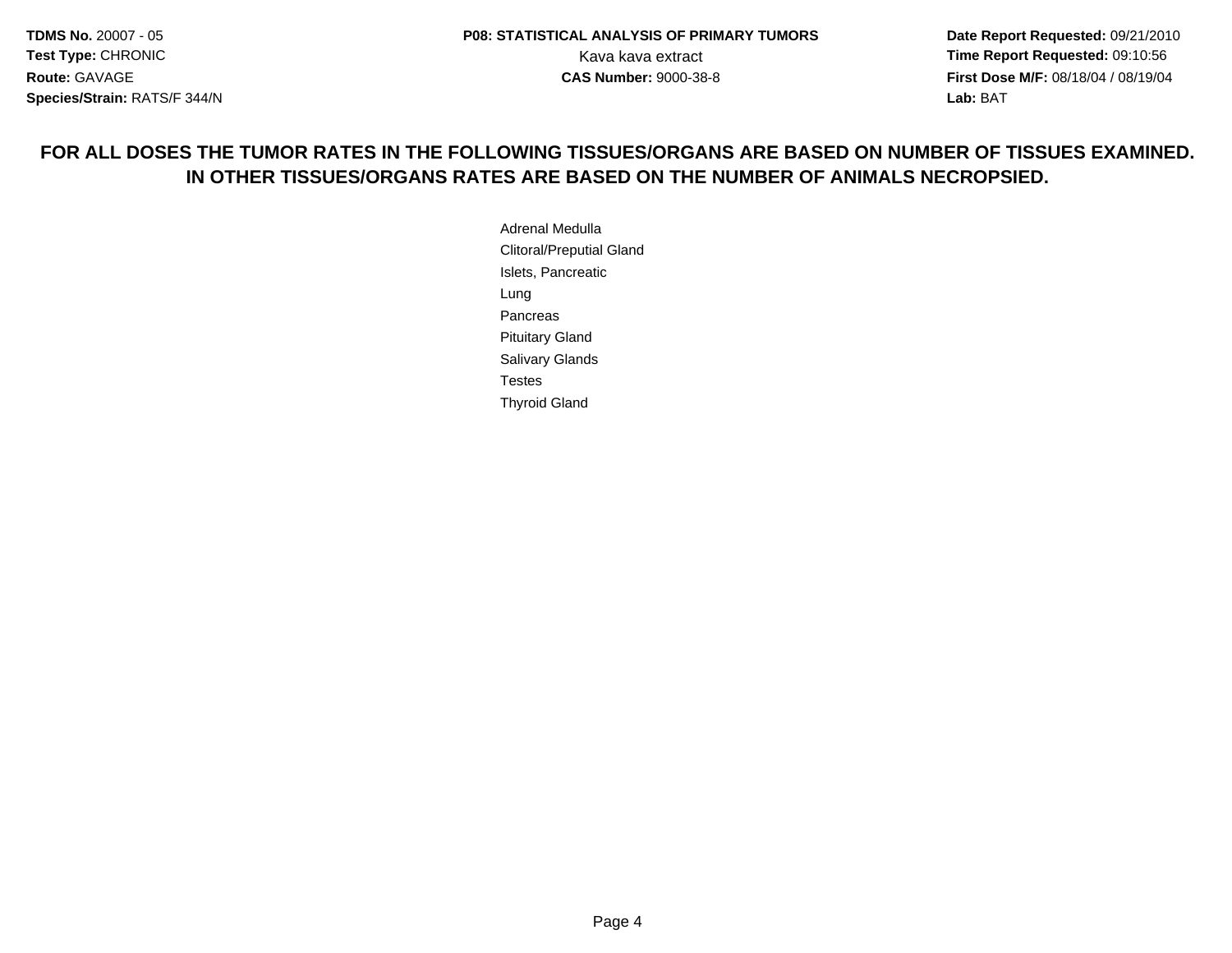**Date Report Requested:** 09/21/2010 Kava kava extract **Time Report Requested: 09:10:56**<br>**CAS Number: 9000-38-8 Time Report Requested: 09:10:56 First Dose M/F:** 08/18/04 / 08/19/04 Lab: BAT **Lab:** BAT

#### **SUMMARY OF STATISTICALLY SIGNIFICANT (P<=.05) RESULTS IN THE ANALYSIS OF KAVA KAVA EXTRACT**

#### **MALE RATS**

**Organ**

Adrenal MedullaMammary Gland

Pituitary Gland: Pars Distalis or Unspecified Site

**Skin** 

Testess Adenoma Thyroid Gland: C-Cell

#### **FEMALE RATS**

**Organ**

Clitoral/Preputial Gland

Mammary Gland

Pituitary Gland: Pars Distalis or Unspecified Site

All Organs

#### **Morphology**

 Pheochromocytoma: Benign, Complex, Malignant, NOS Fibroadenoma Fibroma, Fibroadenoma or Adenoma Fibroma, Fibroadenoma, Carcinoma, or Adenoma Adenoma Carcinoma or Adenoman and the contract of the contract of the contract of the contract of the contract of the contract of the contract of the contract of the contract of the contract of the contract of the contract of the contract of the cont Fibroma, Fibrosarcoma, Sarcoma, Myxoma, Myxosarcoma, or Fibrous Histiocytomal and a strong of the control of the Adenoma Carcinoma or Adenoma

#### **Morphology**

 Adenoma Carcinoma or Adenomad Carcinoma or Adenoma<br>———————————————————— Fibroadenoma Fibroma, Fibroadenoma or Adenoma Fibroma, Fibroadenoma, Carcinoma, or Adenoma Adenoma Carcinoma or Adenoma Leukemia: Lymphocytic, Monocytic, Mononuclear, or UndifferentiatedOsteosarcoma or OsteomaBenign TumorsMalignant and Benign Tumors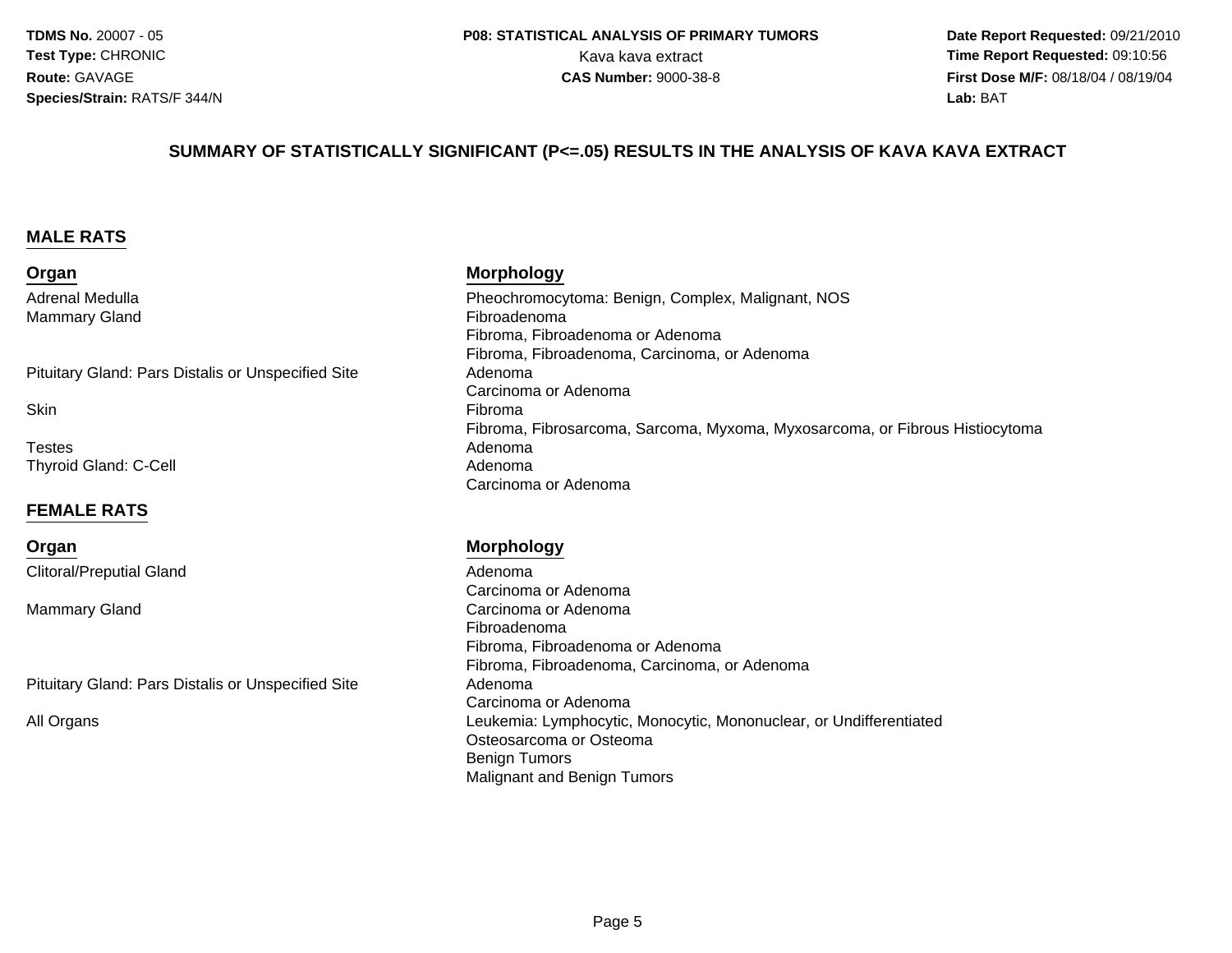|                                                          | <b>Males</b>   |             |              |              |  |  |  |  |
|----------------------------------------------------------|----------------|-------------|--------------|--------------|--|--|--|--|
| <b>DOSE</b>                                              | 0.0 G/KG       | 0.1 G/KG    | 0.3 G/KG     | 1.0 G/KG     |  |  |  |  |
|                                                          |                |             |              |              |  |  |  |  |
| <b>Adrenal Medulla</b><br><b>Pheochromocytoma Benign</b> |                |             |              |              |  |  |  |  |
| <b>TUMOR RATES</b>                                       |                |             |              |              |  |  |  |  |
| <b>OVERALL</b> (a)                                       | 5/49 (10%)     | 8/50 (16%)  | 2/50(4%)     | 2/50(4%)     |  |  |  |  |
| POLY-3 RATE (b)                                          | 5/43.41        | 8/44.61     | 2/45.55      | 2/41.46      |  |  |  |  |
| POLY-3 PERCENT (g)                                       | 11.5%          | 17.9%       | 4.4%         | 4.8%         |  |  |  |  |
| <b>TERMINAL (d)</b>                                      | 4/34 (12%)     | 8/35 (23%)  | 2/34(6%)     | 2/31(7%)     |  |  |  |  |
| <b>FIRST INCIDENCE</b>                                   | 709            | 727(T)      | 727 (T)      | 727(T)       |  |  |  |  |
| <b>HC TUMORS SAME ROUTE</b>                              | 24/150 (16%)   |             |              |              |  |  |  |  |
| <b>HC TUMORS ALL ROUTES</b>                              | 192/1346 (14%) |             |              |              |  |  |  |  |
| <b>STATISTICAL TESTS</b>                                 |                |             |              |              |  |  |  |  |
| POLY <sub>3</sub>                                        | P=0.086N       | $P=0.292$   | P=0.196N     | P=0.234N     |  |  |  |  |
| <b>POLY 1.5</b>                                          | P=0.084N       | $P=0.282$   | $P = 0.201N$ | $P = 0.231N$ |  |  |  |  |
| POLY <sub>6</sub>                                        | P=0.089N       | $P=0.305$   | P=0.193N     | P=0.238N     |  |  |  |  |
| <b>COCH-ARM / FISHERS</b>                                | P=0.074N       | $P = 0.290$ | P=0.210N     | P=0.210N     |  |  |  |  |
| <b>MAX-ISO-POLY-3</b>                                    | $P = 0.101N$   | $P = 0.201$ | P=0.110N     | P=0.138N     |  |  |  |  |
| <b>HISTCONT SAME RTE</b>                                 | (h)            | (h)         | (h)          | (h)          |  |  |  |  |
| <b>HISTCONT ALL RTES</b>                                 | (h)            | (h)         | (h)          | (h)          |  |  |  |  |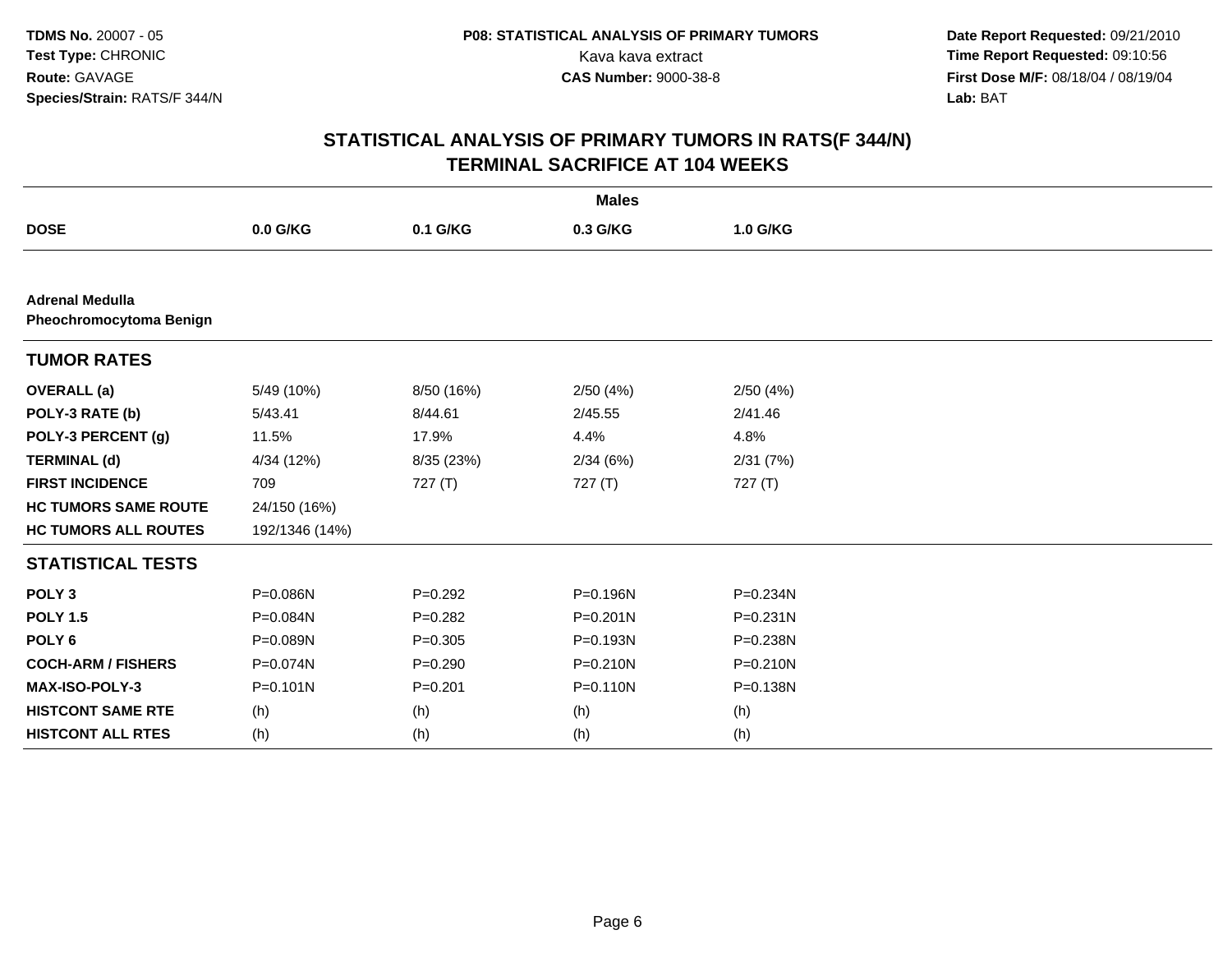| <b>Males</b>                                                |              |             |                   |          |  |  |
|-------------------------------------------------------------|--------------|-------------|-------------------|----------|--|--|
| <b>DOSE</b>                                                 | 0.0 G/KG     | 0.1 G/KG    | 0.3 G/KG          | 1.0 G/KG |  |  |
|                                                             |              |             |                   |          |  |  |
| <b>Adrenal Medulla</b><br><b>Pheochromocytoma Malignant</b> |              |             |                   |          |  |  |
| <b>TUMOR RATES</b>                                          |              |             |                   |          |  |  |
| <b>OVERALL</b> (a)                                          | 0/49(0%)     | 2/50(4%)    | 0/50(0%)          | 0/50(0%) |  |  |
| POLY-3 RATE (b)                                             | 0/43.34      | 2/44.84     | 0/45.55           | 0/41.46  |  |  |
| POLY-3 PERCENT (g)                                          | 0%           | 4.5%        | 0%                | 0%       |  |  |
| <b>TERMINAL (d)</b>                                         | 0/34(0%)     | 1/35(3%)    | 0/34(0%)          | 0/31(0%) |  |  |
| <b>FIRST INCIDENCE</b>                                      | ---          | 666         | $\qquad \qquad -$ | ---      |  |  |
| <b>HC TUMORS SAME ROUTE</b>                                 | 5/150(3%)    |             |                   |          |  |  |
| <b>HC TUMORS ALL ROUTES</b>                                 | 27/1346 (2%) |             |                   |          |  |  |
| <b>STATISTICAL TESTS</b>                                    |              |             |                   |          |  |  |
| POLY <sub>3</sub>                                           | P=0.398N     | $P = 0.245$ | (e)               | (e)      |  |  |
| <b>POLY 1.5</b>                                             | P=0.400N     | $P=0.240$   | (e)               | (e)      |  |  |
| POLY <sub>6</sub>                                           | P=0.395N     | $P = 0.251$ | (e)               | (e)      |  |  |
| <b>COCH-ARM / FISHERS</b>                                   | P=0.390N     | $P = 0.253$ | (e)               | (e)      |  |  |
| <b>MAX-ISO-POLY-3</b>                                       | P=0.279N     | $P=0.082$   | (e)               | (e)      |  |  |
| <b>HISTCONT SAME RTE</b>                                    | (h)          | (h)         | (e)               | (e)      |  |  |
| <b>HISTCONT ALL RTES</b>                                    | (h)          | (h)         | (e)               | (e)      |  |  |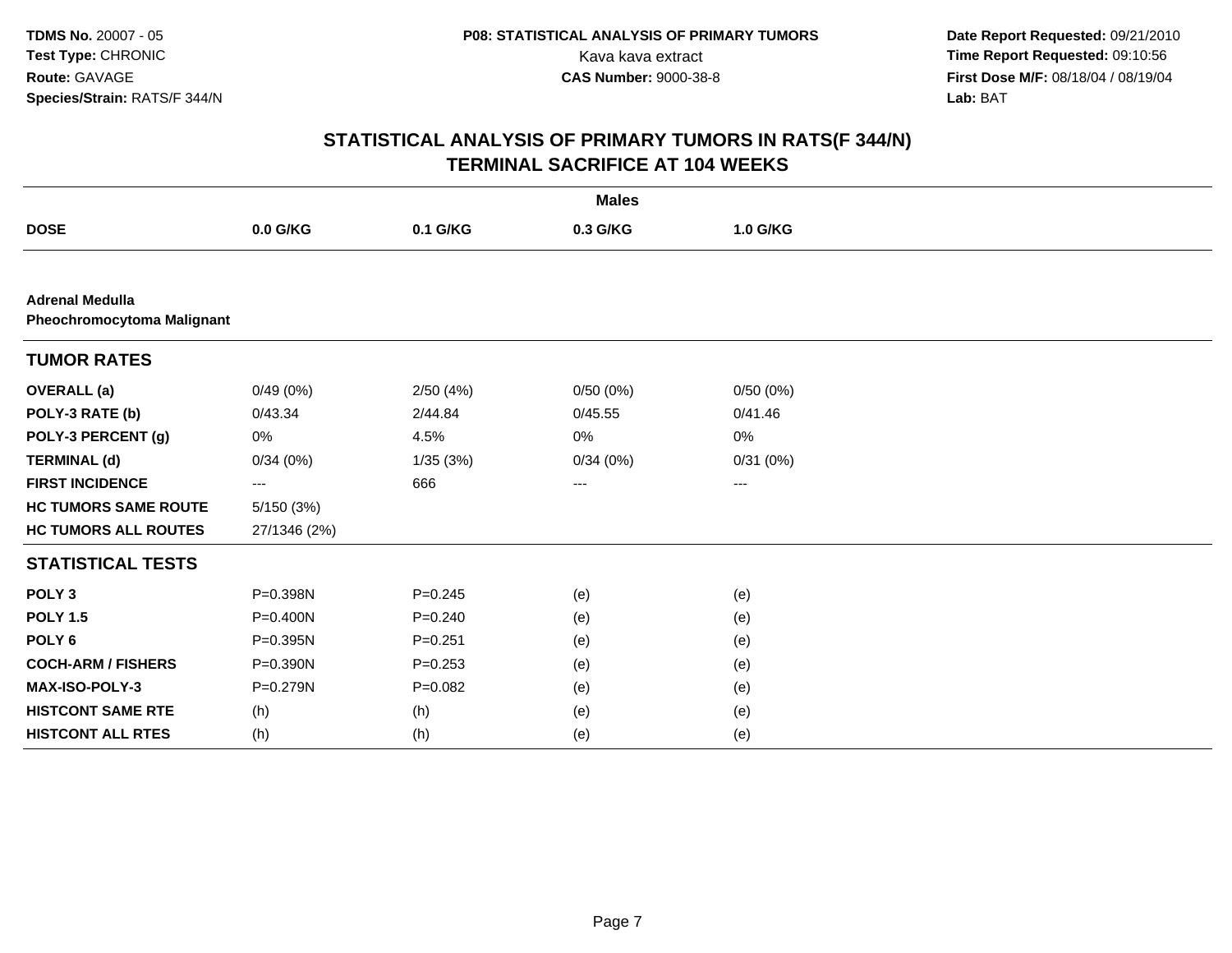| <b>Males</b>                |                                                   |             |              |              |  |  |  |  |  |
|-----------------------------|---------------------------------------------------|-------------|--------------|--------------|--|--|--|--|--|
| <b>DOSE</b>                 | 0.0 G/KG                                          | 0.1 G/KG    | 0.3 G/KG     | 1.0 G/KG     |  |  |  |  |  |
|                             |                                                   |             |              |              |  |  |  |  |  |
| <b>Adrenal Medulla</b>      | Pheochromocytoma: Benign, Complex, Malignant, NOS |             |              |              |  |  |  |  |  |
| <b>TUMOR RATES</b>          |                                                   |             |              |              |  |  |  |  |  |
| <b>OVERALL</b> (a)          | 5/49 (10%)                                        | 10/50 (20%) | 2/50(4%)     | 2/50(4%)     |  |  |  |  |  |
| POLY-3 RATE (b)             | 5/43.41                                           | 10/44.84    | 2/45.55      | 2/41.46      |  |  |  |  |  |
| POLY-3 PERCENT (g)          | 11.5%                                             | 22.3%       | 4.4%         | 4.8%         |  |  |  |  |  |
| <b>TERMINAL (d)</b>         | 4/34 (12%)                                        | 9/35(26%)   | 2/34(6%)     | 2/31(7%)     |  |  |  |  |  |
| <b>FIRST INCIDENCE</b>      | 709                                               | 666         | 727(T)       | 727 (T)      |  |  |  |  |  |
| <b>HC TUMORS SAME ROUTE</b> | 28/150 (19%)                                      |             |              |              |  |  |  |  |  |
| <b>HC TUMORS ALL ROUTES</b> | 222/1346 (17%)                                    |             |              |              |  |  |  |  |  |
| <b>STATISTICAL TESTS</b>    |                                                   |             |              |              |  |  |  |  |  |
| POLY <sub>3</sub>           | P=0.053N                                          | $P=0.142$   | P=0.196N     | P=0.234N     |  |  |  |  |  |
| <b>POLY 1.5</b>             | P=0.052N                                          | $P = 0.135$ | $P = 0.201N$ | P=0.231N     |  |  |  |  |  |
| POLY <sub>6</sub>           | P=0.054N                                          | $P = 0.153$ | P=0.193N     | P=0.238N     |  |  |  |  |  |
| <b>COCH-ARM / FISHERS</b>   | P=0.046N*                                         | $P = 0.140$ | P=0.210N     | $P = 0.210N$ |  |  |  |  |  |
| MAX-ISO-POLY-3              | P=0.058N                                          | $P = 0.090$ | $P = 0.110N$ | P=0.138N     |  |  |  |  |  |
| <b>HISTCONT SAME RTE</b>    | (h)                                               | (h)         | (h)          | (h)          |  |  |  |  |  |
| <b>HISTCONT ALL RTES</b>    | (h)                                               | (h)         | (h)          | (h)          |  |  |  |  |  |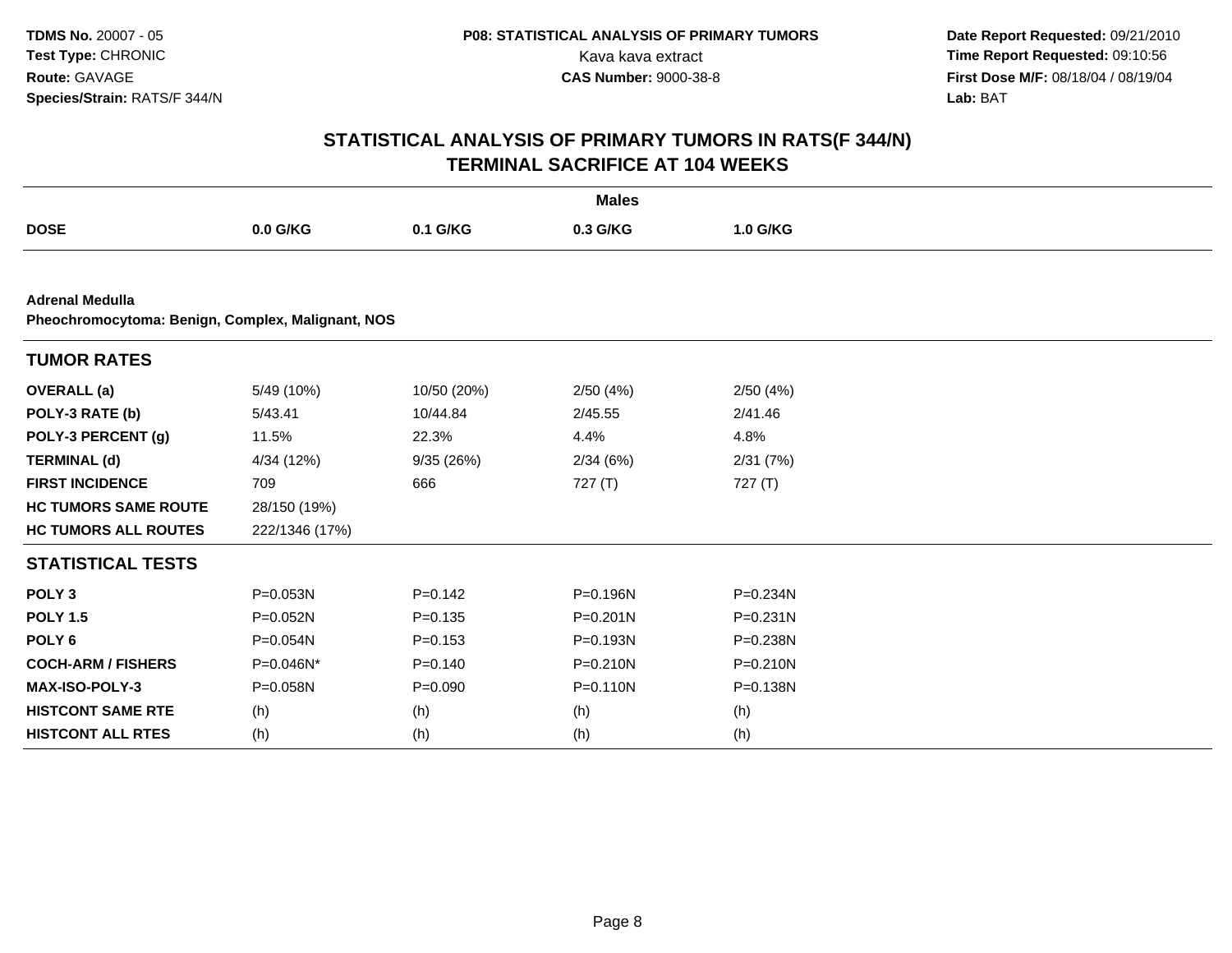| <b>Males</b>                           |              |              |              |              |  |  |  |
|----------------------------------------|--------------|--------------|--------------|--------------|--|--|--|
| <b>DOSE</b>                            | 0.0 G/KG     | 0.1 G/KG     | 0.3 G/KG     | 1.0 G/KG     |  |  |  |
|                                        |              |              |              |              |  |  |  |
| <b>Bone</b><br>Osteosarcoma or Osteoma |              |              |              |              |  |  |  |
| <b>TUMOR RATES</b>                     | $\#$         | #            | #            | #            |  |  |  |
| <b>OVERALL</b> (a)                     | 1/49(2%)     | 1/50(2%)     | 0/50(0%)     | 0/50(0%)     |  |  |  |
| POLY-3 RATE (b)                        | 1/43.50      | 1/44.61      | 0/45.55      | 0/41.46      |  |  |  |
| POLY-3 PERCENT (g)                     | 2.3%         | 2.2%         | 0%           | 0%           |  |  |  |
| <b>TERMINAL (d)</b>                    | 0/34(0%)     | 1/35(3%)     | 0/34(0%)     | 0/31(0%)     |  |  |  |
| <b>FIRST INCIDENCE</b>                 | 686          | 727 (T)      | ---          | ---          |  |  |  |
| <b>HC TUMORS SAME ROUTE</b>            | 3/150(2%)    |              |              |              |  |  |  |
| <b>HC TUMORS ALL ROUTES</b>            | 13/1349 (1%) |              |              |              |  |  |  |
| <b>STATISTICAL TESTS</b>               |              |              |              |              |  |  |  |
| POLY <sub>3</sub>                      | P=0.330N     | P=0.755N     | $P = 0.491N$ | $P = 0.510N$ |  |  |  |
| <b>POLY 1.5</b>                        | P=0.329N     | P=0.758N     | P=0.493N     | P=0.508N     |  |  |  |
| POLY <sub>6</sub>                      | P=0.331N     | $P = 0.751N$ | P=0.490N     | $P = 0.512N$ |  |  |  |
| <b>COCH-ARM / FISHERS</b>              | P=0.322N     | $P = 0.747N$ | $P=0.495N$   | $P=0.495N$   |  |  |  |
| MAX-ISO-POLY-3                         | P=0.277N     | P=0.492N     | P=0.157N     | P=0.172N     |  |  |  |
| <b>HISTCONT SAME RTE</b>               | (h)          | (h)          | (h)          | (h)          |  |  |  |
| <b>HISTCONT ALL RTES</b>               | (h)          | (h)          | (h)          | (h)          |  |  |  |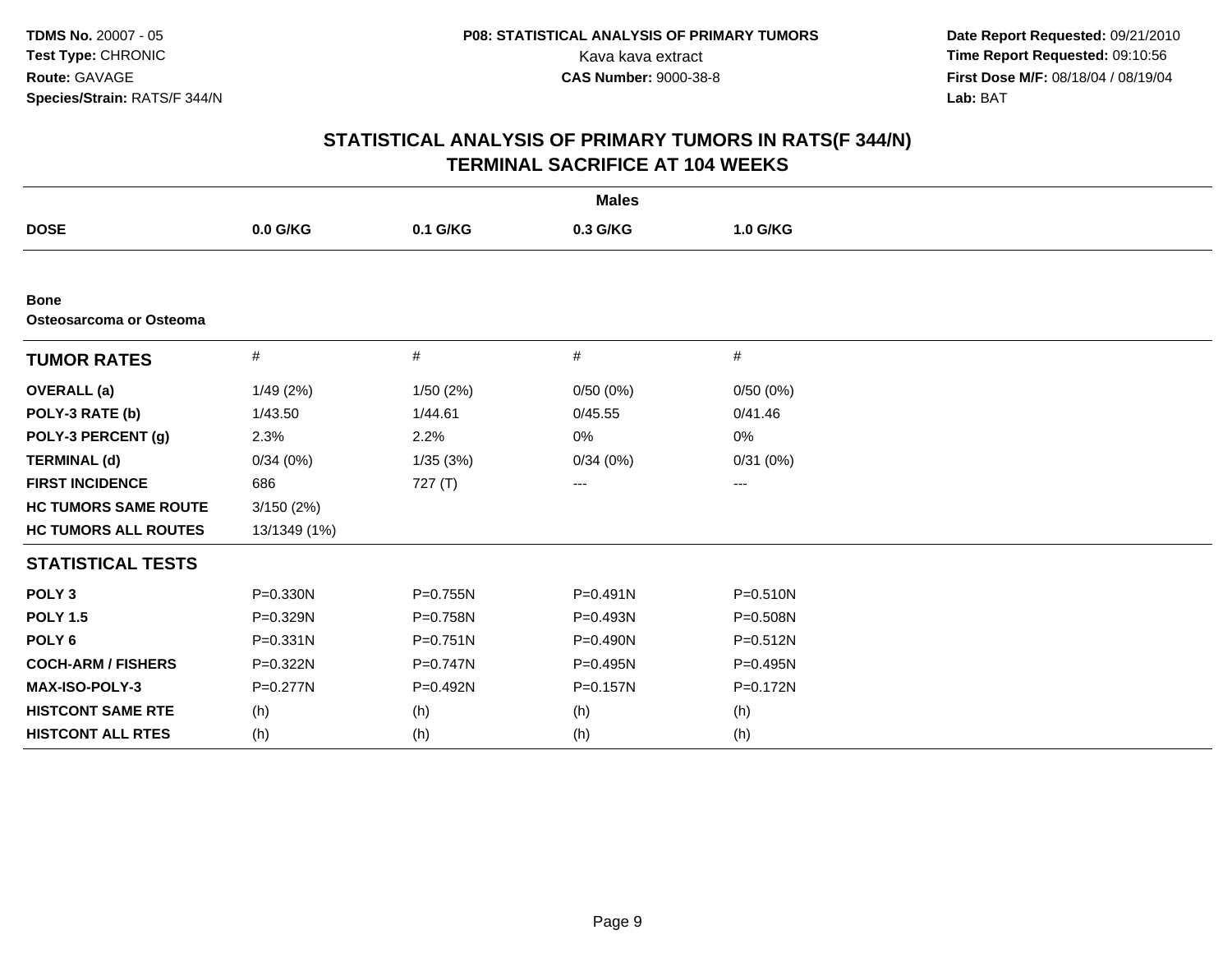|                                            | <b>Males</b> |          |          |             |  |  |  |  |
|--------------------------------------------|--------------|----------|----------|-------------|--|--|--|--|
| <b>DOSE</b>                                | 0.0 G/KG     | 0.1 G/KG | 0.3 G/KG | 1.0 G/KG    |  |  |  |  |
|                                            |              |          |          |             |  |  |  |  |
| <b>Clitoral/Preputial Gland</b><br>Adenoma |              |          |          |             |  |  |  |  |
| <b>TUMOR RATES</b>                         |              |          |          |             |  |  |  |  |
| <b>OVERALL</b> (a)                         | 0/49(0%)     | 0/50(0%) | 0/49(0%) | 1/50(2%)    |  |  |  |  |
| POLY-3 RATE (b)                            | 0/43.34      | 0/44.61  | 0/44.70  | 1/41.46     |  |  |  |  |
| POLY-3 PERCENT (g)                         | 0%           | 0%       | 0%       | 2.4%        |  |  |  |  |
| <b>TERMINAL (d)</b>                        | 0/34(0%)     | 0/35(0%) | 0/34(0%) | 1/31(3%)    |  |  |  |  |
| <b>FIRST INCIDENCE</b>                     | ---          | ---      | $\cdots$ | 727 (T)     |  |  |  |  |
| <b>HC TUMORS SAME ROUTE</b>                | 10/150 (7%)  |          |          |             |  |  |  |  |
| <b>HC TUMORS ALL ROUTES</b>                | 53/1347 (4%) |          |          |             |  |  |  |  |
| <b>STATISTICAL TESTS</b>                   |              |          |          |             |  |  |  |  |
| POLY <sub>3</sub>                          | $P = 0.213$  | (e)      | (e)      | $P = 0.491$ |  |  |  |  |
| <b>POLY 1.5</b>                            | $P = 0.215$  | (e)      | (e)      | $P=0.493$   |  |  |  |  |
| POLY <sub>6</sub>                          | $P = 0.210$  | (e)      | (e)      | $P=0.490$   |  |  |  |  |
| <b>COCH-ARM / FISHERS</b>                  | $P=0.223$    | (e)      | (e)      | $P = 0.505$ |  |  |  |  |
| MAX-ISO-POLY-3                             | $P = 0.128$  | (e)      | (e)      | $P = 0.160$ |  |  |  |  |
| <b>HISTCONT SAME RTE</b>                   | (e)          | (e)      | (e)      | (e)         |  |  |  |  |
| <b>HISTCONT ALL RTES</b>                   | (e)          | (e)      | (e)      | (e)         |  |  |  |  |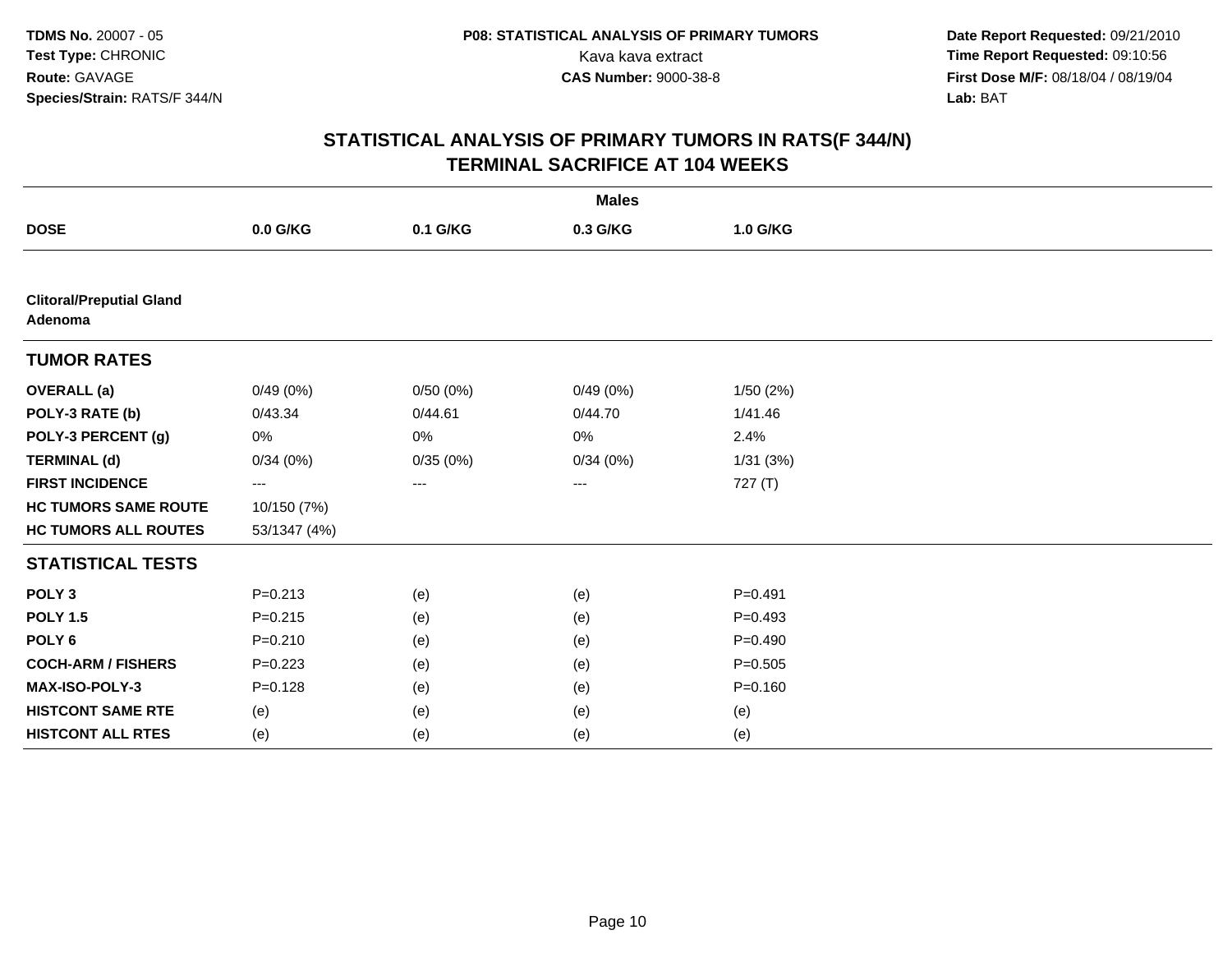| <b>Males</b>                                 |              |              |              |              |  |  |
|----------------------------------------------|--------------|--------------|--------------|--------------|--|--|
| <b>DOSE</b>                                  | 0.0 G/KG     | 0.1 G/KG     | 0.3 G/KG     | 1.0 G/KG     |  |  |
|                                              |              |              |              |              |  |  |
| <b>Clitoral/Preputial Gland</b><br>Carcinoma |              |              |              |              |  |  |
| <b>TUMOR RATES</b>                           |              |              |              |              |  |  |
| <b>OVERALL</b> (a)                           | 1/49(2%)     | 1/50(2%)     | 0/49(0%)     | 0/50(0%)     |  |  |
| POLY-3 RATE (b)                              | 1/43.34      | 1/44.61      | 0/44.70      | 0/41.46      |  |  |
| POLY-3 PERCENT (g)                           | 2.3%         | 2.2%         | 0%           | 0%           |  |  |
| <b>TERMINAL (d)</b>                          | 1/34(3%)     | 1/35(3%)     | 0/34(0%)     | 0/31(0%)     |  |  |
| <b>FIRST INCIDENCE</b>                       | 727 (T)      | 727 (T)      | ---          | ---          |  |  |
| <b>HC TUMORS SAME ROUTE</b>                  | 3/150(2%)    |              |              |              |  |  |
| <b>HC TUMORS ALL ROUTES</b>                  | 19/1347 (1%) |              |              |              |  |  |
| <b>STATISTICAL TESTS</b>                     |              |              |              |              |  |  |
| POLY <sub>3</sub>                            | P=0.330N     | P=0.754N     | P=0.494N     | P=0.509N     |  |  |
| <b>POLY 1.5</b>                              | P=0.329N     | P=0.758N     | P=0.496N     | $P = 0.507N$ |  |  |
| POLY <sub>6</sub>                            | $P = 0.331N$ | P=0.749N     | P=0.492N     | $P = 0.510N$ |  |  |
| <b>COCH-ARM / FISHERS</b>                    | P=0.322N     | $P = 0.747N$ | $P = 0.500N$ | $P = 0.495N$ |  |  |
| MAX-ISO-POLY-3                               | P=0.277N     | $P = 0.491N$ | P=0.158N     | $P = 0.171N$ |  |  |
| <b>HISTCONT SAME RTE</b>                     | (h)          | (h)          | (h)          | (h)          |  |  |
| <b>HISTCONT ALL RTES</b>                     | (h)          | (h)          | (h)          | (h)          |  |  |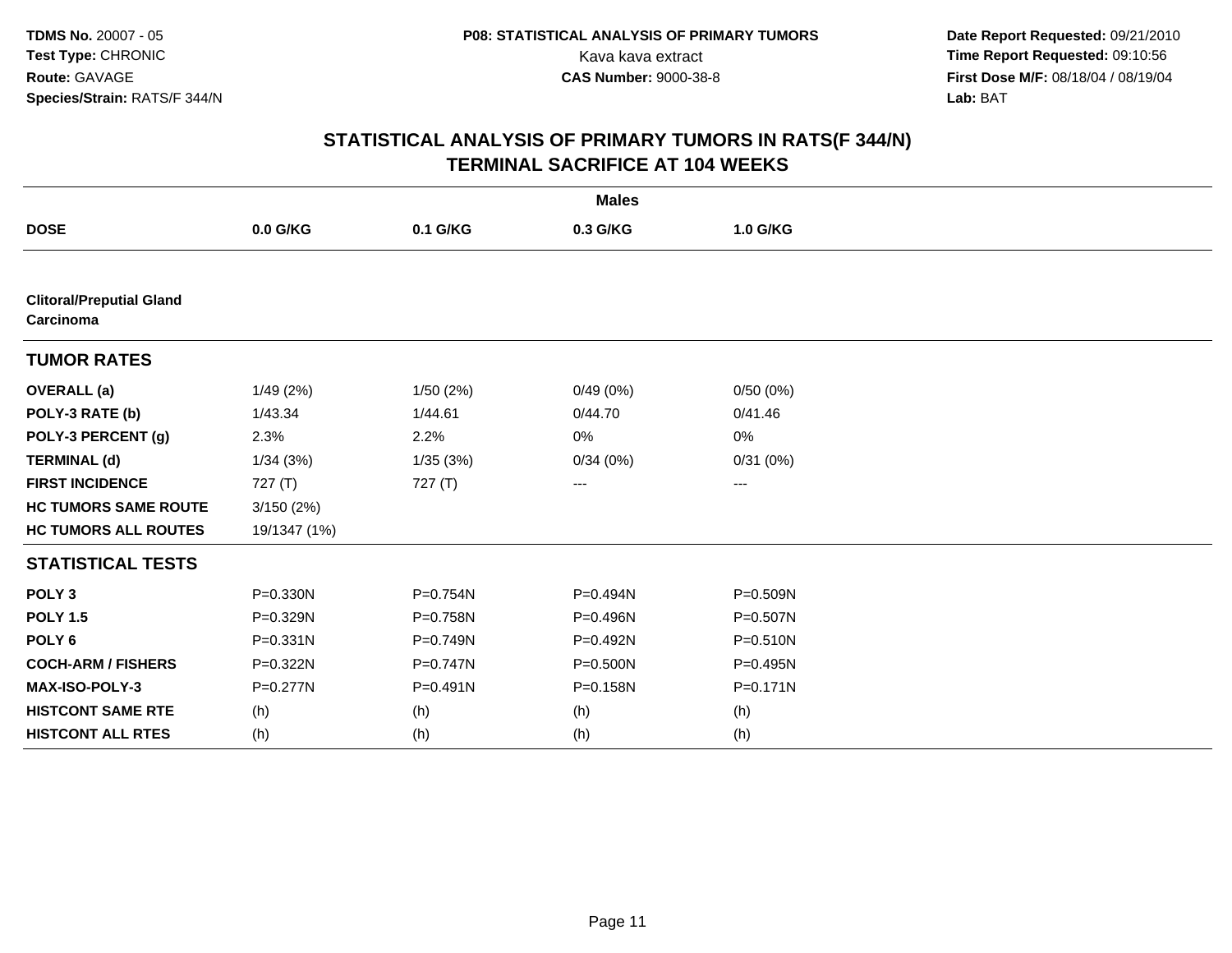| <b>Males</b>                                            |              |              |          |             |  |  |  |
|---------------------------------------------------------|--------------|--------------|----------|-------------|--|--|--|
| <b>DOSE</b>                                             | 0.0 G/KG     | 0.1 G/KG     | 0.3 G/KG | 1.0 G/KG    |  |  |  |
|                                                         |              |              |          |             |  |  |  |
| <b>Clitoral/Preputial Gland</b><br>Carcinoma or Adenoma |              |              |          |             |  |  |  |
| <b>TUMOR RATES</b>                                      |              |              |          |             |  |  |  |
| <b>OVERALL</b> (a)                                      | 1/49(2%)     | 1/50(2%)     | 0/49(0%) | 1/50(2%)    |  |  |  |
| POLY-3 RATE (b)                                         | 1/43.34      | 1/44.61      | 0/44.70  | 1/41.46     |  |  |  |
| POLY-3 PERCENT (g)                                      | 2.3%         | 2.2%         | 0%       | 2.4%        |  |  |  |
| <b>TERMINAL (d)</b>                                     | 1/34(3%)     | 1/35(3%)     | 0/34(0%) | 1/31(3%)    |  |  |  |
| <b>FIRST INCIDENCE</b>                                  | 727 $(T)$    | 727(T)       | ---      | 727 $(T)$   |  |  |  |
| <b>HC TUMORS SAME ROUTE</b>                             | 13/150 (9%)  |              |          |             |  |  |  |
| <b>HC TUMORS ALL ROUTES</b>                             | 70/1347 (5%) |              |          |             |  |  |  |
| <b>STATISTICAL TESTS</b>                                |              |              |          |             |  |  |  |
| POLY <sub>3</sub>                                       | $P = 0.658$  | P=0.754N     | P=0.494N | $P = 0.751$ |  |  |  |
| <b>POLY 1.5</b>                                         | $P = 0.661$  | P=0.758N     | P=0.496N | $P=0.753$   |  |  |  |
| POLY <sub>6</sub>                                       | $P=0.654$    | $P = 0.749N$ | P=0.492N | $P=0.749$   |  |  |  |
| <b>COCH-ARM / FISHERS</b>                               | $P = 0.675$  | P=0.747N     | P=0.500N | P=0.747N    |  |  |  |
| MAX-ISO-POLY-3                                          | P=0.552N     | $P = 0.491N$ | P=0.158N | $P=0.487$   |  |  |  |
| <b>HISTCONT SAME RTE</b>                                | $P=0.722$    | $P = 1.000$  | (e)      | $P = 0.633$ |  |  |  |
| <b>HISTCONT ALL RTES</b>                                | $P = 0.701$  | $P = 1.000$  | (e)      | $P = 0.615$ |  |  |  |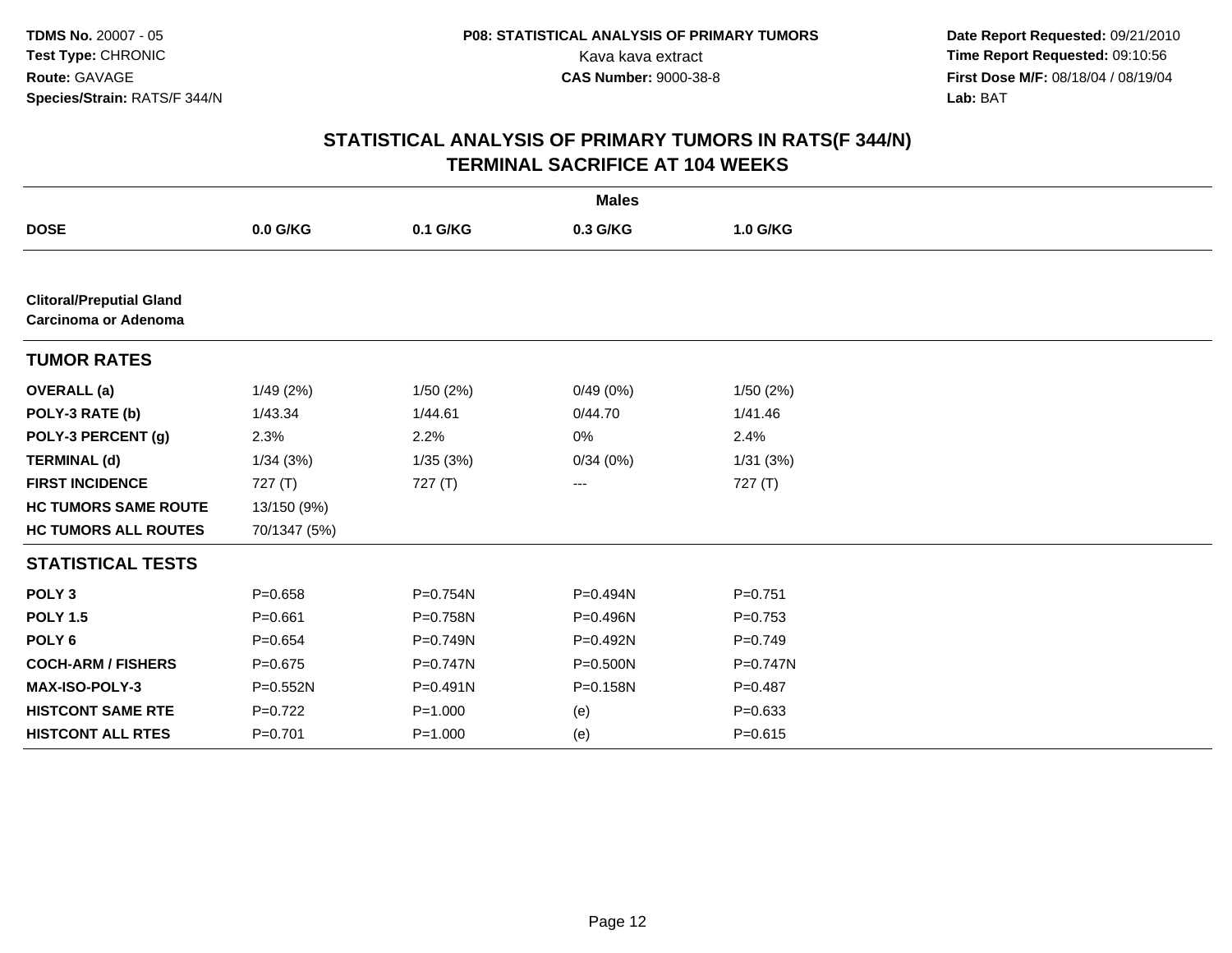| <b>Males</b>                     |             |             |             |          |  |  |
|----------------------------------|-------------|-------------|-------------|----------|--|--|
| <b>DOSE</b>                      | 0.0 G/KG    | 0.1 G/KG    | 0.3 G/KG    | 1.0 G/KG |  |  |
|                                  |             |             |             |          |  |  |
| Ear<br><b>Neural Crest Tumor</b> |             |             |             |          |  |  |
| <b>TUMOR RATES</b>               | #           | $\#$        | #           | #        |  |  |
| <b>OVERALL</b> (a)               | 0/49(0%)    | 2/50(4%)    | 1/50(2%)    | 0/50(0%) |  |  |
| POLY-3 RATE (b)                  | 0/43.34     | 2/44.91     | 1/45.55     | 0/41.46  |  |  |
| POLY-3 PERCENT (g)               | 0%          | 4.5%        | 2.2%        | 0%       |  |  |
| <b>TERMINAL (d)</b>              | 0/34(0%)    | 1/35(3%)    | 1/34(3%)    | 0/31(0%) |  |  |
| <b>FIRST INCIDENCE</b>           | ---         | 646         | 727 (T)     | ---      |  |  |
| <b>HC TUMORS SAME ROUTE</b>      | 0/150(0%)   |             |             |          |  |  |
| <b>HC TUMORS ALL ROUTES</b>      | 1/1349 (0%) |             |             |          |  |  |
| <b>STATISTICAL TESTS</b>         |             |             |             |          |  |  |
| POLY <sub>3</sub>                | P=0.398N    | $P = 0.245$ | $P = 0.510$ | (e)      |  |  |
| <b>POLY 1.5</b>                  | P=0.397N    | $P = 0.240$ | $P = 0.508$ | (e)      |  |  |
| POLY <sub>6</sub>                | P=0.399N    | $P = 0.251$ | $P = 0.512$ | (e)      |  |  |
| <b>COCH-ARM / FISHERS</b>        | P=0.380N    | $P = 0.253$ | $P = 0.505$ | (e)      |  |  |
| <b>MAX-ISO-POLY-3</b>            | $P=0.357$   | $P = 0.082$ | $P = 0.170$ | (e)      |  |  |
| <b>HISTCONT SAME RTE</b>         | (h)         | (h)         | (h)         | (e)      |  |  |
| <b>HISTCONT ALL RTES</b>         | (h)         | (h)         | (h)         | (e)      |  |  |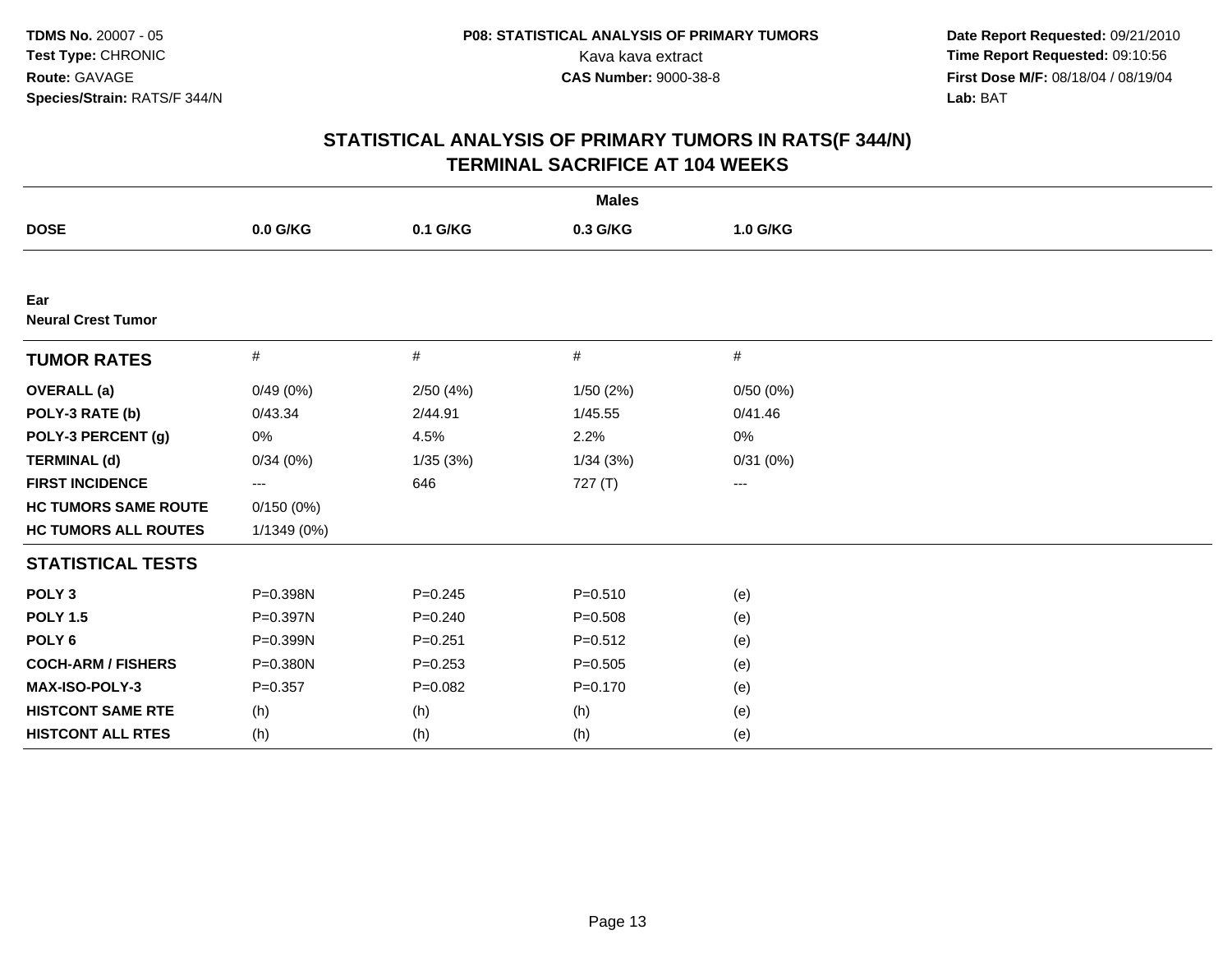| <b>Males</b>                         |              |             |              |              |  |  |  |
|--------------------------------------|--------------|-------------|--------------|--------------|--|--|--|
| <b>DOSE</b>                          | 0.0 G/KG     | 0.1 G/KG    | 0.3 G/KG     | 1.0 G/KG     |  |  |  |
|                                      |              |             |              |              |  |  |  |
| <b>Islets, Pancreatic</b><br>Adenoma |              |             |              |              |  |  |  |
| <b>TUMOR RATES</b>                   |              |             |              |              |  |  |  |
| <b>OVERALL</b> (a)                   | 4/49 (8%)    | 2/50(4%)    | 2/50(4%)     | 3/50(6%)     |  |  |  |
| POLY-3 RATE (b)                      | 4/43.62      | 2/44.61     | 2/45.78      | 3/42.01      |  |  |  |
| POLY-3 PERCENT (g)                   | 9.2%         | 4.5%        | 4.4%         | 7.1%         |  |  |  |
| <b>TERMINAL (d)</b>                  | 3/34(9%)     | 2/35(6%)    | 0/34(0%)     | 2/31(7%)     |  |  |  |
| <b>FIRST INCIDENCE</b>               | 651          | 727 $(T)$   | 694          | 556          |  |  |  |
| <b>HC TUMORS SAME ROUTE</b>          | 8/150 (5%)   |             |              |              |  |  |  |
| <b>HC TUMORS ALL ROUTES</b>          | 86/1345 (6%) |             |              |              |  |  |  |
| <b>STATISTICAL TESTS</b>             |              |             |              |              |  |  |  |
| POLY <sub>3</sub>                    | $P = 0.600$  | P=0.327N    | $P = 0.315N$ | $P = 0.521N$ |  |  |  |
| <b>POLY 1.5</b>                      | $P=0.607$    | P=0.334N    | P=0.320N     | $P = 0.517N$ |  |  |  |
| POLY <sub>6</sub>                    | $P = 0.592$  | P=0.319N    | $P = 0.311N$ | P=0.524N     |  |  |  |
| <b>COCH-ARM / FISHERS</b>            | P=0.588N     | P=0.329N    | P=0.329N     | P=0.489N     |  |  |  |
| MAX-ISO-POLY-3                       | P=0.386N     | P=0.194N    | P=0.188N     | P=0.369N     |  |  |  |
| <b>HISTCONT SAME RTE</b>             | $P = 0.589$  | $P = 1.000$ | $P = 1.000$  | $P=0.490$    |  |  |  |
| <b>HISTCONT ALL RTES</b>             | $P = 0.754$  | $P = 1.000$ | $P = 1.000$  | $P = 1.000$  |  |  |  |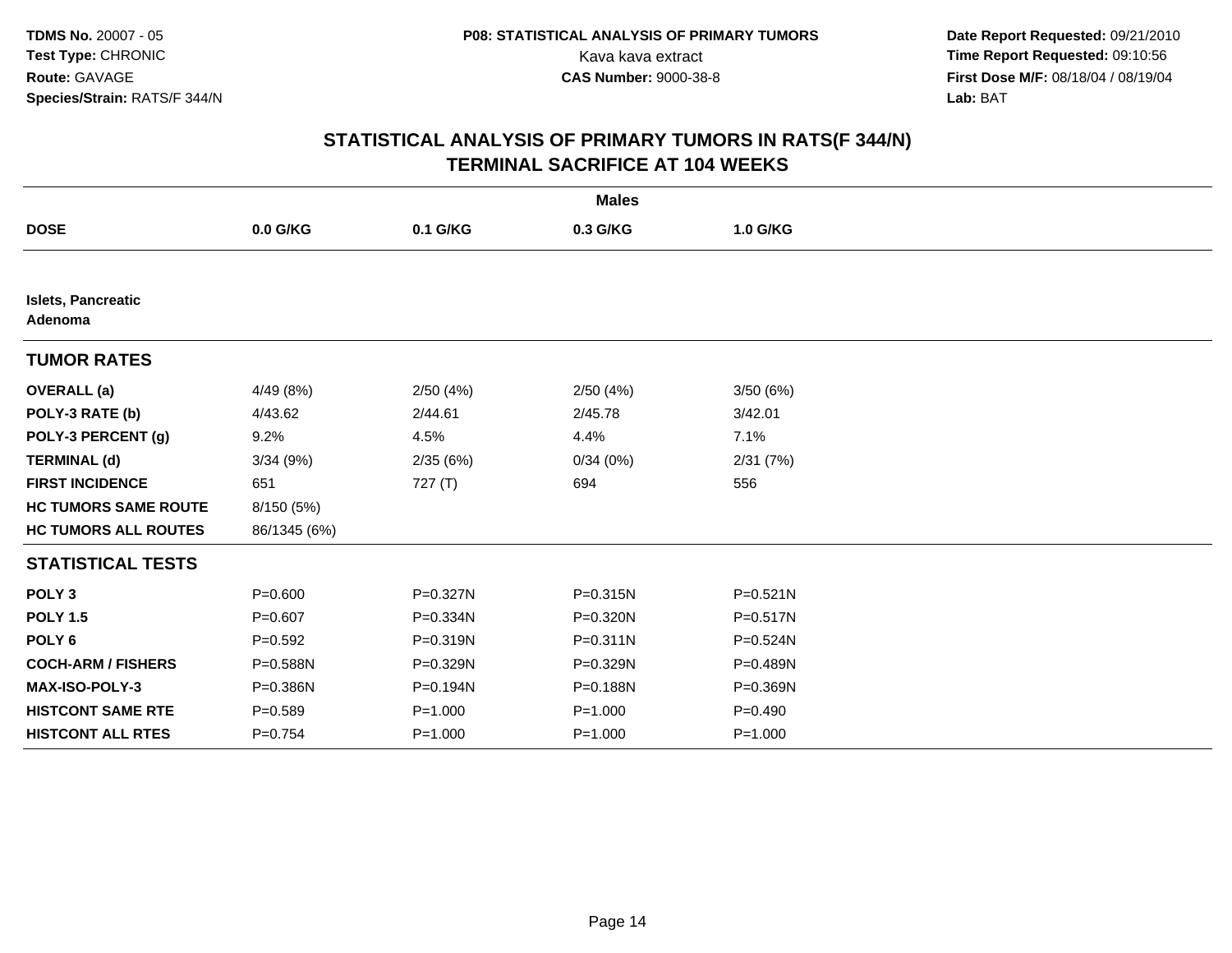|                                      | <b>Males</b> |              |             |             |  |  |  |  |
|--------------------------------------|--------------|--------------|-------------|-------------|--|--|--|--|
| <b>DOSE</b>                          | 0.0 G/KG     | 0.1 G/KG     | 0.3 G/KG    | 1.0 G/KG    |  |  |  |  |
|                                      |              |              |             |             |  |  |  |  |
| Lung<br>Alveolar/Bronchiolar Adenoma |              |              |             |             |  |  |  |  |
| <b>TUMOR RATES</b>                   |              |              |             |             |  |  |  |  |
| <b>OVERALL</b> (a)                   | 2/49(4%)     | 0/50(0%)     | 2/50(4%)    | 4/50 (8%)   |  |  |  |  |
| POLY-3 RATE (b)                      | 2/43.34      | 0/44.61      | 2/45.97     | 4/41.46     |  |  |  |  |
| POLY-3 PERCENT (g)                   | 4.6%         | 0%           | 4.4%        | 9.7%        |  |  |  |  |
| <b>TERMINAL (d)</b>                  | 2/34(6%)     | 0/35(0%)     | 1/34(3%)    | 4/31 (13%)  |  |  |  |  |
| <b>FIRST INCIDENCE</b>               | 727(T)       | ---          | 608         | 727(T)      |  |  |  |  |
| <b>HC TUMORS SAME ROUTE</b>          | 6/150(4%)    |              |             |             |  |  |  |  |
| <b>HC TUMORS ALL ROUTES</b>          | 30/1349 (2%) |              |             |             |  |  |  |  |
| <b>STATISTICAL TESTS</b>             |              |              |             |             |  |  |  |  |
| POLY <sub>3</sub>                    | $P = 0.078$  | $P = 0.231N$ | P=0.673N    | $P = 0.316$ |  |  |  |  |
| <b>POLY 1.5</b>                      | $P=0.082$    | $P = 0.235N$ | P=0.678N    | $P = 0.321$ |  |  |  |  |
| POLY <sub>6</sub>                    | $P = 0.074$  | P=0.226N     | P=0.668N    | $P = 0.312$ |  |  |  |  |
| <b>COCH-ARM / FISHERS</b>            | $P=0.092$    | $P = 0.242N$ | P=0.684N    | $P = 0.349$ |  |  |  |  |
| <b>MAX-ISO-POLY-3</b>                | $P=0.094$    | P=0.075N     | P=0.475N    | $P = 0.190$ |  |  |  |  |
| <b>HISTCONT SAME RTE</b>             | $P = 0.119$  | (e)          | $P = 1.000$ | $P=0.223$   |  |  |  |  |
| <b>HISTCONT ALL RTES</b>             | $P = 0.051$  | (e)          | $P=0.405$   | $P = 0.069$ |  |  |  |  |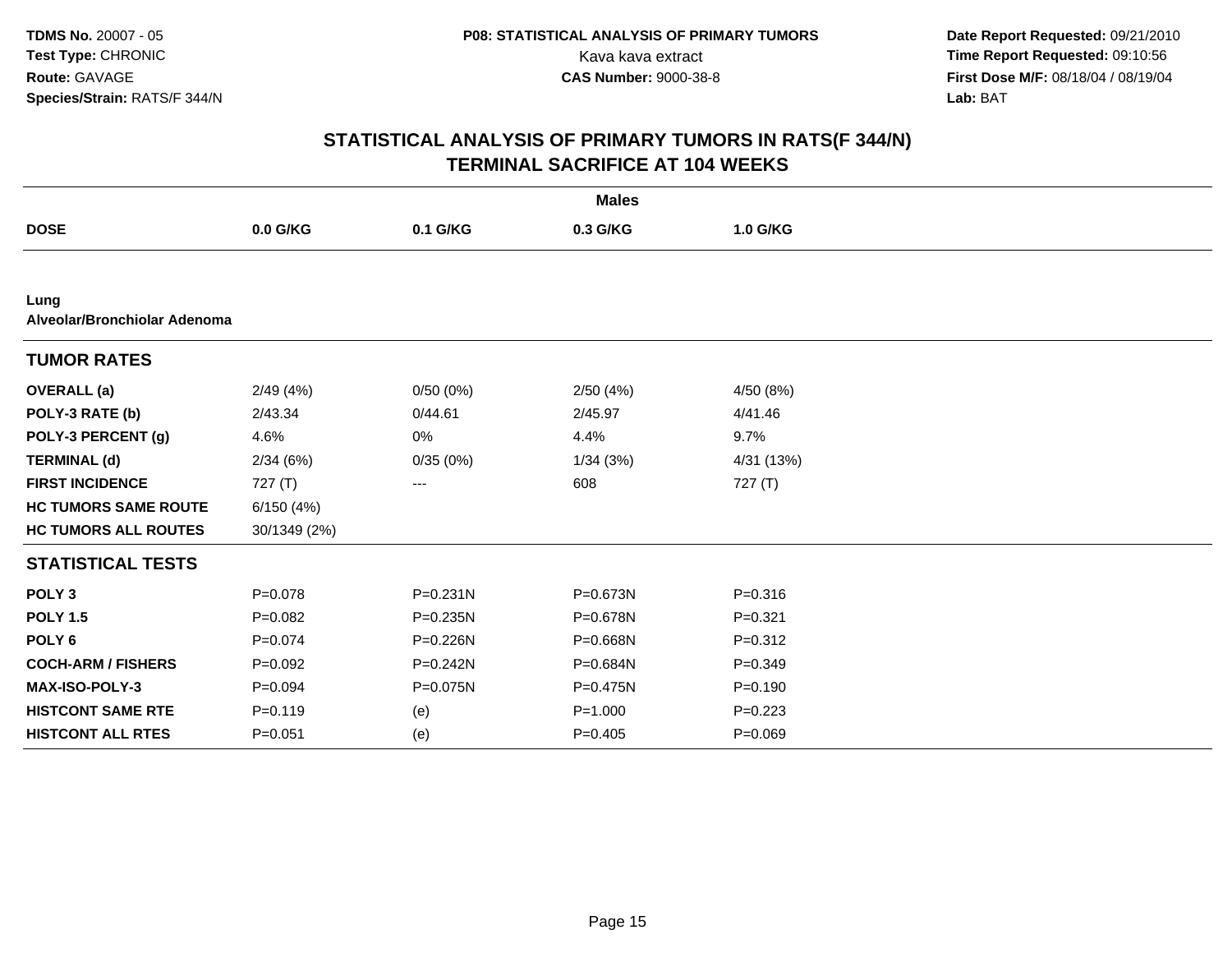|                                                                        | <b>Males</b> |              |             |             |  |  |  |  |
|------------------------------------------------------------------------|--------------|--------------|-------------|-------------|--|--|--|--|
| <b>DOSE</b>                                                            | 0.0 G/KG     | 0.1 G/KG     | 0.3 G/KG    | 1.0 G/KG    |  |  |  |  |
|                                                                        |              |              |             |             |  |  |  |  |
| Lung<br>Alveolar/Bronchiolar Carcinoma or Alveolar/Bronchiolar Adenoma |              |              |             |             |  |  |  |  |
| <b>TUMOR RATES</b>                                                     |              |              |             |             |  |  |  |  |
| <b>OVERALL</b> (a)                                                     | 2/49(4%)     | 1/50(2%)     | 2/50(4%)    | 4/50 (8%)   |  |  |  |  |
| POLY-3 RATE (b)                                                        | 2/43.34      | 1/44.61      | 2/45.97     | 4/41.46     |  |  |  |  |
| POLY-3 PERCENT (g)                                                     | 4.6%         | 2.2%         | 4.4%        | 9.7%        |  |  |  |  |
| <b>TERMINAL (d)</b>                                                    | 2/34(6%)     | 1/35(3%)     | 1/34(3%)    | 4/31 (13%)  |  |  |  |  |
| <b>FIRST INCIDENCE</b>                                                 | 727(T)       | 727(T)       | 608         | 727 $(T)$   |  |  |  |  |
| <b>HC TUMORS SAME ROUTE</b>                                            | 8/150 (5%)   |              |             |             |  |  |  |  |
| <b>HC TUMORS ALL ROUTES</b>                                            | 43/1349 (3%) |              |             |             |  |  |  |  |
| <b>STATISTICAL TESTS</b>                                               |              |              |             |             |  |  |  |  |
| POLY <sub>3</sub>                                                      | $P = 0.130$  | $P = 0.490N$ | P=0.673N    | $P = 0.316$ |  |  |  |  |
| <b>POLY 1.5</b>                                                        | $P = 0.136$  | $P = 0.496N$ | P=0.678N    | $P=0.321$   |  |  |  |  |
| POLY <sub>6</sub>                                                      | $P = 0.125$  | P=0.482N     | P=0.668N    | $P = 0.312$ |  |  |  |  |
| <b>COCH-ARM / FISHERS</b>                                              | $P = 0.151$  | P=0.492N     | P=0.684N    | $P = 0.349$ |  |  |  |  |
| <b>MAX-ISO-POLY-3</b>                                                  | $P=0.172$    | P=0.273N     | P=0.475N    | $P = 0.190$ |  |  |  |  |
| <b>HISTCONT SAME RTE</b>                                               | $P = 0.219$  | $P = 1.000$  | $P = 1.000$ | $P = 0.255$ |  |  |  |  |
| <b>HISTCONT ALL RTES</b>                                               | $P = 0.140$  | $P = 1.000$  | $P = 0.553$ | $P = 0.131$ |  |  |  |  |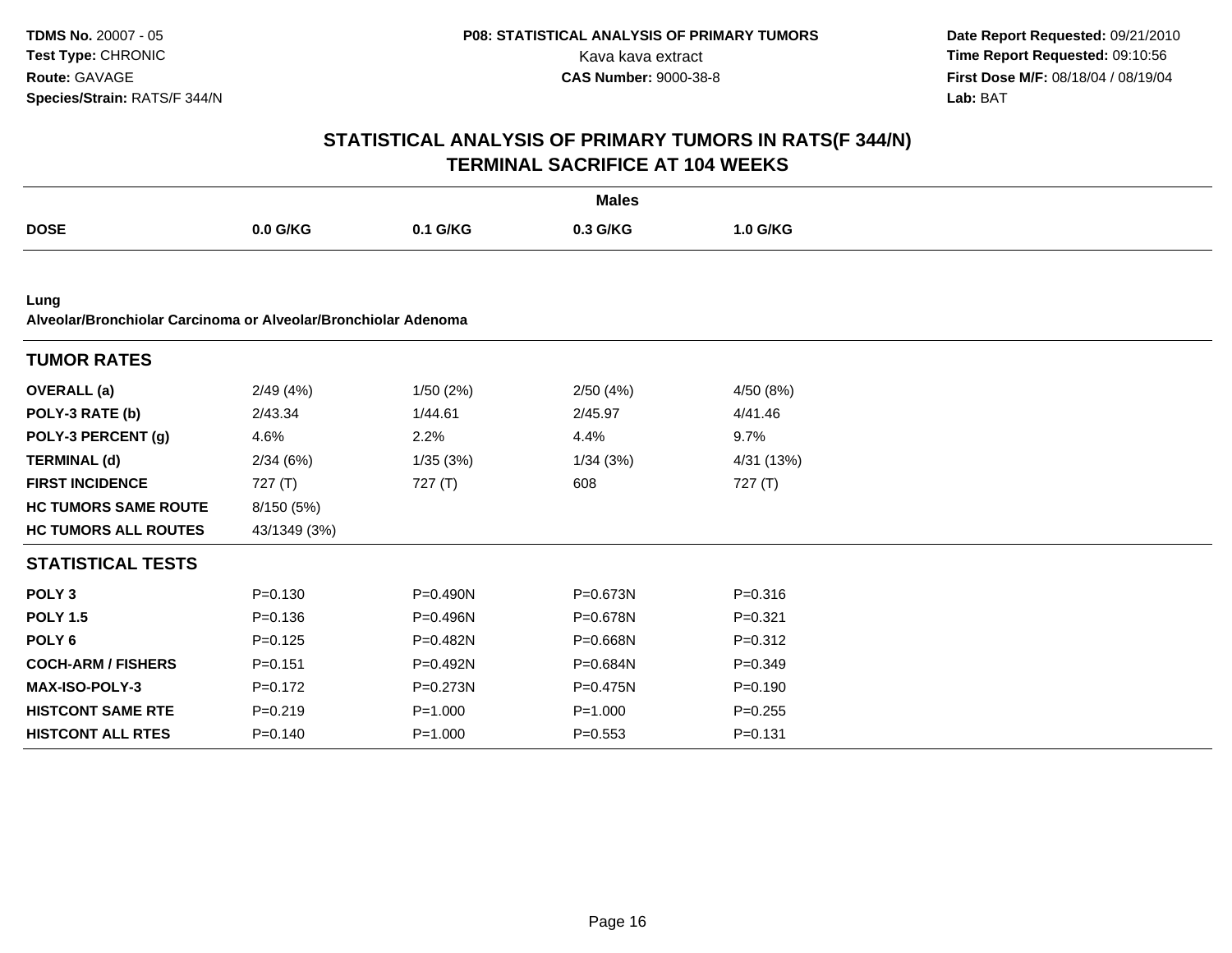|                                 |             |          | <b>Males</b> |                        |  |
|---------------------------------|-------------|----------|--------------|------------------------|--|
| <b>DOSE</b>                     | $0.0$ G/KG  | 0.1 G/KG | 0.3 G/KG     | 1.0 G/KG               |  |
|                                 |             |          |              |                        |  |
| <b>Mammary Gland</b><br>Adenoma |             |          |              |                        |  |
| <b>TUMOR RATES</b>              | #           | $\#$     | #            | #                      |  |
| <b>OVERALL</b> (a)              | 0/49(0%)    | 0/50(0%) | 0/50(0%)     | 0/50(0%)               |  |
| POLY-3 RATE (b)                 | 0/43.34     | 0/44.61  | 0/45.55      | 0/41.46                |  |
| POLY-3 PERCENT (g)              | $0\%$       | 0%       | $0\%$        | 0%                     |  |
| <b>TERMINAL (d)</b>             | 0/34(0%)    | 0/35(0%) | 0/34(0%)     | 0/31(0%)               |  |
| <b>FIRST INCIDENCE</b>          | ---         | ---      | $\cdots$     | $\qquad \qquad \cdots$ |  |
| <b>HC TUMORS SAME ROUTE</b>     | 0/150(0%)   |          |              |                        |  |
| <b>HC TUMORS ALL ROUTES</b>     | 4/1349 (0%) |          |              |                        |  |
| <b>STATISTICAL TESTS</b>        |             |          |              |                        |  |
| POLY <sub>3</sub>               | (e)         | (e)      | (e)          | (e)                    |  |
| <b>POLY 1.5</b>                 | (e)         | (e)      | (e)          | (e)                    |  |
| POLY <sub>6</sub>               | (e)         | (e)      | (e)          | (e)                    |  |
| <b>COCH-ARM / FISHERS</b>       | (e)         | (e)      | (e)          | (e)                    |  |
| MAX-ISO-POLY-3                  | (e)         | (e)      | (e)          | (e)                    |  |
| <b>HISTCONT SAME RTE</b>        | (e)         | (e)      | (e)          | (e)                    |  |
| <b>HISTCONT ALL RTES</b>        | (e)         | (e)      | (e)          | (e)                    |  |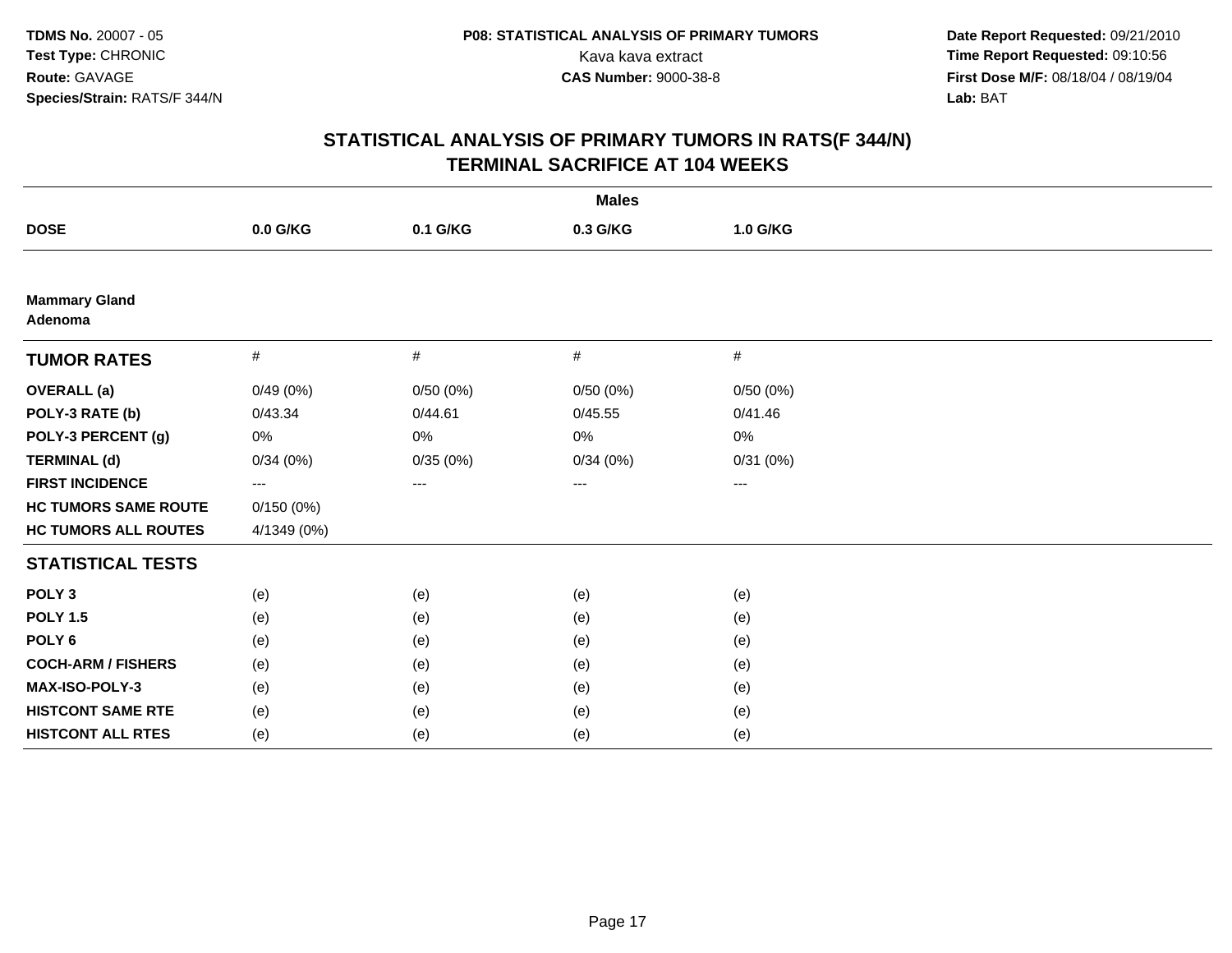|                                   |             |          | <b>Males</b> |                        |  |
|-----------------------------------|-------------|----------|--------------|------------------------|--|
| <b>DOSE</b>                       | $0.0$ G/KG  | 0.1 G/KG | 0.3 G/KG     | 1.0 G/KG               |  |
|                                   |             |          |              |                        |  |
| <b>Mammary Gland</b><br>Carcinoma |             |          |              |                        |  |
| <b>TUMOR RATES</b>                | #           | #        | #            | #                      |  |
| <b>OVERALL</b> (a)                | 0/49(0%)    | 0/50(0%) | 0/50(0%)     | 0/50(0%)               |  |
| POLY-3 RATE (b)                   | 0/43.34     | 0/44.61  | 0/45.55      | 0/41.46                |  |
| POLY-3 PERCENT (g)                | $0\%$       | 0%       | $0\%$        | 0%                     |  |
| <b>TERMINAL (d)</b>               | 0/34(0%)    | 0/35(0%) | 0/34(0%)     | 0/31(0%)               |  |
| <b>FIRST INCIDENCE</b>            | ---         | ---      | $\cdots$     | $\qquad \qquad \cdots$ |  |
| <b>HC TUMORS SAME ROUTE</b>       | 0/150(0%)   |          |              |                        |  |
| <b>HC TUMORS ALL ROUTES</b>       | 7/1349 (1%) |          |              |                        |  |
| <b>STATISTICAL TESTS</b>          |             |          |              |                        |  |
| POLY <sub>3</sub>                 | (e)         | (e)      | (e)          | (e)                    |  |
| <b>POLY 1.5</b>                   | (e)         | (e)      | (e)          | (e)                    |  |
| POLY <sub>6</sub>                 | (e)         | (e)      | (e)          | (e)                    |  |
| <b>COCH-ARM / FISHERS</b>         | (e)         | (e)      | (e)          | (e)                    |  |
| MAX-ISO-POLY-3                    | (e)         | (e)      | (e)          | (e)                    |  |
| <b>HISTCONT SAME RTE</b>          | (e)         | (e)      | (e)          | (e)                    |  |
| <b>HISTCONT ALL RTES</b>          | (e)         | (e)      | (e)          | (e)                    |  |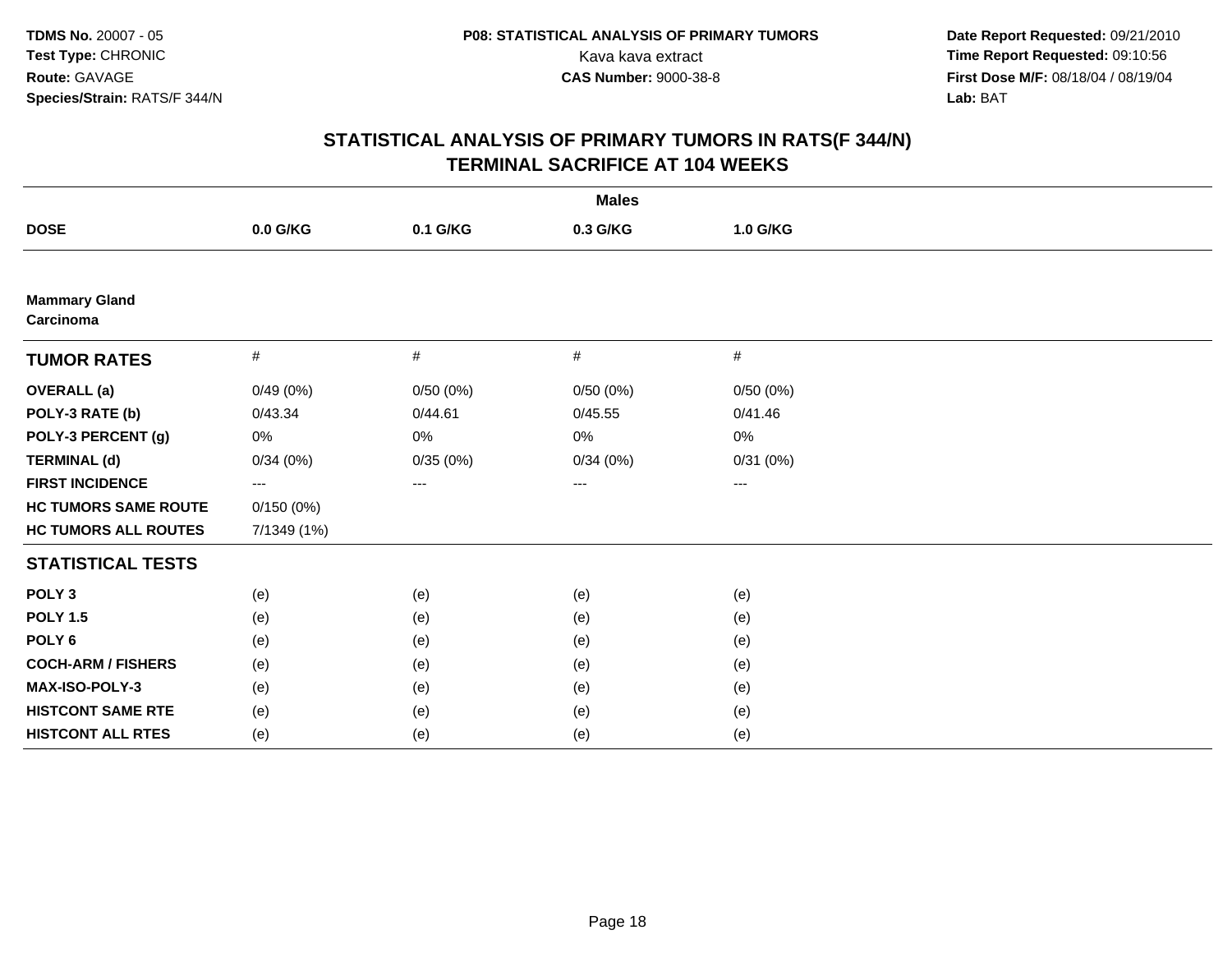|                                                     |                   |          | <b>Males</b>           |                   |  |
|-----------------------------------------------------|-------------------|----------|------------------------|-------------------|--|
| <b>DOSE</b>                                         | 0.0 G/KG          | 0.1 G/KG | 0.3 G/KG               | 1.0 G/KG          |  |
|                                                     |                   |          |                        |                   |  |
| <b>Mammary Gland</b><br><b>Carcinoma or Adenoma</b> |                   |          |                        |                   |  |
| <b>TUMOR RATES</b>                                  | $\#$              | #        | $\#$                   | $\#$              |  |
| <b>OVERALL</b> (a)                                  | 0/49(0%)          | 0/50(0%) | 0/50(0%)               | 0/50(0%)          |  |
| POLY-3 RATE (b)                                     | 0/43.34           | 0/44.61  | 0/45.55                | 0/41.46           |  |
| POLY-3 PERCENT (g)                                  | 0%                | 0%       | 0%                     | 0%                |  |
| <b>TERMINAL (d)</b>                                 | 0/34(0%)          | 0/35(0%) | 0/34(0%)               | 0/31(0%)          |  |
| <b>FIRST INCIDENCE</b>                              | $\qquad \qquad -$ | ---      | $\qquad \qquad \cdots$ | $\qquad \qquad -$ |  |
| <b>HC TUMORS SAME ROUTE</b>                         | 0/150(0%)         |          |                        |                   |  |
| <b>HC TUMORS ALL ROUTES</b>                         | 11/1349 (1%)      |          |                        |                   |  |
| <b>STATISTICAL TESTS</b>                            |                   |          |                        |                   |  |
| POLY <sub>3</sub>                                   | (e)               | (e)      | (e)                    | (e)               |  |
| <b>POLY 1.5</b>                                     | (e)               | (e)      | (e)                    | (e)               |  |
| POLY <sub>6</sub>                                   | (e)               | (e)      | (e)                    | (e)               |  |
| <b>COCH-ARM / FISHERS</b>                           | (e)               | (e)      | (e)                    | (e)               |  |
| MAX-ISO-POLY-3                                      | (e)               | (e)      | (e)                    | (e)               |  |
| <b>HISTCONT SAME RTE</b>                            | (e)               | (e)      | (e)                    | (e)               |  |
| <b>HISTCONT ALL RTES</b>                            | (e)               | (e)      | (e)                    | (e)               |  |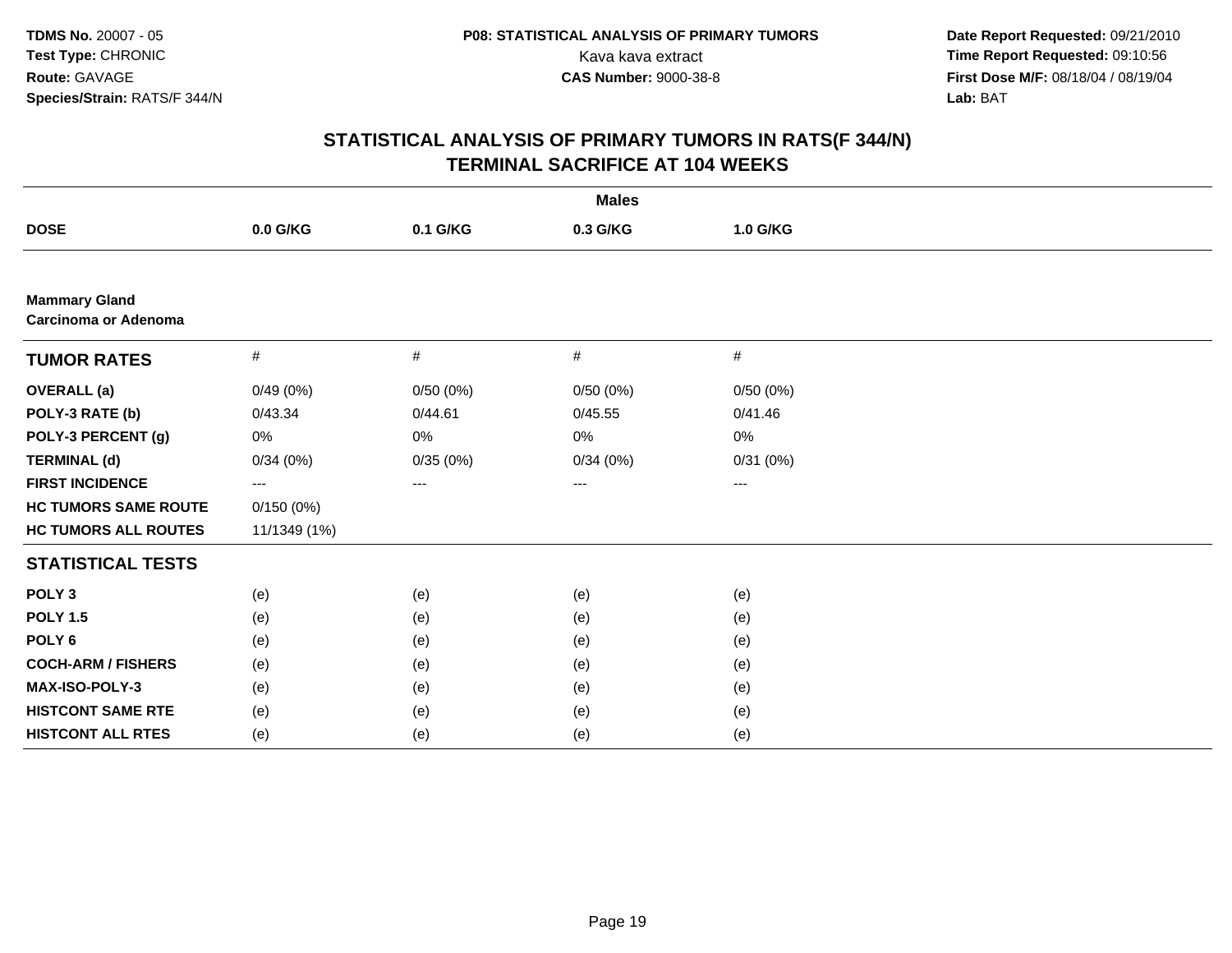|                                      |              |             | <b>Males</b> |             |  |
|--------------------------------------|--------------|-------------|--------------|-------------|--|
| <b>DOSE</b>                          | 0.0 G/KG     | 0.1 G/KG    | 0.3 G/KG     | 1.0 G/KG    |  |
|                                      |              |             |              |             |  |
| <b>Mammary Gland</b><br>Fibroadenoma |              |             |              |             |  |
| <b>TUMOR RATES</b>                   | #            | #           | #            | #           |  |
| <b>OVERALL</b> (a)                   | 0/49(0%)     | 1/50(2%)    | 2/50(4%)     | 3/50(6%)    |  |
| POLY-3 RATE (b)                      | 0/43.34      | 1/44.68     | 2/45.55      | 3/41.46     |  |
| POLY-3 PERCENT (g)                   | 0%           | 2.2%        | 4.4%         | 7.2%        |  |
| <b>TERMINAL (d)</b>                  | 0/34(0%)     | 0/35(0%)    | 2/34(6%)     | 3/31 (10%)  |  |
| <b>FIRST INCIDENCE</b>               | ---          | 709         | 727(T)       | 727(T)      |  |
| <b>HC TUMORS SAME ROUTE</b>          | 5/150(3%)    |             |              |             |  |
| <b>HC TUMORS ALL ROUTES</b>          | 48/1349 (4%) |             |              |             |  |
| <b>STATISTICAL TESTS</b>             |              |             |              |             |  |
| POLY <sub>3</sub>                    | $P = 0.080$  | $P = 0.506$ | $P=0.248$    | $P = 0.111$ |  |
| <b>POLY 1.5</b>                      | $P = 0.083$  | $P = 0.502$ | $P = 0.246$  | $P = 0.112$ |  |
| POLY <sub>6</sub>                    | $P = 0.077$  | $P = 0.511$ | $P = 0.250$  | $P = 0.109$ |  |
| <b>COCH-ARM / FISHERS</b>            | $P = 0.094$  | $P = 0.505$ | $P = 0.253$  | $P = 0.125$ |  |
| MAX-ISO-POLY-3                       | $P = 0.063$  | $P=0.165$   | $P = 0.086$  | $P=0.038*$  |  |
| <b>HISTCONT SAME RTE</b>             | $P = 0.079$  | $P=0.220$   | $P = 0.111$  | $P=0.047*$  |  |
| <b>HISTCONT ALL RTES</b>             | $P=0.072$    | $P = 0.196$ | $P = 0.098$  | P=0.041*    |  |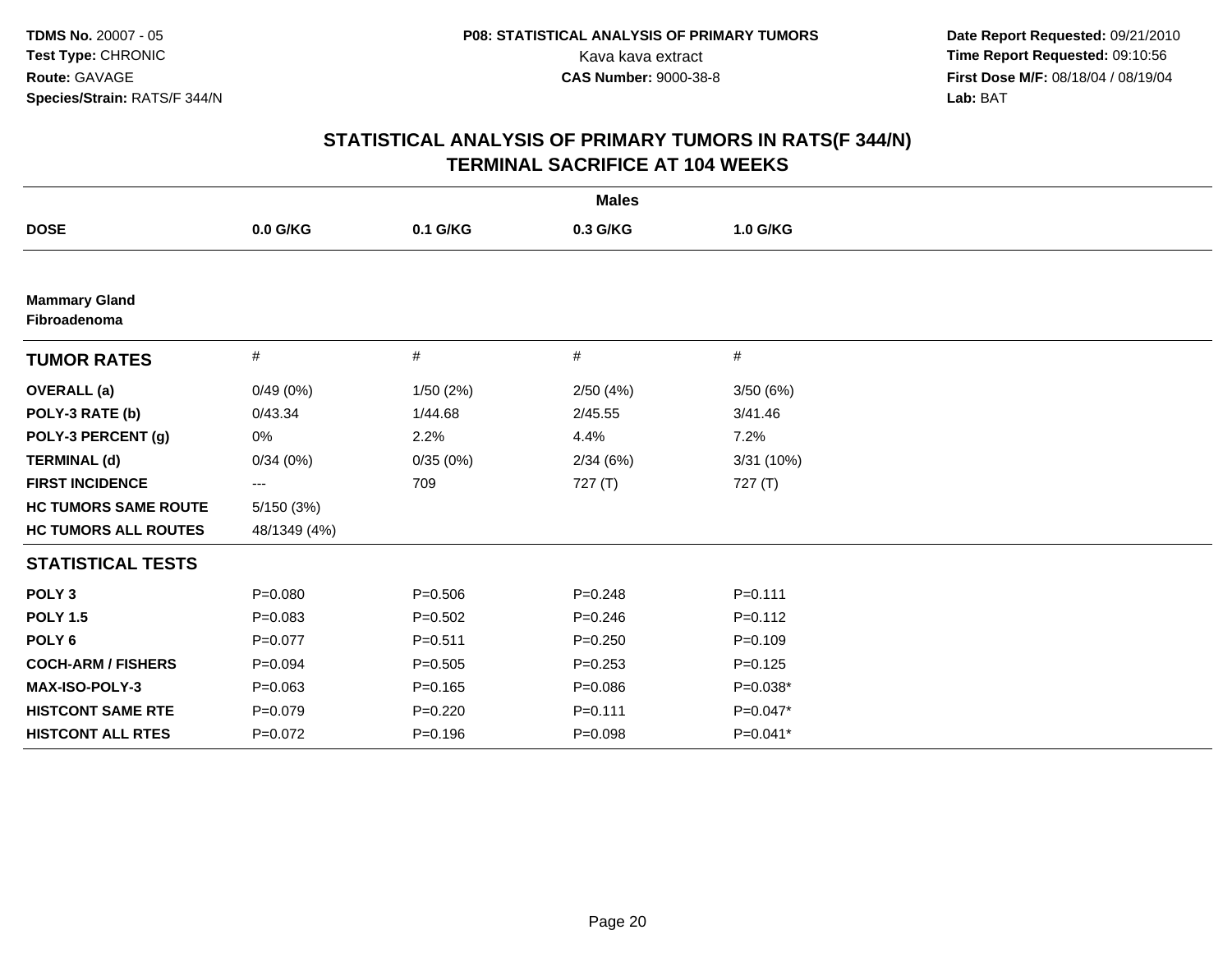|                                                          |              |             | <b>Males</b> |             |  |
|----------------------------------------------------------|--------------|-------------|--------------|-------------|--|
| <b>DOSE</b>                                              | 0.0 G/KG     | 0.1 G/KG    | 0.3 G/KG     | 1.0 G/KG    |  |
|                                                          |              |             |              |             |  |
| <b>Mammary Gland</b><br>Fibroma, Fibroadenoma or Adenoma |              |             |              |             |  |
| <b>TUMOR RATES</b>                                       | $\#$         | #           | $\#$         | $\#$        |  |
| <b>OVERALL</b> (a)                                       | 0/49(0%)     | 1/50(2%)    | 2/50(4%)     | 3/50(6%)    |  |
| POLY-3 RATE (b)                                          | 0/43.34      | 1/44.68     | 2/45.55      | 3/41.46     |  |
| POLY-3 PERCENT (g)                                       | 0%           | 2.2%        | 4.4%         | 7.2%        |  |
| <b>TERMINAL (d)</b>                                      | 0/34(0%)     | 0/35(0%)    | 2/34(6%)     | 3/31 (10%)  |  |
| <b>FIRST INCIDENCE</b>                                   | ---          | 709         | 727 (T)      | 727 (T)     |  |
| <b>HC TUMORS SAME ROUTE</b>                              | 5/150(3%)    |             |              |             |  |
| <b>HC TUMORS ALL ROUTES</b>                              | 54/1349 (4%) |             |              |             |  |
| <b>STATISTICAL TESTS</b>                                 |              |             |              |             |  |
| POLY <sub>3</sub>                                        | $P = 0.080$  | $P = 0.506$ | $P=0.248$    | $P = 0.111$ |  |
| <b>POLY 1.5</b>                                          | $P = 0.083$  | $P = 0.502$ | $P = 0.246$  | $P = 0.112$ |  |
| POLY <sub>6</sub>                                        | $P = 0.077$  | $P = 0.511$ | $P = 0.250$  | $P = 0.109$ |  |
| <b>COCH-ARM / FISHERS</b>                                | $P = 0.094$  | $P = 0.505$ | $P = 0.253$  | $P = 0.125$ |  |
| <b>MAX-ISO-POLY-3</b>                                    | $P=0.063$    | $P=0.165$   | $P = 0.086$  | $P=0.038*$  |  |
| <b>HISTCONT SAME RTE</b>                                 | $P = 0.079$  | $P=0.220$   | $P = 0.111$  | $P=0.047*$  |  |
| <b>HISTCONT ALL RTES</b>                                 | $P=0.072$    | $P = 0.196$ | $P = 0.098$  | $P=0.041*$  |  |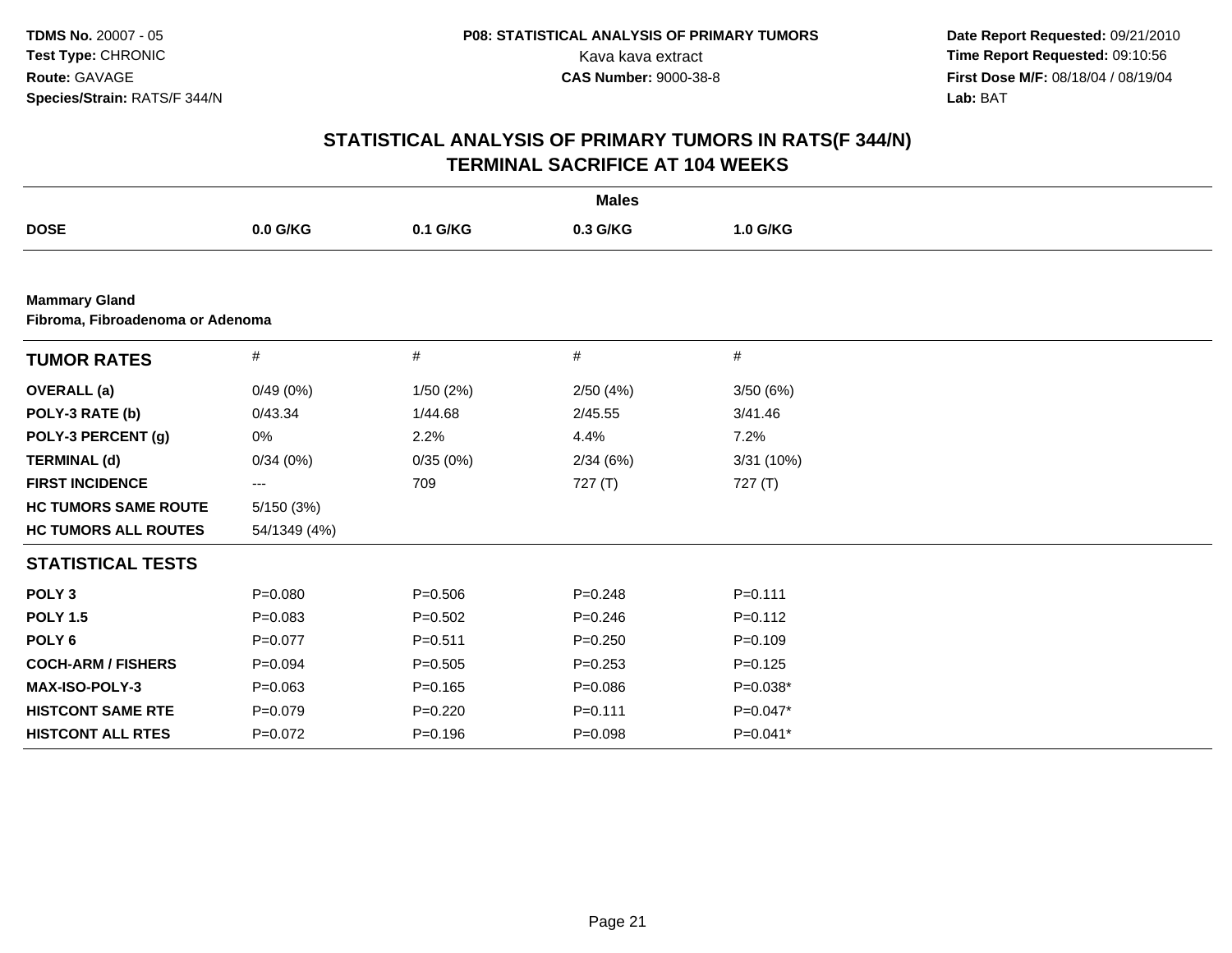|                                                                      |              |             | <b>Males</b> |             |  |
|----------------------------------------------------------------------|--------------|-------------|--------------|-------------|--|
| <b>DOSE</b>                                                          | 0.0 G/KG     | 0.1 G/KG    | 0.3 G/KG     | 1.0 G/KG    |  |
|                                                                      |              |             |              |             |  |
| <b>Mammary Gland</b><br>Fibroma, Fibroadenoma, Carcinoma, or Adenoma |              |             |              |             |  |
|                                                                      |              |             |              |             |  |
| <b>TUMOR RATES</b>                                                   | $\#$         | #           | $\#$         | #           |  |
| <b>OVERALL</b> (a)                                                   | 0/49(0%)     | 1/50(2%)    | 2/50(4%)     | 3/50(6%)    |  |
| POLY-3 RATE (b)                                                      | 0/43.34      | 1/44.68     | 2/45.55      | 3/41.46     |  |
| POLY-3 PERCENT (g)                                                   | 0%           | 2.2%        | 4.4%         | 7.2%        |  |
| <b>TERMINAL (d)</b>                                                  | 0/34(0%)     | 0/35(0%)    | 2/34(6%)     | 3/31(10%)   |  |
| <b>FIRST INCIDENCE</b>                                               | ---          | 709         | 727(T)       | 727(T)      |  |
| <b>HC TUMORS SAME ROUTE</b>                                          | 5/150(3%)    |             |              |             |  |
| <b>HC TUMORS ALL ROUTES</b>                                          | 60/1349 (4%) |             |              |             |  |
| <b>STATISTICAL TESTS</b>                                             |              |             |              |             |  |
| POLY <sub>3</sub>                                                    | $P = 0.080$  | $P = 0.506$ | $P=0.248$    | $P = 0.111$ |  |
| <b>POLY 1.5</b>                                                      | $P=0.083$    | $P=0.502$   | $P = 0.246$  | $P=0.112$   |  |
| POLY <sub>6</sub>                                                    | $P = 0.077$  | $P = 0.511$ | $P = 0.250$  | $P=0.109$   |  |
| <b>COCH-ARM / FISHERS</b>                                            | $P = 0.094$  | $P = 0.505$ | $P = 0.253$  | $P=0.125$   |  |
| <b>MAX-ISO-POLY-3</b>                                                | $P = 0.063$  | $P = 0.165$ | $P = 0.086$  | $P=0.038*$  |  |
| <b>HISTCONT SAME RTE</b>                                             | $P = 0.079$  | $P=0.220$   | $P = 0.111$  | $P=0.047*$  |  |
| <b>HISTCONT ALL RTES</b>                                             | $P=0.072$    | $P = 0.196$ | $P = 0.098$  | P=0.041*    |  |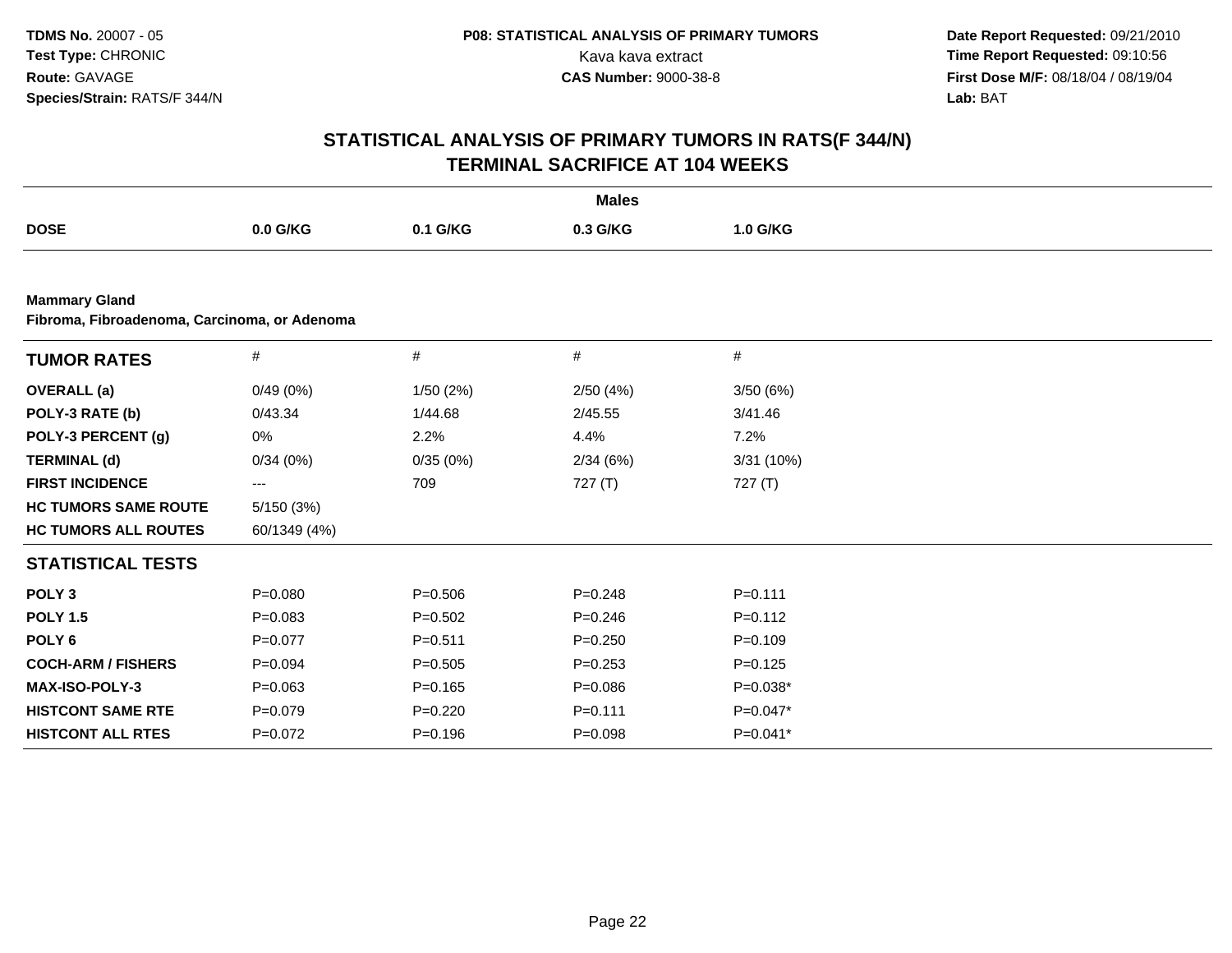|                             |              |            | <b>Males</b> |              |  |
|-----------------------------|--------------|------------|--------------|--------------|--|
| <b>DOSE</b>                 | 0.0 G/KG     | 0.1 G/KG   | 0.3 G/KG     | 1.0 G/KG     |  |
|                             |              |            |              |              |  |
| <b>Pancreas</b><br>Adenoma  |              |            |              |              |  |
| <b>TUMOR RATES</b>          |              |            |              |              |  |
| <b>OVERALL</b> (a)          | 1/49(2%)     | 0/50(0%)   | 1/50(2%)     | 0/50(0%)     |  |
| POLY-3 RATE (b)             | 1/43.83      | 0/44.61    | 1/45.55      | 0/41.46      |  |
| POLY-3 PERCENT (g)          | 2.3%         | 0%         | 2.2%         | 0%           |  |
| <b>TERMINAL (d)</b>         | 0/34(0%)     | 0/35(0%)   | 1/34(3%)     | 0/31(0%)     |  |
| <b>FIRST INCIDENCE</b>      | 582          | ---        | 727 (T)      | ---          |  |
| <b>HC TUMORS SAME ROUTE</b> | 10/150 (7%)  |            |              |              |  |
| <b>HC TUMORS ALL ROUTES</b> | 24/1343 (2%) |            |              |              |  |
| <b>STATISTICAL TESTS</b>    |              |            |              |              |  |
| POLY <sub>3</sub>           | P=0.476N     | P=0.496N   | $P = 0.752N$ | $P = 0.511N$ |  |
| <b>POLY 1.5</b>             | P=0.472N     | $P=0.499N$ | P=0.753N     | P=0.508N     |  |
| POLY <sub>6</sub>           | P=0.482N     | P=0.493N   | P=0.752N     | P=0.514N     |  |
| <b>COCH-ARM / FISHERS</b>   | $P = 0.461N$ | P=0.495N   | $P = 0.747N$ | P=0.495N     |  |
| <b>MAX-ISO-POLY-3</b>       | P=0.280N     | P=0.157N   | P=0.488N     | P=0.173N     |  |
| <b>HISTCONT SAME RTE</b>    | (h)          | (h)        | (h)          | (h)          |  |
| <b>HISTCONT ALL RTES</b>    | (h)          | (h)        | (h)          | (h)          |  |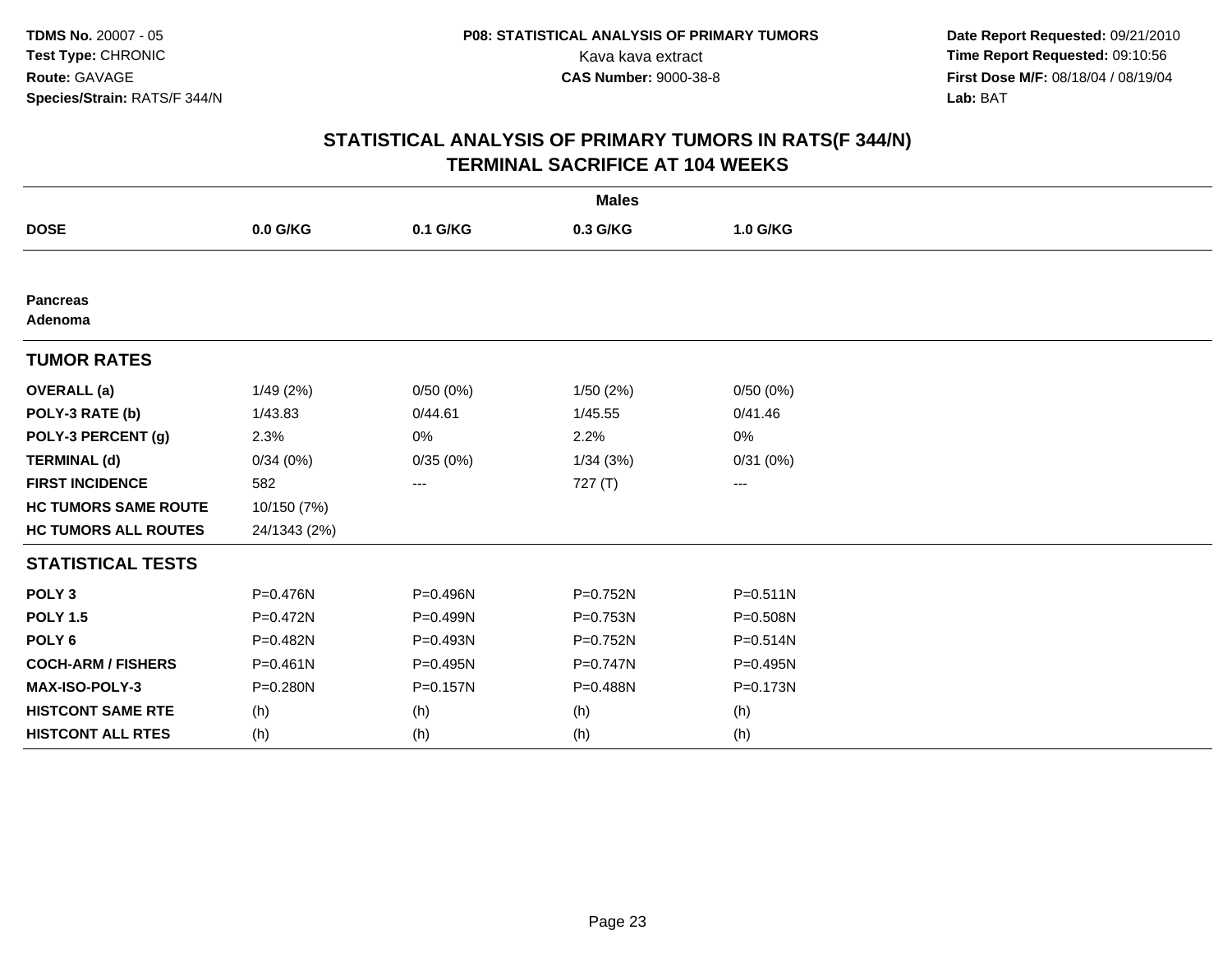|                                                                      |                |              | <b>Males</b> |            |  |
|----------------------------------------------------------------------|----------------|--------------|--------------|------------|--|
| <b>DOSE</b>                                                          | $0.0$ G/KG     | 0.1 G/KG     | 0.3 G/KG     | 1.0 G/KG   |  |
|                                                                      |                |              |              |            |  |
| <b>Pituitary Gland: Pars Distalis or Unspecified Site</b><br>Adenoma |                |              |              |            |  |
| <b>TUMOR RATES</b>                                                   |                |              |              |            |  |
| <b>OVERALL</b> (a)                                                   | 21/49 (43%)    | 20/50 (40%)  | 15/50 (30%)  | 8/50 (16%) |  |
| POLY-3 RATE (b)                                                      | 21/46.81       | 20/45.28     | 15/46.57     | 8/42.97    |  |
| POLY-3 PERCENT (g)                                                   | 44.9%          | 44.2%        | 32.2%        | 18.6%      |  |
| <b>TERMINAL (d)</b>                                                  | 14/34 (41%)    | 18/35 (51%)  | 9/34(27%)    | 4/31 (13%) |  |
| <b>FIRST INCIDENCE</b>                                               | 504            | 525          | 590          | 447        |  |
| <b>HC TUMORS SAME ROUTE</b>                                          | 36/150 (24%)   |              |              |            |  |
| <b>HC TUMORS ALL ROUTES</b>                                          | 620/1344 (46%) |              |              |            |  |
| <b>STATISTICAL TESTS</b>                                             |                |              |              |            |  |
| POLY <sub>3</sub>                                                    | P=0.003N**     | $P = 0.557N$ | P=0.146N     | P=0.006N** |  |
| <b>POLY 1.5</b>                                                      | P=0.002N**     | P=0.542N     | P=0.140N     | P=0.005N** |  |
| POLY <sub>6</sub>                                                    | P=0.003N**     | $P = 0.575N$ | P=0.154N     | P=0.007N** |  |
| <b>COCH-ARM / FISHERS</b>                                            | P<0.001N**     | $P = 0.466N$ | $P = 0.131N$ | P=0.003N** |  |
| <b>MAX-ISO-POLY-3</b>                                                | P=0.005N**     | P=0.472N     | P=0.104N     | P=0.004N** |  |
| <b>HISTCONT SAME RTE</b>                                             | (h)            | (h)          | (h)          | (h)        |  |
| <b>HISTCONT ALL RTES</b>                                             | (h)            | (h)          | (h)          | (h)        |  |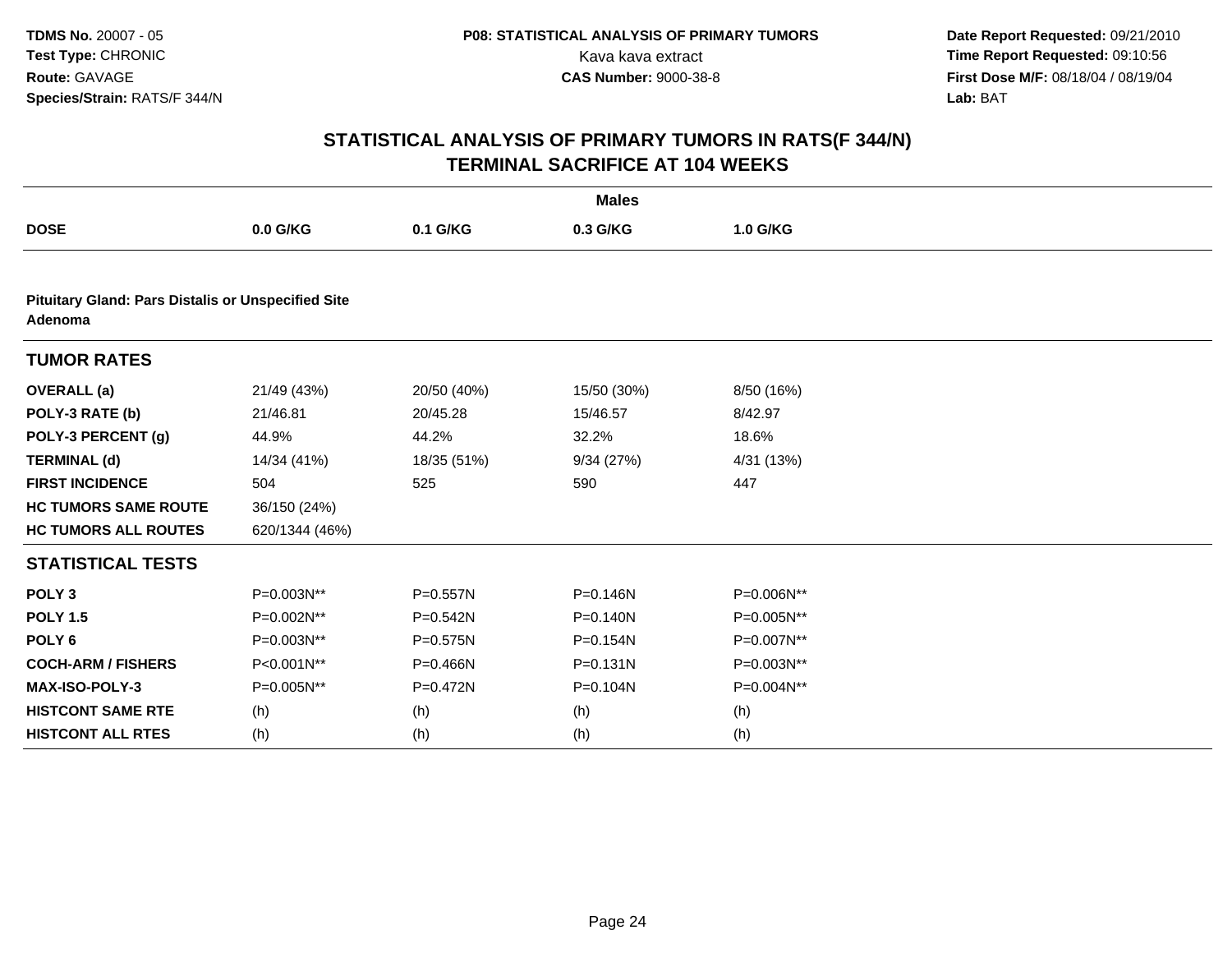|                                                                                   |                |              | <b>Males</b> |            |
|-----------------------------------------------------------------------------------|----------------|--------------|--------------|------------|
| <b>DOSE</b>                                                                       | 0.0 G/KG       | 0.1 G/KG     | 0.3 G/KG     | 1.0 G/KG   |
|                                                                                   |                |              |              |            |
| <b>Pituitary Gland: Pars Distalis or Unspecified Site</b><br>Carcinoma or Adenoma |                |              |              |            |
| <b>TUMOR RATES</b>                                                                |                |              |              |            |
| <b>OVERALL</b> (a)                                                                | 21/49 (43%)    | 20/50 (40%)  | 15/50 (30%)  | 8/50 (16%) |
| POLY-3 RATE (b)                                                                   | 21/46.81       | 20/45.28     | 15/46.57     | 8/42.97    |
| POLY-3 PERCENT (g)                                                                | 44.9%          | 44.2%        | 32.2%        | 18.6%      |
| <b>TERMINAL (d)</b>                                                               | 14/34 (41%)    | 18/35 (51%)  | 9/34(27%)    | 4/31 (13%) |
| <b>FIRST INCIDENCE</b>                                                            | 504            | 525          | 590          | 447        |
| <b>HC TUMORS SAME ROUTE</b>                                                       | 36/150 (24%)   |              |              |            |
| <b>HC TUMORS ALL ROUTES</b>                                                       | 626/1344 (47%) |              |              |            |
| <b>STATISTICAL TESTS</b>                                                          |                |              |              |            |
| POLY <sub>3</sub>                                                                 | $P=0.003N**$   | $P = 0.557N$ | $P = 0.146N$ | P=0.006N** |
| <b>POLY 1.5</b>                                                                   | P=0.002N**     | $P = 0.542N$ | $P = 0.140N$ | P=0.005N** |
| POLY <sub>6</sub>                                                                 | P=0.003N**     | $P = 0.575N$ | P=0.154N     | P=0.007N** |
| <b>COCH-ARM / FISHERS</b>                                                         | P<0.001N**     | P=0.466N     | $P = 0.131N$ | P=0.003N** |
| MAX-ISO-POLY-3                                                                    | P=0.005N**     | $P = 0.472N$ | P=0.104N     | P=0.004N** |
| <b>HISTCONT SAME RTE</b>                                                          | (h)            | (h)          | (h)          | (h)        |
| <b>HISTCONT ALL RTES</b>                                                          | (h)            | (h)          | (h)          | (h)        |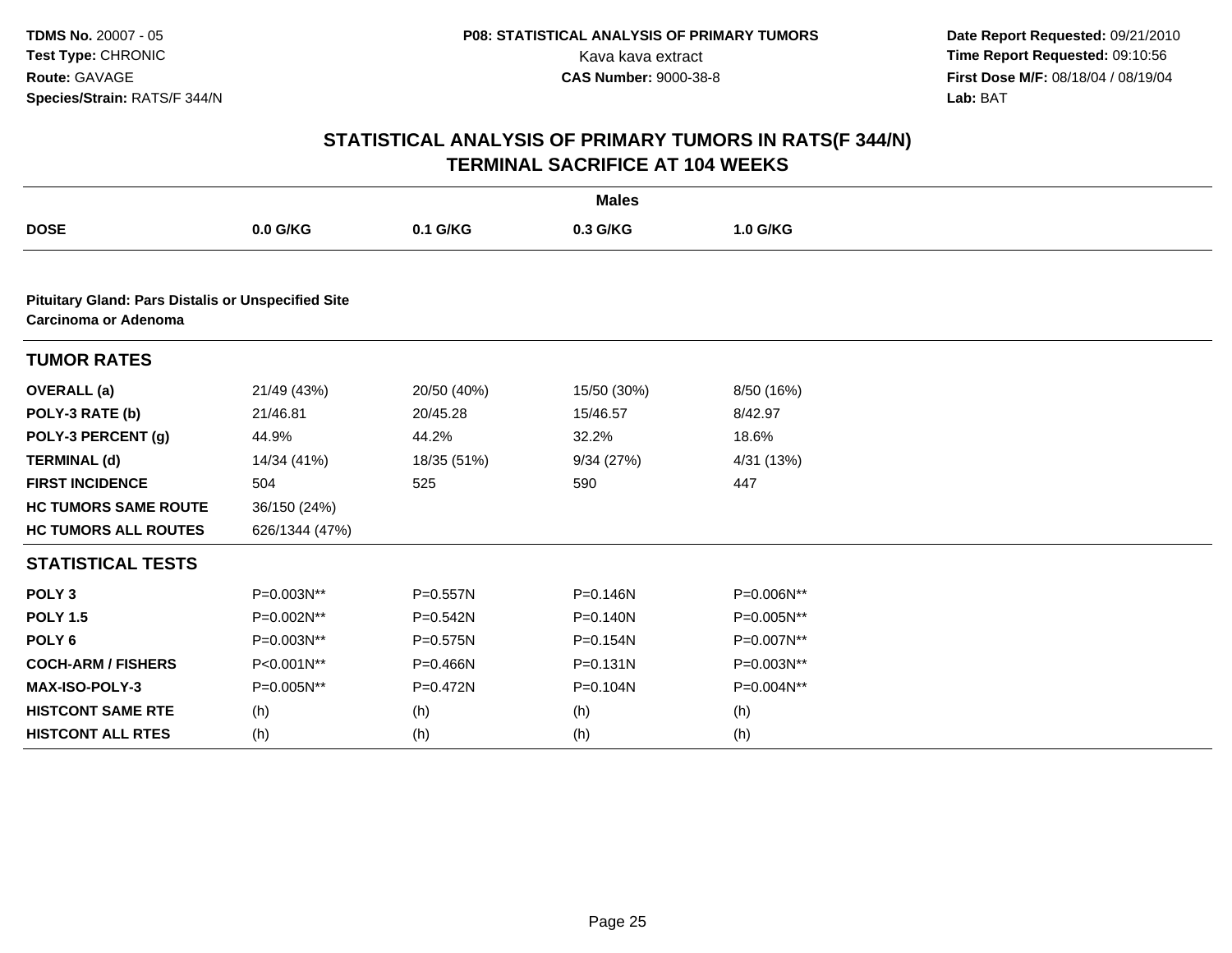|                                                       |              |                   | <b>Males</b> |          |  |
|-------------------------------------------------------|--------------|-------------------|--------------|----------|--|
| <b>DOSE</b>                                           | 0.0 G/KG     | 0.1 G/KG          | 0.3 G/KG     | 1.0 G/KG |  |
|                                                       |              |                   |              |          |  |
| <b>Salivary Glands</b><br><b>Schwannoma Malignant</b> |              |                   |              |          |  |
| <b>TUMOR RATES</b>                                    |              |                   |              |          |  |
| <b>OVERALL</b> (a)                                    | 0/49(0%)     | 0/50(0%)          | 2/50(4%)     | 0/50(0%) |  |
| POLY-3 RATE (b)                                       | 0/43.34      | 0/44.61           | 2/46.10      | 0/41.46  |  |
| POLY-3 PERCENT (g)                                    | 0%           | 0%                | 4.3%         | 0%       |  |
| <b>TERMINAL (d)</b>                                   | 0/34(0%)     | 0/35(0%)          | 0/34(0%)     | 0/31(0%) |  |
| <b>FIRST INCIDENCE</b>                                | ---          | $\qquad \qquad -$ | 616          | ---      |  |
| <b>HC TUMORS SAME ROUTE</b>                           | 0/150(0%)    |                   |              |          |  |
| <b>HC TUMORS ALL ROUTES</b>                           | 0/1345(0%)   |                   |              |          |  |
| <b>STATISTICAL TESTS</b>                              |              |                   |              |          |  |
| POLY <sub>3</sub>                                     | P=0.696N     | (e)               | $P = 0.251$  | (e)      |  |
| <b>POLY 1.5</b>                                       | P=0.691N     | (e)               | $P = 0.247$  | (e)      |  |
| POLY <sub>6</sub>                                     | $P = 0.701N$ | (e)               | $P=0.255$    | (e)      |  |
| <b>COCH-ARM / FISHERS</b>                             | P=0.673N     | (e)               | $P = 0.253$  | (e)      |  |
| MAX-ISO-POLY-3                                        | $P = 0.276$  | (e)               | $P = 0.088$  | (e)      |  |
| <b>HISTCONT SAME RTE</b>                              | (h)          | (e)               | (h)          | (e)      |  |
| <b>HISTCONT ALL RTES</b>                              | (h)          | (e)               | (h)          | (e)      |  |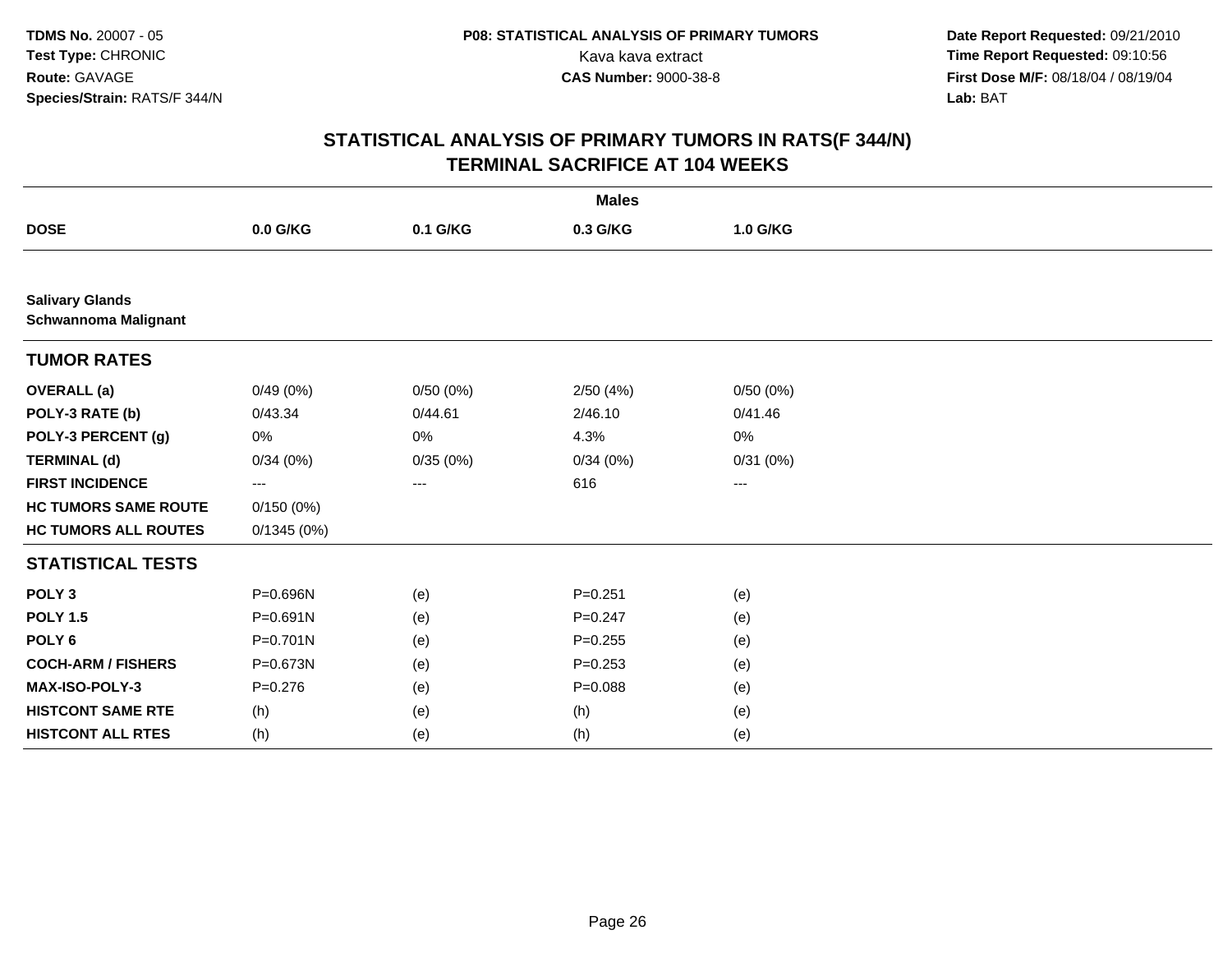|                                          |              |              | <b>Males</b> |              |
|------------------------------------------|--------------|--------------|--------------|--------------|
| <b>DOSE</b>                              | 0.0 G/KG     | 0.1 G/KG     | 0.3 G/KG     | 1.0 G/KG     |
|                                          |              |              |              |              |
| <b>Skin</b><br><b>Basal Cell Adenoma</b> |              |              |              |              |
| <b>TUMOR RATES</b>                       | $\#$         | $\#$         | #            | #            |
| <b>OVERALL</b> (a)                       | 2/49(4%)     | 0/50(0%)     | 2/50(4%)     | 1/50(2%)     |
| POLY-3 RATE (b)                          | 2/43.34      | 0/44.61      | 2/45.79      | 1/41.93      |
| POLY-3 PERCENT (g)                       | 4.6%         | $0\%$        | 4.4%         | 2.4%         |
| <b>TERMINAL (d)</b>                      | 2/34(6%)     | 0/35(0%)     | 1/34(3%)     | 0/31(0%)     |
| <b>FIRST INCIDENCE</b>                   | 727 (T)      | ---          | 664          | 589          |
| <b>HC TUMORS SAME ROUTE</b>              | 0/150(0%)    |              |              |              |
| <b>HC TUMORS ALL ROUTES</b>              | 13/1349 (1%) |              |              |              |
| <b>STATISTICAL TESTS</b>                 |              |              |              |              |
| POLY <sub>3</sub>                        | P=0.609N     | $P = 0.231N$ | P=0.674N     | $P = 0.512N$ |
| <b>POLY 1.5</b>                          | P=0.603N     | P=0.235N     | P=0.679N     | $P = 0.510N$ |
| POLY <sub>6</sub>                        | $P = 0.615N$ | P=0.226N     | P=0.670N     | $P = 0.512N$ |
| <b>COCH-ARM / FISHERS</b>                | P=0.588N     | P=0.242N     | P=0.684N     | P=0.492N     |
| MAX-ISO-POLY-3                           | P=0.427N     | P=0.075N     | $P = 0.477N$ | P=0.294N     |
| <b>HISTCONT SAME RTE</b>                 | (h)          | (h)          | (h)          | (h)          |
| <b>HISTCONT ALL RTES</b>                 | (h)          | (h)          | (h)          | (h)          |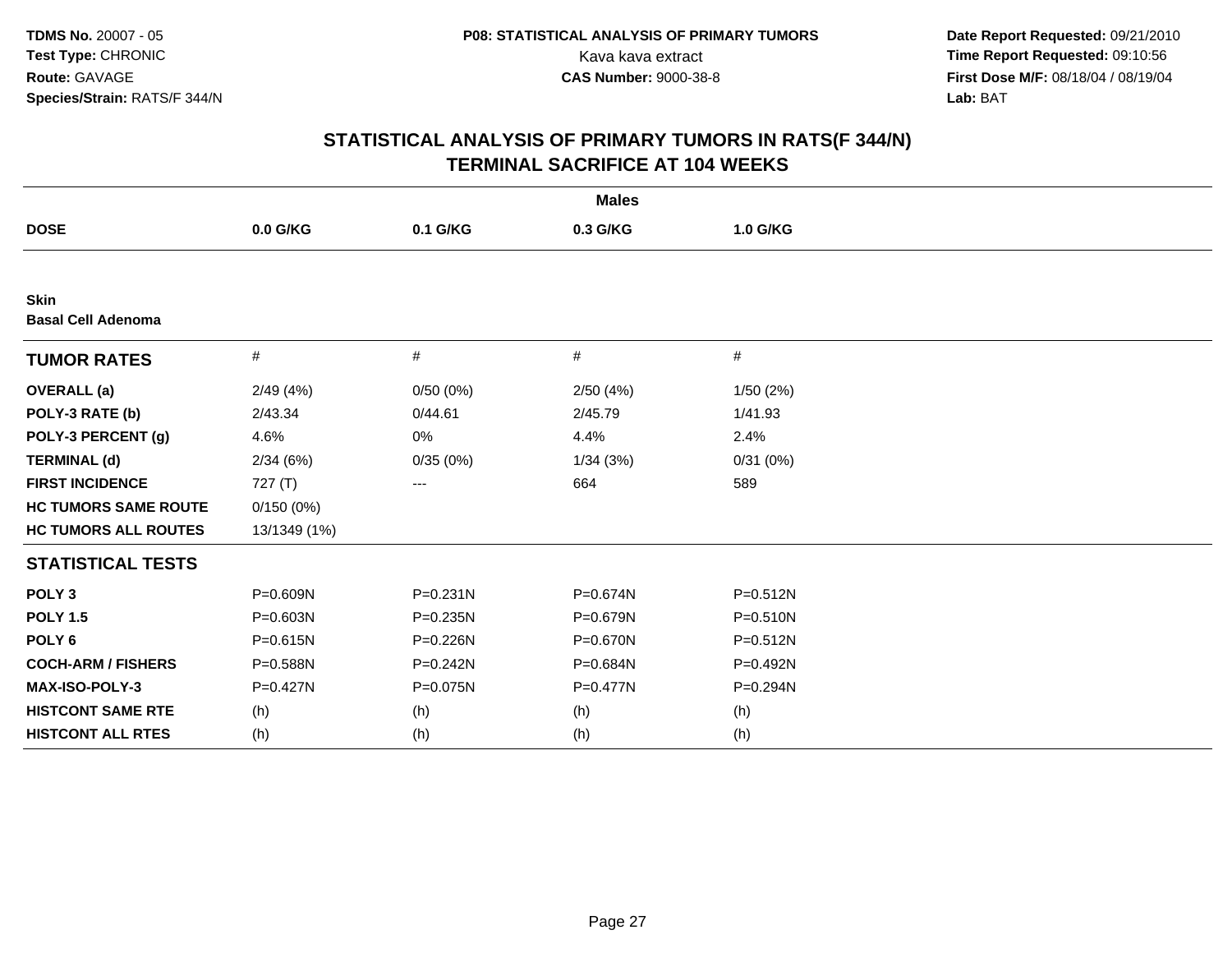## **STATISTICAL ANALYSIS OF PRIMARY TUMORS IN RATS(F 344/N)TERMINAL SACRIFICE AT 104 WEEKS**

|             |          |          | <b>Males</b> |          |
|-------------|----------|----------|--------------|----------|
| <b>DOSE</b> | 0.0 G/KG | 0.1 G/KG | 0.3 G/KG     | 1.0 G/KG |

**Skin**

**Basal Cell Adenoma, Basosquamous Tumor Benign, or Trichoepithelioma**

| <b>TUMOR RATES</b>          | $\#$         | $\#$         | #           | $\#$         |  |
|-----------------------------|--------------|--------------|-------------|--------------|--|
| <b>OVERALL</b> (a)          | 2/49(4%)     | 0/50(0%)     | 3/50(6%)    | 1/50(2%)     |  |
| POLY-3 RATE (b)             | 2/43.34      | 0/44.61      | 3/45.79     | 1/41.93      |  |
| POLY-3 PERCENT (g)          | 4.6%         | 0%           | 6.6%        | 2.4%         |  |
| <b>TERMINAL (d)</b>         | 2/34(6%)     | 0/35(0%)     | 2/34(6%)    | 0/31(0%)     |  |
| <b>FIRST INCIDENCE</b>      | 727 (T)      | ---          | 664         | 589          |  |
| <b>HC TUMORS SAME ROUTE</b> | 0/150(0%)    |              |             |              |  |
| <b>HC TUMORS ALL ROUTES</b> | 18/1349 (1%) |              |             |              |  |
| <b>STATISTICAL TESTS</b>    |              |              |             |              |  |
| POLY <sub>3</sub>           | $P = 0.585N$ | $P = 0.231N$ | $P = 0.525$ | $P = 0.512N$ |  |
| <b>POLY 1.5</b>             | $P = 0.579N$ | $P = 0.235N$ | $P = 0.519$ | $P = 0.510N$ |  |
| POLY 6                      | $P = 0.593N$ | $P=0.226N$   | $P = 0.531$ | $P = 0.512N$ |  |
| <b>COCH-ARM / FISHERS</b>   | $P = 0.559N$ | $P=0.242N$   | $P = 0.510$ | $P = 0.492N$ |  |
| <b>MAX-ISO-POLY-3</b>       | $P=0.462$    | P=0.075N     | $P = 0.349$ | P=0.294N     |  |
| <b>HISTCONT SAME RTE</b>    | (h)          | (h)          | (h)         | (h)          |  |
| <b>HISTCONT ALL RTES</b>    | (h)          | (h)          | (h)         | (h)          |  |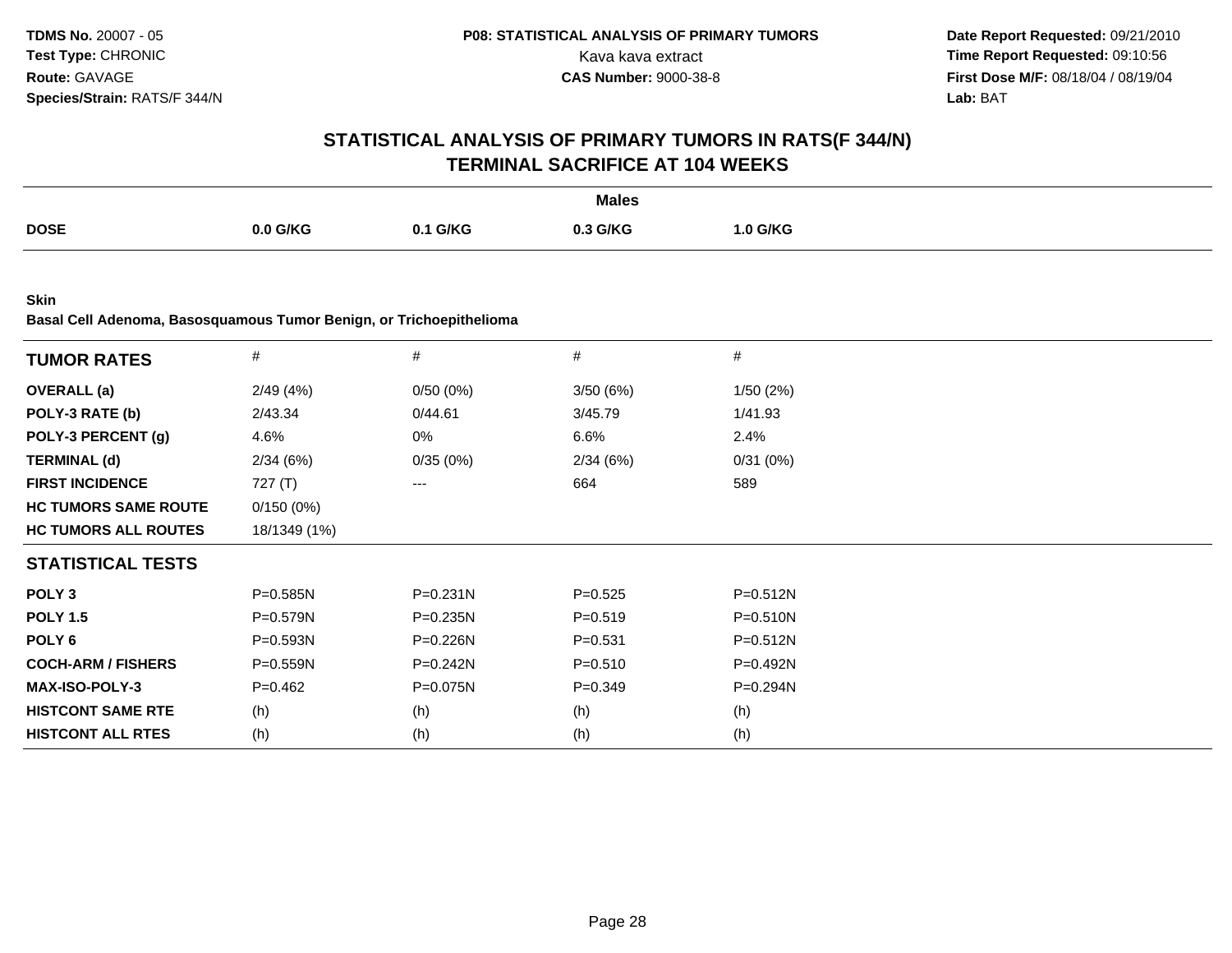### **STATISTICAL ANALYSIS OF PRIMARY TUMORS IN RATS(F 344/N)TERMINAL SACRIFICE AT 104 WEEKS**

|             |          |               | <b>Males</b> |          |
|-------------|----------|---------------|--------------|----------|
| <b>DOSE</b> | 0.0 G/KG | 0.1 G/KG<br>. | 0.3 G/KG     | 1.0 G/KG |

**Skin**

**Basal Cell Carcinoma, Basal Cell Adenoma, Basosquamous Tumor (benign, malignant or NOS), or Trichoepithelioma**

| <b>TUMOR RATES</b>          | $\#$         | #            | #           | #            |
|-----------------------------|--------------|--------------|-------------|--------------|
| <b>OVERALL</b> (a)          | 2/49(4%)     | 0/50(0%)     | 3/50(6%)    | 1/50(2%)     |
| POLY-3 RATE (b)             | 2/43.34      | 0/44.61      | 3/45.79     | 1/41.93      |
| POLY-3 PERCENT (g)          | 4.6%         | 0%           | 6.6%        | 2.4%         |
| <b>TERMINAL (d)</b>         | 2/34(6%)     | 0/35(0%)     | 2/34(6%)    | 0/31(0%)     |
| <b>FIRST INCIDENCE</b>      | 727 $(T)$    | $---$        | 664         | 589          |
| <b>HC TUMORS SAME ROUTE</b> | 2/150(1%)    |              |             |              |
| <b>HC TUMORS ALL ROUTES</b> | 29/1349 (2%) |              |             |              |
| <b>STATISTICAL TESTS</b>    |              |              |             |              |
| POLY <sub>3</sub>           | $P = 0.585N$ | P=0.231N     | $P=0.525$   | $P = 0.512N$ |
| <b>POLY 1.5</b>             | $P = 0.579N$ | $P = 0.235N$ | $P = 0.519$ | $P = 0.510N$ |
| POLY <sub>6</sub>           | $P = 0.593N$ | $P = 0.226N$ | $P = 0.531$ | $P = 0.512N$ |
| <b>COCH-ARM / FISHERS</b>   | $P = 0.559N$ | $P = 0.242N$ | $P = 0.510$ | $P = 0.492N$ |
| <b>MAX-ISO-POLY-3</b>       | $P=0.462$    | $P = 0.075N$ | $P=0.349$   | P=0.294N     |
| <b>HISTCONT SAME RTE</b>    | (h)          | (h)          | (h)         | (h)          |
| <b>HISTCONT ALL RTES</b>    | (h)          | (h)          | (h)         | (h)          |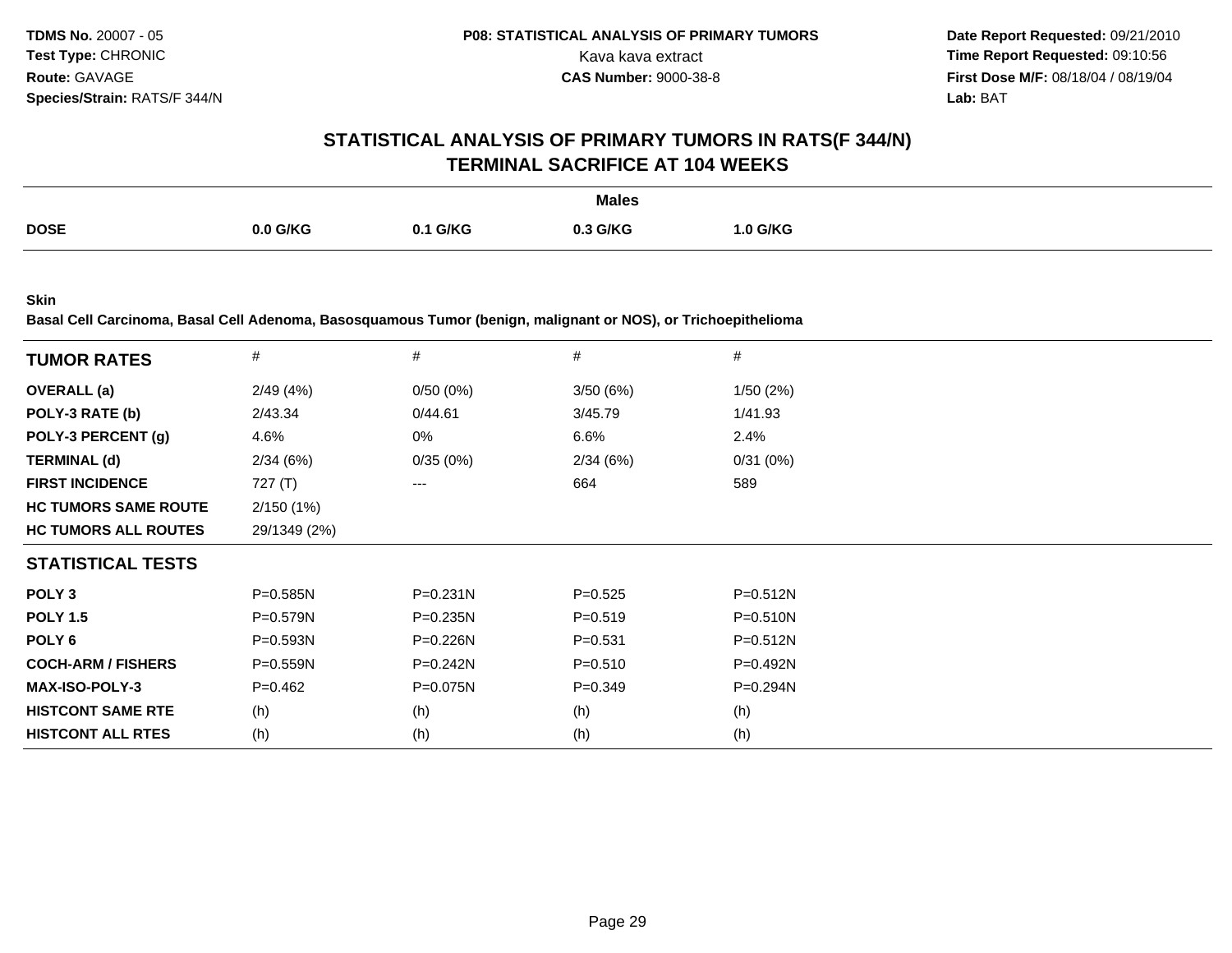**Date Report Requested:** 09/21/2010 Kava kava extract **Time Report Requested: 09:10:56**<br>**CAS Number: 9000-38-8 Time Report Requested: 09:10:56 First Dose M/F:** 08/18/04 / 08/19/04 Lab: BAT **Lab:** BAT

#### **STATISTICAL ANALYSIS OF PRIMARY TUMORS IN RATS(F 344/N)TERMINAL SACRIFICE AT 104 WEEKS**

|             |            |                 | <b>Males</b> |          |
|-------------|------------|-----------------|--------------|----------|
| <b>DOSE</b> | $0.0$ G/KG | <b>0.1 G/KG</b> | 0.3 G/KG     | 1.0 G/KG |

**Skin**

**Basal or Sq. Cell Carcinoma, Carcinoma, Basosq. Tumor (M or B), Basal Cell Adenoma, Adenoma, Papilloma, Sq Papilloma, Keratoacanthoma, Trichoepithelioma**

| <b>TUMOR RATES</b>          | $\#$          | #            | #           | #            |
|-----------------------------|---------------|--------------|-------------|--------------|
| <b>OVERALL</b> (a)          | 2/49(4%)      | 0/50(0%)     | 5/50 (10%)  | 1/50(2%)     |
| POLY-3 RATE (b)             | 2/43.34       | 0/44.61      | 5/45.79     | 1/41.93      |
| POLY-3 PERCENT (g)          | 4.6%          | 0%           | 10.9%       | 2.4%         |
| <b>TERMINAL (d)</b>         | 2/34(6%)      | 0/35(0%)     | 4/34 (12%)  | 0/31(0%)     |
| <b>FIRST INCIDENCE</b>      | 727 (T)       | $---$        | 664         | 589          |
| <b>HC TUMORS SAME ROUTE</b> | 14/150 (9%)   |              |             |              |
| <b>HC TUMORS ALL ROUTES</b> | 114/1349 (9%) |              |             |              |
| <b>STATISTICAL TESTS</b>    |               |              |             |              |
| POLY <sub>3</sub>           | $P = 0.549N$  | $P = 0.231N$ | $P=0.239$   | $P = 0.512N$ |
| <b>POLY 1.5</b>             | $P = 0.541N$  | $P = 0.235N$ | $P = 0.233$ | $P = 0.510N$ |
| POLY 6                      | $P = 0.558N$  | P=0.226N     | $P=0.244$   | $P = 0.512N$ |
| <b>COCH-ARM / FISHERS</b>   | $P = 0.513N$  | $P = 0.242N$ | $P=0.226$   | $P=0.492N$   |
| <b>MAX-ISO-POLY-3</b>       | $P = 0.263$   | $P = 0.075N$ | $P = 0.140$ | P=0.294N     |
| <b>HISTCONT SAME RTE</b>    | (h)           | (h)          | (h)         | (h)          |
| <b>HISTCONT ALL RTES</b>    | (h)           | (h)          | (h)         | (h)          |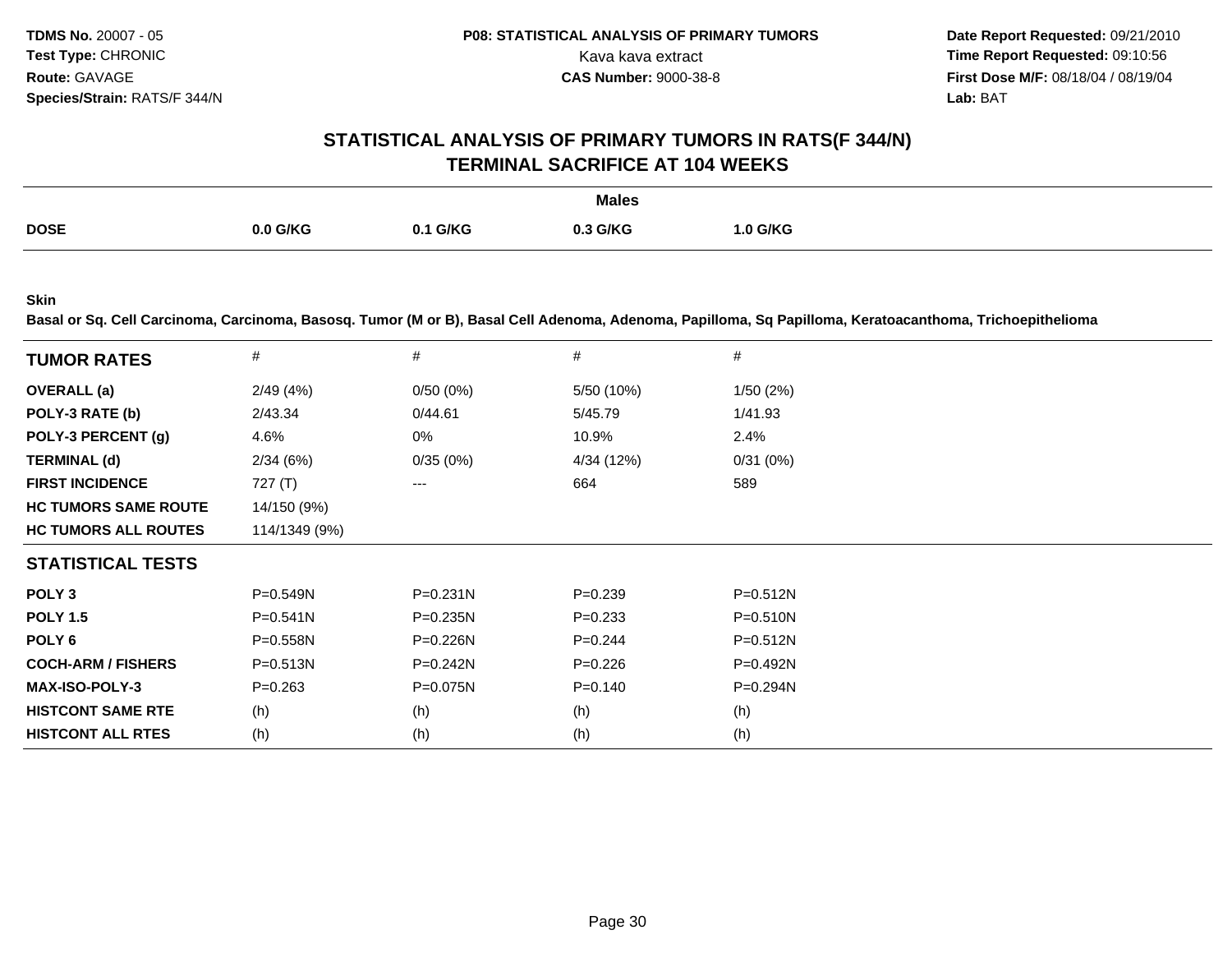| <b>Males</b>                |               |              |              |           |  |  |  |
|-----------------------------|---------------|--------------|--------------|-----------|--|--|--|
| <b>DOSE</b>                 | 0.0 G/KG      | 0.1 G/KG     | 0.3 G/KG     | 1.0 G/KG  |  |  |  |
|                             |               |              |              |           |  |  |  |
| <b>Skin</b><br>Fibroma      |               |              |              |           |  |  |  |
| <b>TUMOR RATES</b>          | #             | #            | #            | #         |  |  |  |
| <b>OVERALL</b> (a)          | 7/49 (14%)    | 5/50 (10%)   | 7/50 (14%)   | 2/50(4%)  |  |  |  |
| POLY-3 RATE (b)             | 7/43.41       | 5/44.72      | 7/46.45      | 2/42.40   |  |  |  |
| POLY-3 PERCENT (g)          | 16.1%         | 11.2%        | 15.1%        | 4.7%      |  |  |  |
| <b>TERMINAL (d)</b>         | 6/34(18%)     | 4/35 (11%)   | 4/34 (12%)   | 0/31(0%)  |  |  |  |
| <b>FIRST INCIDENCE</b>      | 709           | 700          | 608          | 454       |  |  |  |
| <b>HC TUMORS SAME ROUTE</b> | 11/150 (7%)   |              |              |           |  |  |  |
| <b>HC TUMORS ALL ROUTES</b> | 118/1349 (9%) |              |              |           |  |  |  |
| <b>STATISTICAL TESTS</b>    |               |              |              |           |  |  |  |
| POLY <sub>3</sub>           | P=0.089N      | P=0.358N     | $P = 0.561N$ | P=0.083N  |  |  |  |
| <b>POLY 1.5</b>             | P=0.087N      | $P = 0.371N$ | $P = 0.576N$ | P=0.084N  |  |  |  |
| POLY <sub>6</sub>           | P=0.092N      | $P = 0.341N$ | P=0.544N     | P=0.082N  |  |  |  |
| <b>COCH-ARM / FISHERS</b>   | P=0.075N      | P=0.365N     | P=0.597N     | P=0.075N  |  |  |  |
| <b>MAX-ISO-POLY-3</b>       | P=0.090N      | P=0.253N     | P=0.445N     | P=0.043N* |  |  |  |
| <b>HISTCONT SAME RTE</b>    | (h)           | (h)          | (h)          | (h)       |  |  |  |
| <b>HISTCONT ALL RTES</b>    | (h)           | (h)          | (h)          | (h)       |  |  |  |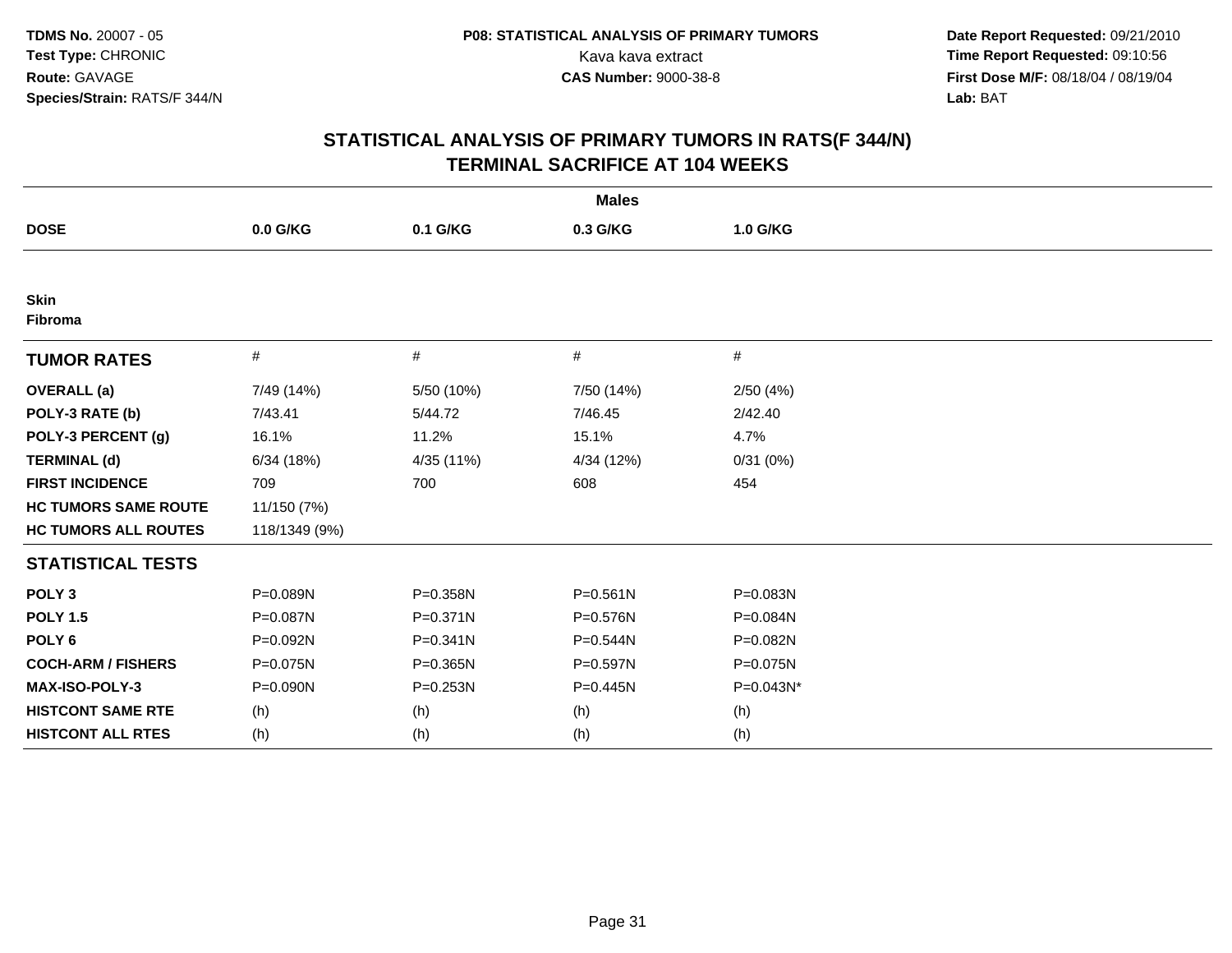## **STATISTICAL ANALYSIS OF PRIMARY TUMORS IN RATS(F 344/N)TERMINAL SACRIFICE AT 104 WEEKS**

|             |          |                | <b>Males</b> |          |
|-------------|----------|----------------|--------------|----------|
| <b>DOSE</b> | 0.0 G/KG | <b>\1 G/KG</b> | 0.3 G/KG     | 1.0 G/KG |

**Skin**

**Fibroma, Fibrosarcoma, Sarcoma, Myxoma, Myxosarcoma, or Fibrous Histiocytoma**

| <b>TUMOR RATES</b>          | #              | $\#$         | $\#$         | $\#$         |
|-----------------------------|----------------|--------------|--------------|--------------|
| <b>OVERALL (a)</b>          | 7/49 (14%)     | 6/50 (12%)   | 7/50 (14%)   | 2/50(4%)     |
| POLY-3 RATE (b)             | 7/43.41        | 6/45.23      | 7/46.45      | 2/42.40      |
| POLY-3 PERCENT (g)          | 16.1%          | 13.3%        | 15.1%        | 4.7%         |
| <b>TERMINAL (d)</b>         | 6/34(18%)      | 4/35 (11%)   | 4/34 (12%)   | 0/31(0%)     |
| <b>FIRST INCIDENCE</b>      | 709            | 571          | 608          | 454          |
| <b>HC TUMORS SAME ROUTE</b> | 14/150 (9%)    |              |              |              |
| <b>HC TUMORS ALL ROUTES</b> | 147/1349 (11%) |              |              |              |
| <b>STATISTICAL TESTS</b>    |                |              |              |              |
| POLY <sub>3</sub>           | P=0.073N       | P=0.468N     | $P = 0.561N$ | P=0.083N     |
| <b>POLY 1.5</b>             | $P = 0.071N$   | $P = 0.486N$ | $P = 0.576N$ | $P = 0.084N$ |
| POLY 6                      | P=0.076N       | $P = 0.446N$ | $P = 0.544N$ | P=0.082N     |
| <b>COCH-ARM / FISHERS</b>   | P=0.060N       | P=0.484N     | P=0.597N     | P=0.075N     |
| <b>MAX-ISO-POLY-3</b>       | $P = 0.096N$   | $P = 0.354N$ | $P = 0.445N$ | $P=0.043N^*$ |
| <b>HISTCONT SAME RTE</b>    | (h)            | (h)          | (h)          | (h)          |
| <b>HISTCONT ALL RTES</b>    | (h)            | (h)          | (h)          | (h)          |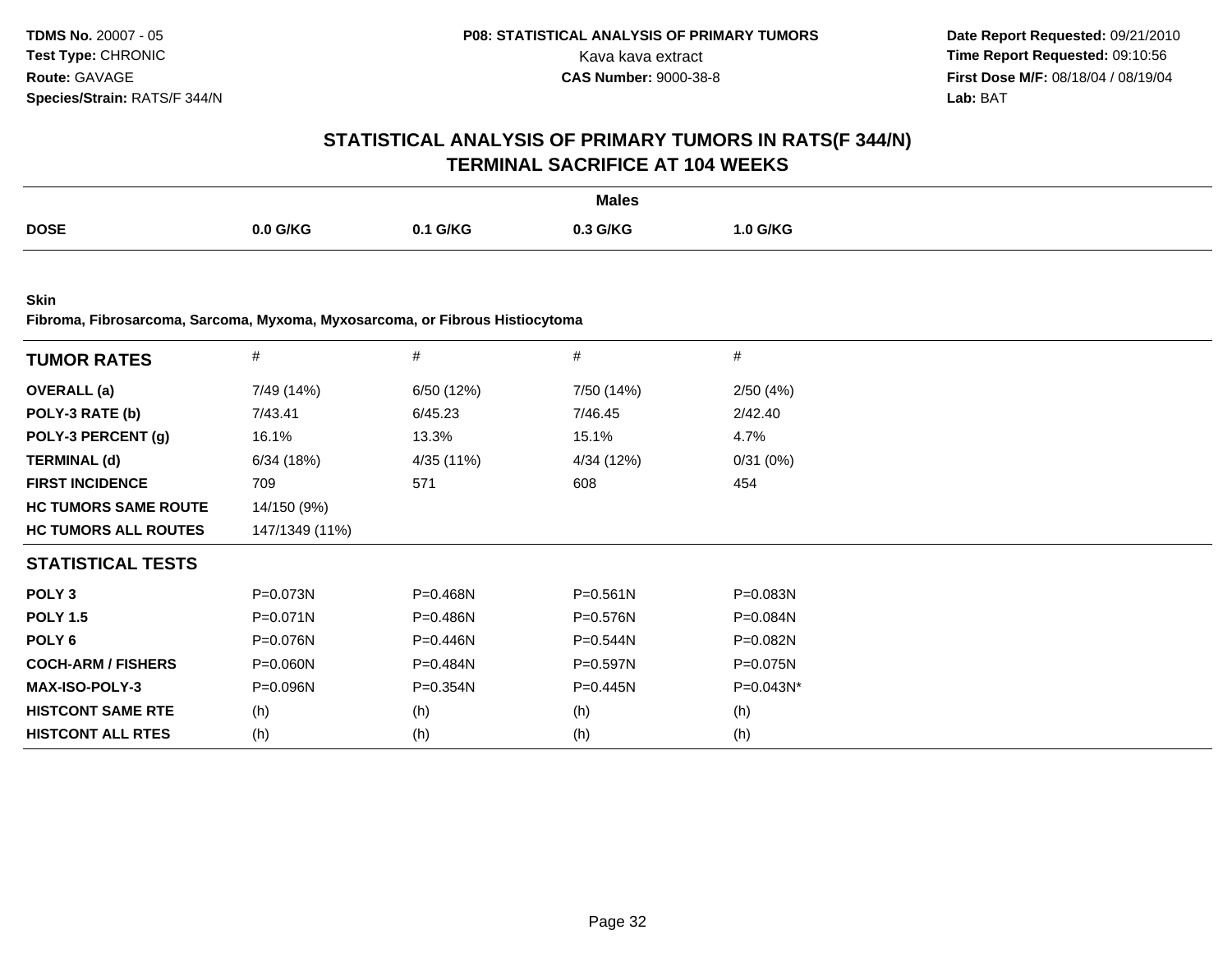## **STATISTICAL ANALYSIS OF PRIMARY TUMORS IN RATS(F 344/N)TERMINAL SACRIFICE AT 104 WEEKS**

|             |          |        | <b>Males</b> |                 |
|-------------|----------|--------|--------------|-----------------|
| <b>DOSE</b> | 0.0 G/KG | 1 G/KG | 3 G/KG       | <b>1.0 G/KG</b> |
|             |          |        |              |                 |

**Skin**

**Squamous Cell Papilloma, Papilloma, Squamous Cell Carcinoma or Keratoacanthoma**

| <b>TUMOR RATES</b>          | $\#$         | #        | $\#$        | #        |
|-----------------------------|--------------|----------|-------------|----------|
| <b>OVERALL</b> (a)          | 0/49(0%)     | 0/50(0%) | 2/50(4%)    | 0/50(0%) |
| POLY-3 RATE (b)             | 0/43.34      | 0/44.61  | 2/45.55     | 0/41.46  |
| POLY-3 PERCENT (g)          | 0%           | 0%       | 4.4%        | 0%       |
| <b>TERMINAL (d)</b>         | 0/34(0%)     | 0/35(0%) | 2/34(6%)    | 0/31(0%) |
| <b>FIRST INCIDENCE</b>      | $\cdots$     | $---$    | 727 (T)     | $\cdots$ |
| <b>HC TUMORS SAME ROUTE</b> | 12/150 (8%)  |          |             |          |
| <b>HC TUMORS ALL ROUTES</b> | 89/1349 (7%) |          |             |          |
| <b>STATISTICAL TESTS</b>    |              |          |             |          |
| POLY <sub>3</sub>           | P=0.696N     | (e)      | $P = 0.248$ | (e)      |
| <b>POLY 1.5</b>             | $P = 0.691N$ | (e)      | $P = 0.246$ | (e)      |
| POLY 6                      | P=0.702N     | (e)      | $P = 0.250$ | (e)      |
| <b>COCH-ARM / FISHERS</b>   | P=0.673N     | (e)      | $P=0.253$   | (e)      |
| <b>MAX-ISO-POLY-3</b>       | $P = 0.273$  | (e)      | $P = 0.086$ | (e)      |
| <b>HISTCONT SAME RTE</b>    | (h)          | (e)      | (h)         | (e)      |
| <b>HISTCONT ALL RTES</b>    | (h)          | (e)      | (h)         | (e)      |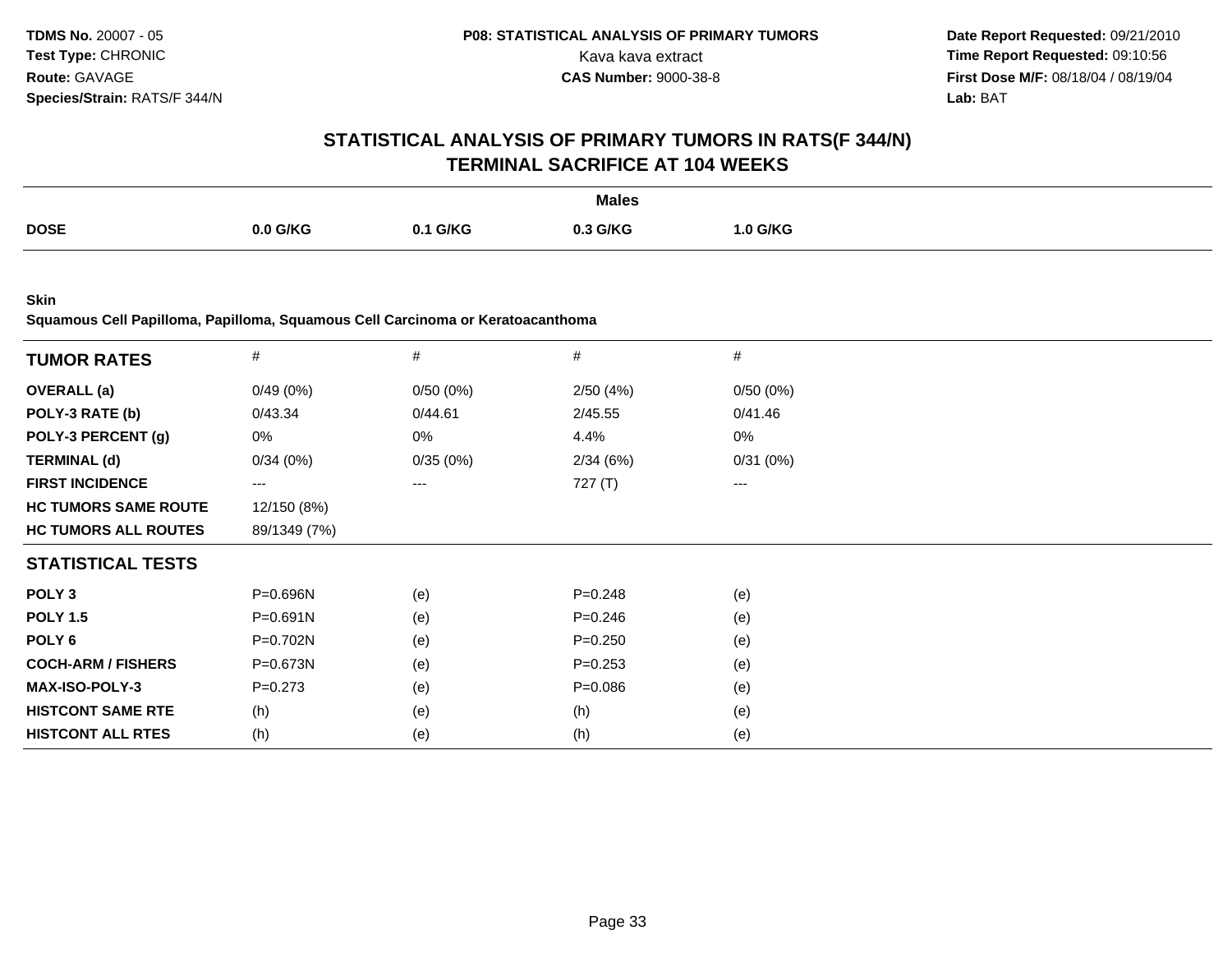| <b>Males</b>                |                 |             |              |              |  |  |
|-----------------------------|-----------------|-------------|--------------|--------------|--|--|
| <b>DOSE</b>                 | 0.0 G/KG        | 0.1 G/KG    | 0.3 G/KG     | 1.0 G/KG     |  |  |
|                             |                 |             |              |              |  |  |
| <b>Testes</b><br>Adenoma    |                 |             |              |              |  |  |
| <b>TUMOR RATES</b>          |                 |             |              |              |  |  |
| <b>OVERALL</b> (a)          | 37/49 (76%)     | 44/50 (88%) | 49/50 (98%)  | 46/50 (92%)  |  |  |
| POLY-3 RATE (b)             | 37/46.15        | 44/47.39    | 49/49.87     | 46/46.47     |  |  |
| POLY-3 PERCENT (g)          | 80.2%           | 92.9%       | 98.3%        | 99%          |  |  |
| <b>TERMINAL (d)</b>         | 28/34 (82%)     | 32/35 (91%) | 34/34 (100%) | 31/31 (100%) |  |  |
| <b>FIRST INCIDENCE</b>      | 545             | 571         | 454          | 454          |  |  |
| <b>HC TUMORS SAME ROUTE</b> | 139/150 (93%)   |             |              |              |  |  |
| <b>HC TUMORS ALL ROUTES</b> | 1123/1349 (83%) |             |              |              |  |  |
| <b>STATISTICAL TESTS</b>    |                 |             |              |              |  |  |
| POLY <sub>3</sub>           | $P=0.003**$     | $P = 0.056$ | P=0.002**    | P<0.001**    |  |  |
| <b>POLY 1.5</b>             | P=0.004**       | $P=0.043*$  | P<0.001**    | $P=0.002**$  |  |  |
| POLY <sub>6</sub>           | P=0.004**       | $P = 0.087$ | P=0.005**    | P=0.002**    |  |  |
| <b>COCH-ARM / FISHERS</b>   | $P = 0.053$     | $P = 0.088$ | P<0.001**    | $P=0.024*$   |  |  |
| <b>MAX-ISO-POLY-3</b>       | P<0.001**       | $P=0.029*$  | P<0.001**    | P<0.001**    |  |  |
| <b>HISTCONT SAME RTE</b>    | P<0.001**       | $P=0.034*$  | P<0.001**    | P<0.001**    |  |  |
| <b>HISTCONT ALL RTES</b>    | P<0.001**       | $P=0.029*$  | P<0.001**    | P<0.001**    |  |  |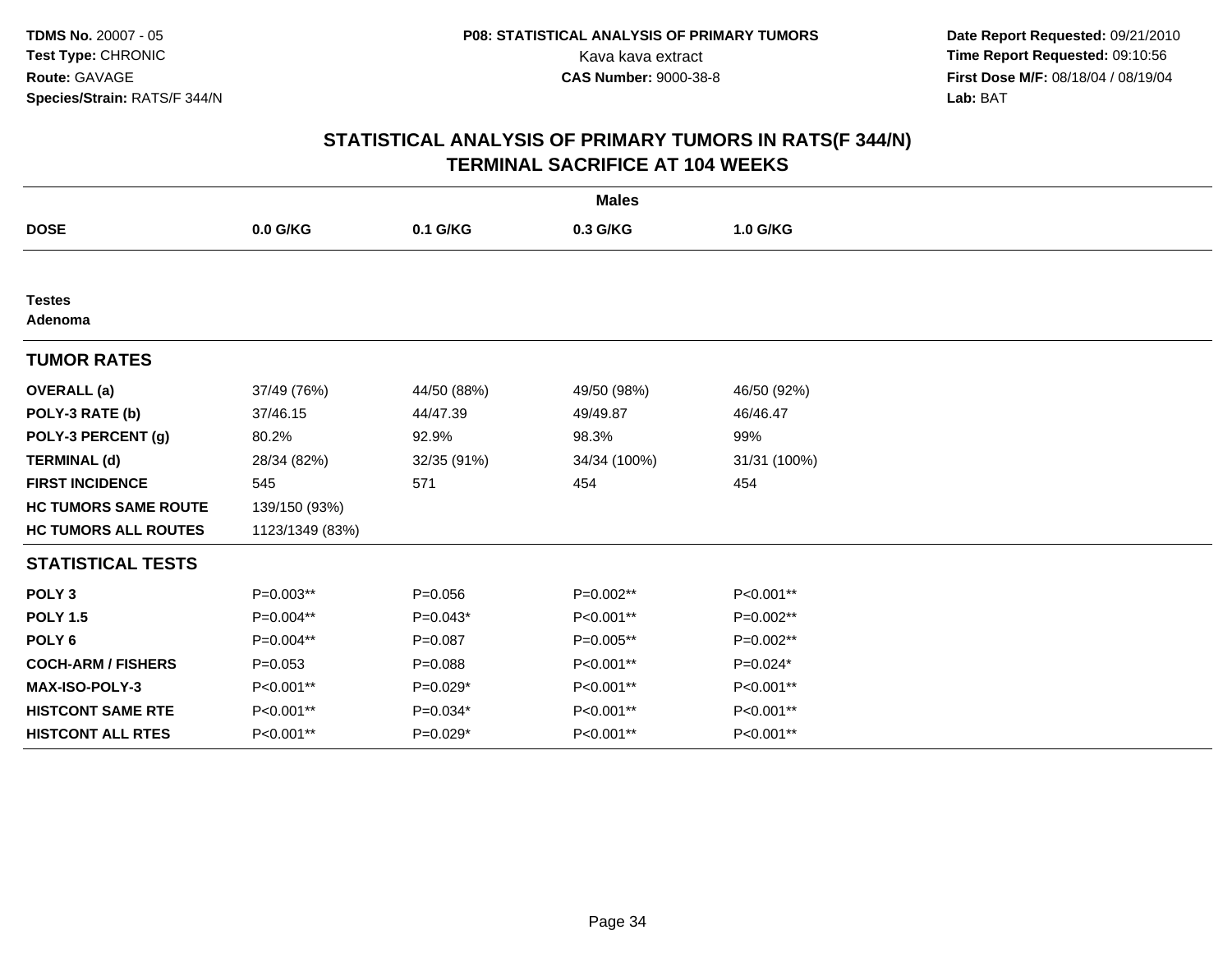| <b>Males</b>                            |                |             |              |           |  |  |
|-----------------------------------------|----------------|-------------|--------------|-----------|--|--|
| <b>DOSE</b>                             | 0.0 G/KG       | 0.1 G/KG    | 0.3 G/KG     | 1.0 G/KG  |  |  |
|                                         |                |             |              |           |  |  |
| <b>Thyroid Gland: C-Cell</b><br>Adenoma |                |             |              |           |  |  |
| <b>TUMOR RATES</b>                      |                |             |              |           |  |  |
| <b>OVERALL</b> (a)                      | 8/49 (16%)     | 9/50 (18%)  | 8/50 (16%)   | 2/50(4%)  |  |  |
| POLY-3 RATE (b)                         | 8/44.20        | 9/44.87     | 8/45.69      | 2/41.46   |  |  |
| POLY-3 PERCENT (g)                      | 18.1%          | 20.1%       | 17.5%        | 4.8%      |  |  |
| <b>TERMINAL (d)</b>                     | 6/34(18%)      | 7/35 (20%)  | 7/34 (21%)   | 2/31(7%)  |  |  |
| <b>FIRST INCIDENCE</b>                  | 545            | 673         | 694          | 727(T)    |  |  |
| <b>HC TUMORS SAME ROUTE</b>             | 29/150 (19%)   |             |              |           |  |  |
| <b>HC TUMORS ALL ROUTES</b>             | 167/1342 (12%) |             |              |           |  |  |
| <b>STATISTICAL TESTS</b>                |                |             |              |           |  |  |
| POLY <sub>3</sub>                       | P=0.030N*      | $P = 0.514$ | P=0.580N     | P=0.055N  |  |  |
| <b>POLY 1.5</b>                         | P=0.028N*      | $P = 0.503$ | P=0.583N     | P=0.053N  |  |  |
| POLY <sub>6</sub>                       | P=0.034N*      | $P = 0.528$ | P=0.581N     | P=0.059N  |  |  |
| <b>COCH-ARM / FISHERS</b>               | P=0.021N*      | $P = 0.518$ | P=0.590N     | P=0.043N* |  |  |
| <b>MAX-ISO-POLY-3</b>                   | P=0.049N*      | $P=0.405$   | $P = 0.470N$ | P=0.031N* |  |  |
| <b>HISTCONT SAME RTE</b>                | (h)            | (h)         | (h)          | (h)       |  |  |
| <b>HISTCONT ALL RTES</b>                | (h)            | (h)         | (h)          | (h)       |  |  |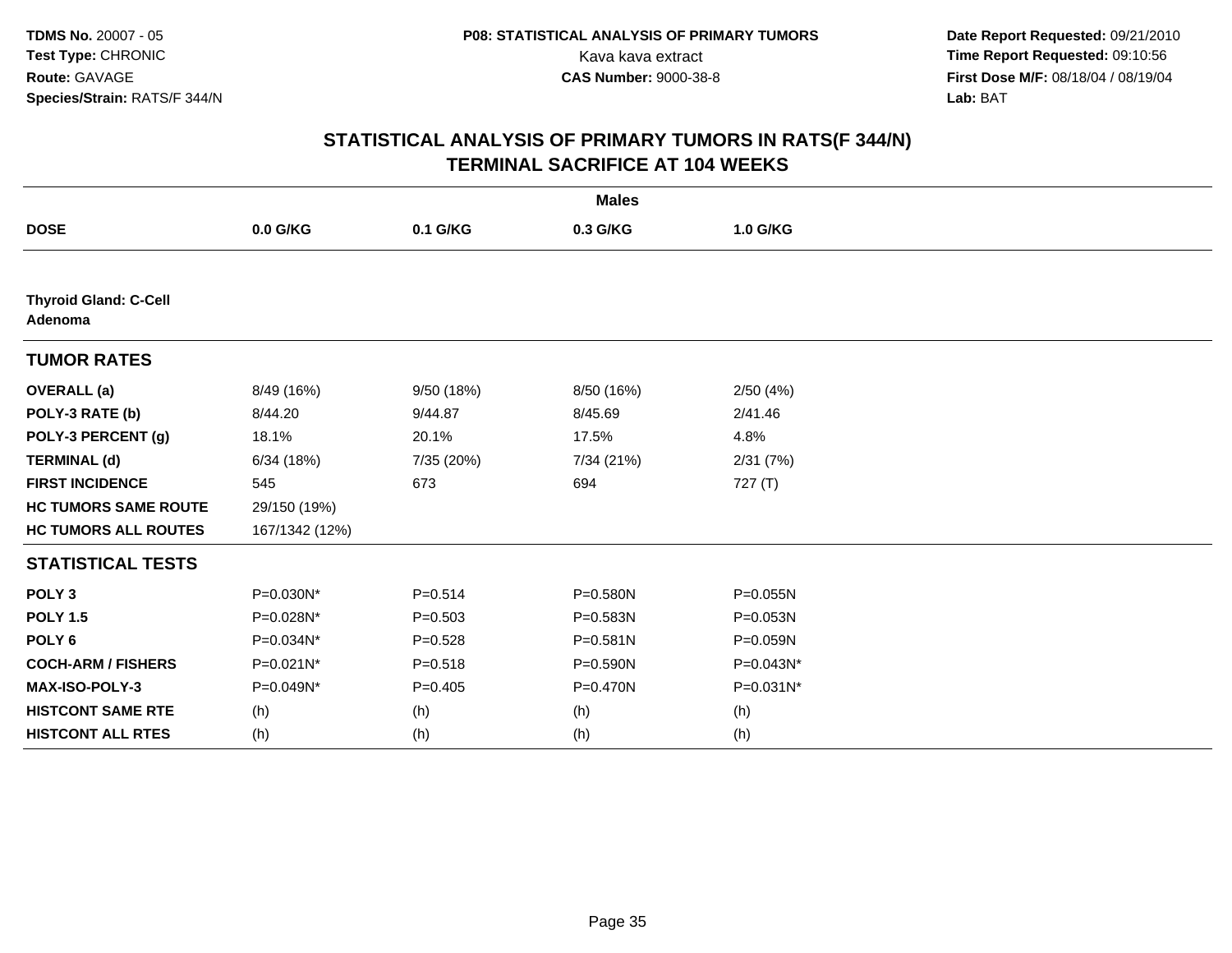| <b>Males</b>                              |                     |          |             |          |  |
|-------------------------------------------|---------------------|----------|-------------|----------|--|
| <b>DOSE</b>                               | 0.0 G/KG            | 0.1 G/KG | 0.3 G/KG    | 1.0 G/KG |  |
|                                           |                     |          |             |          |  |
| <b>Thyroid Gland: C-Cell</b><br>Carcinoma |                     |          |             |          |  |
| <b>TUMOR RATES</b>                        |                     |          |             |          |  |
| <b>OVERALL</b> (a)                        | 0/49(0%)            | 0/50(0%) | 2/50(4%)    | 0/50(0%) |  |
| POLY-3 RATE (b)                           | 0/43.34             | 0/44.61  | 2/45.63     | 0/41.46  |  |
| POLY-3 PERCENT (g)                        | 0%                  | 0%       | 4.4%        | 0%       |  |
| <b>TERMINAL (d)</b>                       | 0/34(0%)            | 0/35(0%) | 1/34(3%)    | 0/31(0%) |  |
| <b>FIRST INCIDENCE</b>                    | $\qquad \qquad - -$ | ---      | 709         | ---      |  |
| <b>HC TUMORS SAME ROUTE</b>               | 6/150(4%)           |          |             |          |  |
| <b>HC TUMORS ALL ROUTES</b>               | 41/1342 (3%)        |          |             |          |  |
| <b>STATISTICAL TESTS</b>                  |                     |          |             |          |  |
| POLY <sub>3</sub>                         | P=0.696N            | (e)      | $P = 0.249$ | (e)      |  |
| <b>POLY 1.5</b>                           | P=0.691N            | (e)      | $P = 0.246$ | (e)      |  |
| POLY <sub>6</sub>                         | P=0.702N            | (e)      | $P = 0.251$ | (e)      |  |
| <b>COCH-ARM / FISHERS</b>                 | P=0.673N            | (e)      | $P = 0.253$ | (e)      |  |
| MAX-ISO-POLY-3                            | $P = 0.274$         | (e)      | $P = 0.086$ | (e)      |  |
| <b>HISTCONT SAME RTE</b>                  | (h)                 | (e)      | (h)         | (e)      |  |
| <b>HISTCONT ALL RTES</b>                  | (h)                 | (e)      | (h)         | (e)      |  |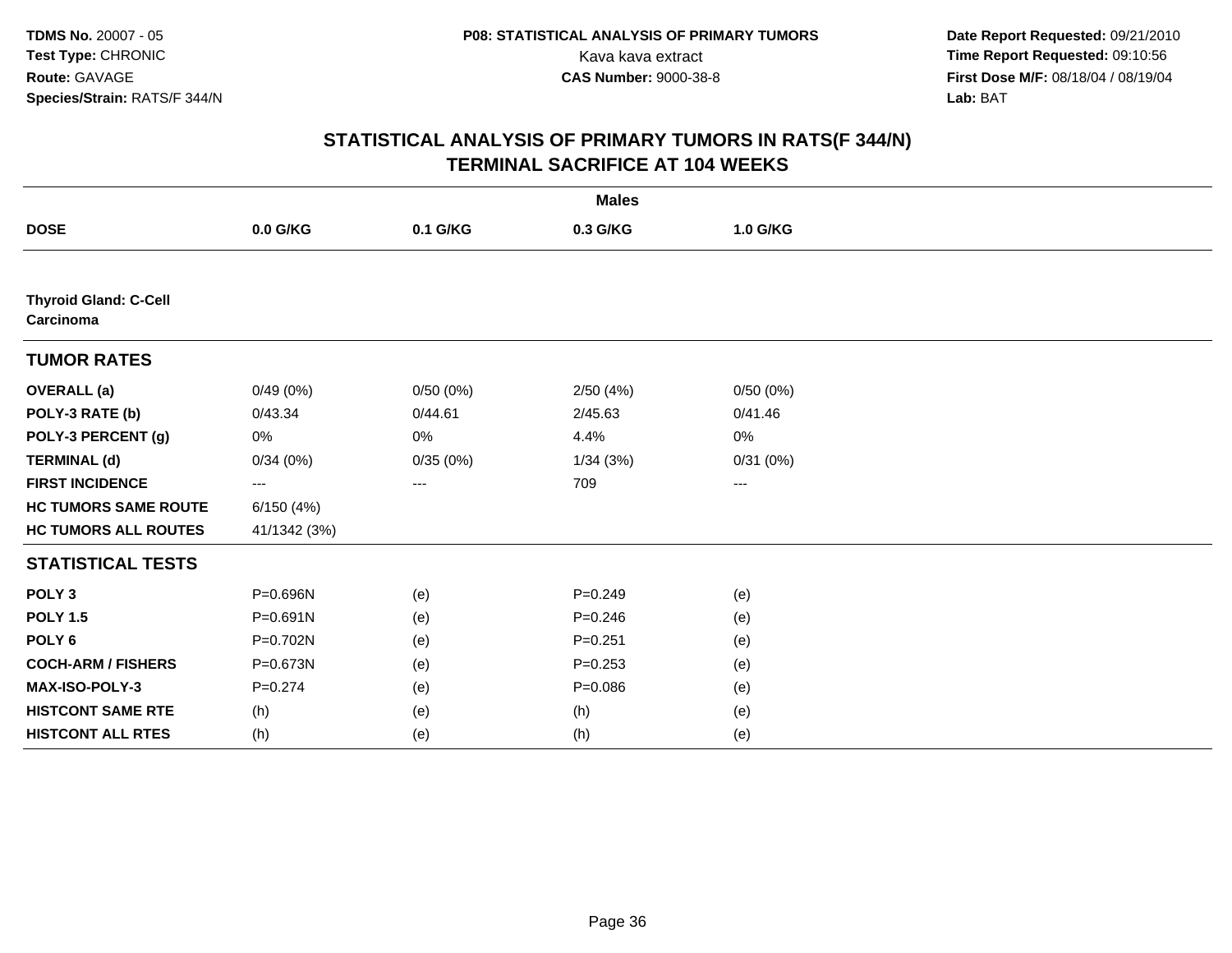|                                                      |                |             | <b>Males</b> |              |  |
|------------------------------------------------------|----------------|-------------|--------------|--------------|--|
| <b>DOSE</b>                                          | 0.0 G/KG       | 0.1 G/KG    | 0.3 G/KG     | 1.0 G/KG     |  |
|                                                      |                |             |              |              |  |
| <b>Thyroid Gland: C-Cell</b><br>Carcinoma or Adenoma |                |             |              |              |  |
| <b>TUMOR RATES</b>                                   |                |             |              |              |  |
| <b>OVERALL</b> (a)                                   | 8/49 (16%)     | 9/50(18%)   | 9/50 (18%)   | 2/50(4%)     |  |
| POLY-3 RATE (b)                                      | 8/44.20        | 9/44.87     | 9/45.76      | 2/41.46      |  |
| POLY-3 PERCENT (g)                                   | 18.1%          | 20.1%       | 19.7%        | 4.8%         |  |
| <b>TERMINAL (d)</b>                                  | 6/34(18%)      | 7/35 (20%)  | 7/34 (21%)   | 2/31(7%)     |  |
| <b>FIRST INCIDENCE</b>                               | 545            | 673         | 694          | 727(T)       |  |
| <b>HC TUMORS SAME ROUTE</b>                          | 35/150 (23%)   |             |              |              |  |
| <b>HC TUMORS ALL ROUTES</b>                          | 206/1342 (15%) |             |              |              |  |
| <b>STATISTICAL TESTS</b>                             |                |             |              |              |  |
| POLY <sub>3</sub>                                    | P=0.031N*      | $P=0.514$   | $P = 0.531$  | $P = 0.055N$ |  |
| <b>POLY 1.5</b>                                      | P=0.028N*      | $P = 0.503$ | $P=0.527$    | P=0.053N     |  |
| POLY <sub>6</sub>                                    | P=0.035N*      | $P=0.528$   | $P = 0.532$  | P=0.059N     |  |
| <b>COCH-ARM / FISHERS</b>                            | P=0.021N*      | $P = 0.518$ | $P = 0.518$  | P=0.043N*    |  |
| <b>MAX-ISO-POLY-3</b>                                | P=0.050N*      | $P=0.405$   | $P=0.424$    | P=0.031N*    |  |
| <b>HISTCONT SAME RTE</b>                             | (h)            | (h)         | (h)          | (h)          |  |
| <b>HISTCONT ALL RTES</b>                             | (h)            | (h)         | (h)          | (h)          |  |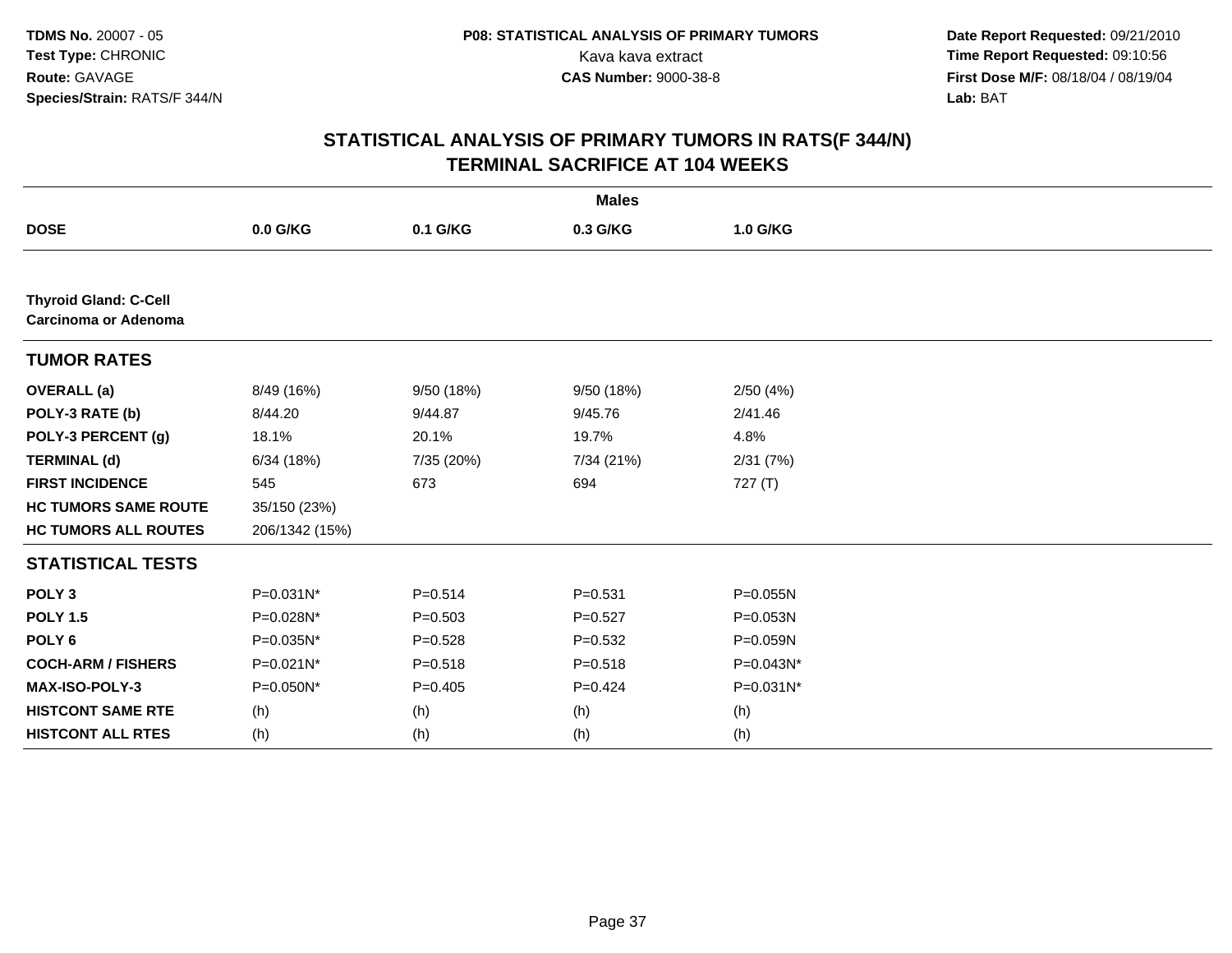|                                                               |              |                   | <b>Males</b> |                   |  |
|---------------------------------------------------------------|--------------|-------------------|--------------|-------------------|--|
| <b>DOSE</b>                                                   | 0.0 G/KG     | 0.1 G/KG          | 0.3 G/KG     | 1.0 G/KG          |  |
|                                                               |              |                   |              |                   |  |
| <b>Thyroid Gland: Follicular Cell</b><br>Carcinoma or Adenoma |              |                   |              |                   |  |
| <b>TUMOR RATES</b>                                            |              |                   |              |                   |  |
| <b>OVERALL</b> (a)                                            | 1/49(2%)     | 0/50(0%)          | 2/50 (4%)    | 0/50(0%)          |  |
| POLY-3 RATE (b)                                               | 1/43.34      | 0/44.61           | 2/46.10      | 0/41.46           |  |
| POLY-3 PERCENT (g)                                            | 2.3%         | 0%                | 4.3%         | 0%                |  |
| <b>TERMINAL (d)</b>                                           | 1/34(3%)     | 0/35(0%)          | 0/34(0%)     | 0/31(0%)          |  |
| <b>FIRST INCIDENCE</b>                                        | 727(T)       | $\qquad \qquad -$ | 598          | $\qquad \qquad -$ |  |
| <b>HC TUMORS SAME ROUTE</b>                                   | 5/150(3%)    |                   |              |                   |  |
| <b>HC TUMORS ALL ROUTES</b>                                   | 25/1342 (2%) |                   |              |                   |  |
| <b>STATISTICAL TESTS</b>                                      |              |                   |              |                   |  |
| POLY <sub>3</sub>                                             | P=0.462N     | P=0.494N          | $P = 0.522$  | P=0.509N          |  |
| <b>POLY 1.5</b>                                               | $P = 0.455N$ | P=0.498N          | $P = 0.516$  | P=0.507N          |  |
| POLY <sub>6</sub>                                             | P=0.469N     | $P = 0.490N$      | $P=0.527$    | P=0.510N          |  |
| <b>COCH-ARM / FISHERS</b>                                     | P=0.438N     | P=0.495N          | $P = 0.508$  | P=0.495N          |  |
| <b>MAX-ISO-POLY-3</b>                                         | $P = 0.351N$ | $P = 0.157N$      | $P = 0.303$  | $P = 0.171N$      |  |
| <b>HISTCONT SAME RTE</b>                                      | (h)          | (h)               | (h)          | (h)               |  |
| <b>HISTCONT ALL RTES</b>                                      | (h)          | (h)               | (h)          | (h)               |  |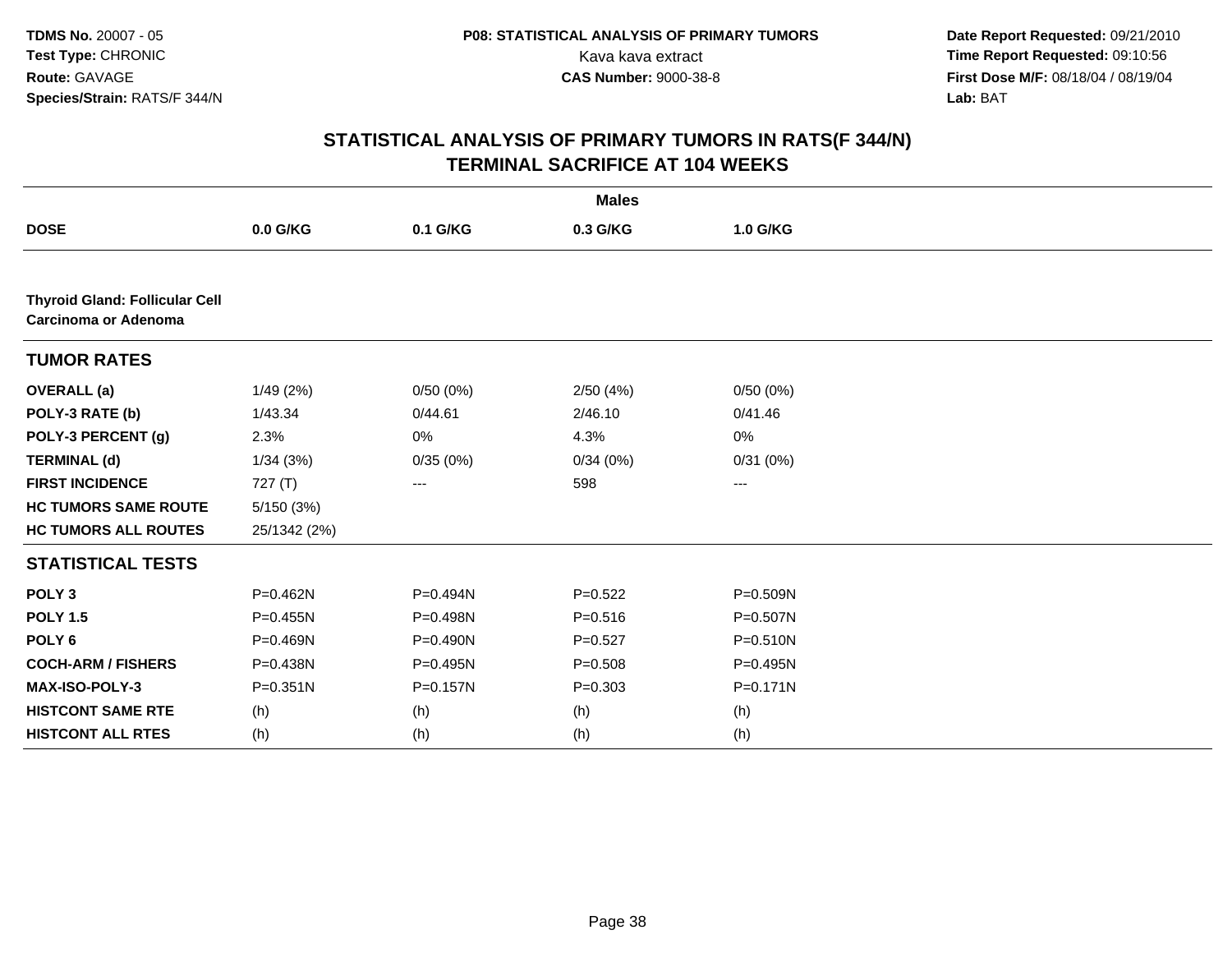|                                                                                         |                |             | <b>Males</b> |             |  |
|-----------------------------------------------------------------------------------------|----------------|-------------|--------------|-------------|--|
| <b>DOSE</b>                                                                             | 0.0 G/KG       | 0.1 G/KG    | 0.3 G/KG     | 1.0 G/KG    |  |
|                                                                                         |                |             |              |             |  |
| <b>All Organs</b><br>Leukemia: Lymphocytic, Monocytic, Mononuclear, or Undifferentiated |                |             |              |             |  |
| <b>TUMOR RATES</b>                                                                      | #              | #           | #            | #           |  |
| <b>OVERALL</b> (a)                                                                      | 7/49 (14%)     | 8/50 (16%)  | 7/50 (14%)   | 11/50 (22%) |  |
| POLY-3 RATE (b)                                                                         | 7/44.18        | 8/45.34     | 7/46.12      | 11/41.97    |  |
| POLY-3 PERCENT (g)                                                                      | 15.8%          | 17.7%       | 15.2%        | 26.2%       |  |
| <b>TERMINAL (d)</b>                                                                     | 4/34 (12%)     | 5/35 (14%)  | 5/34 (15%)   | 8/31 (26%)  |  |
| <b>FIRST INCIDENCE</b>                                                                  | 610            | 615         | 590          | 665         |  |
| <b>HC TUMORS SAME ROUTE</b>                                                             | 23/150 (15%)   |             |              |             |  |
| <b>HC TUMORS ALL ROUTES</b>                                                             | 529/1349 (39%) |             |              |             |  |
| <b>STATISTICAL TESTS</b>                                                                |                |             |              |             |  |
| POLY <sub>3</sub>                                                                       | $P=0.125$      | $P=0.522$   | $P = 0.580N$ | $P = 0.179$ |  |
| <b>POLY 1.5</b>                                                                         | $P = 0.136$    | $P = 0.508$ | $P = 0.586N$ | $P = 0.188$ |  |
| POLY <sub>6</sub>                                                                       | $P=0.114$      | $P = 0.539$ | $P = 0.579N$ | $P=0.169$   |  |
| <b>COCH-ARM / FISHERS</b>                                                               | $P=0.172$      | $P = 0.517$ | P=0.597N     | $P=0.232$   |  |
| MAX-ISO-POLY-3                                                                          | $P = 0.191$    | $P=0.409$   | $P = 0.465N$ | $P = 0.125$ |  |
| <b>HISTCONT SAME RTE</b>                                                                | $P = 0.234$    | $P = 0.544$ | $P = 1.000$  | $P = 0.165$ |  |
| <b>HISTCONT ALL RTES</b>                                                                | $P=0.222$      | $P = 0.520$ | $P = 1.000$  | $P = 0.146$ |  |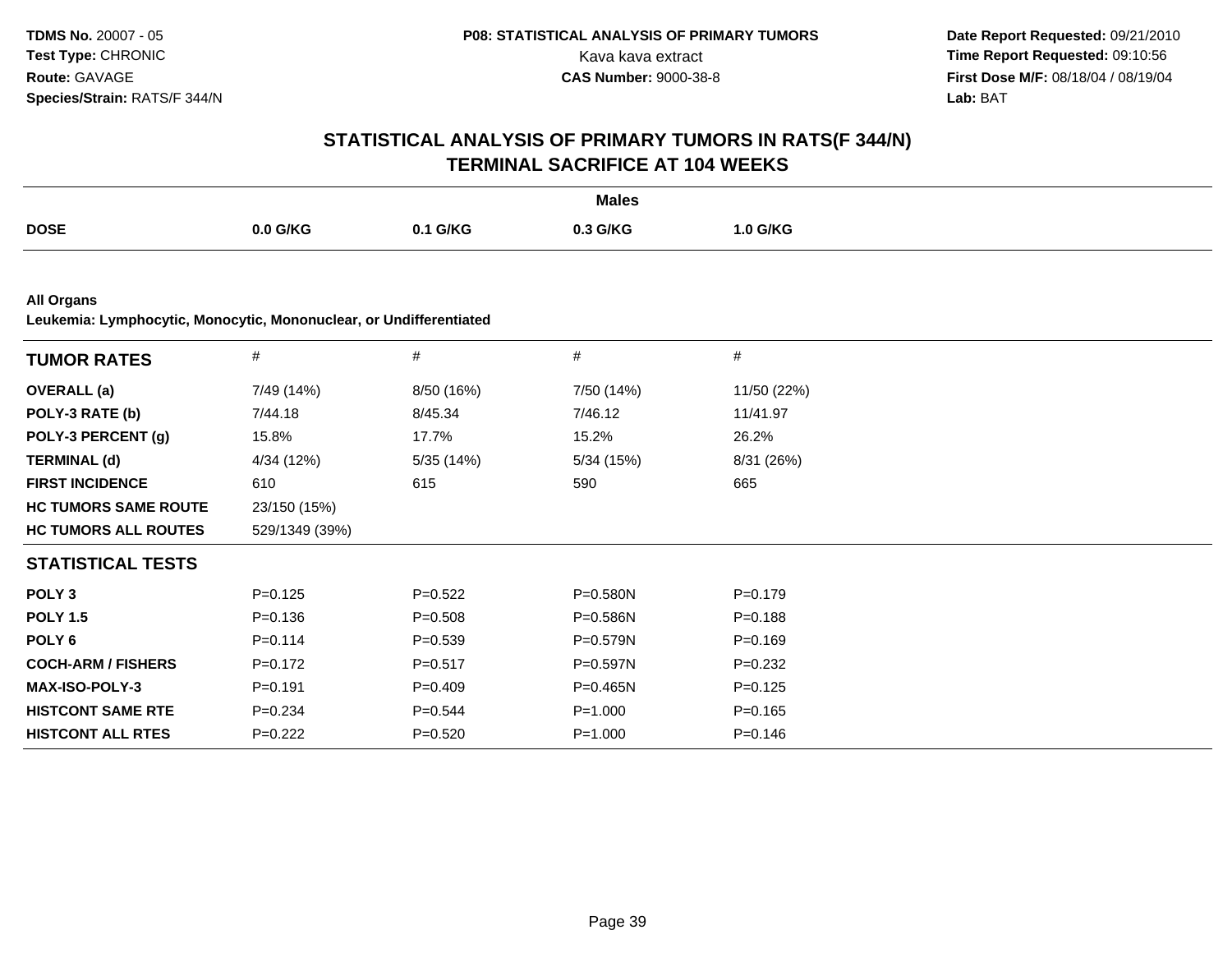|                                                           |              |             | <b>Males</b> |              |  |
|-----------------------------------------------------------|--------------|-------------|--------------|--------------|--|
| <b>DOSE</b>                                               | 0.0 G/KG     | 0.1 G/KG    | 0.3 G/KG     | 1.0 G/KG     |  |
|                                                           |              |             |              |              |  |
| <b>All Organs</b><br>Mesothelioma: Benign, Malignant, NOS |              |             |              |              |  |
| <b>TUMOR RATES</b>                                        | $\#$         | $\#$        | #            | #            |  |
| <b>OVERALL</b> (a)                                        | 3/49(6%)     | 4/50 (8%)   | 1/50(2%)     | 3/50(6%)     |  |
| POLY-3 RATE (b)                                           | 3/43.54      | 4/45.44     | 1/45.55      | 3/41.46      |  |
| POLY-3 PERCENT (g)                                        | 6.9%         | 8.8%        | 2.2%         | 7.2%         |  |
| <b>TERMINAL (d)</b>                                       | 2/34(6%)     | 1/35(3%)    | 1/34(3%)     | 3/31 (10%)   |  |
| <b>FIRST INCIDENCE</b>                                    | 675          | 571         | 727 (T)      | 727 (T)      |  |
| <b>HC TUMORS SAME ROUTE</b>                               | 7/150 (5%)   |             |              |              |  |
| <b>HC TUMORS ALL ROUTES</b>                               | 33/1349 (2%) |             |              |              |  |
| <b>STATISTICAL TESTS</b>                                  |              |             |              |              |  |
| POLY <sub>3</sub>                                         | $P = 0.591N$ | $P = 0.523$ | P=0.289N     | $P = 0.640$  |  |
| <b>POLY 1.5</b>                                           | P=0.583N     | $P = 0.510$ | P=0.292N     | $P = 0.645$  |  |
| POLY <sub>6</sub>                                         | P=0.599N     | $P = 0.540$ | P=0.287N     | $P = 0.635$  |  |
| <b>COCH-ARM / FISHERS</b>                                 | P=0.557N     | $P = 0.511$ | $P = 0.301N$ | $P = 0.651N$ |  |
| MAX-ISO-POLY-3                                            | $P = 0.445N$ | $P = 0.371$ | P=0.147N     | $P=0.475$    |  |
| <b>HISTCONT SAME RTE</b>                                  | (h)          | (h)         | (h)          | (h)          |  |
| <b>HISTCONT ALL RTES</b>                                  | (h)          | (h)         | (h)          | (h)          |  |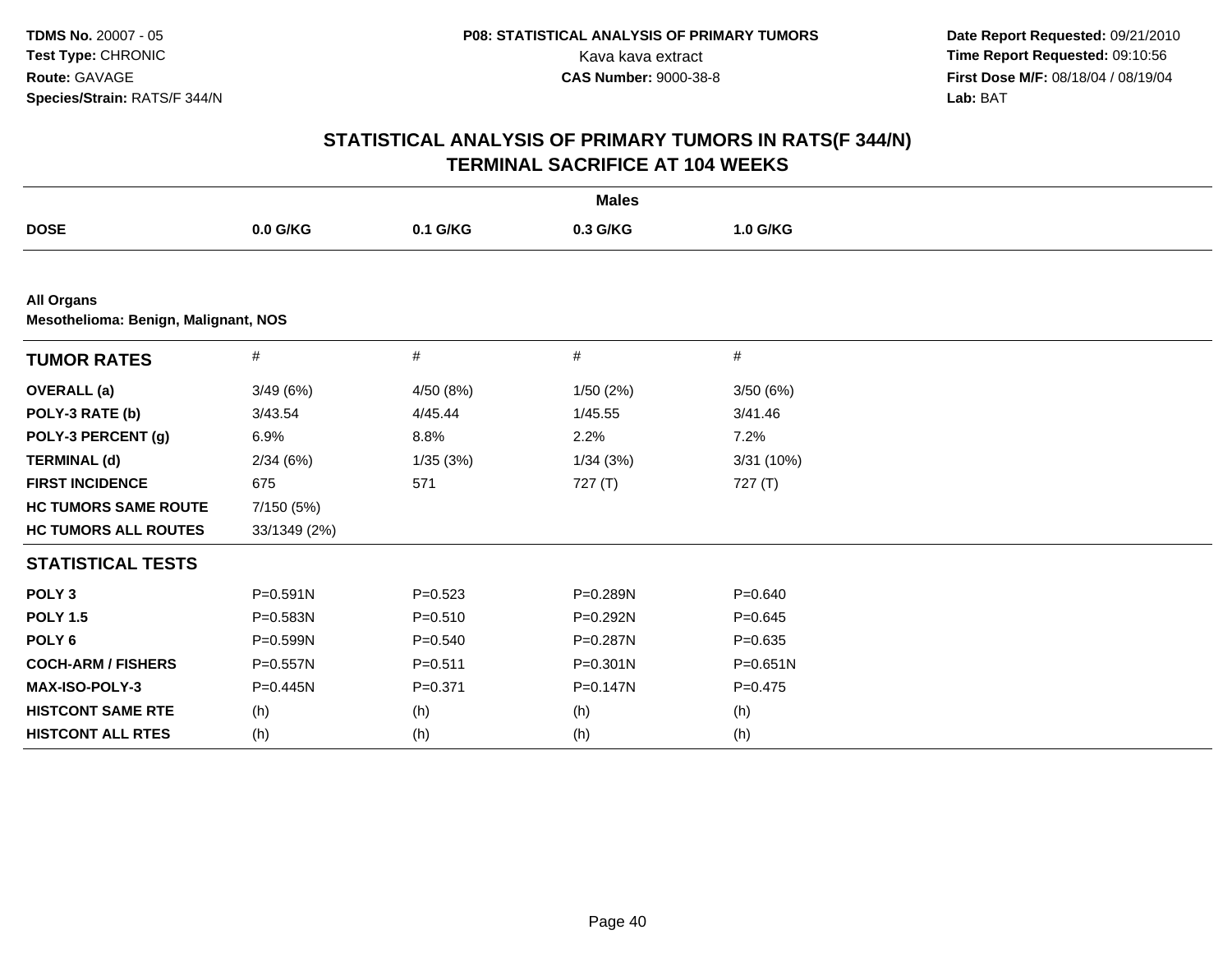|                                                     |              |             | <b>Males</b> |              |  |
|-----------------------------------------------------|--------------|-------------|--------------|--------------|--|
| <b>DOSE</b>                                         | 0.0 G/KG     | 0.1 G/KG    | 0.3 G/KG     | 1.0 G/KG     |  |
|                                                     |              |             |              |              |  |
| <b>All Organs</b><br><b>Mesothelioma: Malignant</b> |              |             |              |              |  |
| <b>TUMOR RATES</b>                                  | #            | $\#$        | #            | $\#$         |  |
| <b>OVERALL</b> (a)                                  | 3/49(6%)     | 4/50 (8%)   | 1/50 (2%)    | 3/50(6%)     |  |
| POLY-3 RATE (b)                                     | 3/43.54      | 4/45.44     | 1/45.55      | 3/41.46      |  |
| POLY-3 PERCENT (g)                                  | 6.9%         | 8.8%        | 2.2%         | 7.2%         |  |
| <b>TERMINAL (d)</b>                                 | 2/34(6%)     | 1/35(3%)    | 1/34(3%)     | 3/31 (10%)   |  |
| <b>FIRST INCIDENCE</b>                              | 675          | 571         | 727 (T)      | 727 (T)      |  |
| <b>HC TUMORS SAME ROUTE</b>                         | 7/150 (5%)   |             |              |              |  |
| <b>HC TUMORS ALL ROUTES</b>                         | 32/1349 (2%) |             |              |              |  |
| <b>STATISTICAL TESTS</b>                            |              |             |              |              |  |
| POLY <sub>3</sub>                                   | P=0.591N     | $P=0.523$   | P=0.289N     | $P = 0.640$  |  |
| <b>POLY 1.5</b>                                     | P=0.583N     | $P = 0.510$ | P=0.292N     | $P = 0.645$  |  |
| POLY <sub>6</sub>                                   | P=0.599N     | $P = 0.540$ | P=0.287N     | $P = 0.635$  |  |
| <b>COCH-ARM / FISHERS</b>                           | P=0.557N     | $P = 0.511$ | $P = 0.301N$ | $P = 0.651N$ |  |
| <b>MAX-ISO-POLY-3</b>                               | $P = 0.445N$ | $P = 0.371$ | $P = 0.147N$ | $P=0.475$    |  |
| <b>HISTCONT SAME RTE</b>                            | (h)          | (h)         | (h)          | (h)          |  |
| <b>HISTCONT ALL RTES</b>                            | (h)          | (h)         | (h)          | (h)          |  |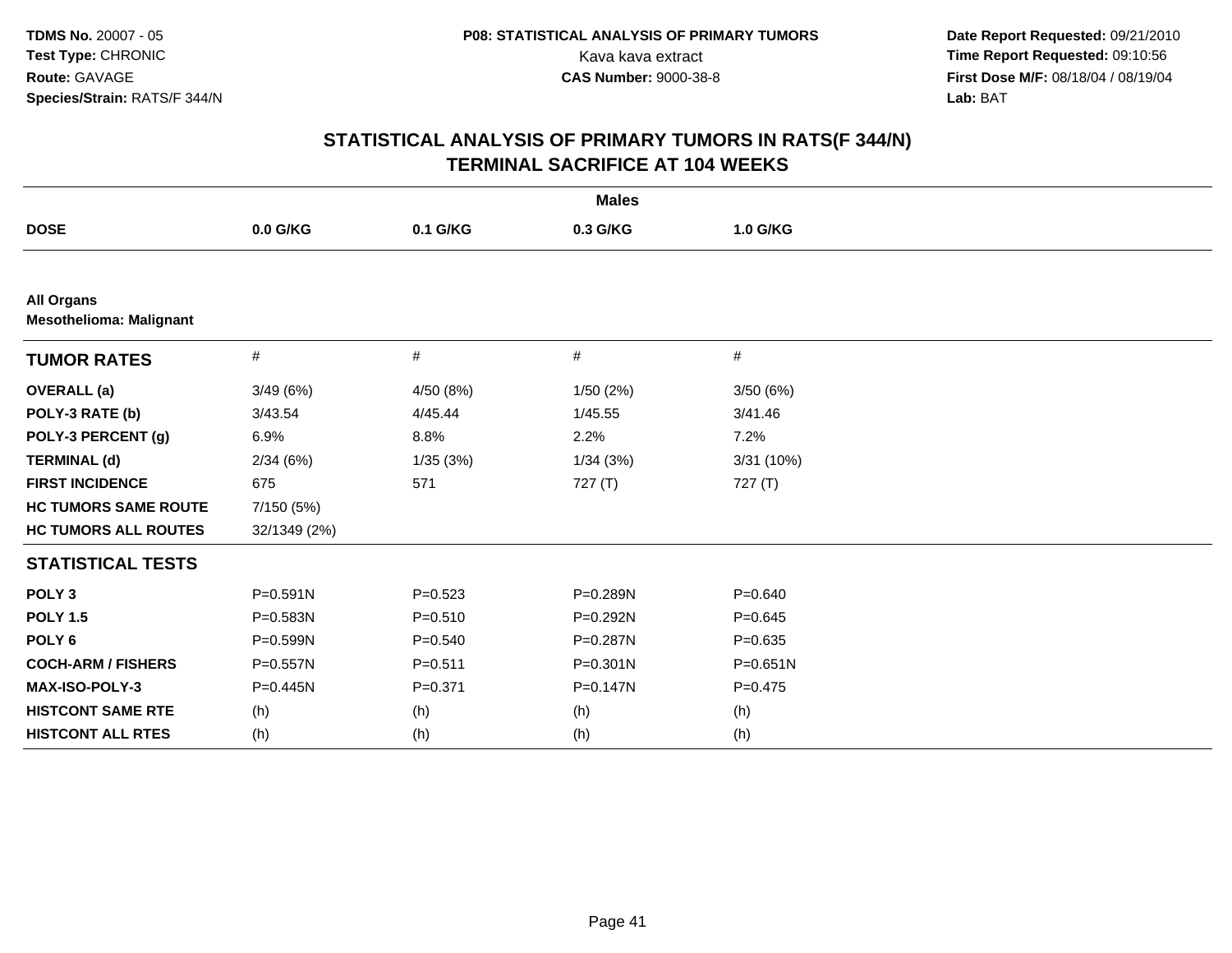|                                   |              |             | <b>Males</b> |              |  |
|-----------------------------------|--------------|-------------|--------------|--------------|--|
| <b>DOSE</b>                       | $0.0$ G/KG   | 0.1 G/KG    | 0.3 G/KG     | 1.0 G/KG     |  |
|                                   |              |             |              |              |  |
| <b>All Organs</b><br>Osteosarcoma |              |             |              |              |  |
| <b>TUMOR RATES</b>                | #            | #           | #            | #            |  |
| <b>OVERALL</b> (a)                | 1/49(2%)     | 2/50(4%)    | 1/50(2%)     | 0/50(0%)     |  |
| POLY-3 RATE (b)                   | 1/43.50      | 2/44.68     | 1/45.65      | 0/41.46      |  |
| POLY-3 PERCENT (g)                | 2.3%         | 4.5%        | 2.2%         | 0%           |  |
| <b>TERMINAL (d)</b>               | 0/34(0%)     | 1/35(3%)    | 0/34(0%)     | 0/31(0%)     |  |
| <b>FIRST INCIDENCE</b>            | 686          | 709         | 702          | ---          |  |
| <b>HC TUMORS SAME ROUTE</b>       | 3/150(2%)    |             |              |              |  |
| <b>HC TUMORS ALL ROUTES</b>       | 13/1349 (1%) |             |              |              |  |
| <b>STATISTICAL TESTS</b>          |              |             |              |              |  |
| POLY <sub>3</sub>                 | P=0.253N     | $P = 0.509$ | P=0.750N     | $P = 0.510N$ |  |
| <b>POLY 1.5</b>                   | $P = 0.250N$ | $P = 0.504$ | P=0.752N     | P=0.508N     |  |
| POLY <sub>6</sub>                 | P=0.256N     | $P = 0.516$ | P=0.748N     | $P = 0.512N$ |  |
| <b>COCH-ARM / FISHERS</b>         | P=0.236N     | $P = 0.508$ | P=0.747N     | P=0.495N     |  |
| MAX-ISO-POLY-3                    | $P = 0.257N$ | $P=0.290$   | P=0.486N     | P=0.172N     |  |
| <b>HISTCONT SAME RTE</b>          | (h)          | (h)         | (h)          | (h)          |  |
| <b>HISTCONT ALL RTES</b>          | (h)          | (h)         | (h)          | (h)          |  |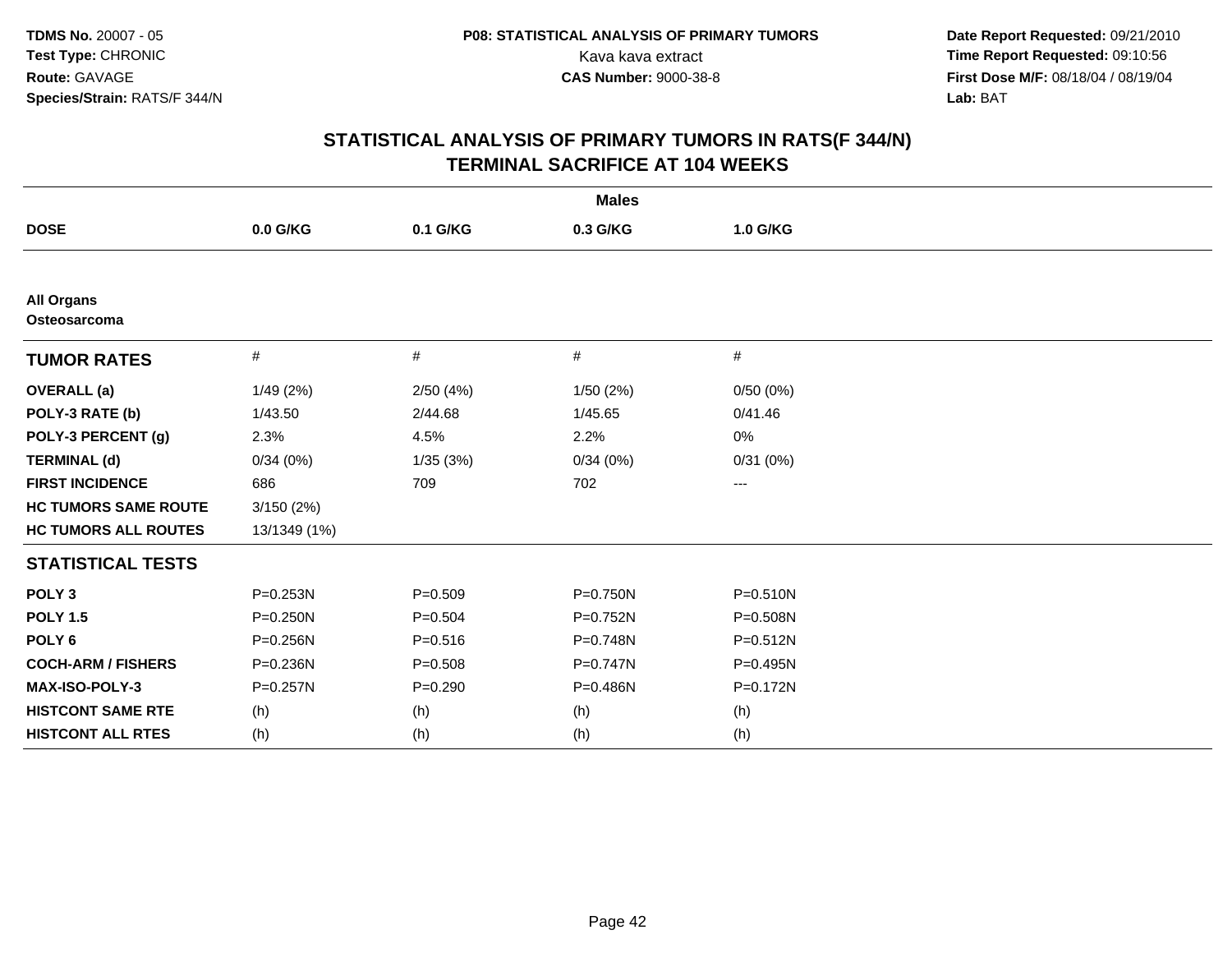|                                              |              |             | <b>Males</b> |              |  |
|----------------------------------------------|--------------|-------------|--------------|--------------|--|
| <b>DOSE</b>                                  | 0.0 G/KG     | 0.1 G/KG    | 0.3 G/KG     | 1.0 G/KG     |  |
|                                              |              |             |              |              |  |
| <b>All Organs</b><br>Osteosarcoma or Osteoma |              |             |              |              |  |
| <b>TUMOR RATES</b>                           | #            | #           | #            | #            |  |
| <b>OVERALL (a)</b>                           | 1/49(2%)     | 2/50(4%)    | 1/50(2%)     | 0/50(0%)     |  |
| POLY-3 RATE (b)                              | 1/43.50      | 2/44.68     | 1/45.65      | 0/41.46      |  |
| POLY-3 PERCENT (g)                           | 2.3%         | 4.5%        | 2.2%         | 0%           |  |
| <b>TERMINAL (d)</b>                          | 0/34(0%)     | 1/35(3%)    | 0/34(0%)     | 0/31(0%)     |  |
| <b>FIRST INCIDENCE</b>                       | 686          | 709         | 702          | ---          |  |
| <b>HC TUMORS SAME ROUTE</b>                  | 3/150(2%)    |             |              |              |  |
| <b>HC TUMORS ALL ROUTES</b>                  | 14/1349 (1%) |             |              |              |  |
| <b>STATISTICAL TESTS</b>                     |              |             |              |              |  |
| POLY <sub>3</sub>                            | P=0.253N     | $P = 0.509$ | P=0.750N     | $P = 0.510N$ |  |
| <b>POLY 1.5</b>                              | P=0.250N     | $P = 0.504$ | P=0.752N     | P=0.508N     |  |
| POLY <sub>6</sub>                            | P=0.256N     | $P = 0.516$ | P=0.748N     | $P = 0.512N$ |  |
| <b>COCH-ARM / FISHERS</b>                    | P=0.236N     | $P = 0.508$ | P=0.747N     | P=0.495N     |  |
| MAX-ISO-POLY-3                               | P=0.257N     | $P = 0.290$ | P=0.486N     | P=0.172N     |  |
| <b>HISTCONT SAME RTE</b>                     | (h)          | (h)         | (h)          | (h)          |  |
| <b>HISTCONT ALL RTES</b>                     | (h)          | (h)         | (h)          | (h)          |  |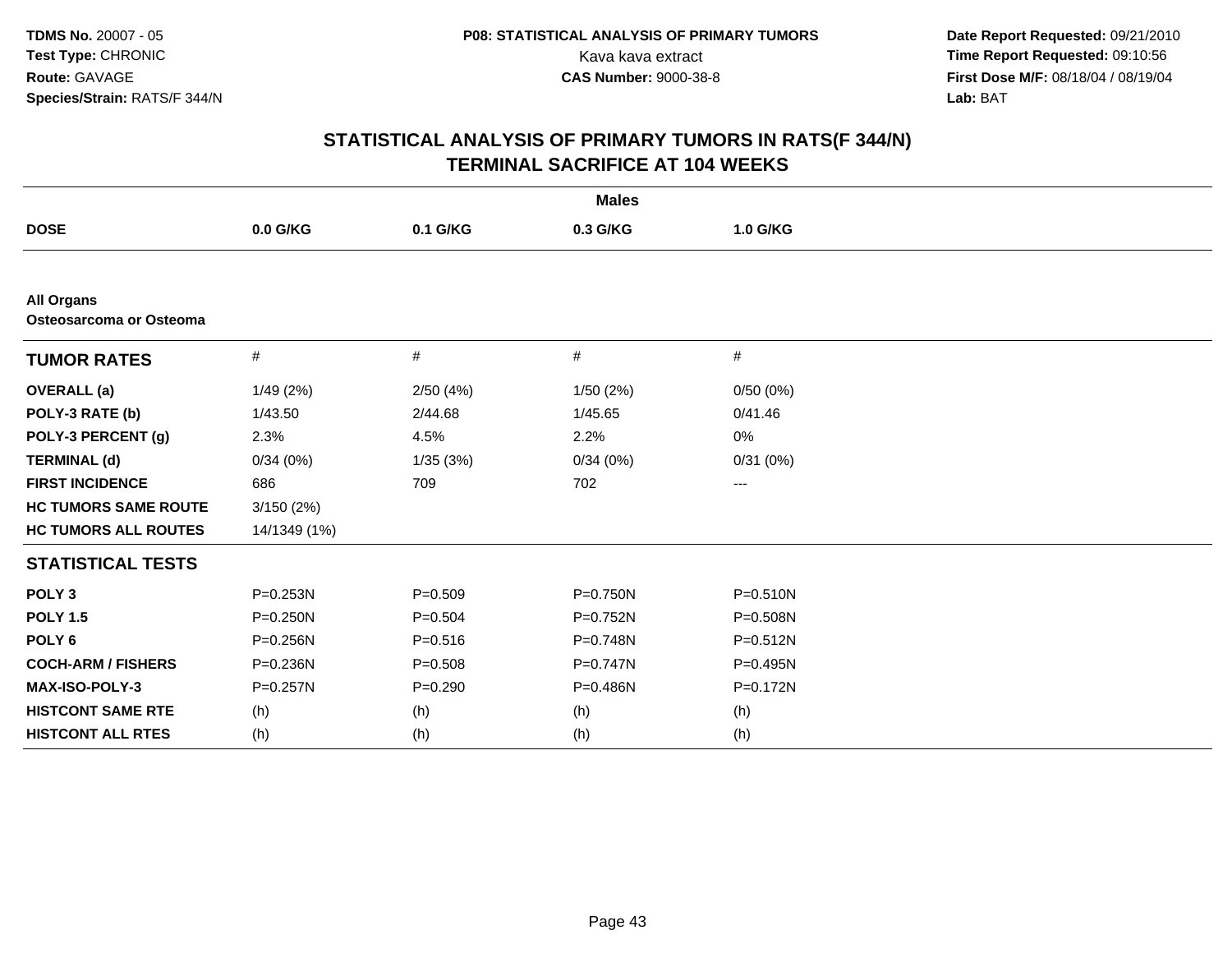| <b>Males</b>                              |                 |              |              |              |  |  |
|-------------------------------------------|-----------------|--------------|--------------|--------------|--|--|
| <b>DOSE</b>                               | 0.0 G/KG        | 0.1 G/KG     | 0.3 G/KG     | 1.0 G/KG     |  |  |
|                                           |                 |              |              |              |  |  |
| <b>All Organs</b><br><b>Benign Tumors</b> |                 |              |              |              |  |  |
| <b>TUMOR RATES</b>                        | #               | #            | #            | #            |  |  |
| <b>OVERALL</b> (a)                        | 49/49 (100%)    | 48/50 (96%)  | 50/50 (100%) | 47/50 (94%)  |  |  |
| POLY-3 RATE (b)                           | 49/49.00        | 48/48.01     | 50/50.00     | 47/47.24     |  |  |
| POLY-3 PERCENT (g)                        | 100%            | 100%         | 100%         | 99.5%        |  |  |
| <b>TERMINAL (d)</b>                       | 34/34 (100%)    | 35/35 (100%) | 34/34 (100%) | 31/31 (100%) |  |  |
| <b>FIRST INCIDENCE</b>                    | 504             | 525          | 454          | 447          |  |  |
| <b>HC TUMORS SAME ROUTE</b>               | 145/150 (97%)   |              |              |              |  |  |
| <b>HC TUMORS ALL ROUTES</b>               | 1301/1349 (96%) |              |              |              |  |  |
| <b>STATISTICAL TESTS</b>                  |                 |              |              |              |  |  |
| POLY <sub>3</sub>                         | P=0.980N        | P=1.000N     | (e)          | P=0.999N     |  |  |
| <b>POLY 1.5</b>                           | P=0.603N        | P=1.000N     | (e)          | P=0.843N     |  |  |
| POLY <sub>6</sub>                         | P=1.000N        | $P = 1.000N$ | (e)          | $P = 1.000N$ |  |  |
| <b>COCH-ARM / FISHERS</b>                 | P=0.103N        | P=0.253N     | (e)          | P=0.125N     |  |  |
| MAX-ISO-POLY-3                            | P=0.129N        | $P = 0.161N$ | (e)          | P=0.162N     |  |  |
| <b>HISTCONT SAME RTE</b>                  | (h)             | (h)          | (e)          | (h)          |  |  |
| <b>HISTCONT ALL RTES</b>                  | (h)             | (h)          | (e)          | (h)          |  |  |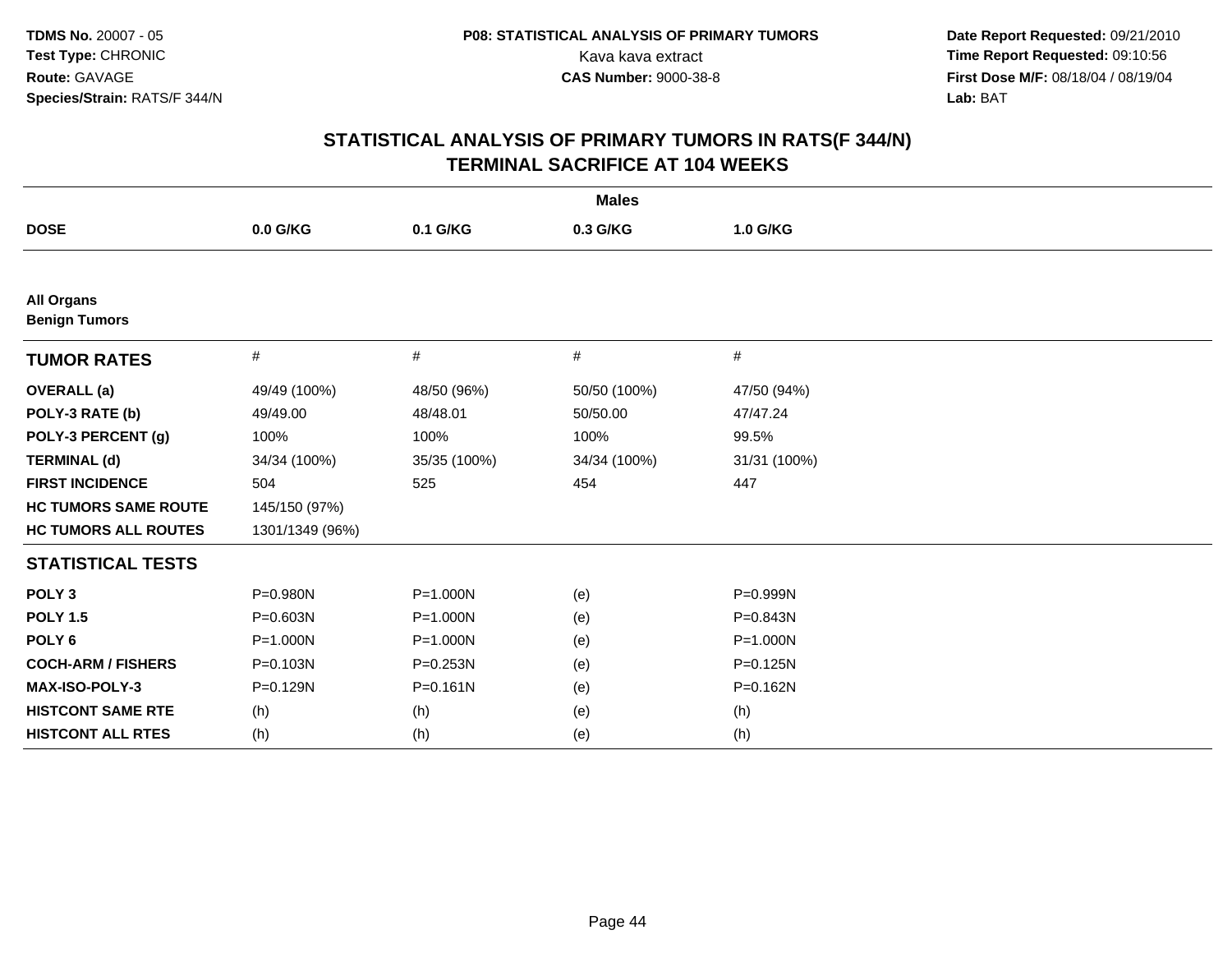| <b>Males</b>                                 |                |             |             |              |  |  |
|----------------------------------------------|----------------|-------------|-------------|--------------|--|--|
| <b>DOSE</b>                                  | 0.0 G/KG       | 0.1 G/KG    | 0.3 G/KG    | 1.0 G/KG     |  |  |
|                                              |                |             |             |              |  |  |
| <b>All Organs</b><br><b>Malignant Tumors</b> |                |             |             |              |  |  |
| <b>TUMOR RATES</b>                           | $\#$           | $\#$        | #           | #            |  |  |
| <b>OVERALL (a)</b>                           | 17/49 (35%)    | 23/50 (46%) | 20/50 (40%) | 17/50 (34%)  |  |  |
| POLY-3 RATE (b)                              | 17/45.94       | 23/48.70    | 20/47.90    | 17/43.68     |  |  |
| POLY-3 PERCENT (g)                           | 37%            | 47.2%       | 41.8%       | 38.9%        |  |  |
| <b>TERMINAL (d)</b>                          | 8/34 (24%)     | 10/35 (29%) | 11/34 (32%) | 10/31 (32%)  |  |  |
| <b>FIRST INCIDENCE</b>                       | 545            | 168         | 590         | 451          |  |  |
| <b>HC TUMORS SAME ROUTE</b>                  | 62/150 (41%)   |             |             |              |  |  |
| <b>HC TUMORS ALL ROUTES</b>                  | 767/1349 (57%) |             |             |              |  |  |
| <b>STATISTICAL TESTS</b>                     |                |             |             |              |  |  |
| POLY <sub>3</sub>                            | P=0.442N       | $P = 0.212$ | $P = 0.398$ | $P = 0.512$  |  |  |
| <b>POLY 1.5</b>                              | P=0.405N       | $P = 0.187$ | $P=0.387$   | $P = 0.530$  |  |  |
| POLY <sub>6</sub>                            | P=0.489N       | $P=0.242$   | $P = 0.401$ | $P=0.487$    |  |  |
| <b>COCH-ARM / FISHERS</b>                    | P=0.296N       | $P = 0.173$ | $P = 0.368$ | $P = 0.555N$ |  |  |
| MAX-ISO-POLY-3                               | $P=0.477$      | $P = 0.163$ | $P = 0.321$ | $P = 0.426$  |  |  |
| <b>HISTCONT SAME RTE</b>                     | (h)            | (h)         | (h)         | (h)          |  |  |
| <b>HISTCONT ALL RTES</b>                     | (h)            | (h)         | (h)         | (h)          |  |  |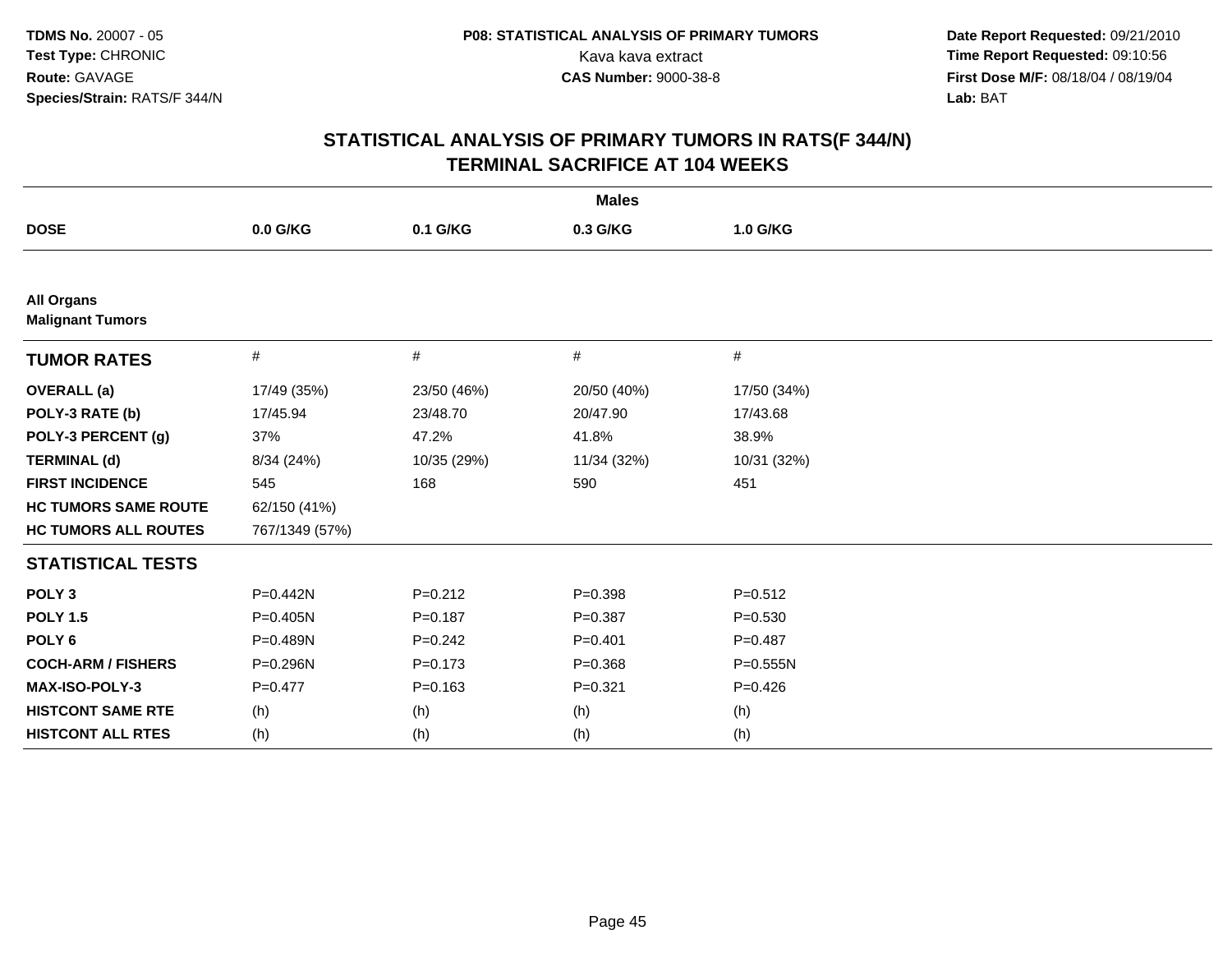|                                                         |                 |              | <b>Males</b> |              |
|---------------------------------------------------------|-----------------|--------------|--------------|--------------|
| <b>DOSE</b>                                             | 0.0 G/KG        | 0.1 G/KG     | 0.3 G/KG     | 1.0 G/KG     |
|                                                         |                 |              |              |              |
| <b>All Organs</b><br><b>Malignant and Benign Tumors</b> |                 |              |              |              |
| <b>TUMOR RATES</b>                                      | $\#$            | #            | $\#$         | #            |
| <b>OVERALL</b> (a)                                      | 49/49 (100%)    | 49/50 (98%)  | 50/50 (100%) | 48/50 (96%)  |
| POLY-3 RATE (b)                                         | 49/49.00        | 49/49.00     | 50/50.00     | 48/48.00     |
| POLY-3 PERCENT (g)                                      | 100%            | 100%         | 100%         | 100%         |
| <b>TERMINAL (d)</b>                                     | 34/34 (100%)    | 35/35 (100%) | 34/34 (100%) | 31/31 (100%) |
| <b>FIRST INCIDENCE</b>                                  | 504             | 168          | 454          | 447          |
| <b>HC TUMORS SAME ROUTE</b>                             | 147/150 (98%)   |              |              |              |
| <b>HC TUMORS ALL ROUTES</b>                             | 1339/1349 (99%) |              |              |              |
| <b>STATISTICAL TESTS</b>                                |                 |              |              |              |
| POLY <sub>3</sub>                                       | $P = 1.000N$    | $P = 1.000N$ | (e)          | P=1.000N     |
| <b>POLY 1.5</b>                                         | $P = 1.000N$    | $P = 1.000N$ | (e)          | P=1.000N     |
| POLY <sub>6</sub>                                       | P=0.150N        | P=0.505N     | (e)          | P=0.253N     |
| <b>COCH-ARM / FISHERS</b>                               | $P = 0.150N$    | $P = 0.505N$ | (e)          | P=0.253N     |
| MAX-ISO-POLY-3                                          | P=0.263N        | $P = 0.163N$ | (e)          | P=0.162N     |
| <b>HISTCONT SAME RTE</b>                                | (h)             | (h)          | (e)          | (h)          |
| <b>HISTCONT ALL RTES</b>                                | (h)             | (h)          | (e)          | (h)          |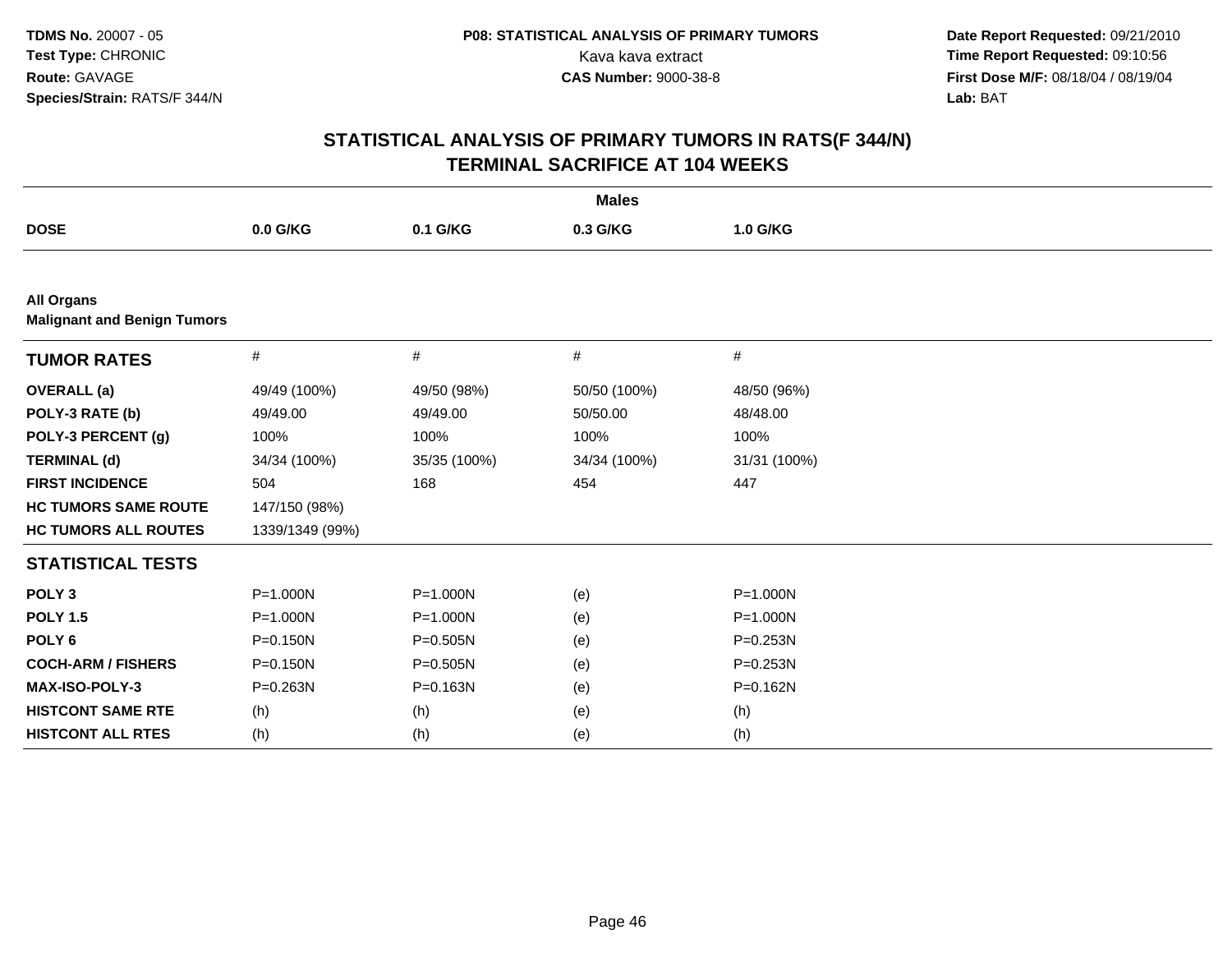|                                                   |              |              | <b>Females</b> |              |
|---------------------------------------------------|--------------|--------------|----------------|--------------|
| <b>DOSE</b>                                       | 0.0 G/KG     | 0.1 G/KG     | 0.3 G/KG       | 1.0 G/KG     |
|                                                   |              |              |                |              |
| <b>Adrenal Medulla</b><br>Pheochromocytoma Benign |              |              |                |              |
| <b>TUMOR RATES</b>                                |              |              |                |              |
| <b>OVERALL</b> (a)                                | 3/50(6%)     | 1/50(2%)     | 1/50(2%)       | 1/50(2%)     |
| POLY-3 RATE (b)                                   | 3/44.11      | 1/44.40      | 1/40.83        | 1/41.52      |
| POLY-3 PERCENT (g)                                | 6.8%         | 2.3%         | 2.5%           | 2.4%         |
| <b>TERMINAL (d)</b>                               | 2/34(6%)     | 1/34(3%)     | 0/24(0%)       | 1/34(3%)     |
| <b>FIRST INCIDENCE</b>                            | 701          | 728 (T)      | 519            | 728 (T)      |
| <b>HC TUMORS SAME ROUTE</b>                       | 6/150(4%)    |              |                |              |
| <b>HC TUMORS ALL ROUTES</b>                       | 34/1288 (3%) |              |                |              |
| <b>STATISTICAL TESTS</b>                          |              |              |                |              |
| POLY <sub>3</sub>                                 | $P = 0.371N$ | P=0.303N     | P=0.333N       | P=0.327N     |
| <b>POLY 1.5</b>                                   | P=0.369N     | $P = 0.306N$ | $P = 0.319N$   | P=0.325N     |
| POLY <sub>6</sub>                                 | P=0.368N     | P=0.302N     | P=0.356N       | P=0.324N     |
| <b>COCH-ARM / FISHERS</b>                         | P=0.355N     | P=0.309N     | P=0.309N       | $P = 0.309N$ |
| MAX-ISO-POLY-3                                    | P=0.228N     | $P = 0.153N$ | P=0.182N       | $P = 0.177N$ |
| <b>HISTCONT SAME RTE</b>                          | (h)          | (h)          | (h)            | (h)          |
| <b>HISTCONT ALL RTES</b>                          | (h)          | (h)          | (h)            | (h)          |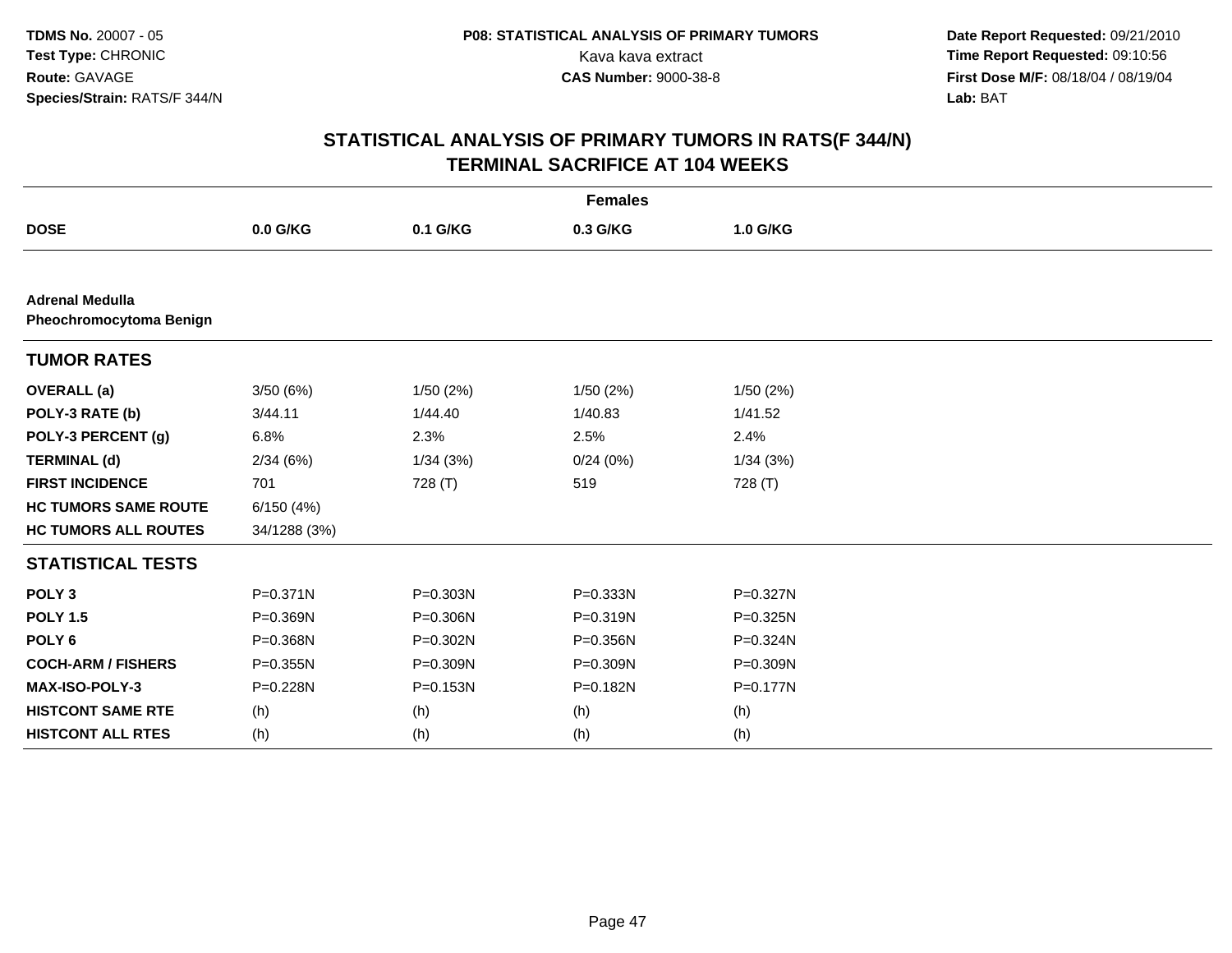|                                                             |              |             | <b>Females</b>    |                   |  |
|-------------------------------------------------------------|--------------|-------------|-------------------|-------------------|--|
| <b>DOSE</b>                                                 | 0.0 G/KG     | 0.1 G/KG    | 0.3 G/KG          | 1.0 G/KG          |  |
|                                                             |              |             |                   |                   |  |
| <b>Adrenal Medulla</b><br><b>Pheochromocytoma Malignant</b> |              |             |                   |                   |  |
| <b>TUMOR RATES</b>                                          |              |             |                   |                   |  |
| <b>OVERALL</b> (a)                                          | 0/50(0%)     | 1/50(2%)    | 0/50(0%)          | 0/50(0%)          |  |
| POLY-3 RATE (b)                                             | 0/44.00      | 1/44.40     | 0/40.19           | 0/41.52           |  |
| POLY-3 PERCENT (g)                                          | 0%           | 2.3%        | 0%                | 0%                |  |
| <b>TERMINAL (d)</b>                                         | 0/34(0%)     | 1/34(3%)    | 0/24(0%)          | 0/34(0%)          |  |
| <b>FIRST INCIDENCE</b>                                      | ---          | 728 (T)     | $\qquad \qquad -$ | $\qquad \qquad -$ |  |
| <b>HC TUMORS SAME ROUTE</b>                                 | 0/150(0%)    |             |                   |                   |  |
| <b>HC TUMORS ALL ROUTES</b>                                 | 8/1288 (1%)  |             |                   |                   |  |
| <b>STATISTICAL TESTS</b>                                    |              |             |                   |                   |  |
| POLY <sub>3</sub>                                           | $P = 0.601N$ | $P=0.502$   | (e)               | (e)               |  |
| <b>POLY 1.5</b>                                             | P=0.603N     | $P = 0.500$ | (e)               | (e)               |  |
| POLY <sub>6</sub>                                           | P=0.597N     | $P = 0.503$ | (e)               | (e)               |  |
| <b>COCH-ARM / FISHERS</b>                                   | P=0.601N     | $P = 0.500$ | (e)               | (e)               |  |
| MAX-ISO-POLY-3                                              | P=0.409N     | $P = 0.161$ | (e)               | (e)               |  |
| <b>HISTCONT SAME RTE</b>                                    | (h)          | (h)         | (e)               | (e)               |  |
| <b>HISTCONT ALL RTES</b>                                    | (h)          | (h)         | (e)               | (e)               |  |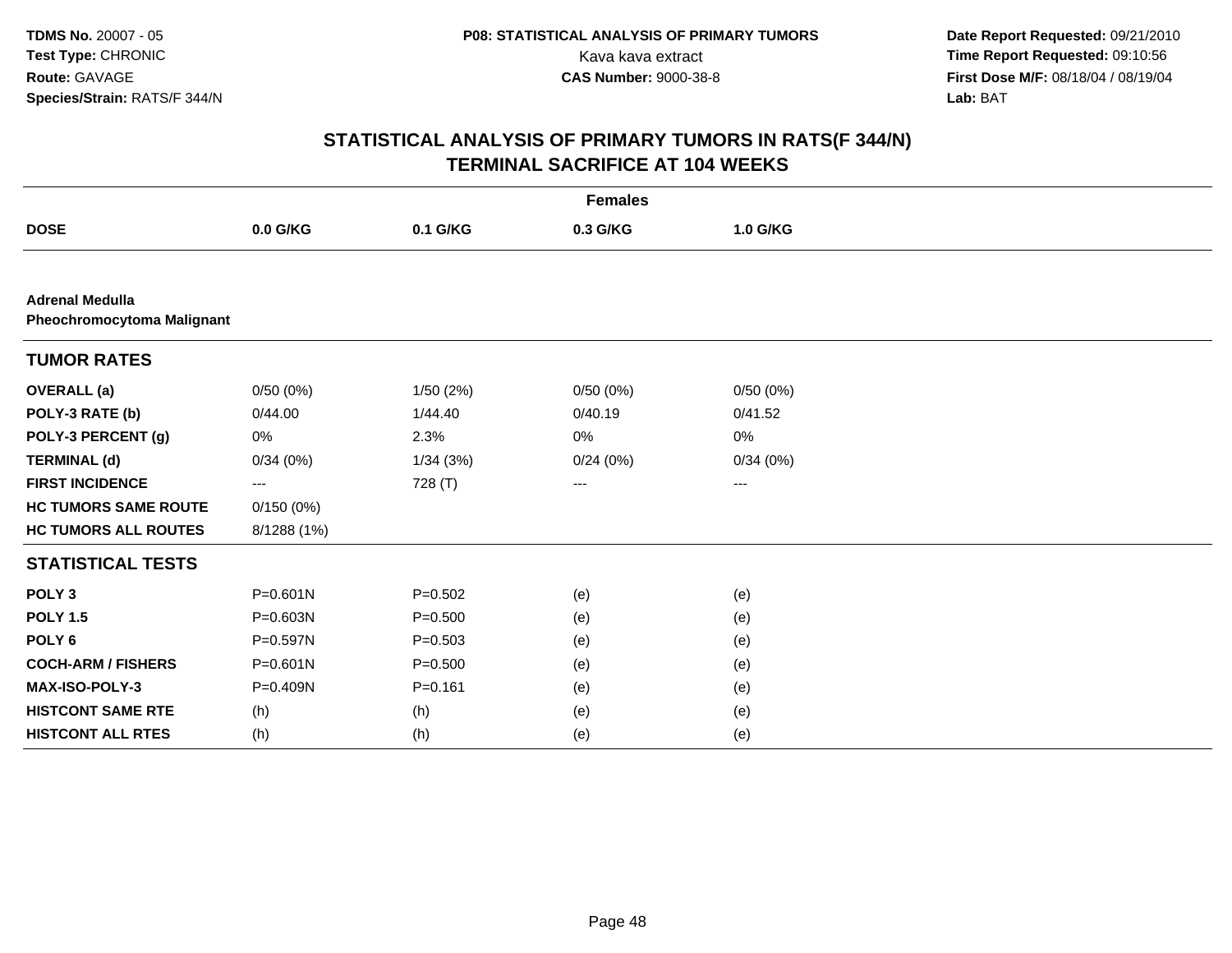|                                                                             |              |          | <b>Females</b> |          |  |
|-----------------------------------------------------------------------------|--------------|----------|----------------|----------|--|
| <b>DOSE</b>                                                                 | 0.0 G/KG     | 0.1 G/KG | 0.3 G/KG       | 1.0 G/KG |  |
|                                                                             |              |          |                |          |  |
| <b>Adrenal Medulla</b><br>Pheochromocytoma: Benign, Complex, Malignant, NOS |              |          |                |          |  |
| <b>TUMOR RATES</b>                                                          |              |          |                |          |  |
| <b>OVERALL</b> (a)                                                          | 3/50(6%)     | 2/50(4%) | 1/50(2%)       | 1/50(2%) |  |
| POLY-3 RATE (b)                                                             | 3/44.11      | 2/44.40  | 1/40.83        | 1/41.52  |  |
| POLY-3 PERCENT (g)                                                          | 6.8%         | 4.5%     | 2.5%           | 2.4%     |  |
| <b>TERMINAL (d)</b>                                                         | 2/34(6%)     | 2/34(6%) | 0/24(0%)       | 1/34(3%) |  |
| <b>FIRST INCIDENCE</b>                                                      | 701          | 728 (T)  | 519            | 728 (T)  |  |
| <b>HC TUMORS SAME ROUTE</b>                                                 | 6/150(4%)    |          |                |          |  |
| <b>HC TUMORS ALL ROUTES</b>                                                 | 46/1288 (4%) |          |                |          |  |
| <b>STATISTICAL TESTS</b>                                                    |              |          |                |          |  |
| POLY <sub>3</sub>                                                           | P=0.293N     | P=0.497N | $P = 0.333N$   | P=0.327N |  |
| <b>POLY 1.5</b>                                                             | P=0.292N     | P=0.501N | P=0.319N       | P=0.325N |  |
| POLY <sub>6</sub>                                                           | P=0.289N     | P=0.496N | P=0.356N       | P=0.324N |  |
| <b>COCH-ARM / FISHERS</b>                                                   | P=0.277N     | P=0.500N | P=0.309N       | P=0.309N |  |
| MAX-ISO-POLY-3                                                              | P=0.262N     | P=0.321N | P=0.182N       | P=0.177N |  |
| <b>HISTCONT SAME RTE</b>                                                    | (h)          | (h)      | (h)            | (h)      |  |
| <b>HISTCONT ALL RTES</b>                                                    | (h)          | (h)      | (h)            | (h)      |  |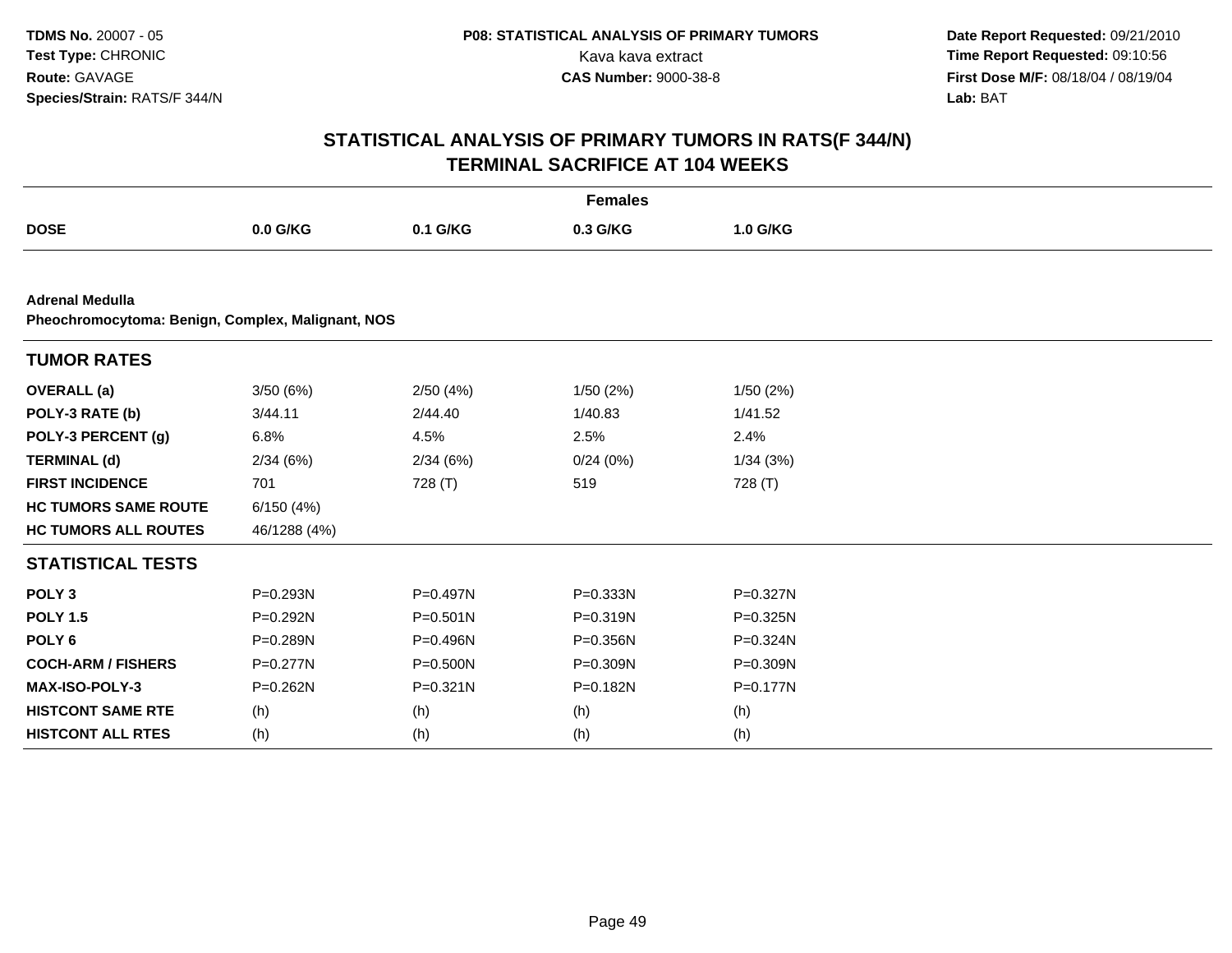| <b>Females</b>                         |             |          |             |                   |  |  |
|----------------------------------------|-------------|----------|-------------|-------------------|--|--|
| <b>DOSE</b>                            | 0.0 G/KG    | 0.1 G/KG | 0.3 G/KG    | 1.0 G/KG          |  |  |
|                                        |             |          |             |                   |  |  |
| <b>Bone</b><br>Osteosarcoma or Osteoma |             |          |             |                   |  |  |
| <b>TUMOR RATES</b>                     | #           | #        | #           | #                 |  |  |
| <b>OVERALL</b> (a)                     | 0/50(0%)    | 0/50(0%) | 2/50(4%)    | 0/50(0%)          |  |  |
| POLY-3 RATE (b)                        | 0/44.00     | 0/44.40  | 2/40.29     | 0/41.52           |  |  |
| POLY-3 PERCENT (g)                     | 0%          | 0%       | 5%          | 0%                |  |  |
| <b>TERMINAL (d)</b>                    | 0/34(0%)    | 0/34(0%) | 1/24(4%)    | 0/34(0%)          |  |  |
| <b>FIRST INCIDENCE</b>                 | ---         | $\cdots$ | 702         | $\qquad \qquad -$ |  |  |
| <b>HC TUMORS SAME ROUTE</b>            | 0/150(0%)   |          |             |                   |  |  |
| <b>HC TUMORS ALL ROUTES</b>            | 5/1300 (0%) |          |             |                   |  |  |
| <b>STATISTICAL TESTS</b>               |             |          |             |                   |  |  |
| POLY <sub>3</sub>                      | P=0.698N    | (e)      | $P = 0.218$ | (e)               |  |  |
| <b>POLY 1.5</b>                        | P=0.694N    | (e)      | $P=0.227$   | (e)               |  |  |
| POLY <sub>6</sub>                      | P=0.696N    | (e)      | $P=0.205$   | (e)               |  |  |
| <b>COCH-ARM / FISHERS</b>              | P=0.675N    | (e)      | $P = 0.247$ | (e)               |  |  |
| MAX-ISO-POLY-3                         | $P = 0.248$ | (e)      | $P = 0.075$ | (e)               |  |  |
| <b>HISTCONT SAME RTE</b>               | (h)         | (e)      | (h)         | (e)               |  |  |
| <b>HISTCONT ALL RTES</b>               | (h)         | (e)      | (h)         | (e)               |  |  |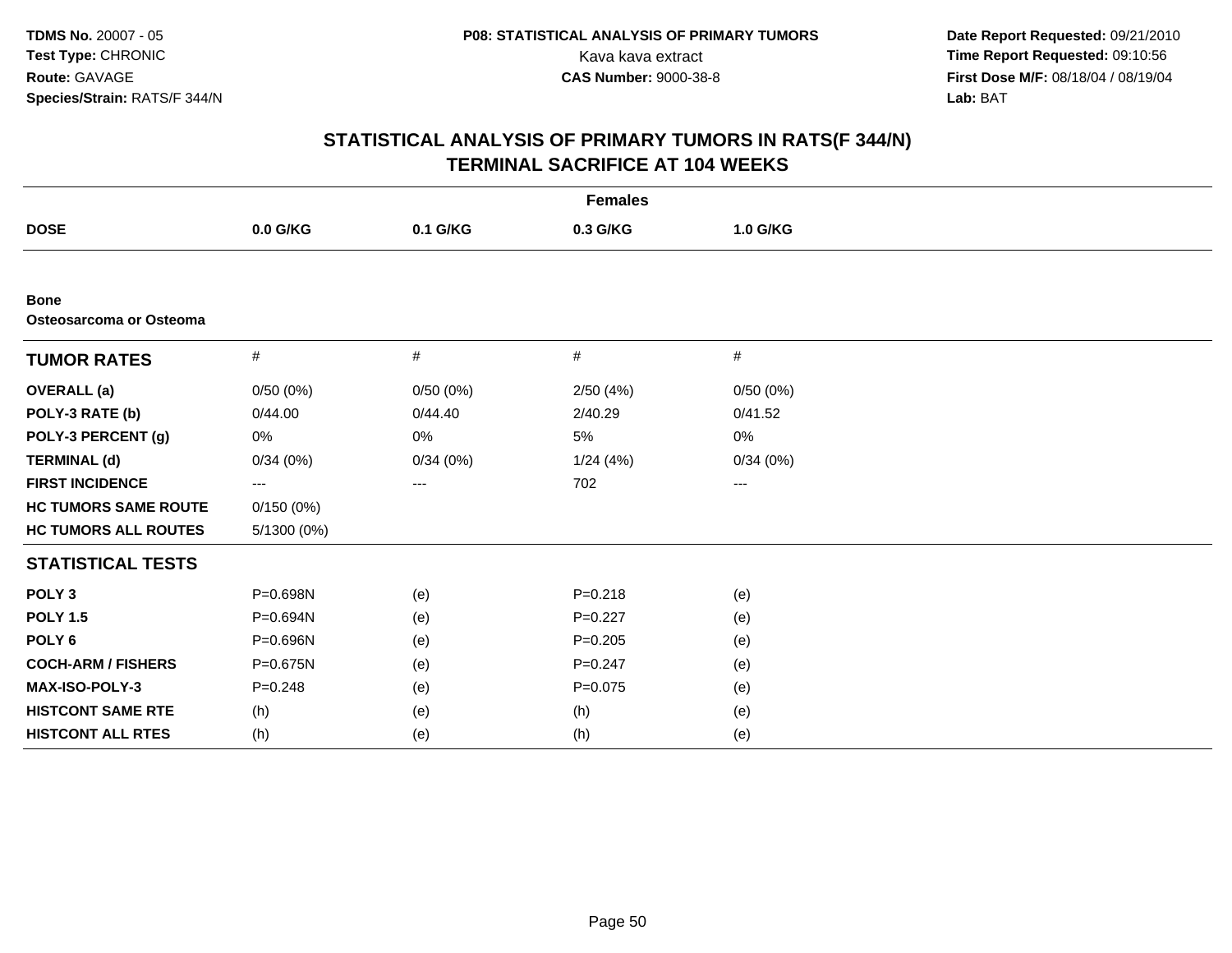|                                            |                |             | <b>Females</b> |              |
|--------------------------------------------|----------------|-------------|----------------|--------------|
| <b>DOSE</b>                                | $0.0$ G/KG     | 0.1 G/KG    | 0.3 G/KG       | 1.0 G/KG     |
|                                            |                |             |                |              |
| <b>Clitoral/Preputial Gland</b><br>Adenoma |                |             |                |              |
| <b>TUMOR RATES</b>                         |                |             |                |              |
| <b>OVERALL</b> (a)                         | 2/50(4%)       | 7/49 (14%)  | 3/50(6%)       | 1/49 (2%)    |
| POLY-3 RATE (b)                            | 2/44.00        | 7/43.90     | 3/40.34        | 1/41.53      |
| POLY-3 PERCENT (g)                         | 4.6%           | 15.9%       | 7.4%           | 2.4%         |
| <b>TERMINAL (d)</b>                        | 2/34(6%)       | 6/34(18%)   | 2/24(8%)       | 0/34(0%)     |
| <b>FIRST INCIDENCE</b>                     | 728 (T)        | 701         | 688            | 688          |
| <b>HC TUMORS SAME ROUTE</b>                | 13/148 (9%)    |             |                |              |
| <b>HC TUMORS ALL ROUTES</b>                | 123/1297 (10%) |             |                |              |
| <b>STATISTICAL TESTS</b>                   |                |             |                |              |
| POLY <sub>3</sub>                          | P=0.130N       | $P=0.077$   | $P=0.460$      | P=0.520N     |
| <b>POLY 1.5</b>                            | P=0.132N       | $P=0.075$   | $P=0.479$      | $P = 0.521N$ |
| POLY <sub>6</sub>                          | P=0.122N       | $P=0.079$   | $P=0.432$      | P=0.514N     |
| <b>COCH-ARM / FISHERS</b>                  | P=0.123N       | $P = 0.075$ | $P = 0.500$    | $P = 0.508N$ |
| MAX-ISO-POLY-3                             | P=0.144N       | $P=0.038*$  | $P = 0.297$    | P=0.302N     |
| <b>HISTCONT SAME RTE</b>                   | (h)            | (h)         | (h)            | (h)          |
| <b>HISTCONT ALL RTES</b>                   | (h)            | (h)         | (h)            | (h)          |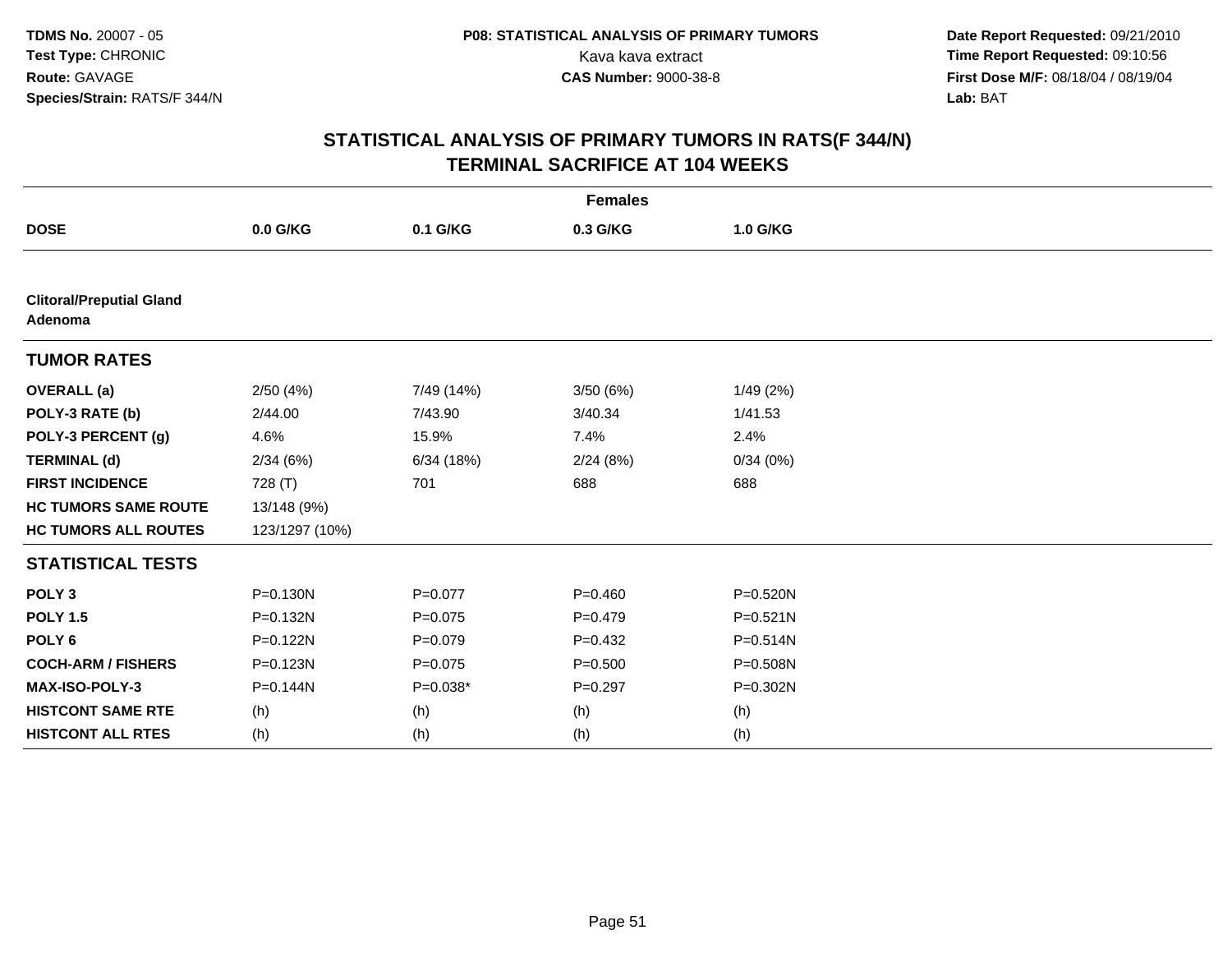|                                              |              |              | <b>Females</b> |              |
|----------------------------------------------|--------------|--------------|----------------|--------------|
| <b>DOSE</b>                                  | 0.0 G/KG     | 0.1 G/KG     | 0.3 G/KG       | 1.0 G/KG     |
|                                              |              |              |                |              |
| <b>Clitoral/Preputial Gland</b><br>Carcinoma |              |              |                |              |
| <b>TUMOR RATES</b>                           |              |              |                |              |
| <b>OVERALL (a)</b>                           | 2/50(4%)     | 1/49(2%)     | 0/50(0%)       | 0/49(0%)     |
| POLY-3 RATE (b)                              | 2/44.50      | 1/43.80      | 0/40.19        | 0/41.37      |
| POLY-3 PERCENT (g)                           | 4.5%         | 2.3%         | 0%             | 0%           |
| <b>TERMINAL (d)</b>                          | 0/34(0%)     | 1/34(3%)     | 0/24(0%)       | 0/34(0%)     |
| <b>FIRST INCIDENCE</b>                       | 615          | 728 (T)      | ---            | ---          |
| <b>HC TUMORS SAME ROUTE</b>                  | 2/148(1%)    |              |                |              |
| <b>HC TUMORS ALL ROUTES</b>                  | 35/1297 (3%) |              |                |              |
| <b>STATISTICAL TESTS</b>                     |              |              |                |              |
| POLY <sub>3</sub>                            | P=0.190N     | P=0.506N     | P=0.260N       | P=0.254N     |
| <b>POLY 1.5</b>                              | $P = 0.190N$ | P=0.508N     | P=0.249N       | $P = 0.253N$ |
| POLY <sub>6</sub>                            | $P = 0.187N$ | $P = 0.505N$ | P=0.279N       | $P = 0.252N$ |
| <b>COCH-ARM / FISHERS</b>                    | P=0.187N     | P=0.508N     | P=0.247N       | P=0.253N     |
| MAX-ISO-POLY-3                               | P=0.100N     | P=0.286N     | P=0.098N       | $P = 0.091N$ |
| <b>HISTCONT SAME RTE</b>                     | (h)          | (h)          | (h)            | (h)          |
| <b>HISTCONT ALL RTES</b>                     | (h)          | (h)          | (h)            | (h)          |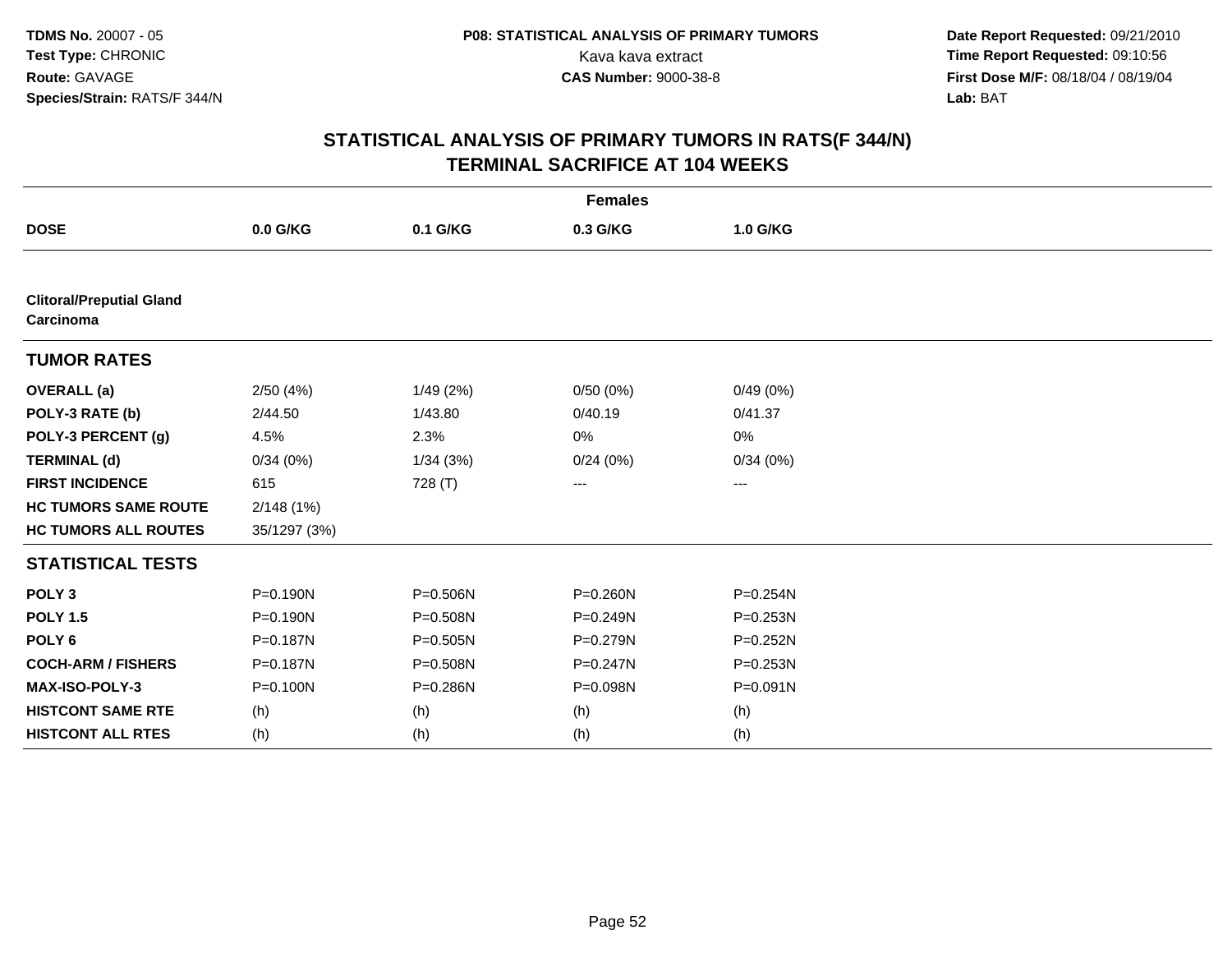| <b>Females</b>                                                 |                |             |              |          |  |  |
|----------------------------------------------------------------|----------------|-------------|--------------|----------|--|--|
| <b>DOSE</b>                                                    | 0.0 G/KG       | 0.1 G/KG    | 0.3 G/KG     | 1.0 G/KG |  |  |
|                                                                |                |             |              |          |  |  |
| <b>Clitoral/Preputial Gland</b><br><b>Carcinoma or Adenoma</b> |                |             |              |          |  |  |
| <b>TUMOR RATES</b>                                             |                |             |              |          |  |  |
| <b>OVERALL</b> (a)                                             | 4/50(8%)       | 8/49 (16%)  | 3/50(6%)     | 1/49(2%) |  |  |
| POLY-3 RATE (b)                                                | 4/44.50        | 8/43.90     | 3/40.34      | 1/41.53  |  |  |
| POLY-3 PERCENT (g)                                             | 9%             | 18.2%       | 7.4%         | 2.4%     |  |  |
| <b>TERMINAL (d)</b>                                            | 2/34(6%)       | 7/34 (21%)  | 2/24(8%)     | 0/34(0%) |  |  |
| <b>FIRST INCIDENCE</b>                                         | 615            | 701         | 688          | 688      |  |  |
| <b>HC TUMORS SAME ROUTE</b>                                    | 15/148 (10%)   |             |              |          |  |  |
| <b>HC TUMORS ALL ROUTES</b>                                    | 158/1297 (12%) |             |              |          |  |  |
| <b>STATISTICAL TESTS</b>                                       |                |             |              |          |  |  |
| POLY <sub>3</sub>                                              | P=0.050N*      | $P = 0.169$ | P=0.553N     | P=0.200N |  |  |
| <b>POLY 1.5</b>                                                | P=0.050N*      | $P = 0.166$ | P=0.528N     | P=0.199N |  |  |
| POLY <sub>6</sub>                                              | P=0.047N*      | $P = 0.169$ | P=0.592N     | P=0.197N |  |  |
| <b>COCH-ARM / FISHERS</b>                                      | P=0.046N*      | $P = 0.168$ | P=0.500N     | P=0.187N |  |  |
| MAX-ISO-POLY-3                                                 | P=0.065N       | $P = 0.102$ | $P = 0.401N$ | P=0.103N |  |  |
| <b>HISTCONT SAME RTE</b>                                       | (h)            | (h)         | (h)          | (h)      |  |  |
| <b>HISTCONT ALL RTES</b>                                       | (h)            | (h)         | (h)          | (h)      |  |  |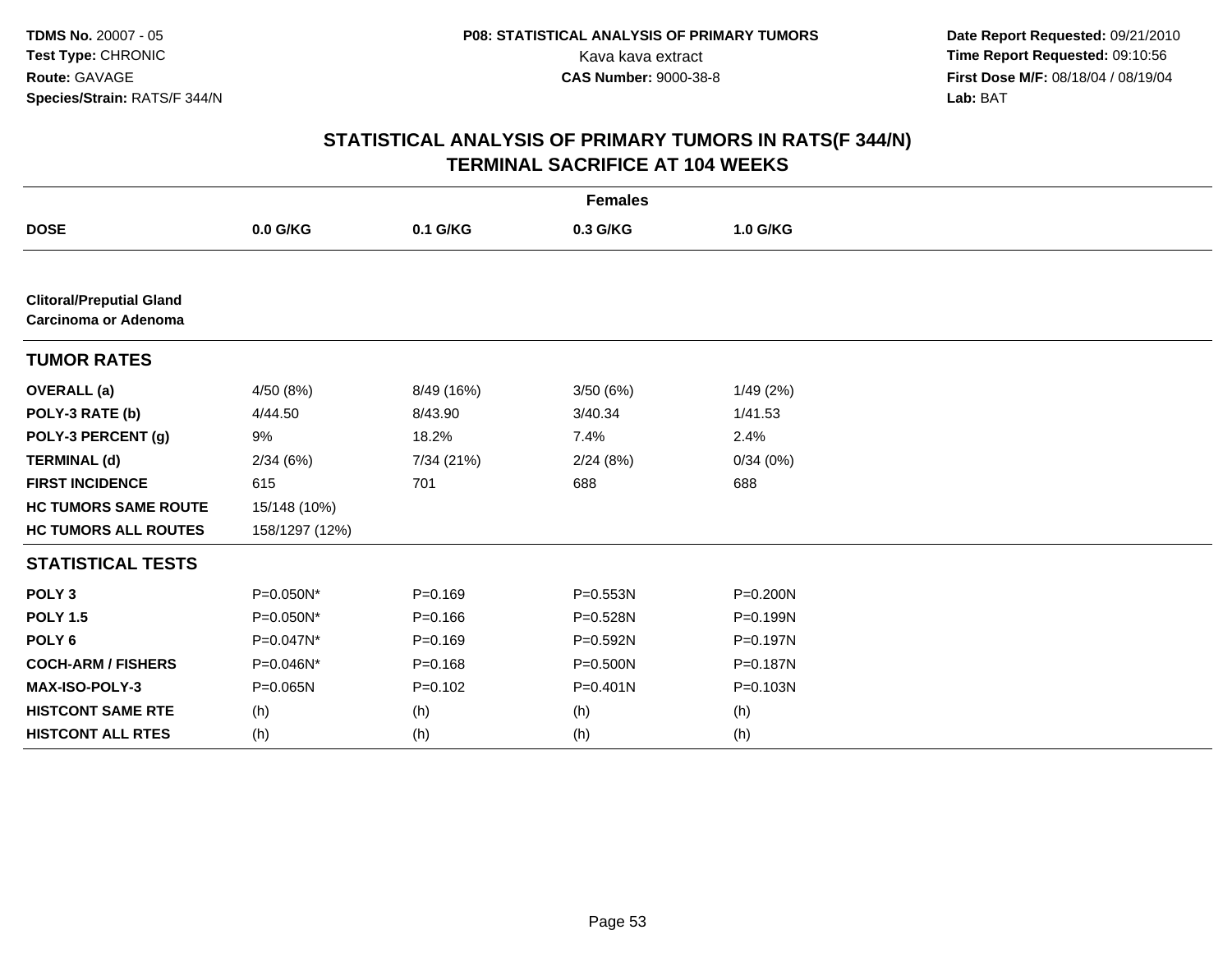| <b>Females</b>                   |               |              |              |           |  |  |
|----------------------------------|---------------|--------------|--------------|-----------|--|--|
| <b>DOSE</b>                      | 0.0 G/KG      | 0.1 G/KG     | 0.3 G/KG     | 1.0 G/KG  |  |  |
|                                  |               |              |              |           |  |  |
| Ear<br><b>Neural Crest Tumor</b> |               |              |              |           |  |  |
| <b>TUMOR RATES</b>               | $\#$          | #            | #            | $\#$      |  |  |
| <b>OVERALL</b> (a)               | 1/50(2%)      | 0/50(0%)     | 0/50(0%)     | 1/50(2%)  |  |  |
| POLY-3 RATE (b)                  | 1/44.00       | 0/44.40      | 0/40.19      | 1/41.52   |  |  |
| POLY-3 PERCENT (g)               | 2.3%          | 0%           | 0%           | 2.4%      |  |  |
| <b>TERMINAL (d)</b>              | 1/34(3%)      | 0/34(0%)     | 0/24(0%)     | 1/34(3%)  |  |  |
| <b>FIRST INCIDENCE</b>           | 728 (T)       | ---          | ---          | 728 (T)   |  |  |
| <b>HC TUMORS SAME ROUTE</b>      | 0/150(0%)     |              |              |           |  |  |
| <b>HC TUMORS ALL ROUTES</b>      | $0/1300(0\%)$ |              |              |           |  |  |
| <b>STATISTICAL TESTS</b>         |               |              |              |           |  |  |
| POLY <sub>3</sub>                | $P = 0.524$   | P=0.498N     | P=0.518N     | $P=0.748$ |  |  |
| <b>POLY 1.5</b>                  | $P = 0.526$   | $P = 0.500N$ | P=0.509N     | $P=0.749$ |  |  |
| POLY <sub>6</sub>                | $P = 0.525$   | P=0.497N     | $P = 0.531N$ | $P=0.750$ |  |  |
| <b>COCH-ARM / FISHERS</b>        | $P = 0.536$   | P=0.500N     | P=0.500N     | P=0.753N  |  |  |
| MAX-ISO-POLY-3                   | $P=0.403$     | P=0.158N     | P=0.180N     | $P=0.483$ |  |  |
| <b>HISTCONT SAME RTE</b>         | (e)           | (e)          | (e)          | (e)       |  |  |
| <b>HISTCONT ALL RTES</b>         | (e)           | (e)          | (e)          | (e)       |  |  |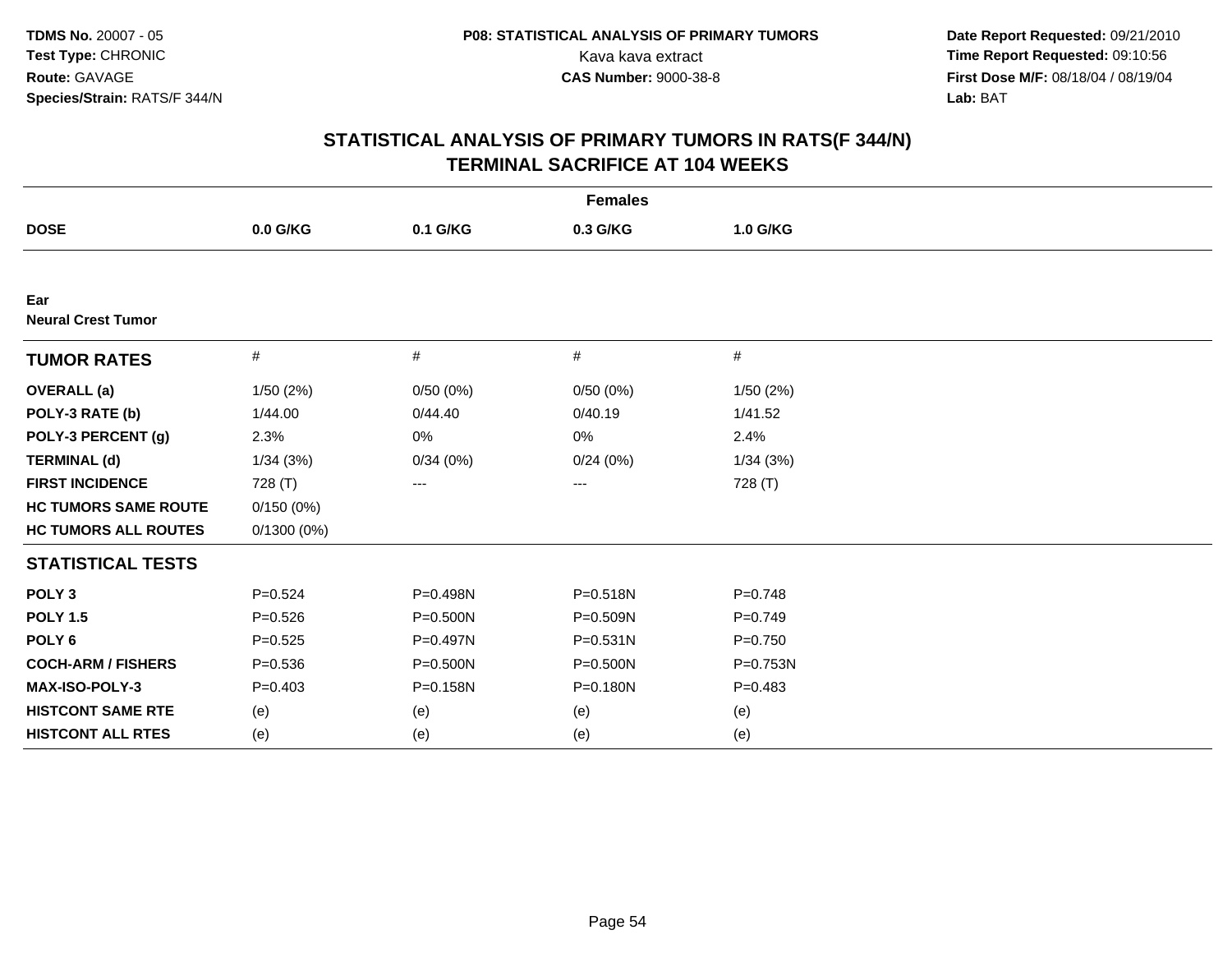| <b>Females</b>                |              |           |              |              |  |  |
|-------------------------------|--------------|-----------|--------------|--------------|--|--|
| <b>DOSE</b>                   | 0.0 G/KG     | 0.1 G/KG  | 0.3 G/KG     | 1.0 G/KG     |  |  |
|                               |              |           |              |              |  |  |
| Islets, Pancreatic<br>Adenoma |              |           |              |              |  |  |
| <b>TUMOR RATES</b>            |              |           |              |              |  |  |
| <b>OVERALL</b> (a)            | 1/50(2%)     | 1/50(2%)  | 0/50(0%)     | 0/50(0%)     |  |  |
| POLY-3 RATE (b)               | 1/44.00      | 1/44.40   | 0/40.19      | 0/41.52      |  |  |
| POLY-3 PERCENT (g)            | 2.3%         | 2.3%      | 0%           | 0%           |  |  |
| <b>TERMINAL (d)</b>           | 1/34(3%)     | 1/34(3%)  | 0/24(0%)     | 0/34(0%)     |  |  |
| <b>FIRST INCIDENCE</b>        | 728 (T)      | 728 (T)   | ---          | ---          |  |  |
| <b>HC TUMORS SAME ROUTE</b>   | 2/150(1%)    |           |              |              |  |  |
| <b>HC TUMORS ALL ROUTES</b>   | 22/1290 (2%) |           |              |              |  |  |
| <b>STATISTICAL TESTS</b>      |              |           |              |              |  |  |
| POLY <sub>3</sub>             | P=0.328N     | P=0.759N  | $P = 0.518N$ | $P = 0.512N$ |  |  |
| <b>POLY 1.5</b>               | P=0.329N     | $P=0.761$ | P=0.509N     | $P = 0.511N$ |  |  |
| POLY <sub>6</sub>             | P=0.325N     | P=0.758N  | P=0.531N     | P=0.510N     |  |  |
| <b>COCH-ARM / FISHERS</b>     | P=0.325N     | P=0.753N  | P=0.500N     | P=0.500N     |  |  |
| <b>MAX-ISO-POLY-3</b>         | P=0.280N     | P=0.497N  | P=0.180N     | P=0.173N     |  |  |
| <b>HISTCONT SAME RTE</b>      | (h)          | (h)       | (h)          | (h)          |  |  |
| <b>HISTCONT ALL RTES</b>      | (h)          | (h)       | (h)          | (h)          |  |  |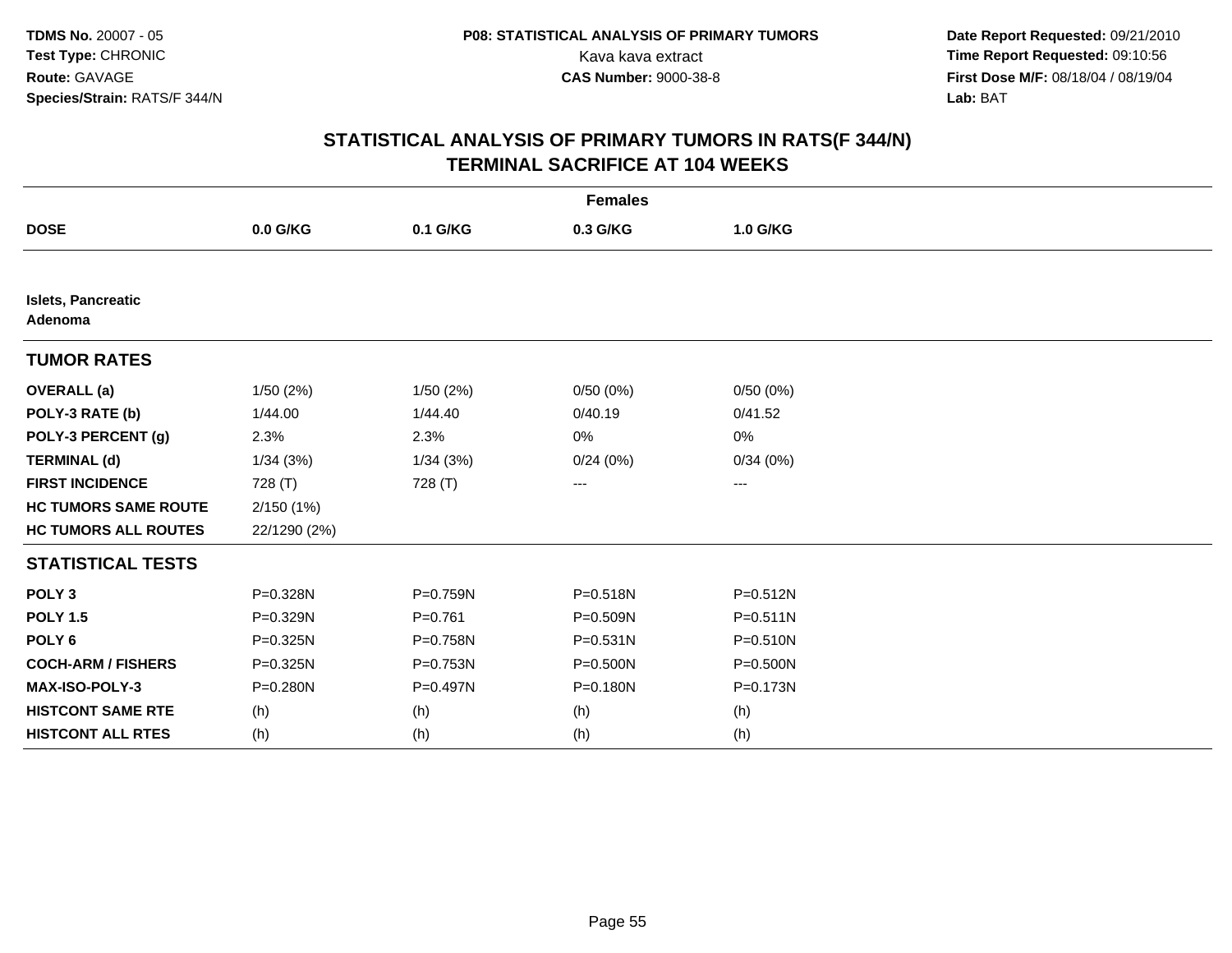| <b>Females</b>                       |              |          |             |             |  |  |
|--------------------------------------|--------------|----------|-------------|-------------|--|--|
| <b>DOSE</b>                          | 0.0 G/KG     | 0.1 G/KG | 0.3 G/KG    | 1.0 G/KG    |  |  |
|                                      |              |          |             |             |  |  |
| Lung<br>Alveolar/Bronchiolar Adenoma |              |          |             |             |  |  |
| <b>TUMOR RATES</b>                   |              |          |             |             |  |  |
| <b>OVERALL</b> (a)                   | 0/50(0%)     | 0/50(0%) | 1/50(2%)    | 1/50(2%)    |  |  |
| POLY-3 RATE (b)                      | 0/44.00      | 0/44.40  | 1/40.19     | 1/41.52     |  |  |
| POLY-3 PERCENT (g)                   | $0\%$        | $0\%$    | 2.5%        | 2.4%        |  |  |
| <b>TERMINAL (d)</b>                  | 0/34(0%)     | 0/34(0%) | 1/24(4%)    | 1/34(3%)    |  |  |
| <b>FIRST INCIDENCE</b>               | ---          | ---      | 728 (T)     | 728 (T)     |  |  |
| <b>HC TUMORS SAME ROUTE</b>          | 7/150 (5%)   |          |             |             |  |  |
| <b>HC TUMORS ALL ROUTES</b>          | 24/1300 (2%) |          |             |             |  |  |
| <b>STATISTICAL TESTS</b>             |              |          |             |             |  |  |
| POLY <sub>3</sub>                    | $P = 0.304$  | (e)      | $P=0.482$   | $P=0.488$   |  |  |
| <b>POLY 1.5</b>                      | $P = 0.308$  | (e)      | $P = 0.491$ | $P=0.489$   |  |  |
| POLY <sub>6</sub>                    | $P = 0.306$  | (e)      | $P=0.469$   | $P=0.490$   |  |  |
| <b>COCH-ARM / FISHERS</b>            | $P=0.325$    | (e)      | $P = 0.500$ | $P = 0.500$ |  |  |
| <b>MAX-ISO-POLY-3</b>                | $P = 0.251$  | (e)      | $P = 0.158$ | $P = 0.158$ |  |  |
| <b>HISTCONT SAME RTE</b>             | $P = 0.318$  | (e)      | $P = 0.211$ | $P = 0.211$ |  |  |
| <b>HISTCONT ALL RTES</b>             | $P = 0.291$  | (e)      | $P = 0.188$ | $P = 0.188$ |  |  |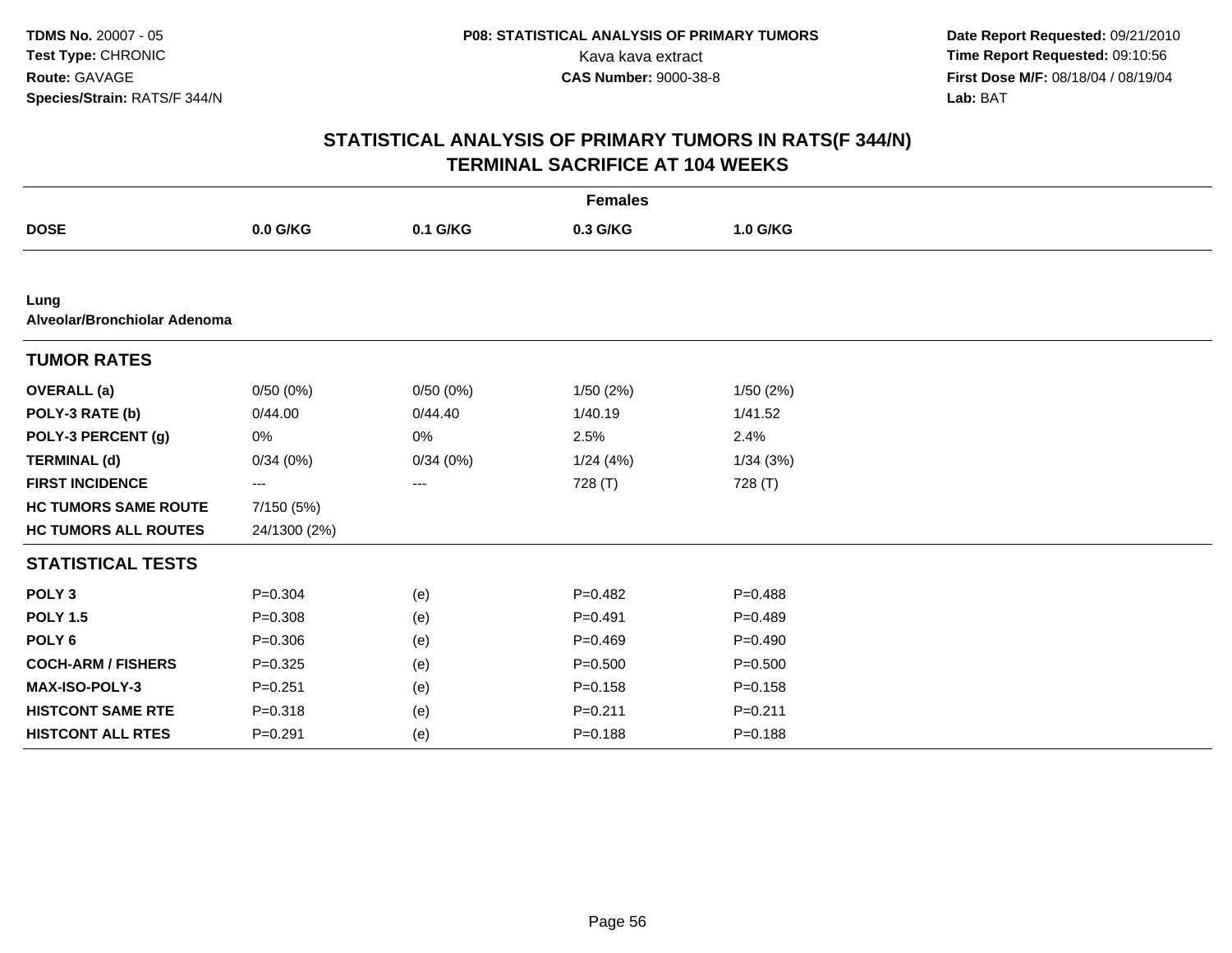|                                                                        |                        |          | <b>Females</b> |             |  |
|------------------------------------------------------------------------|------------------------|----------|----------------|-------------|--|
| <b>DOSE</b>                                                            | 0.0 G/KG               | 0.1 G/KG | 0.3 G/KG       | 1.0 G/KG    |  |
|                                                                        |                        |          |                |             |  |
| Lung<br>Alveolar/Bronchiolar Carcinoma or Alveolar/Bronchiolar Adenoma |                        |          |                |             |  |
| <b>TUMOR RATES</b>                                                     |                        |          |                |             |  |
| <b>OVERALL</b> (a)                                                     | 0/50(0%)               | 0/50(0%) | 1/50(2%)       | 2/50(4%)    |  |
| POLY-3 RATE (b)                                                        | 0/44.00                | 0/44.40  | 1/40.19        | 2/41.52     |  |
| POLY-3 PERCENT (g)                                                     | 0%                     | 0%       | 2.5%           | 4.8%        |  |
| <b>TERMINAL (d)</b>                                                    | 0/34(0%)               | 0/34(0%) | 1/24(4%)       | 2/34(6%)    |  |
| <b>FIRST INCIDENCE</b>                                                 | $\qquad \qquad \cdots$ | $--$     | 728 (T)        | 728 (T)     |  |
| <b>HC TUMORS SAME ROUTE</b>                                            | 7/150 (5%)             |          |                |             |  |
| <b>HC TUMORS ALL ROUTES</b>                                            | 30/1300 (2%)           |          |                |             |  |
| <b>STATISTICAL TESTS</b>                                               |                        |          |                |             |  |
| POLY <sub>3</sub>                                                      | $P = 0.081$            | (e)      | $P = 0.482$    | $P=0.224$   |  |
| <b>POLY 1.5</b>                                                        | $P=0.082$              | (e)      | $P=0.491$      | $P=0.225$   |  |
| POLY <sub>6</sub>                                                      | $P = 0.081$            | (e)      | $P=0.469$      | $P=0.226$   |  |
| <b>COCH-ARM / FISHERS</b>                                              | $P = 0.090$            | (e)      | $P = 0.500$    | $P = 0.247$ |  |
| <b>MAX-ISO-POLY-3</b>                                                  | $P = 0.080$            | (e)      | $P = 0.158$    | $P = 0.076$ |  |
| <b>HISTCONT SAME RTE</b>                                               | $P = 0.100$            | (e)      | $P = 0.211$    | $P = 0.098$ |  |
| <b>HISTCONT ALL RTES</b>                                               | $P = 0.091$            | (e)      | $P = 0.188$    | $P = 0.086$ |  |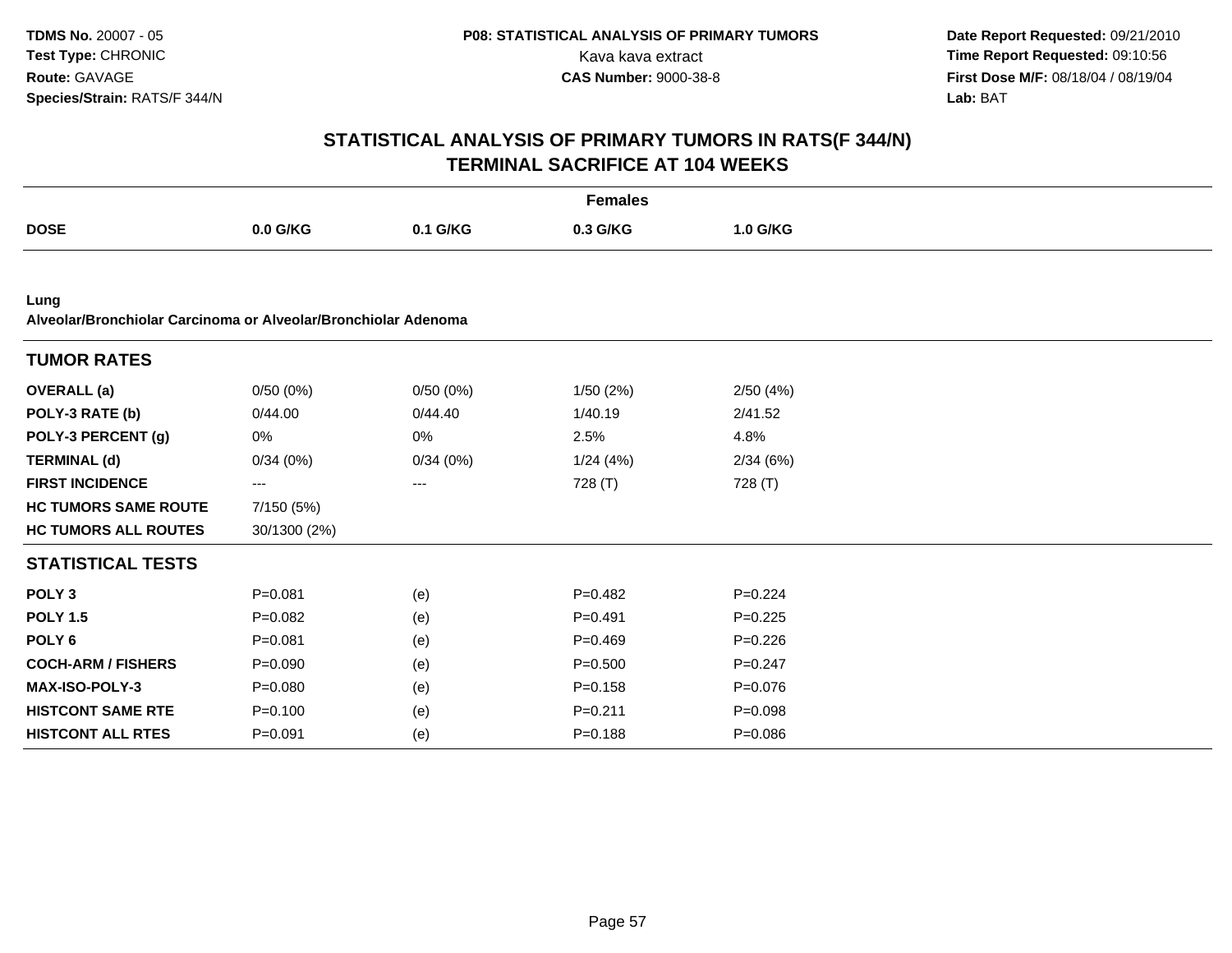| <b>Females</b>                  |              |          |              |                   |  |  |
|---------------------------------|--------------|----------|--------------|-------------------|--|--|
| <b>DOSE</b>                     | 0.0 G/KG     | 0.1 G/KG | 0.3 G/KG     | 1.0 G/KG          |  |  |
|                                 |              |          |              |                   |  |  |
| <b>Mammary Gland</b><br>Adenoma |              |          |              |                   |  |  |
| <b>TUMOR RATES</b>              | $\#$         | #        | #            | #                 |  |  |
| <b>OVERALL</b> (a)              | 2/50(4%)     | 1/50(2%) | 0/50(0%)     | 0/50(0%)          |  |  |
| POLY-3 RATE (b)                 | 2/44.00      | 1/44.40  | 0/40.19      | 0/41.52           |  |  |
| POLY-3 PERCENT (g)              | 4.6%         | 2.3%     | 0%           | 0%                |  |  |
| <b>TERMINAL (d)</b>             | 2/34(6%)     | 1/34(3%) | 0/24(0%)     | 0/34(0%)          |  |  |
| <b>FIRST INCIDENCE</b>          | 728 (T)      | 728 (T)  | $--$         | $\qquad \qquad -$ |  |  |
| <b>HC TUMORS SAME ROUTE</b>     | 2/150(1%)    |          |              |                   |  |  |
| <b>HC TUMORS ALL ROUTES</b>     | 18/1300 (1%) |          |              |                   |  |  |
| <b>STATISTICAL TESTS</b>        |              |          |              |                   |  |  |
| POLY <sub>3</sub>               | P=0.189N     | P=0.497N | P=0.258N     | $P = 0.250N$      |  |  |
| <b>POLY 1.5</b>                 | P=0.189N     | P=0.500N | P=0.248N     | P=0.249N          |  |  |
| POLY <sub>6</sub>               | P=0.187N     | P=0.495N | $P = 0.274N$ | P=0.248N          |  |  |
| <b>COCH-ARM / FISHERS</b>       | P=0.186N     | P=0.500N | $P = 0.247N$ | P=0.247N          |  |  |
| <b>MAX-ISO-POLY-3</b>           | P=0.096N     | P=0.279N | P=0.095N     | P=0.089N          |  |  |
| <b>HISTCONT SAME RTE</b>        | (h)          | (h)      | (h)          | (h)               |  |  |
| <b>HISTCONT ALL RTES</b>        | (h)          | (h)      | (h)          | (h)               |  |  |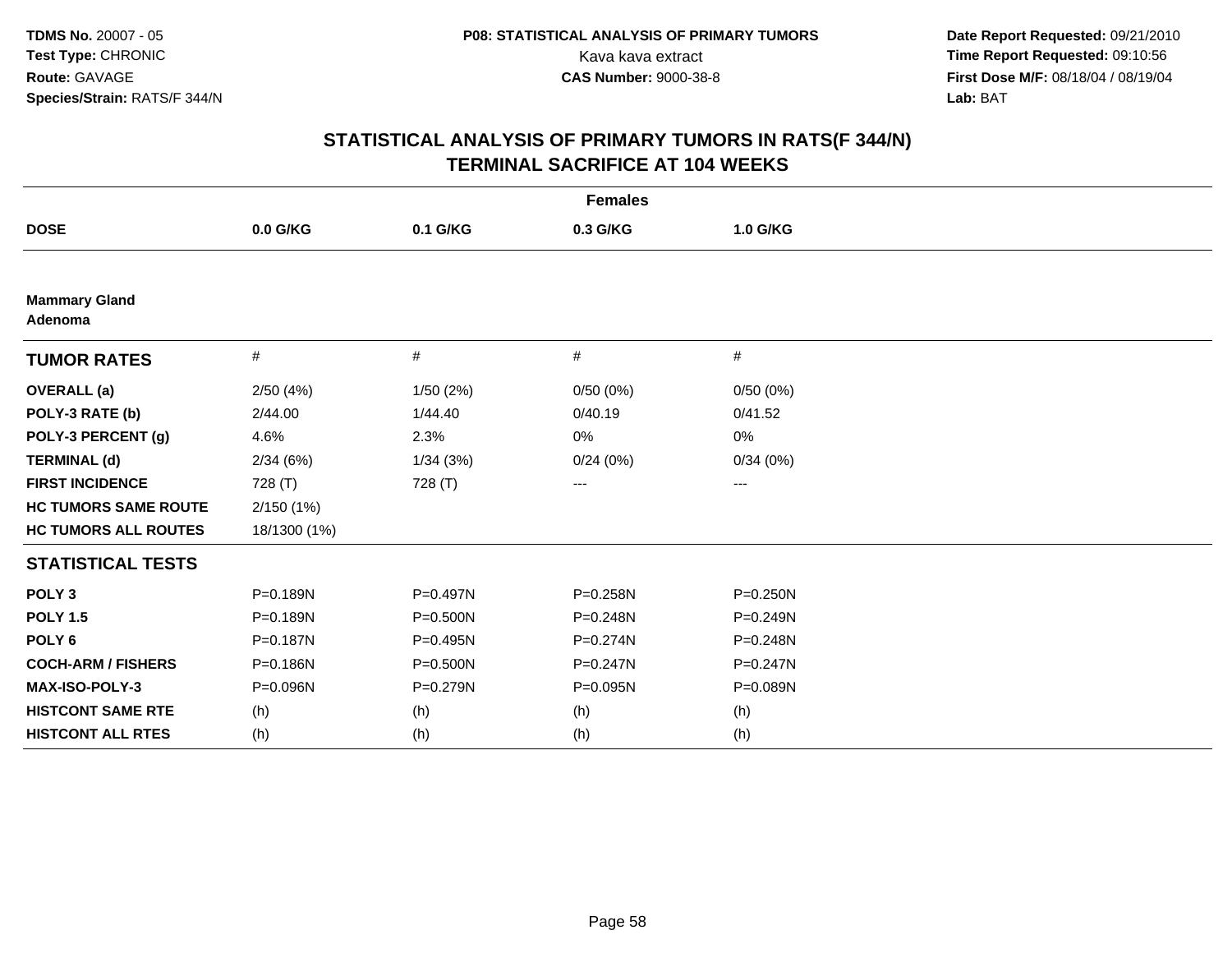| <b>Females</b>                    |              |             |             |                   |  |  |
|-----------------------------------|--------------|-------------|-------------|-------------------|--|--|
| <b>DOSE</b>                       | 0.0 G/KG     | 0.1 G/KG    | 0.3 G/KG    | 1.0 G/KG          |  |  |
|                                   |              |             |             |                   |  |  |
| <b>Mammary Gland</b><br>Carcinoma |              |             |             |                   |  |  |
| <b>TUMOR RATES</b>                | $\#$         | #           | #           | #                 |  |  |
| <b>OVERALL</b> (a)                | 1/50(2%)     | 3/50(6%)    | 1/50(2%)    | 0/50(0%)          |  |  |
| POLY-3 RATE (b)                   | 1/44.14      | 3/44.40     | 1/40.19     | 0/41.52           |  |  |
| POLY-3 PERCENT (g)                | 2.3%         | 6.8%        | 2.5%        | 0%                |  |  |
| <b>TERMINAL (d)</b>               | 0/34(0%)     | 3/34 (9%)   | 1/24(4%)    | 0/34(0%)          |  |  |
| <b>FIRST INCIDENCE</b>            | 693          | 728 (T)     | 728 (T)     | $\qquad \qquad -$ |  |  |
| <b>HC TUMORS SAME ROUTE</b>       | 4/150 (3%)   |             |             |                   |  |  |
| <b>HC TUMORS ALL ROUTES</b>       | 73/1300 (6%) |             |             |                   |  |  |
| <b>STATISTICAL TESTS</b>          |              |             |             |                   |  |  |
| POLY <sub>3</sub>                 | P=0.188N     | $P = 0.307$ | $P=0.740$   | P=0.512N          |  |  |
| <b>POLY 1.5</b>                   | P=0.188N     | $P = 0.305$ | $P=0.750$   | $P = 0.511N$      |  |  |
| POLY <sub>6</sub>                 | P=0.185N     | $P = 0.308$ | $P=0.723$   | $P = 0.511N$      |  |  |
| <b>COCH-ARM / FISHERS</b>         | P=0.177N     | $P = 0.309$ | P=0.753N    | P=0.500N          |  |  |
| <b>MAX-ISO-POLY-3</b>             | P=0.185N     | $P = 0.156$ | $P = 0.473$ | P=0.174N          |  |  |
| <b>HISTCONT SAME RTE</b>          | (h)          | (h)         | (h)         | (h)               |  |  |
| <b>HISTCONT ALL RTES</b>          | (h)          | (h)         | (h)         | (h)               |  |  |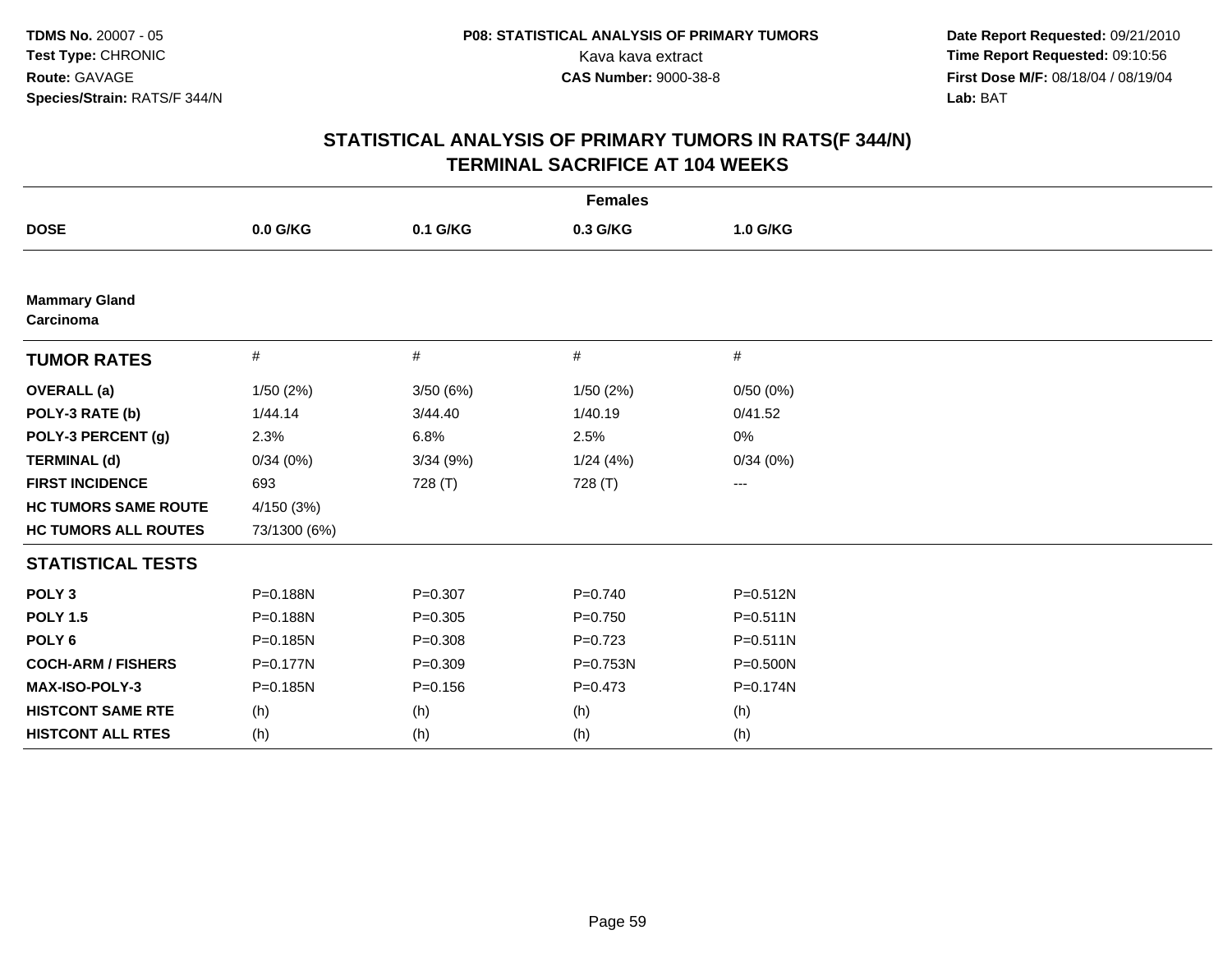| <b>Females</b>                               |              |              |           |              |  |  |
|----------------------------------------------|--------------|--------------|-----------|--------------|--|--|
| <b>DOSE</b>                                  | 0.0 G/KG     | 0.1 G/KG     | 0.3 G/KG  | 1.0 G/KG     |  |  |
|                                              |              |              |           |              |  |  |
| <b>Mammary Gland</b><br>Carcinoma or Adenoma |              |              |           |              |  |  |
| <b>TUMOR RATES</b>                           | $\#$         | #            | $\#$      | #            |  |  |
| <b>OVERALL</b> (a)                           | 3/50(6%)     | 3/50(6%)     | 1/50(2%)  | 0/50(0%)     |  |  |
| POLY-3 RATE (b)                              | 3/44.14      | 3/44.40      | 1/40.19   | 0/41.52      |  |  |
| POLY-3 PERCENT (g)                           | 6.8%         | 6.8%         | 2.5%      | 0%           |  |  |
| <b>TERMINAL (d)</b>                          | 2/34(6%)     | 3/34(9%)     | 1/24 (4%) | 0/34(0%)     |  |  |
| <b>FIRST INCIDENCE</b>                       | 693          | 728 (T)      | 728 (T)   | ---          |  |  |
| <b>HC TUMORS SAME ROUTE</b>                  | 6/150(4%)    |              |           |              |  |  |
| <b>HC TUMORS ALL ROUTES</b>                  | 91/1300 (7%) |              |           |              |  |  |
| <b>STATISTICAL TESTS</b>                     |              |              |           |              |  |  |
| POLY <sub>3</sub>                            | P=0.075N     | P=0.660N     | P=0.339N  | P=0.130N     |  |  |
| <b>POLY 1.5</b>                              | P=0.075N     | $P = 0.661$  | P=0.323N  | P=0.129N     |  |  |
| POLY <sub>6</sub>                            | P=0.073N     | $P = 0.659N$ | P=0.366N  | P=0.128N     |  |  |
| <b>COCH-ARM / FISHERS</b>                    | P=0.070N     | $P = 0.661N$ | P=0.309N  | $P = 0.121N$ |  |  |
| MAX-ISO-POLY-3                               | P=0.099N     | P=0.496N     | P=0.188N  | P=0.047N*    |  |  |
| <b>HISTCONT SAME RTE</b>                     | (h)          | (h)          | (h)       | (h)          |  |  |
| <b>HISTCONT ALL RTES</b>                     | (h)          | (h)          | (h)       | (h)          |  |  |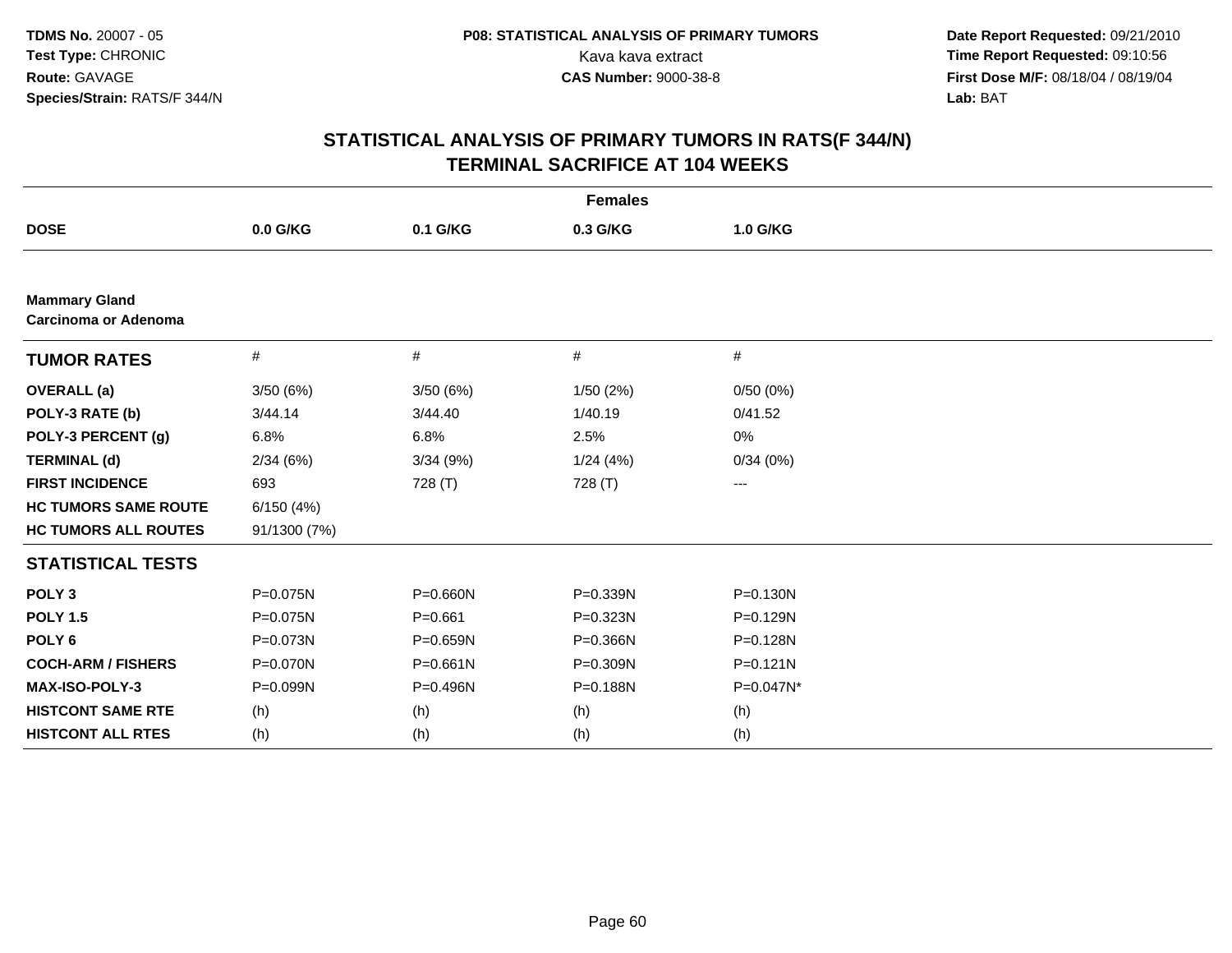| <b>Females</b>                       |                |              |              |            |  |  |
|--------------------------------------|----------------|--------------|--------------|------------|--|--|
| <b>DOSE</b>                          | $0.0$ G/KG     | 0.1 G/KG     | 0.3 G/KG     | 1.0 G/KG   |  |  |
|                                      |                |              |              |            |  |  |
| <b>Mammary Gland</b><br>Fibroadenoma |                |              |              |            |  |  |
| <b>TUMOR RATES</b>                   | $\#$           | #            | #            | #          |  |  |
| <b>OVERALL</b> (a)                   | 24/50 (48%)    | 24/50 (48%)  | 15/50 (30%)  | 4/50 (8%)  |  |  |
| POLY-3 RATE (b)                      | 24/45.32       | 24/45.65     | 15/41.99     | 4/41.67    |  |  |
| POLY-3 PERCENT (g)                   | 53%            | 52.6%        | 35.7%        | 9.6%       |  |  |
| <b>TERMINAL (d)</b>                  | 20/34 (59%)    | 19/34 (56%)  | 8/24 (33%)   | 3/34(9%)   |  |  |
| <b>FIRST INCIDENCE</b>               | 450            | 615          | 615          | 688        |  |  |
| <b>HC TUMORS SAME ROUTE</b>          | 64/150 (43%)   |              |              |            |  |  |
| <b>HC TUMORS ALL ROUTES</b>          | 677/1300 (52%) |              |              |            |  |  |
| <b>STATISTICAL TESTS</b>             |                |              |              |            |  |  |
| POLY <sub>3</sub>                    | P<0.001N**     | P=0.570N     | P=0.075N     | P<0.001N** |  |  |
| <b>POLY 1.5</b>                      | P<0.001N**     | $P=0.577$    | $P = 0.061N$ | P<0.001N** |  |  |
| POLY <sub>6</sub>                    | P<0.001N**     | $P = 0.551N$ | P=0.099N     | P<0.001N** |  |  |
| <b>COCH-ARM / FISHERS</b>            | P<0.001N**     | P=0.579N     | P=0.050N*    | P<0.001N** |  |  |
| MAX-ISO-POLY-3                       | P<0.001N**     | P=0.485N     | P=0.054N     | P<0.001N** |  |  |
| <b>HISTCONT SAME RTE</b>             | (h)            | (h)          | (h)          | (h)        |  |  |
| <b>HISTCONT ALL RTES</b>             | (h)            | (h)          | (h)          | (h)        |  |  |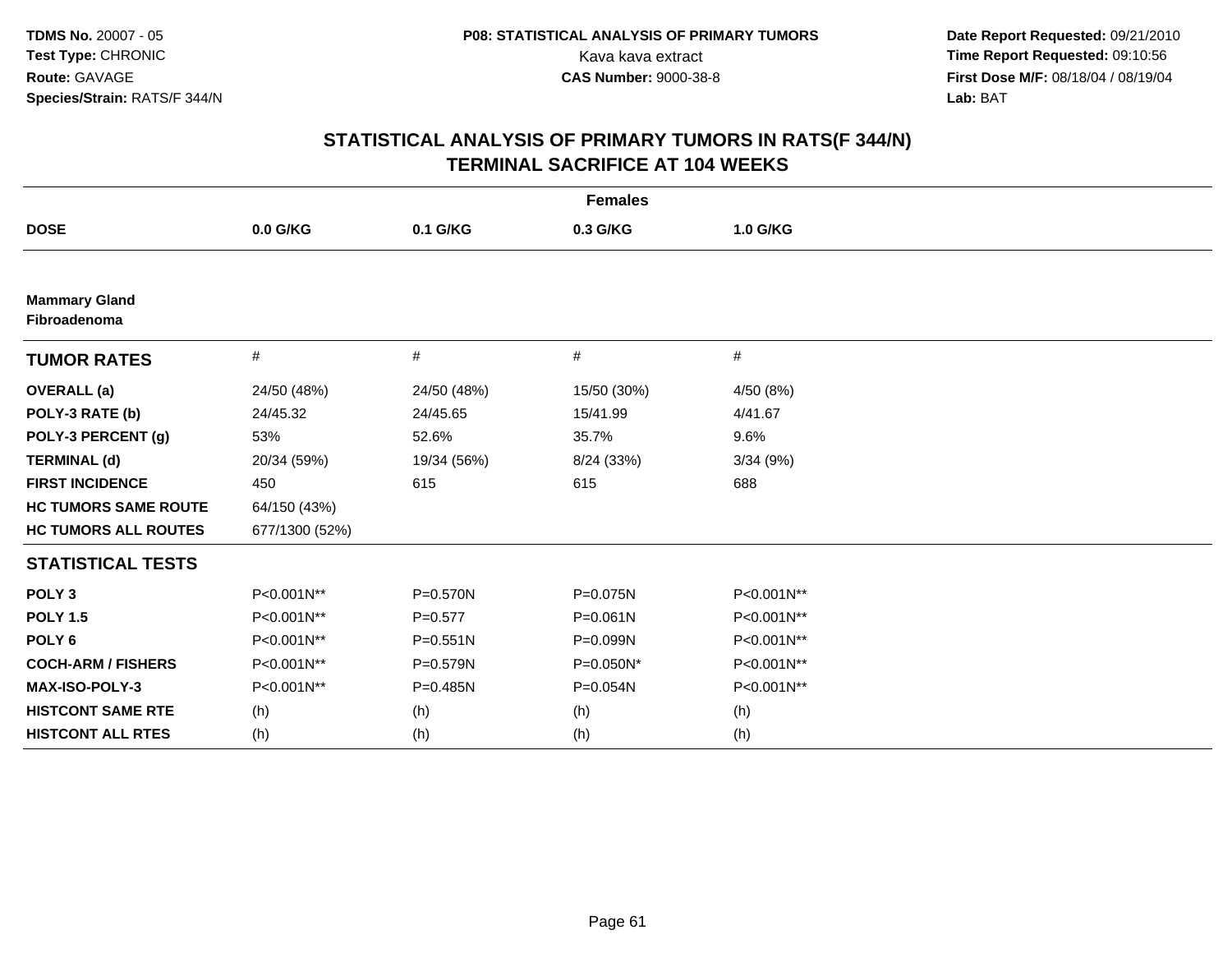|                                                          | <b>Females</b> |              |             |            |  |  |  |
|----------------------------------------------------------|----------------|--------------|-------------|------------|--|--|--|
| <b>DOSE</b>                                              | 0.0 G/KG       | 0.1 G/KG     | 0.3 G/KG    | 1.0 G/KG   |  |  |  |
|                                                          |                |              |             |            |  |  |  |
| <b>Mammary Gland</b><br>Fibroma, Fibroadenoma or Adenoma |                |              |             |            |  |  |  |
| <b>TUMOR RATES</b>                                       | #              | #            | #           | #          |  |  |  |
| <b>OVERALL</b> (a)                                       | 25/50 (50%)    | 24/50 (48%)  | 15/50 (30%) | 4/50 (8%)  |  |  |  |
| POLY-3 RATE (b)                                          | 25/45.32       | 24/45.65     | 15/41.99    | 4/41.67    |  |  |  |
| POLY-3 PERCENT (g)                                       | 55.2%          | 52.6%        | 35.7%       | 9.6%       |  |  |  |
| <b>TERMINAL (d)</b>                                      | 21/34 (62%)    | 19/34 (56%)  | 8/24 (33%)  | 3/34(9%)   |  |  |  |
| <b>FIRST INCIDENCE</b>                                   | 450            | 615          | 615         | 688        |  |  |  |
| <b>HC TUMORS SAME ROUTE</b>                              | 65/150 (43%)   |              |             |            |  |  |  |
| <b>HC TUMORS ALL ROUTES</b>                              | 686/1300 (53%) |              |             |            |  |  |  |
| <b>STATISTICAL TESTS</b>                                 |                |              |             |            |  |  |  |
| POLY <sub>3</sub>                                        | P<0.001N**     | $P = 0.485N$ | P=0.048N*   | P<0.001N** |  |  |  |
| <b>POLY 1.5</b>                                          | P<0.001N**     | P=0.506N     | P=0.039N*   | P<0.001N** |  |  |  |
| POLY <sub>6</sub>                                        | P<0.001N**     | P=0.463N     | P=0.065N    | P<0.001N** |  |  |  |
| <b>COCH-ARM / FISHERS</b>                                | P<0.001N**     | P=0.500N     | P=0.033N*   | P<0.001N** |  |  |  |
| <b>MAX-ISO-POLY-3</b>                                    | P<0.001N**     | P=0.399N     | P=0.035N*   | P<0.001N** |  |  |  |
| <b>HISTCONT SAME RTE</b>                                 | (h)            | (h)          | (h)         | (h)        |  |  |  |
| <b>HISTCONT ALL RTES</b>                                 | (h)            | (h)          | (h)         | (h)        |  |  |  |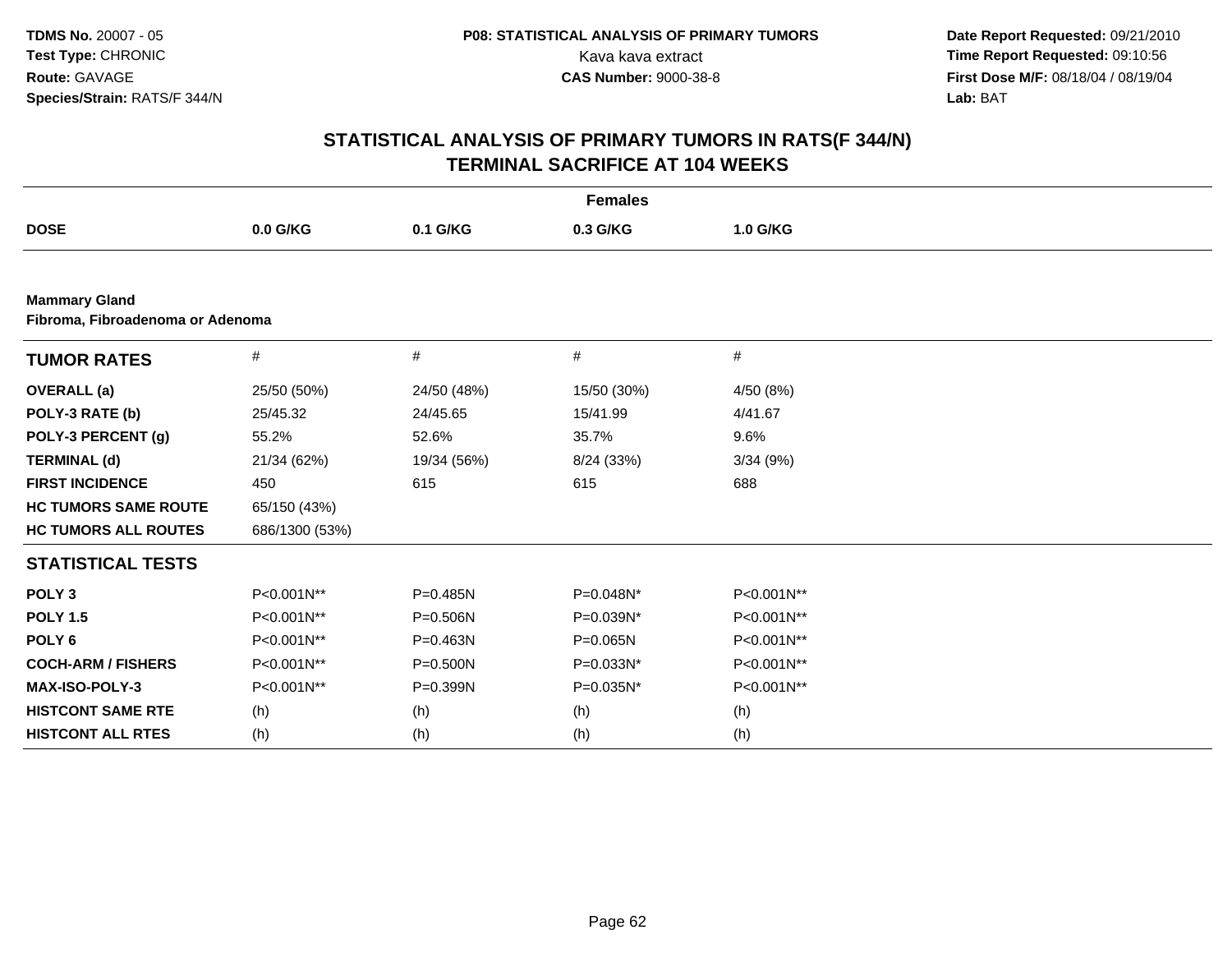| <b>Females</b>                                                       |                |              |             |            |  |  |  |  |
|----------------------------------------------------------------------|----------------|--------------|-------------|------------|--|--|--|--|
| <b>DOSE</b>                                                          | $0.0$ G/KG     | 0.1 G/KG     | 0.3 G/KG    | 1.0 G/KG   |  |  |  |  |
|                                                                      |                |              |             |            |  |  |  |  |
| <b>Mammary Gland</b><br>Fibroma, Fibroadenoma, Carcinoma, or Adenoma |                |              |             |            |  |  |  |  |
| <b>TUMOR RATES</b>                                                   | $\#$           | #            | #           | $\#$       |  |  |  |  |
| <b>OVERALL</b> (a)                                                   | 26/50 (52%)    | 25/50 (50%)  | 16/50 (32%) | 4/50 (8%)  |  |  |  |  |
| POLY-3 RATE (b)                                                      | 26/45.46       | 25/45.65     | 16/41.99    | 4/41.67    |  |  |  |  |
| POLY-3 PERCENT (g)                                                   | 57.2%          | 54.8%        | 38.1%       | 9.6%       |  |  |  |  |
| <b>TERMINAL (d)</b>                                                  | 21/34 (62%)    | 20/34 (59%)  | 9/24(38%)   | 3/34(9%)   |  |  |  |  |
| <b>FIRST INCIDENCE</b>                                               | 450            | 615          | 615         | 688        |  |  |  |  |
| <b>HC TUMORS SAME ROUTE</b>                                          | 67/150 (45%)   |              |             |            |  |  |  |  |
| <b>HC TUMORS ALL ROUTES</b>                                          | 722/1300 (56%) |              |             |            |  |  |  |  |
| <b>STATISTICAL TESTS</b>                                             |                |              |             |            |  |  |  |  |
| POLY <sub>3</sub>                                                    | P<0.001N**     | $P = 0.491N$ | P=0.052N    | P<0.001N** |  |  |  |  |
| <b>POLY 1.5</b>                                                      | P<0.001N**     | P=0.509N     | P=0.041N*   | P<0.001N** |  |  |  |  |
| POLY <sub>6</sub>                                                    | P<0.001N**     | P=0.475N     | P=0.073N    | P<0.001N** |  |  |  |  |
| <b>COCH-ARM / FISHERS</b>                                            | P<0.001N**     | P=0.500N     | P=0.034N*   | P<0.001N** |  |  |  |  |
| <b>MAX-ISO-POLY-3</b>                                                | P<0.001N**     | $P = 0.405N$ | P=0.037N*   | P<0.001N** |  |  |  |  |
| <b>HISTCONT SAME RTE</b>                                             | (h)            | (h)          | (h)         | (h)        |  |  |  |  |
| <b>HISTCONT ALL RTES</b>                                             | (h)            | (h)          | (h)         | (h)        |  |  |  |  |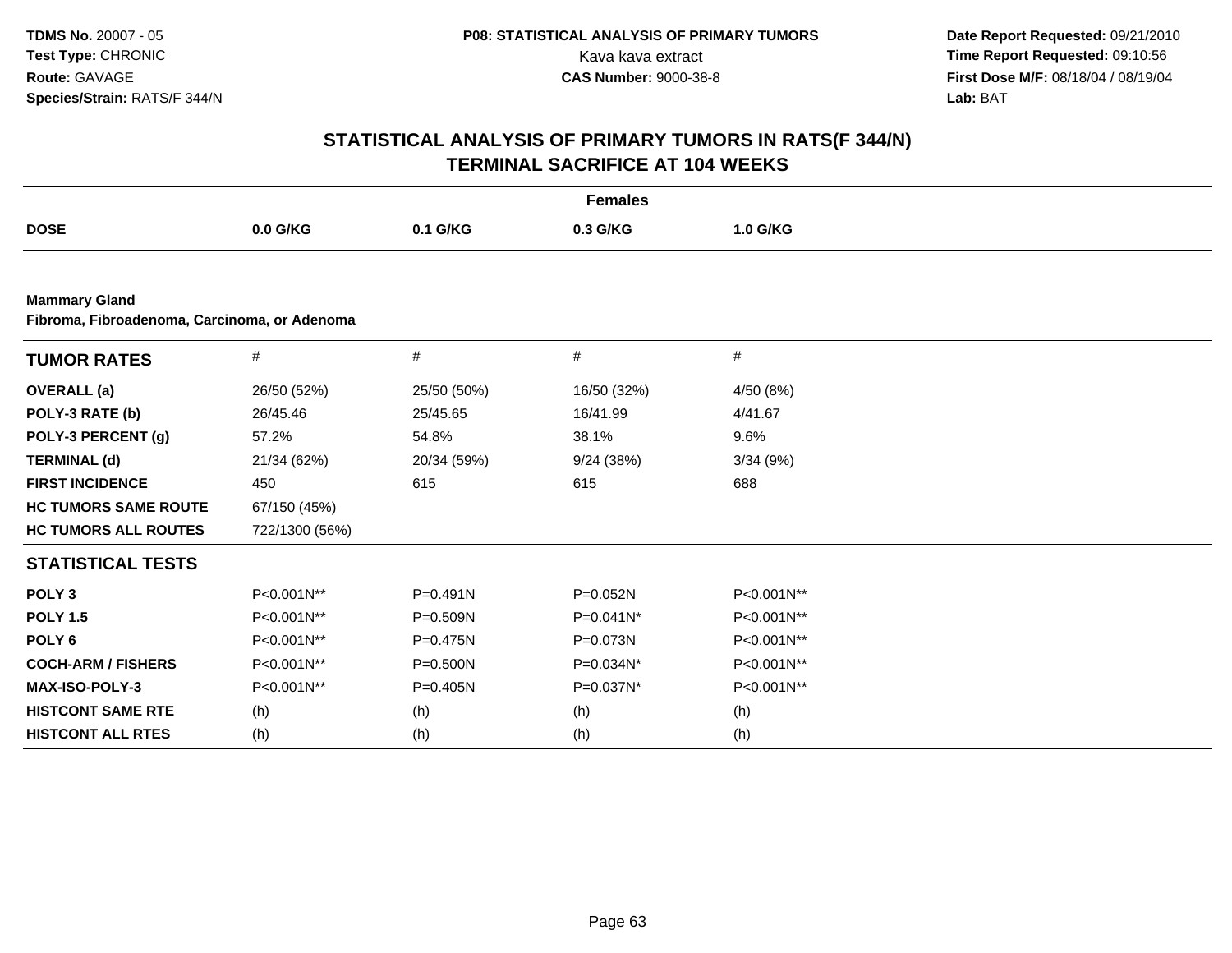| <b>Females</b>              |             |          |             |                   |  |  |
|-----------------------------|-------------|----------|-------------|-------------------|--|--|
| <b>DOSE</b>                 | 0.0 G/KG    | 0.1 G/KG | 0.3 G/KG    | 1.0 G/KG          |  |  |
|                             |             |          |             |                   |  |  |
| <b>Pancreas</b><br>Adenoma  |             |          |             |                   |  |  |
| <b>TUMOR RATES</b>          |             |          |             |                   |  |  |
| <b>OVERALL</b> (a)          | 0/50(0%)    | 0/50(0%) | 2/50(4%)    | 0/50(0%)          |  |  |
| POLY-3 RATE (b)             | 0/44.00     | 0/44.40  | 2/40.19     | 0/41.52           |  |  |
| POLY-3 PERCENT (g)          | 0%          | 0%       | 5%          | 0%                |  |  |
| <b>TERMINAL (d)</b>         | 0/34(0%)    | 0/34(0%) | 2/24(8%)    | 0/34(0%)          |  |  |
| <b>FIRST INCIDENCE</b>      | ---         | ---      | 728 (T)     | $\qquad \qquad -$ |  |  |
| <b>HC TUMORS SAME ROUTE</b> | 0/150(0%)   |          |             |                   |  |  |
| <b>HC TUMORS ALL ROUTES</b> | 1/1291 (0%) |          |             |                   |  |  |
| <b>STATISTICAL TESTS</b>    |             |          |             |                   |  |  |
| POLY <sub>3</sub>           | P=0.698N    | (e)      | $P = 0.217$ | (e)               |  |  |
| <b>POLY 1.5</b>             | P=0.694N    | (e)      | $P=0.227$   | (e)               |  |  |
| POLY <sub>6</sub>           | P=0.696N    | (e)      | $P = 0.204$ | (e)               |  |  |
| <b>COCH-ARM / FISHERS</b>   | P=0.675N    | (e)      | $P = 0.247$ | (e)               |  |  |
| MAX-ISO-POLY-3              | $P = 0.247$ | (e)      | $P = 0.075$ | (e)               |  |  |
| <b>HISTCONT SAME RTE</b>    | (h)         | (e)      | (h)         | (e)               |  |  |
| <b>HISTCONT ALL RTES</b>    | (h)         | (e)      | (h)         | (e)               |  |  |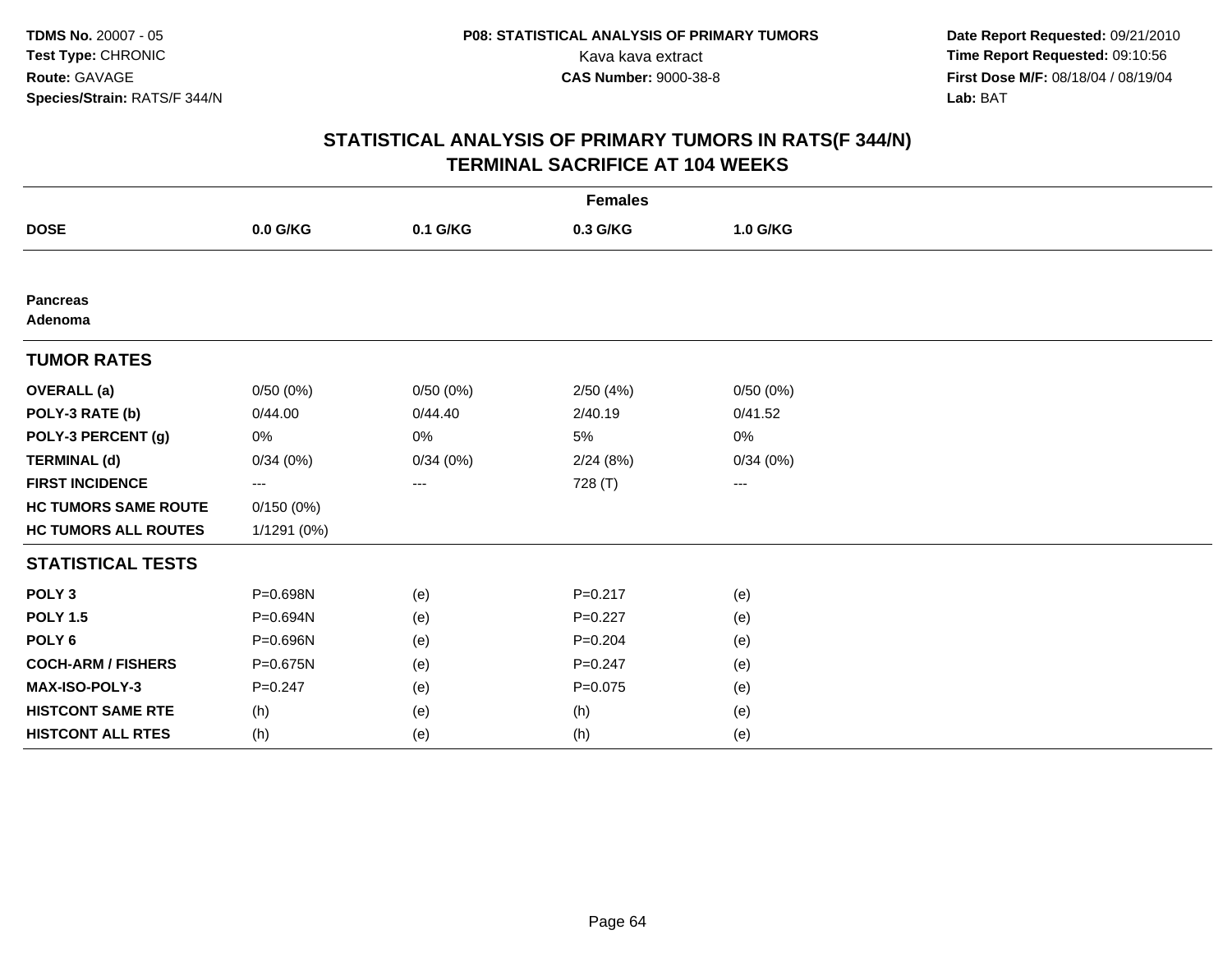| <b>Females</b>              |                                                           |             |              |            |  |  |  |  |  |
|-----------------------------|-----------------------------------------------------------|-------------|--------------|------------|--|--|--|--|--|
| <b>DOSE</b>                 | 0.0 G/KG                                                  | 0.1 G/KG    | 0.3 G/KG     | 1.0 G/KG   |  |  |  |  |  |
|                             |                                                           |             |              |            |  |  |  |  |  |
| Adenoma                     | <b>Pituitary Gland: Pars Distalis or Unspecified Site</b> |             |              |            |  |  |  |  |  |
| <b>TUMOR RATES</b>          |                                                           |             |              |            |  |  |  |  |  |
| <b>OVERALL</b> (a)          | 29/50 (58%)                                               | 20/50 (40%) | 24/50 (48%)  | 8/50 (16%) |  |  |  |  |  |
| POLY-3 RATE (b)             | 29/46.03                                                  | 20/45.74    | 24/44.06     | 8/41.91    |  |  |  |  |  |
| POLY-3 PERCENT (g)          | 63%                                                       | 43.7%       | 54.5%        | 19.1%      |  |  |  |  |  |
| <b>TERMINAL (d)</b>         | 20/34 (59%)                                               | 15/34 (44%) | 12/24 (50%)  | 6/34 (18%) |  |  |  |  |  |
| <b>FIRST INCIDENCE</b>      | 615                                                       | 558         | 518          | 664        |  |  |  |  |  |
| <b>HC TUMORS SAME ROUTE</b> | 77/150 (51%)                                              |             |              |            |  |  |  |  |  |
| <b>HC TUMORS ALL ROUTES</b> | 715/1294 (55%)                                            |             |              |            |  |  |  |  |  |
| <b>STATISTICAL TESTS</b>    |                                                           |             |              |            |  |  |  |  |  |
| POLY <sub>3</sub>           | P<0.001N**                                                | P=0.046N*   | P=0.267N     | P<0.001N** |  |  |  |  |  |
| <b>POLY 1.5</b>             | P<0.001N**                                                | P=0.050N*   | $P = 0.233N$ | P<0.001N** |  |  |  |  |  |
| POLY <sub>6</sub>           | P<0.001N**                                                | P=0.049N*   | P=0.333N     | P<0.001N** |  |  |  |  |  |
| <b>COCH-ARM / FISHERS</b>   | P<0.001N**                                                | P=0.055N    | $P = 0.212N$ | P<0.001N** |  |  |  |  |  |
| MAX-ISO-POLY-3              | P<0.001N**                                                | P=0.029N*   | P=0.206N     | P<0.001N** |  |  |  |  |  |
| <b>HISTCONT SAME RTE</b>    | (h)                                                       | (h)         | (h)          | (h)        |  |  |  |  |  |
| <b>HISTCONT ALL RTES</b>    | (h)                                                       | (h)         | (h)          | (h)        |  |  |  |  |  |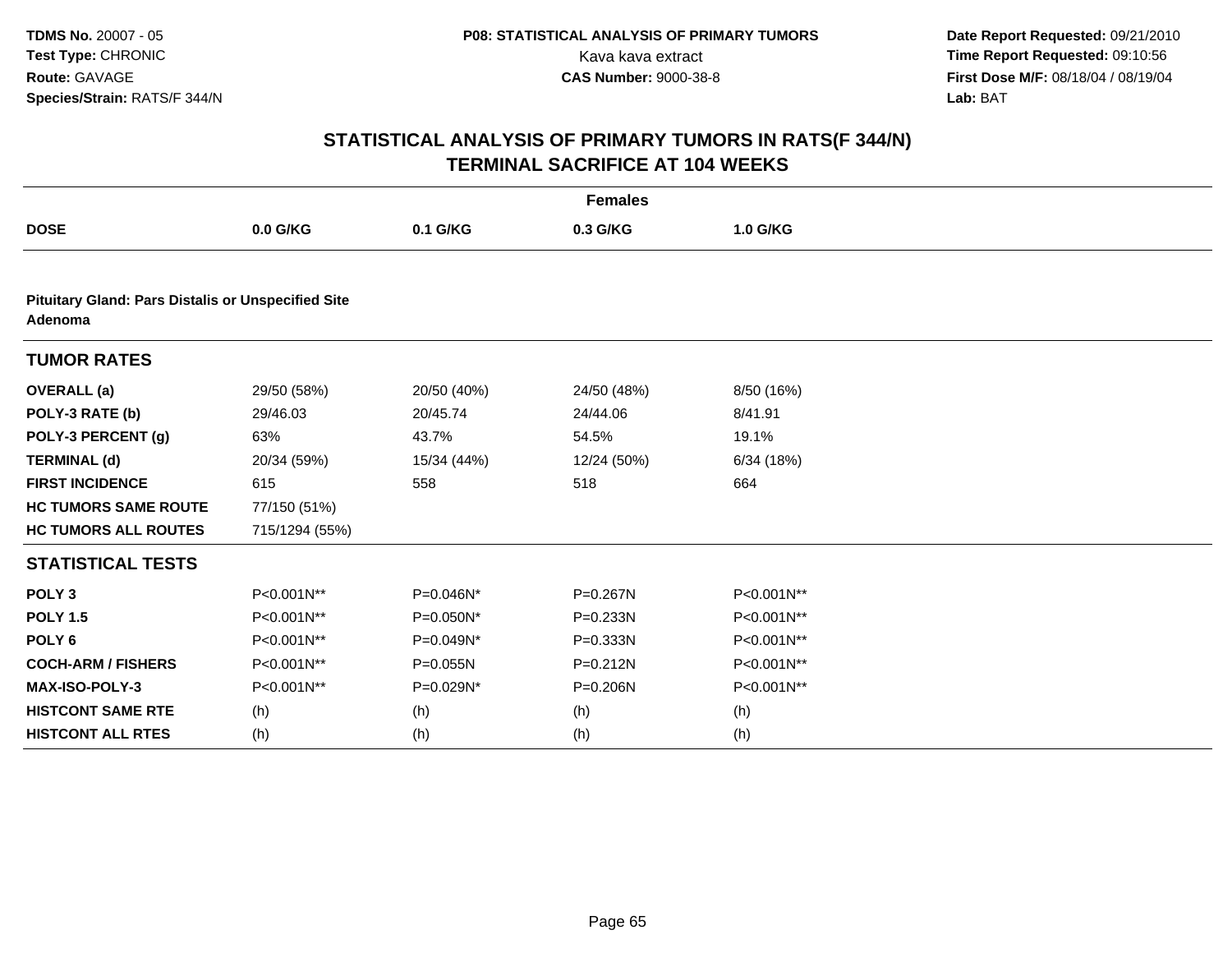| <b>Females</b>                                                                    |                |                |              |            |  |  |
|-----------------------------------------------------------------------------------|----------------|----------------|--------------|------------|--|--|
| <b>DOSE</b>                                                                       | 0.0 G/KG       | 0.1 G/KG       | 0.3 G/KG     | 1.0 G/KG   |  |  |
|                                                                                   |                |                |              |            |  |  |
| <b>Pituitary Gland: Pars Distalis or Unspecified Site</b><br>Carcinoma or Adenoma |                |                |              |            |  |  |
| <b>TUMOR RATES</b>                                                                |                |                |              |            |  |  |
| <b>OVERALL</b> (a)                                                                | 30/50 (60%)    | 20/50 (40%)    | 24/50 (48%)  | 8/50 (16%) |  |  |
| POLY-3 RATE (b)                                                                   | 30/46.03       | 20/45.74       | 24/44.06     | 8/41.91    |  |  |
| POLY-3 PERCENT (g)                                                                | 65.2%          | 43.7%          | 54.5%        | 19.1%      |  |  |
| <b>TERMINAL (d)</b>                                                               | 21/34 (62%)    | 15/34 (44%)    | 12/24 (50%)  | 6/34(18%)  |  |  |
| <b>FIRST INCIDENCE</b>                                                            | 615            | 558            | 518          | 664        |  |  |
| <b>HC TUMORS SAME ROUTE</b>                                                       | 77/150 (51%)   |                |              |            |  |  |
| <b>HC TUMORS ALL ROUTES</b>                                                       | 728/1294 (56%) |                |              |            |  |  |
| <b>STATISTICAL TESTS</b>                                                          |                |                |              |            |  |  |
| POLY <sub>3</sub>                                                                 | P<0.001N**     | P=0.028N*      | $P = 0.200N$ | P<0.001N** |  |  |
| <b>POLY 1.5</b>                                                                   | P<0.001N**     | $P = 0.031N^*$ | P=0.172N     | P<0.001N** |  |  |
| POLY <sub>6</sub>                                                                 | P<0.001N**     | P=0.029N*      | P=0.256N     | P<0.001N** |  |  |
| <b>COCH-ARM / FISHERS</b>                                                         | P<0.001N**     | P=0.036N*      | P=0.158N     | P<0.001N** |  |  |
| <b>MAX-ISO-POLY-3</b>                                                             | P<0.001N**     | P=0.017N*      | P=0.148N     | P<0.001N** |  |  |
| <b>HISTCONT SAME RTE</b>                                                          | (h)            | (h)            | (h)          | (h)        |  |  |
| <b>HISTCONT ALL RTES</b>                                                          | (h)            | (h)            | (h)          | (h)        |  |  |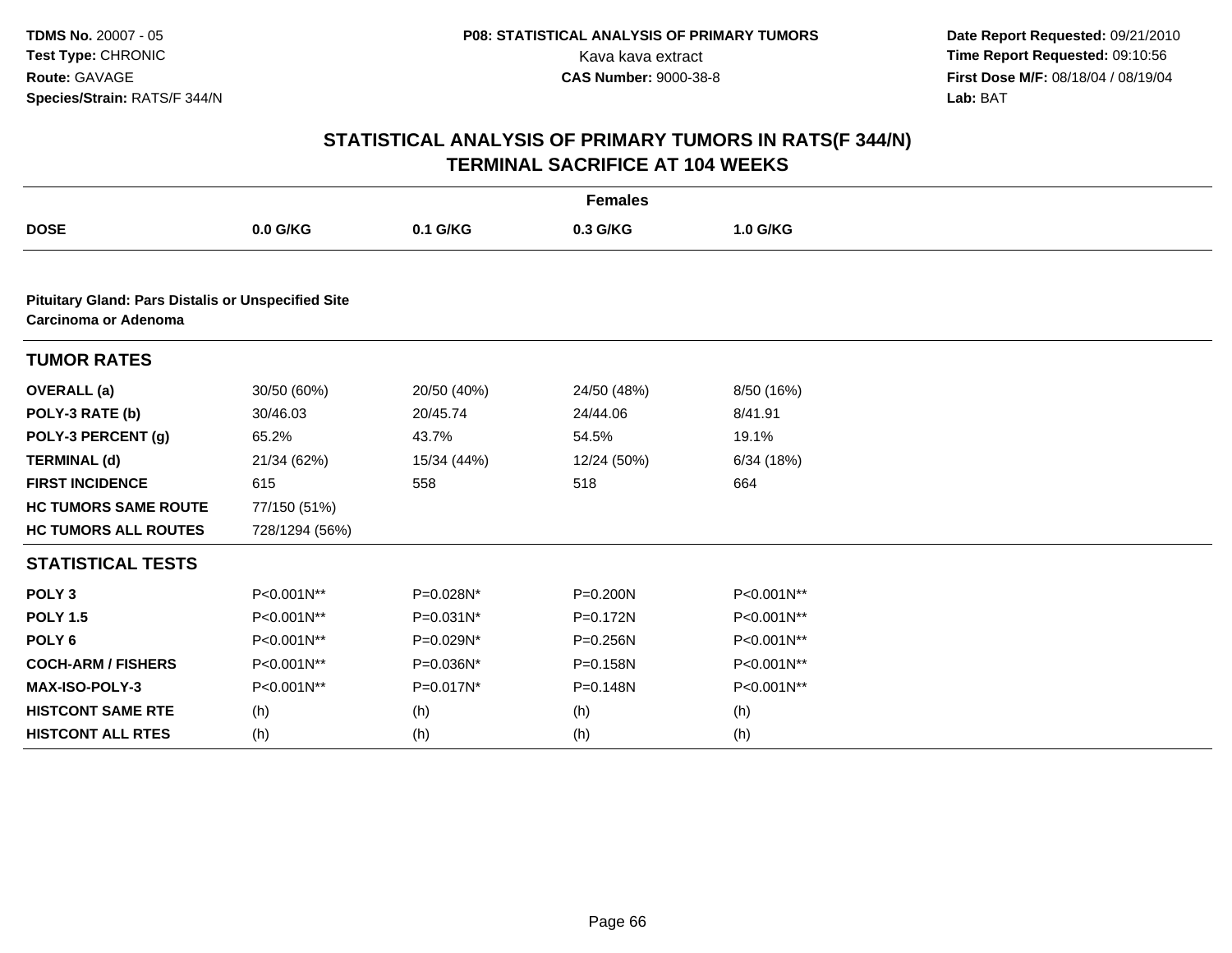|                                                       | <b>Females</b> |                   |          |          |  |  |  |
|-------------------------------------------------------|----------------|-------------------|----------|----------|--|--|--|
| <b>DOSE</b>                                           | 0.0 G/KG       | 0.1 G/KG          | 0.3 G/KG | 1.0 G/KG |  |  |  |
|                                                       |                |                   |          |          |  |  |  |
| <b>Salivary Glands</b><br><b>Schwannoma Malignant</b> |                |                   |          |          |  |  |  |
| <b>TUMOR RATES</b>                                    |                |                   |          |          |  |  |  |
| <b>OVERALL</b> (a)                                    | 0/50(0%)       | 0/50(0%)          | 0/50(0%) | 0/50(0%) |  |  |  |
| POLY-3 RATE (b)                                       | 0/44.00        | 0/44.40           | 0/40.19  | 0/41.52  |  |  |  |
| POLY-3 PERCENT (g)                                    | 0%             | 0%                | 0%       | $0\%$    |  |  |  |
| <b>TERMINAL (d)</b>                                   | 0/34(0%)       | 0/34(0%)          | 0/24(0%) | 0/34(0%) |  |  |  |
| <b>FIRST INCIDENCE</b>                                | ---            | $\qquad \qquad -$ | ---      | ---      |  |  |  |
| <b>HC TUMORS SAME ROUTE</b>                           | 0/149(0%)      |                   |          |          |  |  |  |
| <b>HC TUMORS ALL ROUTES</b>                           | 0/1299(0%)     |                   |          |          |  |  |  |
| <b>STATISTICAL TESTS</b>                              |                |                   |          |          |  |  |  |
| POLY <sub>3</sub>                                     | (e)            | (e)               | (e)      | (e)      |  |  |  |
| <b>POLY 1.5</b>                                       | (e)            | (e)               | (e)      | (e)      |  |  |  |
| POLY <sub>6</sub>                                     | (e)            | (e)               | (e)      | (e)      |  |  |  |
| <b>COCH-ARM / FISHERS</b>                             | (e)            | (e)               | (e)      | (e)      |  |  |  |
| MAX-ISO-POLY-3                                        | (e)            | (e)               | (e)      | (e)      |  |  |  |
| <b>HISTCONT SAME RTE</b>                              | (e)            | (e)               | (e)      | (e)      |  |  |  |
| <b>HISTCONT ALL RTES</b>                              | (e)            | (e)               | (e)      | (e)      |  |  |  |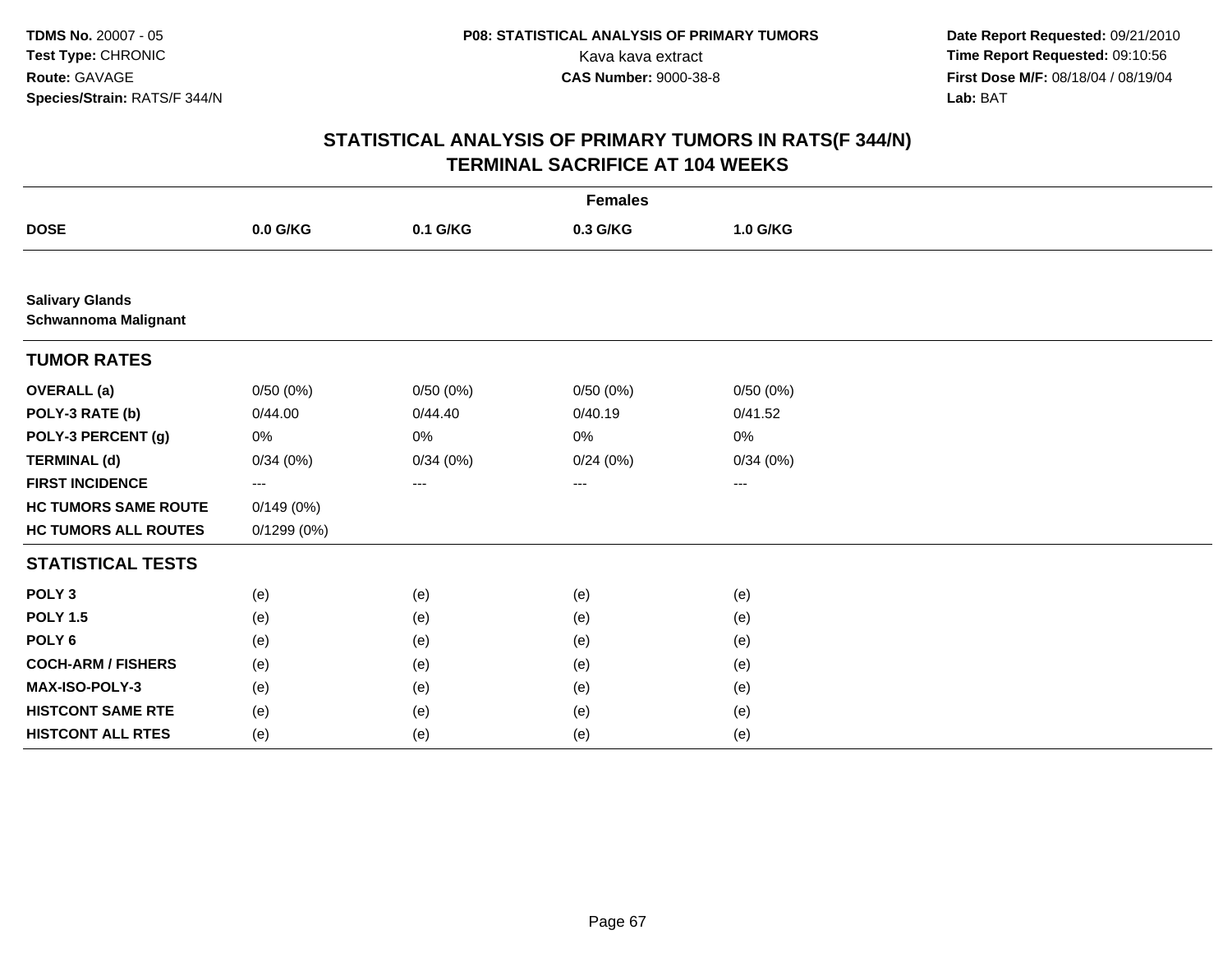| <b>Females</b>                           |             |          |          |          |  |  |
|------------------------------------------|-------------|----------|----------|----------|--|--|
| <b>DOSE</b>                              | 0.0 G/KG    | 0.1 G/KG | 0.3 G/KG | 1.0 G/KG |  |  |
|                                          |             |          |          |          |  |  |
| <b>Skin</b><br><b>Basal Cell Adenoma</b> |             |          |          |          |  |  |
| <b>TUMOR RATES</b>                       | #           | $\#$     | #        | $\#$     |  |  |
| <b>OVERALL</b> (a)                       | 0/50(0%)    | 0/50(0%) | 0/50(0%) | 0/50(0%) |  |  |
| POLY-3 RATE (b)                          | 0/44.00     | 0/44.40  | 0/40.19  | 0/41.52  |  |  |
| POLY-3 PERCENT (g)                       | 0%          | 0%       | 0%       | 0%       |  |  |
| <b>TERMINAL (d)</b>                      | 0/34(0%)    | 0/34(0%) | 0/24(0%) | 0/34(0%) |  |  |
| <b>FIRST INCIDENCE</b>                   | ---         | ---      | ---      | ---      |  |  |
| <b>HC TUMORS SAME ROUTE</b>              | 1/150 (1%)  |          |          |          |  |  |
| <b>HC TUMORS ALL ROUTES</b>              | 3/1300 (0%) |          |          |          |  |  |
| <b>STATISTICAL TESTS</b>                 |             |          |          |          |  |  |
| POLY <sub>3</sub>                        | (e)         | (e)      | (e)      | (e)      |  |  |
| <b>POLY 1.5</b>                          | (e)         | (e)      | (e)      | (e)      |  |  |
| POLY <sub>6</sub>                        | (e)         | (e)      | (e)      | (e)      |  |  |
| <b>COCH-ARM / FISHERS</b>                | (e)         | (e)      | (e)      | (e)      |  |  |
| MAX-ISO-POLY-3                           | (e)         | (e)      | (e)      | (e)      |  |  |
| <b>HISTCONT SAME RTE</b>                 | (e)         | (e)      | (e)      | (e)      |  |  |
| <b>HISTCONT ALL RTES</b>                 | (e)         | (e)      | (e)      | (e)      |  |  |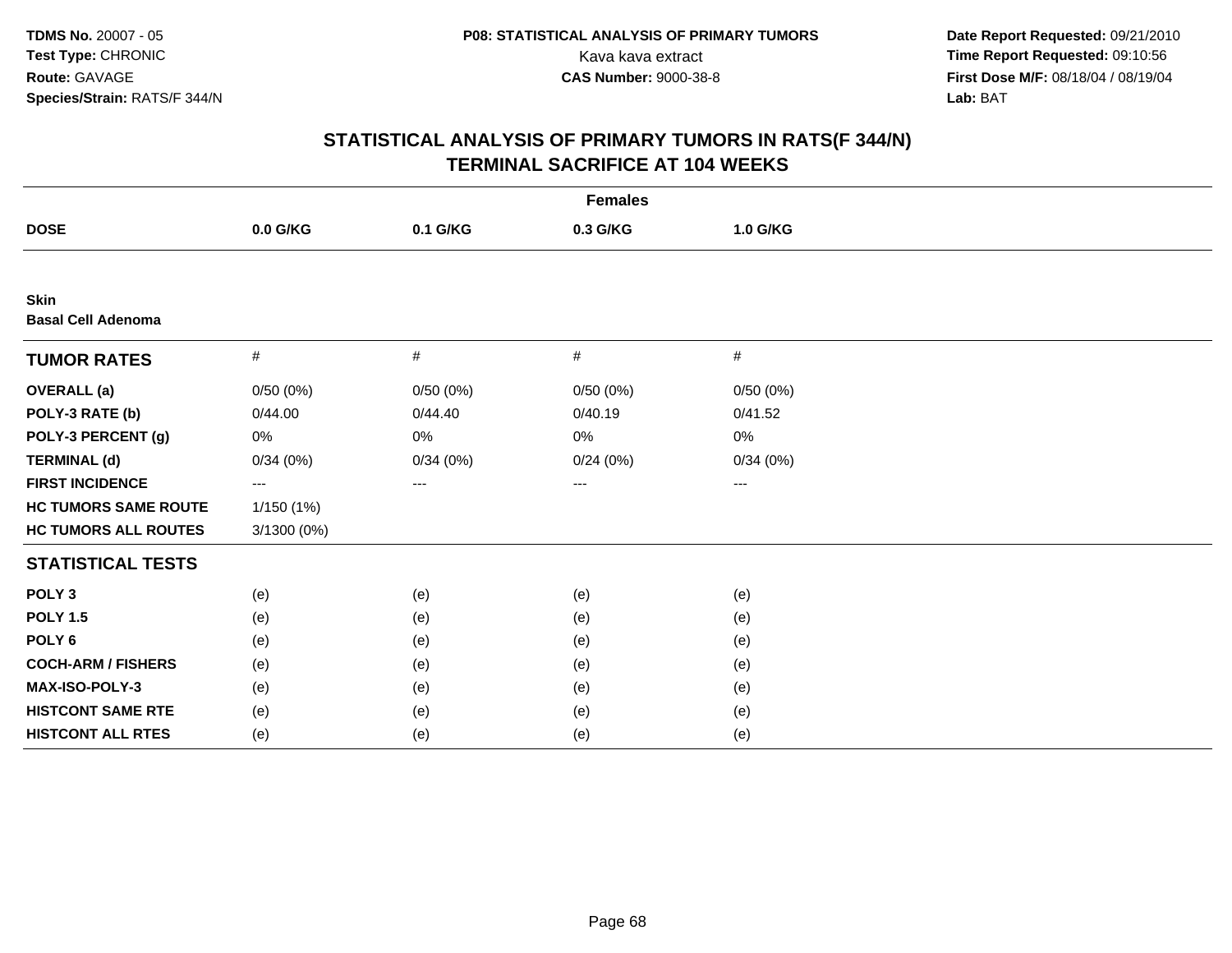# **STATISTICAL ANALYSIS OF PRIMARY TUMORS IN RATS(F 344/N)TERMINAL SACRIFICE AT 104 WEEKS**

|             |            |          | <b>Females</b> |          |
|-------------|------------|----------|----------------|----------|
| <b>DOSE</b> | $0.0$ G/KG | 0.1 G/KG | 0.3 G/KG       | 1.0 G/KG |
|             |            |          |                |          |

**Skin**

**Basal Cell Adenoma, Basosquamous Tumor Benign, or Trichoepithelioma**

| <b>TUMOR RATES</b>          | $\#$              | #        | #        | #        |
|-----------------------------|-------------------|----------|----------|----------|
| <b>OVERALL</b> (a)          | 0/50(0%)          | 0/50(0%) | 0/50(0%) | 0/50(0%) |
| POLY-3 RATE (b)             | 0/44.00           | 0/44.40  | 0/40.19  | 0/41.52  |
| POLY-3 PERCENT (g)          | 0%                | 0%       | 0%       | 0%       |
| <b>TERMINAL (d)</b>         | 0/34(0%)          | 0/34(0%) | 0/24(0%) | 0/34(0%) |
| <b>FIRST INCIDENCE</b>      | $\qquad \qquad -$ | ---      | ---      | $---$    |
| <b>HC TUMORS SAME ROUTE</b> | 1/150(1%)         |          |          |          |
| <b>HC TUMORS ALL ROUTES</b> | 8/1300 (1%)       |          |          |          |
| <b>STATISTICAL TESTS</b>    |                   |          |          |          |
| POLY <sub>3</sub>           | (e)               | (e)      | (e)      | (e)      |
| <b>POLY 1.5</b>             | (e)               | (e)      | (e)      | (e)      |
| POLY 6                      | (e)               | (e)      | (e)      | (e)      |
| <b>COCH-ARM / FISHERS</b>   | (e)               | (e)      | (e)      | (e)      |
| <b>MAX-ISO-POLY-3</b>       | (e)               | (e)      | (e)      | (e)      |
| <b>HISTCONT SAME RTE</b>    | (e)               | (e)      | (e)      | (e)      |
| <b>HISTCONT ALL RTES</b>    | (e)               | (e)      | (e)      | (e)      |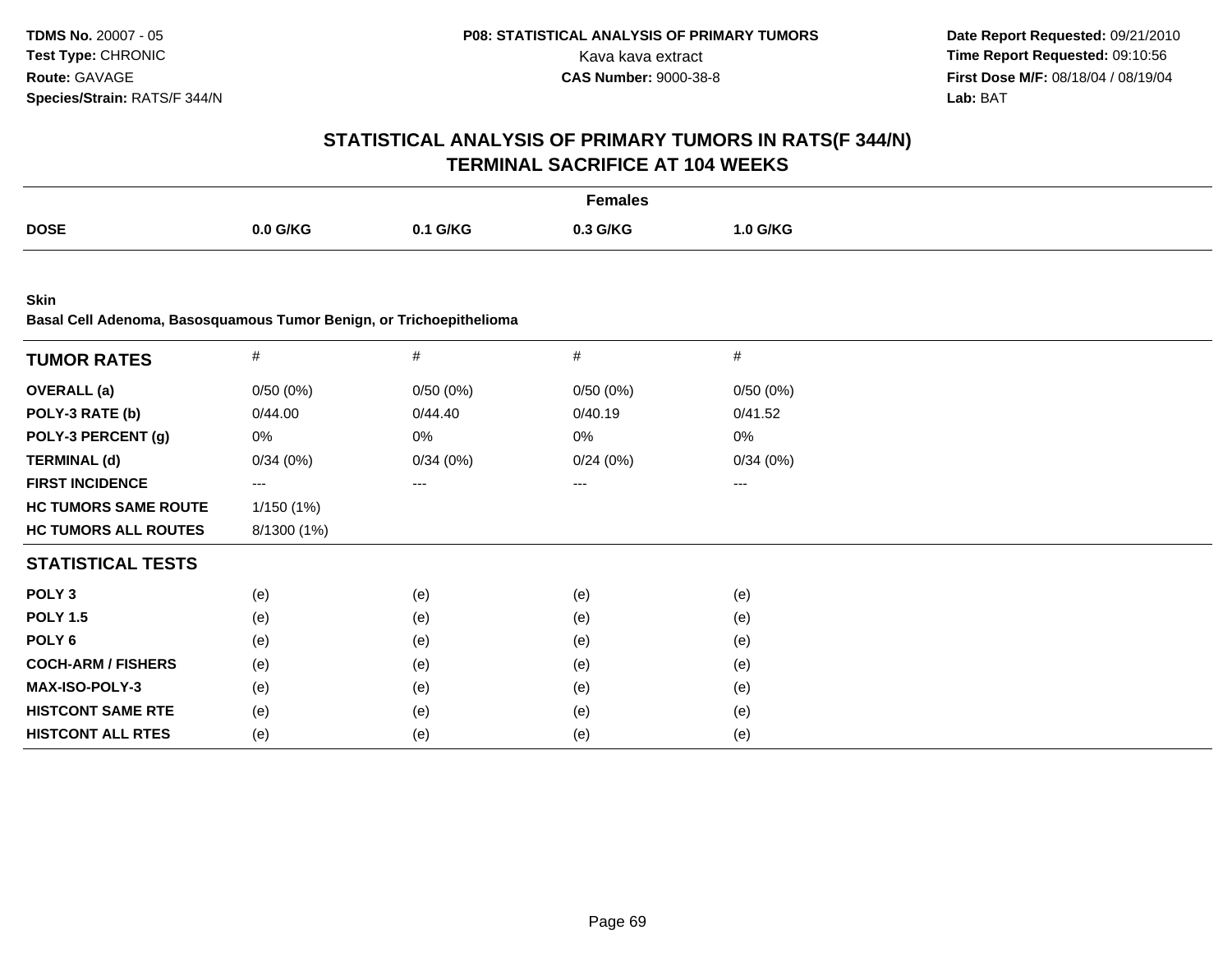## **STATISTICAL ANALYSIS OF PRIMARY TUMORS IN RATS(F 344/N)TERMINAL SACRIFICE AT 104 WEEKS**

|             |          |                 | Females  |          |
|-------------|----------|-----------------|----------|----------|
| <b>DOSE</b> | 0.0 G/KG | <u>ገ.1 G/KG</u> | 0.3 G/KG | 1.0 G/KG |

**Skin**

**Basal Cell Carcinoma, Basal Cell Adenoma, Basosquamous Tumor (benign, malignant or NOS), or Trichoepithelioma**

| <b>TUMOR RATES</b>          | $\#$              | $\#$     | #        | $\#$     |
|-----------------------------|-------------------|----------|----------|----------|
| <b>OVERALL</b> (a)          | 0/50(0%)          | 0/50(0%) | 0/50(0%) | 0/50(0%) |
| POLY-3 RATE (b)             | 0/44.00           | 0/44.40  | 0/40.19  | 0/41.52  |
| POLY-3 PERCENT (g)          | 0%                | 0%       | 0%       | 0%       |
| <b>TERMINAL (d)</b>         | 0/34(0%)          | 0/34(0%) | 0/24(0%) | 0/34(0%) |
| <b>FIRST INCIDENCE</b>      | $\qquad \qquad -$ | ---      | ---      | $---$    |
| <b>HC TUMORS SAME ROUTE</b> | 1/150(1%)         |          |          |          |
| <b>HC TUMORS ALL ROUTES</b> | 9/1300(1%)        |          |          |          |
| <b>STATISTICAL TESTS</b>    |                   |          |          |          |
| POLY <sub>3</sub>           | (e)               | (e)      | (e)      | (e)      |
| <b>POLY 1.5</b>             | (e)               | (e)      | (e)      | (e)      |
| POLY 6                      | (e)               | (e)      | (e)      | (e)      |
| <b>COCH-ARM / FISHERS</b>   | (e)               | (e)      | (e)      | (e)      |
| <b>MAX-ISO-POLY-3</b>       | (e)               | (e)      | (e)      | (e)      |
| <b>HISTCONT SAME RTE</b>    | (e)               | (e)      | (e)      | (e)      |
| <b>HISTCONT ALL RTES</b>    | (e)               | (e)      | (e)      | (e)      |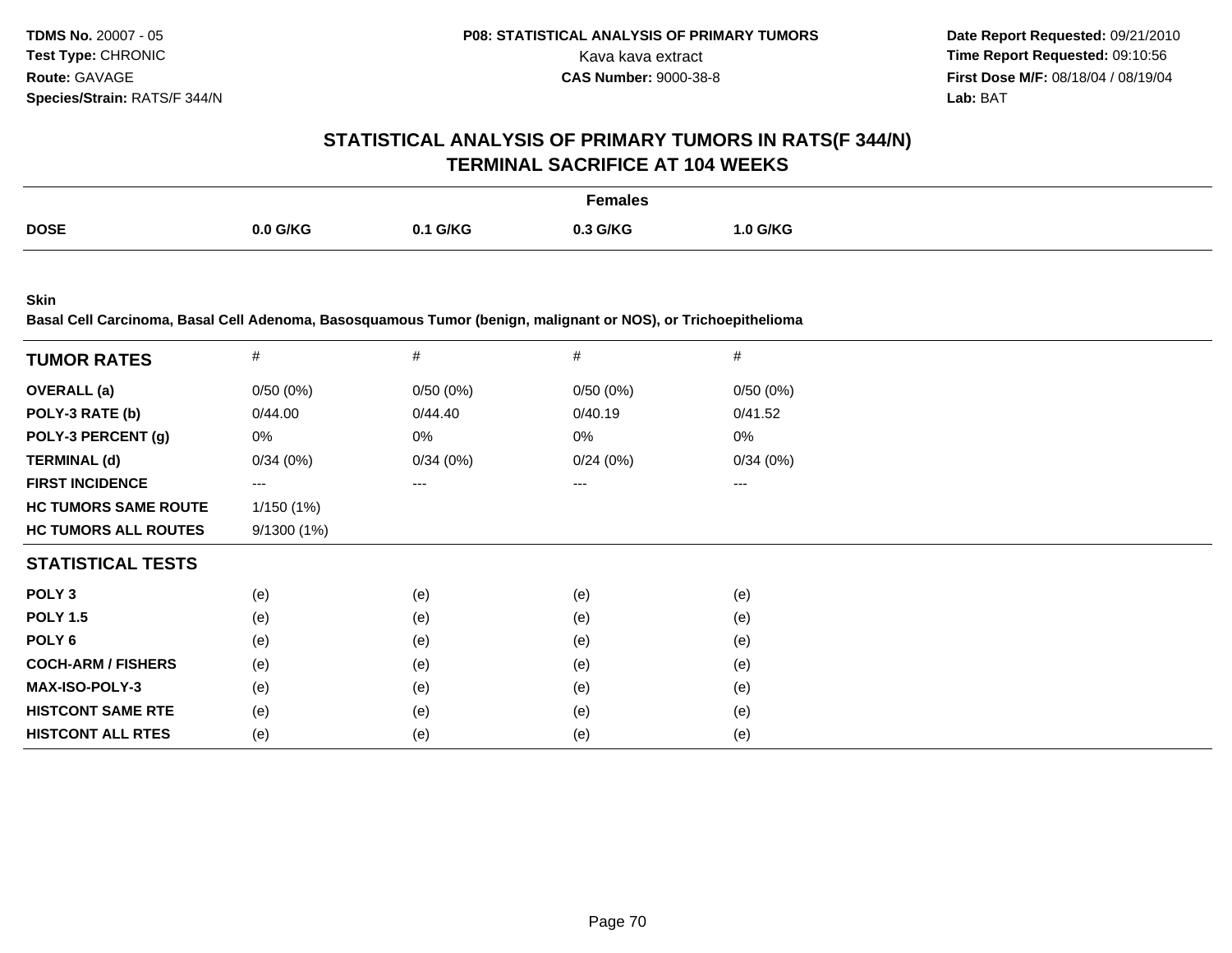**Date Report Requested:** 09/21/2010 Kava kava extract **Time Report Requested: 09:10:56**<br>**CAS Number: 9000-38-8 Time Report Requested: 09:10:56 First Dose M/F:** 08/18/04 / 08/19/04 Lab: BAT **Lab:** BAT

## **STATISTICAL ANALYSIS OF PRIMARY TUMORS IN RATS(F 344/N)TERMINAL SACRIFICE AT 104 WEEKS**

|             |            |          | Females  |          |
|-------------|------------|----------|----------|----------|
| <b>DOSE</b> | $0.0$ G/KG | 0.1 G/KG | 0.3 G/KG | 1.0 G/KG |
|             |            |          |          |          |

**Skin**

**Basal or Sq. Cell Carcinoma, Carcinoma, Basosq. Tumor (M or B), Basal Cell Adenoma, Adenoma, Papilloma, Sq Papilloma, Keratoacanthoma, Trichoepithelioma**

| <b>TUMOR RATES</b>          | #            | #        | #        | #        |  |
|-----------------------------|--------------|----------|----------|----------|--|
| <b>OVERALL</b> (a)          | 0/50(0%)     | 0/50(0%) | 0/50(0%) | 0/50(0%) |  |
| POLY-3 RATE (b)             | 0/44.00      | 0/44.40  | 0/40.19  | 0/41.52  |  |
| POLY-3 PERCENT (g)          | 0%           | 0%       | 0%       | 0%       |  |
| <b>TERMINAL (d)</b>         | 0/34(0%)     | 0/34(0%) | 0/24(0%) | 0/34(0%) |  |
| <b>FIRST INCIDENCE</b>      | ---          | ---      | ---      | ---      |  |
| <b>HC TUMORS SAME ROUTE</b> | 2/150(1%)    |          |          |          |  |
| <b>HC TUMORS ALL ROUTES</b> | 24/1300 (2%) |          |          |          |  |
| <b>STATISTICAL TESTS</b>    |              |          |          |          |  |
| POLY <sub>3</sub>           | (e)          | (e)      | (e)      | (e)      |  |
| <b>POLY 1.5</b>             | (e)          | (e)      | (e)      | (e)      |  |
| POLY 6                      | (e)          | (e)      | (e)      | (e)      |  |
| <b>COCH-ARM / FISHERS</b>   | (e)          | (e)      | (e)      | (e)      |  |
| <b>MAX-ISO-POLY-3</b>       | (e)          | (e)      | (e)      | (e)      |  |
| <b>HISTCONT SAME RTE</b>    | (e)          | (e)      | (e)      | (e)      |  |
| <b>HISTCONT ALL RTES</b>    | (e)          | (e)      | (e)      | (e)      |  |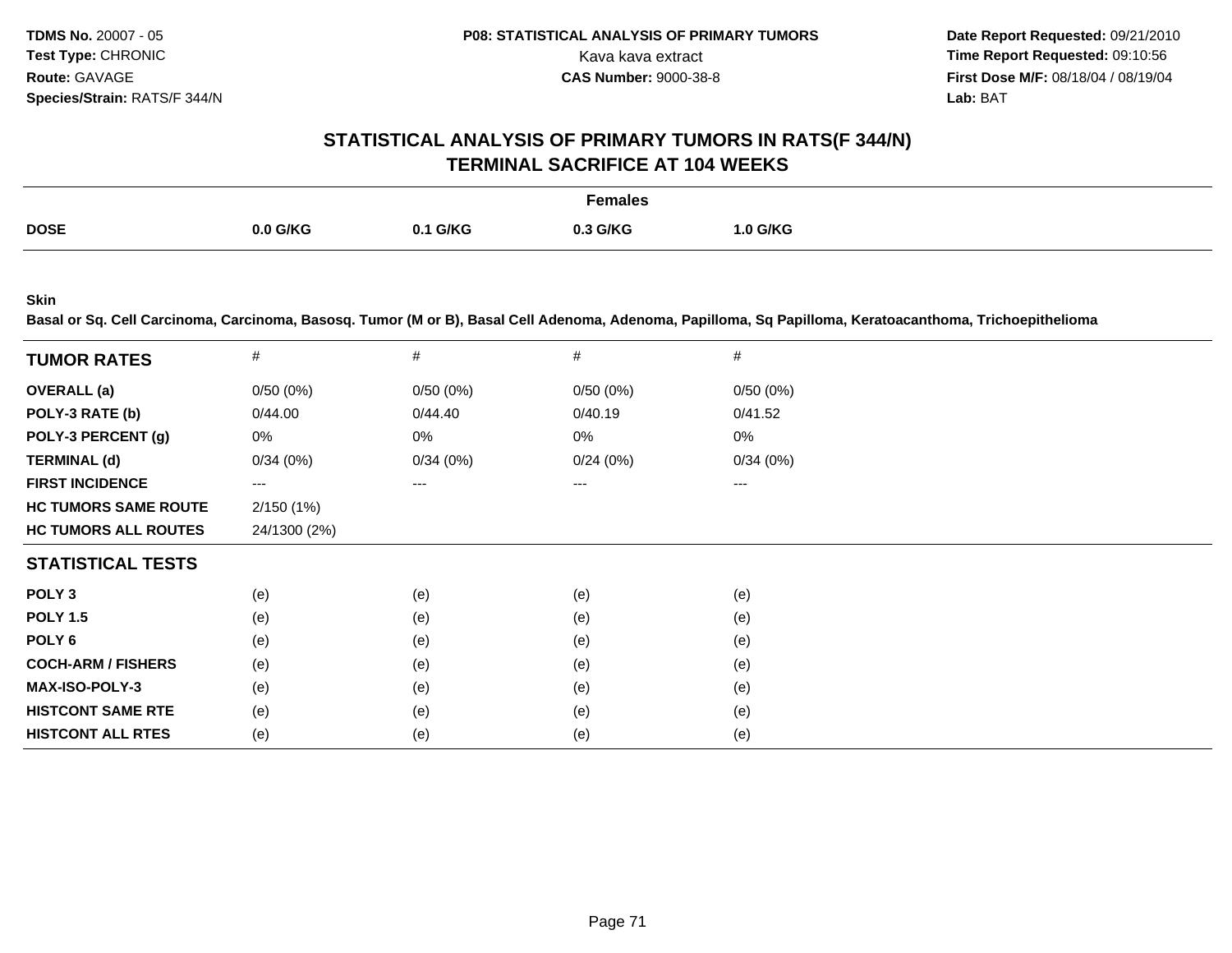| <b>Females</b>              |              |              |             |              |  |  |  |  |
|-----------------------------|--------------|--------------|-------------|--------------|--|--|--|--|
| <b>DOSE</b>                 | 0.0 G/KG     | 0.1 G/KG     | 0.3 G/KG    | 1.0 G/KG     |  |  |  |  |
|                             |              |              |             |              |  |  |  |  |
| <b>Skin</b><br>Fibroma      |              |              |             |              |  |  |  |  |
| <b>TUMOR RATES</b>          | $\#$         | #            | #           | #            |  |  |  |  |
| <b>OVERALL</b> (a)          | 1/50(2%)     | 0/50(0%)     | 1/50(2%)    | 0/50(0%)     |  |  |  |  |
| POLY-3 RATE (b)             | 1/44.09      | 0/44.40      | 1/40.19     | 0/41.52      |  |  |  |  |
| POLY-3 PERCENT (g)          | 2.3%         | 0%           | 2.5%        | 0%           |  |  |  |  |
| <b>TERMINAL (d)</b>         | 0/34(0%)     | 0/34(0%)     | 1/24(4%)    | 0/34(0%)     |  |  |  |  |
| <b>FIRST INCIDENCE</b>      | 705          | ---          | 728 (T)     | ---          |  |  |  |  |
| <b>HC TUMORS SAME ROUTE</b> | 5/150(3%)    |              |             |              |  |  |  |  |
| <b>HC TUMORS ALL ROUTES</b> | 24/1300 (2%) |              |             |              |  |  |  |  |
| <b>STATISTICAL TESTS</b>    |              |              |             |              |  |  |  |  |
| POLY <sub>3</sub>           | P=0.476N     | P=0.499N     | $P = 0.740$ | $P = 0.512N$ |  |  |  |  |
| <b>POLY 1.5</b>             | P=0.474N     | $P = 0.500N$ | $P=0.750$   | $P = 0.511N$ |  |  |  |  |
| POLY <sub>6</sub>           | P=0.475N     | P=0.498N     | $P=0.724$   | P=0.510N     |  |  |  |  |
| <b>COCH-ARM / FISHERS</b>   | P=0.464N     | P=0.500N     | P=0.753N    | P=0.500N     |  |  |  |  |
| <b>MAX-ISO-POLY-3</b>       | $P = 0.281N$ | P=0.158N     | $P = 0.474$ | P=0.173N     |  |  |  |  |
| <b>HISTCONT SAME RTE</b>    | (h)          | (h)          | (h)         | (h)          |  |  |  |  |
| <b>HISTCONT ALL RTES</b>    | (h)          | (h)          | (h)         | (h)          |  |  |  |  |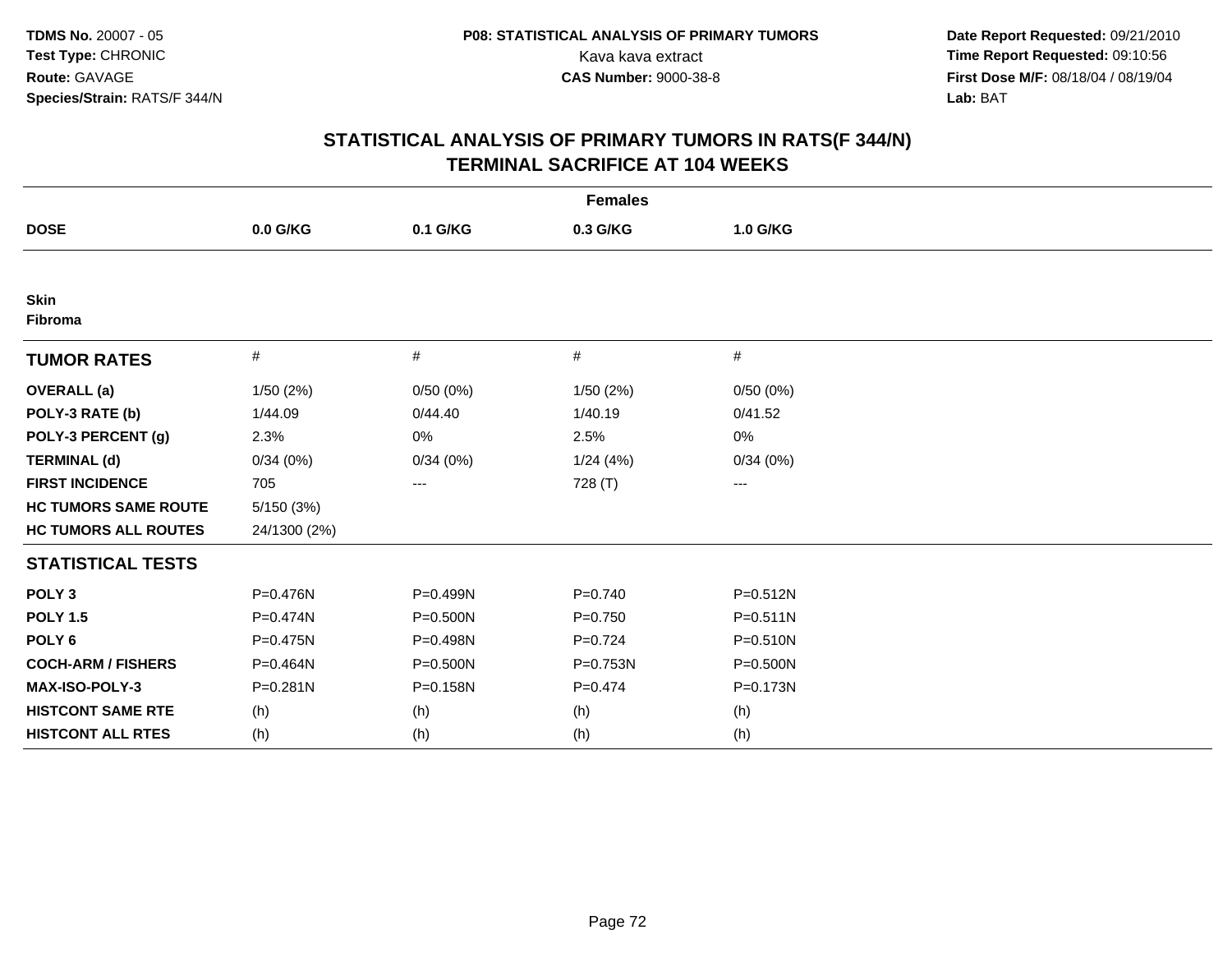## **STATISTICAL ANALYSIS OF PRIMARY TUMORS IN RATS(F 344/N)TERMINAL SACRIFICE AT 104 WEEKS**

|             |          |                    | <sup>⊤</sup> emales |                 |
|-------------|----------|--------------------|---------------------|-----------------|
| <b>DOSE</b> | 0.0 G/KG | <b>G/KG</b><br>0.1 | 0.3 G/KG            | <b>1.0 G/KG</b> |

**Skin**

**Fibroma, Fibrosarcoma, Sarcoma, Myxoma, Myxosarcoma, or Fibrous Histiocytoma**

| <b>TUMOR RATES</b>          | $\#$         | $\#$         | $\#$      | #            |
|-----------------------------|--------------|--------------|-----------|--------------|
| <b>OVERALL</b> (a)          | 1/50(2%)     | 0/50(0%)     | 1/50(2%)  | 0/50(0%)     |
| POLY-3 RATE (b)             | 1/44.09      | 0/44.40      | 1/40.19   | 0/41.52      |
| POLY-3 PERCENT (g)          | 2.3%         | 0%           | 2.5%      | 0%           |
| <b>TERMINAL (d)</b>         | 0/34(0%)     | 0/34(0%)     | 1/24(4%)  | 0/34(0%)     |
| <b>FIRST INCIDENCE</b>      | 705          | ---          | 728 (T)   | ---          |
| <b>HC TUMORS SAME ROUTE</b> | 6/150(4%)    |              |           |              |
| <b>HC TUMORS ALL ROUTES</b> | 31/1300 (2%) |              |           |              |
| <b>STATISTICAL TESTS</b>    |              |              |           |              |
| POLY <sub>3</sub>           | P=0.476N     | P=0.499N     | $P=0.740$ | $P = 0.512N$ |
| <b>POLY 1.5</b>             | $P = 0.474N$ | $P = 0.500N$ | $P=0.750$ | $P = 0.511N$ |
| POLY 6                      | $P = 0.475N$ | $P = 0.498N$ | $P=0.724$ | $P = 0.510N$ |
| <b>COCH-ARM / FISHERS</b>   | P=0.464N     | P=0.500N     | P=0.753N  | P=0.500N     |
| <b>MAX-ISO-POLY-3</b>       | $P = 0.281N$ | $P = 0.158N$ | $P=0.474$ | $P = 0.173N$ |
| <b>HISTCONT SAME RTE</b>    | (h)          | (h)          | (h)       | (h)          |
| <b>HISTCONT ALL RTES</b>    | (h)          | (h)          | (h)       | (h)          |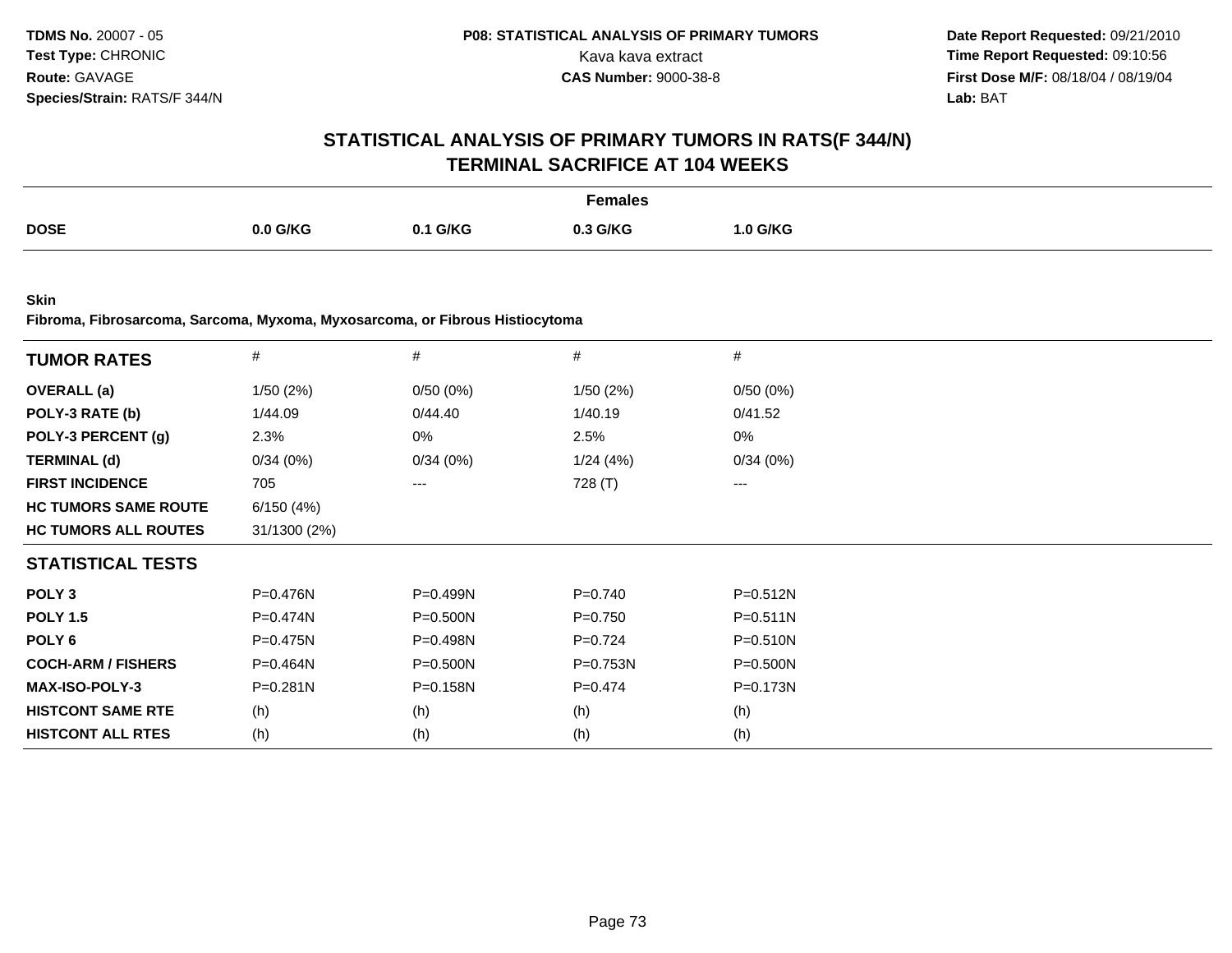## **STATISTICAL ANALYSIS OF PRIMARY TUMORS IN RATS(F 344/N)TERMINAL SACRIFICE AT 104 WEEKS**

|             |          |                | Females  |                 |
|-------------|----------|----------------|----------|-----------------|
| <b>DOSE</b> | 0.0 G/KG | <b>1. G/KG</b> | 0.3 G/KG | <b>1.0 G/KG</b> |

**Skin**

**Squamous Cell Papilloma, Papilloma, Squamous Cell Carcinoma or Keratoacanthoma**

| <b>TUMOR RATES</b>          | $\#$         | $\#$     | $\#$     | $\#$     |  |
|-----------------------------|--------------|----------|----------|----------|--|
| <b>OVERALL</b> (a)          | 0/50(0%)     | 0/50(0%) | 0/50(0%) | 0/50(0%) |  |
| POLY-3 RATE (b)             | 0/44.00      | 0/44.40  | 0/40.19  | 0/41.52  |  |
| POLY-3 PERCENT (g)          | 0%           | 0%       | 0%       | 0%       |  |
| <b>TERMINAL (d)</b>         | 0/34(0%)     | 0/34(0%) | 0/24(0%) | 0/34(0%) |  |
| <b>FIRST INCIDENCE</b>      | $\cdots$     | $---$    | ---      | $--$     |  |
| <b>HC TUMORS SAME ROUTE</b> | 1/150 (1%)   |          |          |          |  |
| <b>HC TUMORS ALL ROUTES</b> | 16/1300 (1%) |          |          |          |  |
| <b>STATISTICAL TESTS</b>    |              |          |          |          |  |
| POLY <sub>3</sub>           | (e)          | (e)      | (e)      | (e)      |  |
| <b>POLY 1.5</b>             | (e)          | (e)      | (e)      | (e)      |  |
| POLY 6                      | (e)          | (e)      | (e)      | (e)      |  |
| <b>COCH-ARM / FISHERS</b>   | (e)          | (e)      | (e)      | (e)      |  |
| <b>MAX-ISO-POLY-3</b>       | (e)          | (e)      | (e)      | (e)      |  |
| <b>HISTCONT SAME RTE</b>    | (e)          | (e)      | (e)      | (e)      |  |
| <b>HISTCONT ALL RTES</b>    | (e)          | (e)      | (e)      | (e)      |  |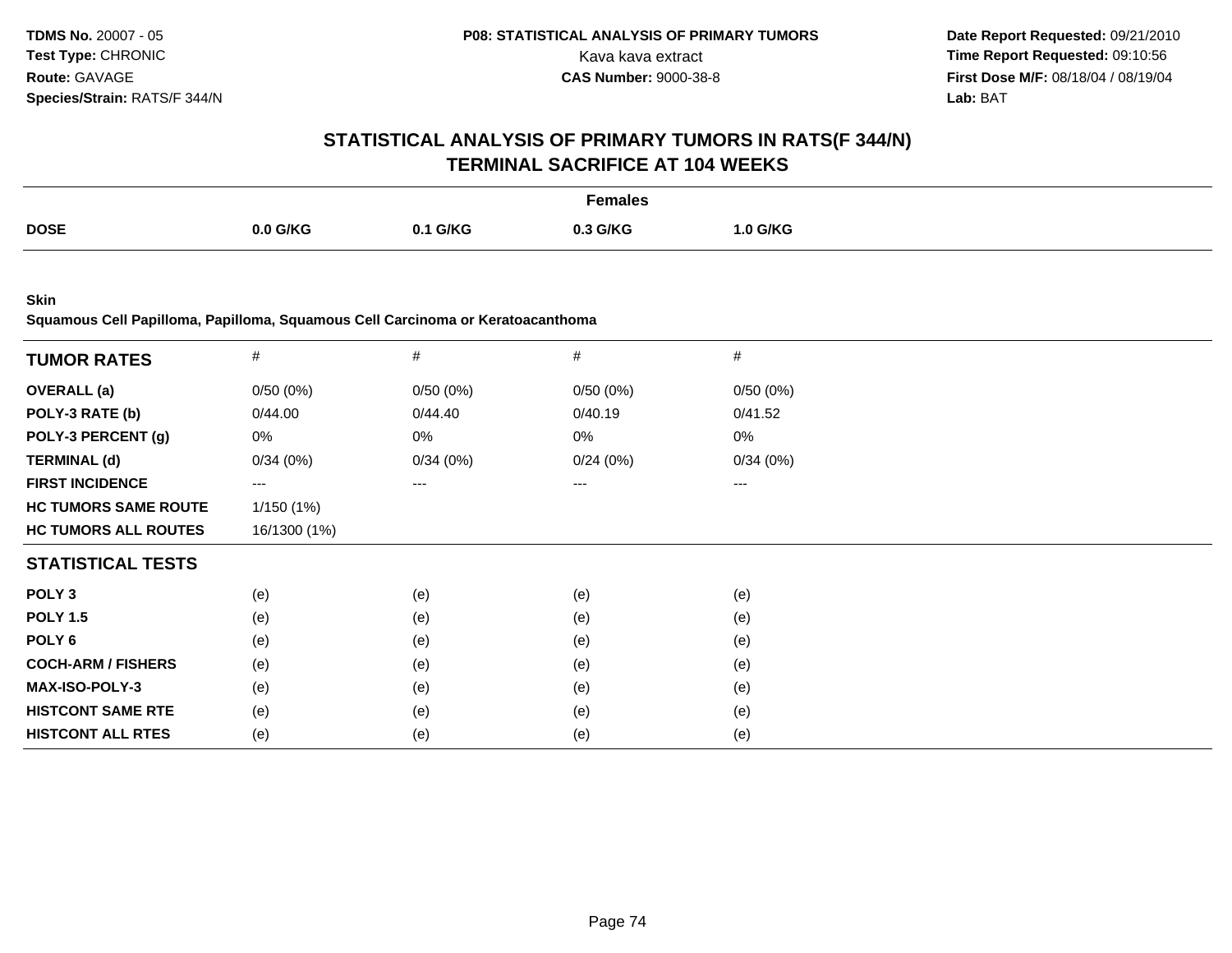| <b>Females</b>                          |                |             |              |             |  |  |
|-----------------------------------------|----------------|-------------|--------------|-------------|--|--|
| <b>DOSE</b>                             | 0.0 G/KG       | 0.1 G/KG    | 0.3 G/KG     | 1.0 G/KG    |  |  |
|                                         |                |             |              |             |  |  |
| <b>Thyroid Gland: C-Cell</b><br>Adenoma |                |             |              |             |  |  |
| <b>TUMOR RATES</b>                      |                |             |              |             |  |  |
| <b>OVERALL</b> (a)                      | 5/50 (10%)     | 6/50 (12%)  | 5/50 (10%)   | 5/50 (10%)  |  |  |
| POLY-3 RATE (b)                         | 5/44.00        | 6/44.40     | 5/40.73      | 5/41.52     |  |  |
| POLY-3 PERCENT (g)                      | 11.4%          | 13.5%       | 12.3%        | 12%         |  |  |
| <b>TERMINAL (d)</b>                     | 5/34 (15%)     | 6/34(18%)   | 3/24(13%)    | 5/34(15%)   |  |  |
| <b>FIRST INCIDENCE</b>                  | 728 (T)        | 728 (T)     | 647          | 728 (T)     |  |  |
| <b>HC TUMORS SAME ROUTE</b>             | 20/150 (13%)   |             |              |             |  |  |
| <b>HC TUMORS ALL ROUTES</b>             | 136/1288 (11%) |             |              |             |  |  |
| <b>STATISTICAL TESTS</b>                |                |             |              |             |  |  |
| POLY <sub>3</sub>                       | P=0.567N       | $P = 0.506$ | $P = 0.581$  | $P=0.594$   |  |  |
| <b>POLY 1.5</b>                         | P=0.562N       | $P = 0.500$ | $P=0.605$    | $P = 0.596$ |  |  |
| POLY <sub>6</sub>                       | P=0.559N       | $P = 0.510$ | $P = 0.546$  | $P = 0.601$ |  |  |
| <b>COCH-ARM / FISHERS</b>               | P=0.524N       | $P = 0.500$ | $P = 0.630N$ | P=0.630N    |  |  |
| MAX-ISO-POLY-3                          | $P = 0.665$    | $P = 0.379$ | $P=0.449$    | $P = 0.461$ |  |  |
| <b>HISTCONT SAME RTE</b>                | (h)            | (h)         | (h)          | (h)         |  |  |
| <b>HISTCONT ALL RTES</b>                | (h)            | (h)         | (h)          | (h)         |  |  |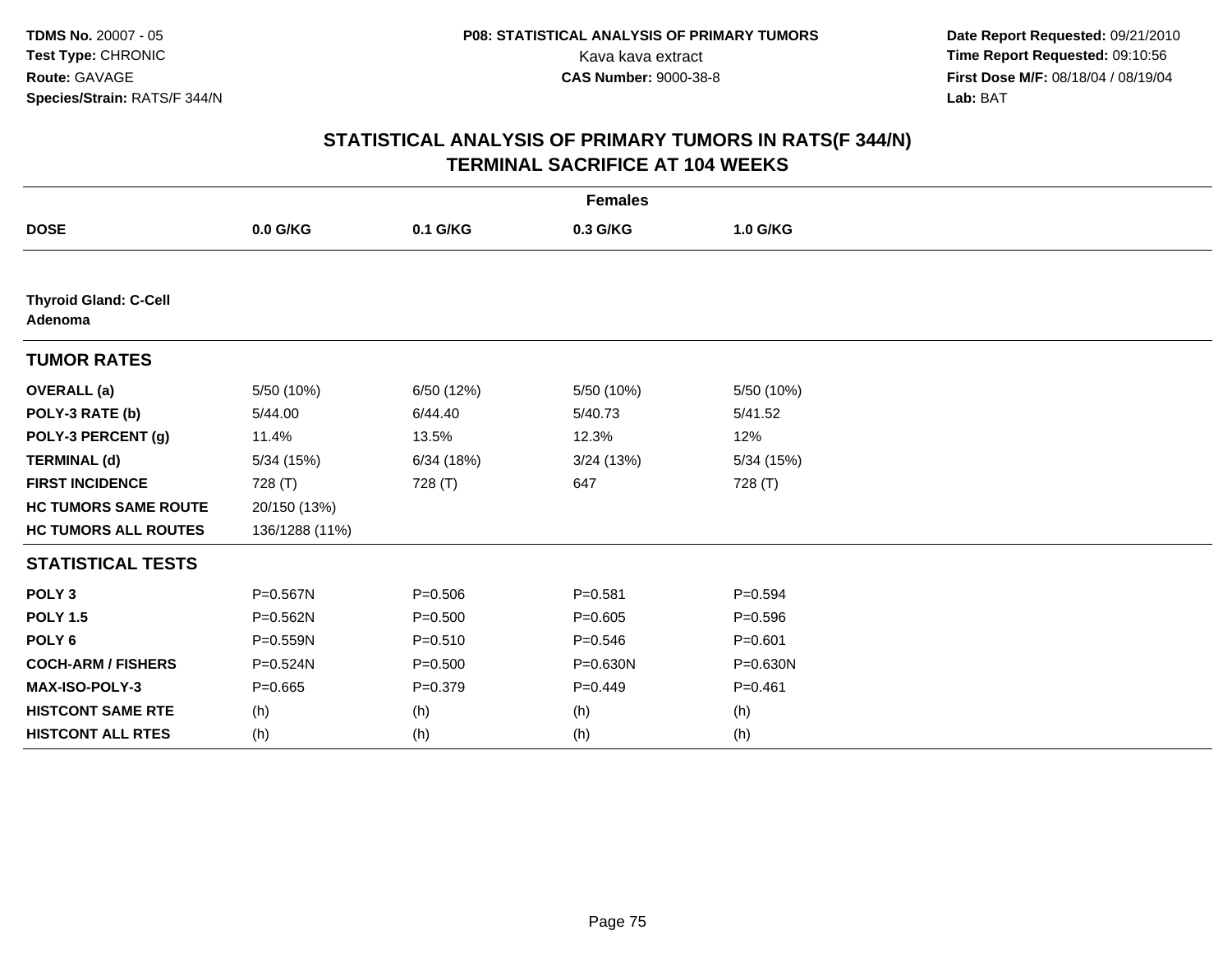| <b>Females</b>                            |              |          |                   |                   |  |  |  |
|-------------------------------------------|--------------|----------|-------------------|-------------------|--|--|--|
| <b>DOSE</b>                               | 0.0 G/KG     | 0.1 G/KG | 0.3 G/KG          | 1.0 G/KG          |  |  |  |
|                                           |              |          |                   |                   |  |  |  |
| <b>Thyroid Gland: C-Cell</b><br>Carcinoma |              |          |                   |                   |  |  |  |
| <b>TUMOR RATES</b>                        |              |          |                   |                   |  |  |  |
| <b>OVERALL (a)</b>                        | 0/50(0%)     | 0/50(0%) | 0/50(0%)          | 0/50(0%)          |  |  |  |
| POLY-3 RATE (b)                           | 0/44.00      | 0/44.40  | 0/40.19           | 0/41.52           |  |  |  |
| POLY-3 PERCENT (g)                        | 0%           | 0%       | 0%                | 0%                |  |  |  |
| <b>TERMINAL (d)</b>                       | 0/34(0%)     | 0/34(0%) | 0/24(0%)          | 0/34(0%)          |  |  |  |
| <b>FIRST INCIDENCE</b>                    | $---$        | $\cdots$ | $\qquad \qquad -$ | $\qquad \qquad -$ |  |  |  |
| <b>HC TUMORS SAME ROUTE</b>               | 3/150(2%)    |          |                   |                   |  |  |  |
| <b>HC TUMORS ALL ROUTES</b>               | 17/1288 (1%) |          |                   |                   |  |  |  |
| <b>STATISTICAL TESTS</b>                  |              |          |                   |                   |  |  |  |
| POLY <sub>3</sub>                         | (e)          | (e)      | (e)               | (e)               |  |  |  |
| <b>POLY 1.5</b>                           | (e)          | (e)      | (e)               | (e)               |  |  |  |
| POLY <sub>6</sub>                         | (e)          | (e)      | (e)               | (e)               |  |  |  |
| <b>COCH-ARM / FISHERS</b>                 | (e)          | (e)      | (e)               | (e)               |  |  |  |
| MAX-ISO-POLY-3                            | (e)          | (e)      | (e)               | (e)               |  |  |  |
| <b>HISTCONT SAME RTE</b>                  | (e)          | (e)      | (e)               | (e)               |  |  |  |
| <b>HISTCONT ALL RTES</b>                  | (e)          | (e)      | (e)               | (e)               |  |  |  |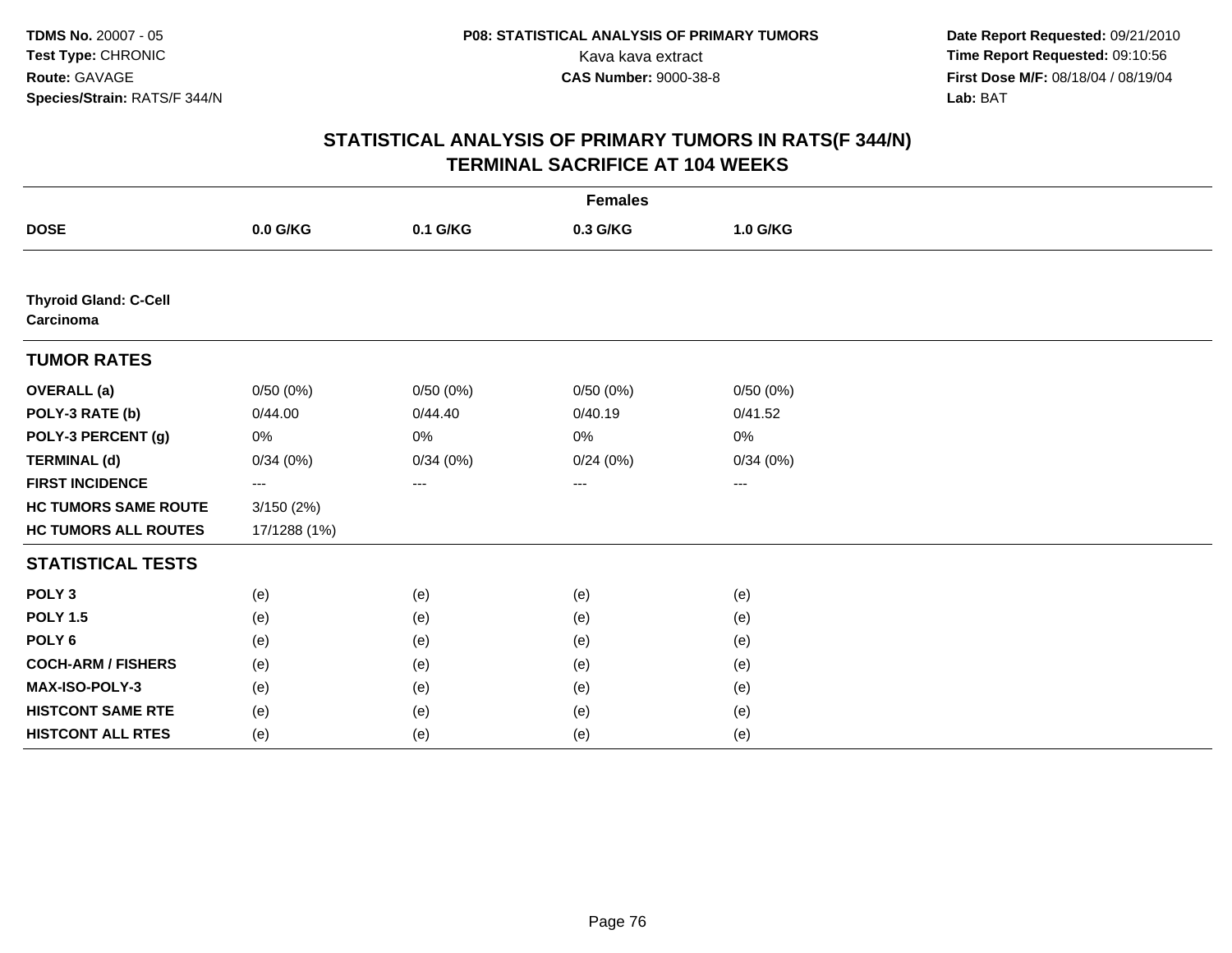| <b>Females</b>                                       |                |             |             |             |  |  |
|------------------------------------------------------|----------------|-------------|-------------|-------------|--|--|
| <b>DOSE</b>                                          | 0.0 G/KG       | 0.1 G/KG    | 0.3 G/KG    | 1.0 G/KG    |  |  |
|                                                      |                |             |             |             |  |  |
| <b>Thyroid Gland: C-Cell</b><br>Carcinoma or Adenoma |                |             |             |             |  |  |
| <b>TUMOR RATES</b>                                   |                |             |             |             |  |  |
| <b>OVERALL</b> (a)                                   | 5/50 (10%)     | 6/50 (12%)  | 5/50 (10%)  | 5/50 (10%)  |  |  |
| POLY-3 RATE (b)                                      | 5/44.00        | 6/44.40     | 5/40.73     | 5/41.52     |  |  |
| POLY-3 PERCENT (g)                                   | 11.4%          | 13.5%       | 12.3%       | 12%         |  |  |
| <b>TERMINAL (d)</b>                                  | 5/34 (15%)     | 6/34(18%)   | 3/24(13%)   | 5/34(15%)   |  |  |
| <b>FIRST INCIDENCE</b>                               | 728 (T)        | 728 (T)     | 647         | 728 (T)     |  |  |
| <b>HC TUMORS SAME ROUTE</b>                          | 22/150 (15%)   |             |             |             |  |  |
| <b>HC TUMORS ALL ROUTES</b>                          | 152/1288 (12%) |             |             |             |  |  |
| <b>STATISTICAL TESTS</b>                             |                |             |             |             |  |  |
| POLY <sub>3</sub>                                    | P=0.567N       | $P = 0.506$ | $P = 0.581$ | $P = 0.594$ |  |  |
| <b>POLY 1.5</b>                                      | $P = 0.562N$   | $P = 0.500$ | $P = 0.605$ | $P = 0.596$ |  |  |
| POLY <sub>6</sub>                                    | $P = 0.559N$   | $P = 0.510$ | $P = 0.546$ | $P = 0.601$ |  |  |
| <b>COCH-ARM / FISHERS</b>                            | P=0.524N       | $P = 0.500$ | P=0.630N    | P=0.630N    |  |  |
| MAX-ISO-POLY-3                                       | $P=0.665$      | $P=0.379$   | $P=0.449$   | $P = 0.461$ |  |  |
| <b>HISTCONT SAME RTE</b>                             | (h)            | (h)         | (h)         | (h)         |  |  |
| <b>HISTCONT ALL RTES</b>                             | (h)            | (h)         | (h)         | (h)         |  |  |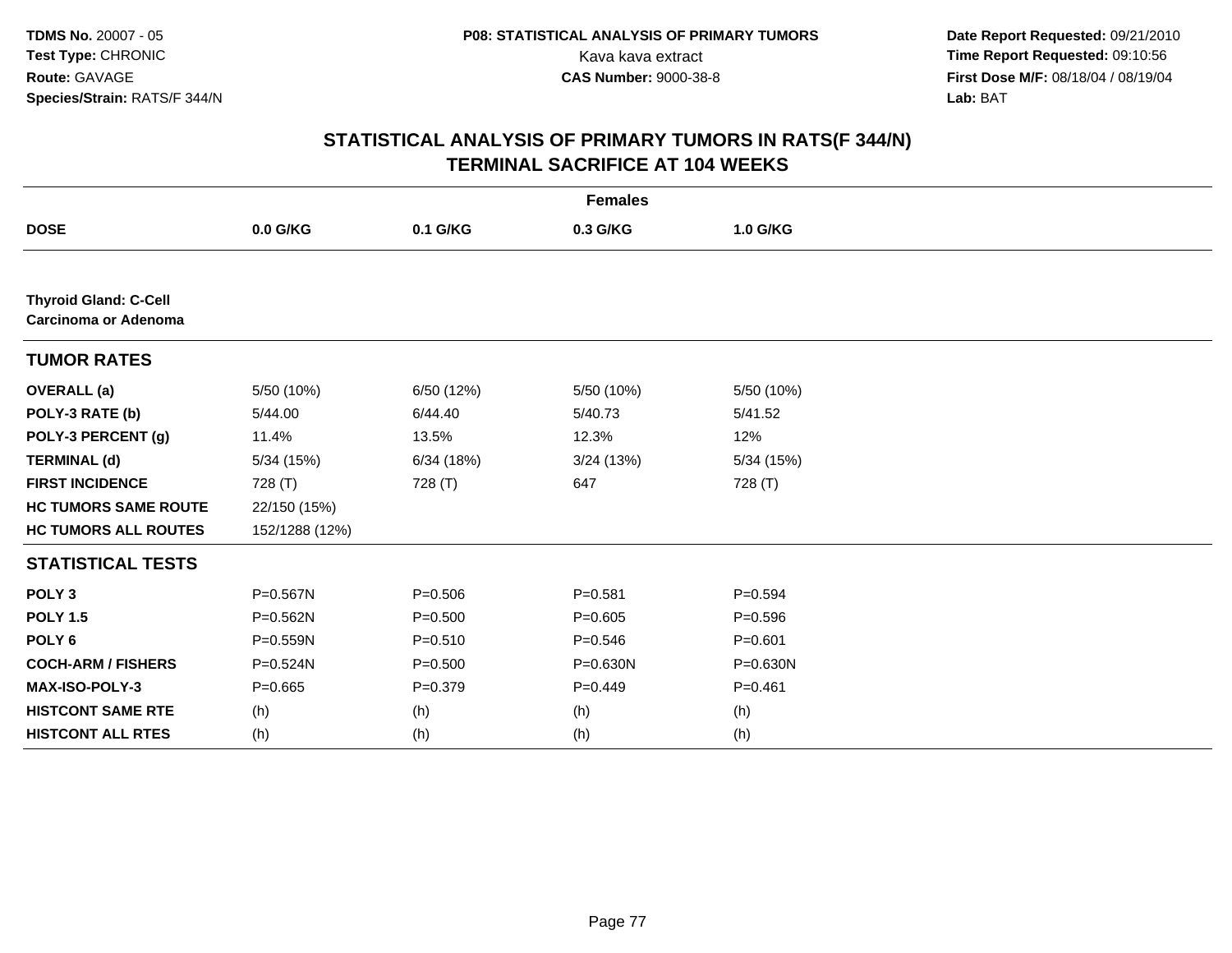|                                                               |              |                   | <b>Females</b> |             |  |
|---------------------------------------------------------------|--------------|-------------------|----------------|-------------|--|
| <b>DOSE</b>                                                   | 0.0 G/KG     | 0.1 G/KG          | 0.3 G/KG       | 1.0 G/KG    |  |
|                                                               |              |                   |                |             |  |
| <b>Thyroid Gland: Follicular Cell</b><br>Carcinoma or Adenoma |              |                   |                |             |  |
| <b>TUMOR RATES</b>                                            |              |                   |                |             |  |
| <b>OVERALL</b> (a)                                            | 1/50(2%)     | 0/50(0%)          | 1/50(2%)       | 1/50(2%)    |  |
| POLY-3 RATE (b)                                               | 1/44.00      | 0/44.40           | 1/40.83        | 1/41.52     |  |
| POLY-3 PERCENT (g)                                            | 2.3%         | 0%                | 2.5%           | 2.4%        |  |
| <b>TERMINAL (d)</b>                                           | 1/34(3%)     | 0/34(0%)          | 0/24(0%)       | 1/34(3%)    |  |
| <b>FIRST INCIDENCE</b>                                        | 728 (T)      | $\qquad \qquad -$ | 519            | 728 (T)     |  |
| <b>HC TUMORS SAME ROUTE</b>                                   | 1/150(1%)    |                   |                |             |  |
| <b>HC TUMORS ALL ROUTES</b>                                   | 11/1288 (1%) |                   |                |             |  |
| <b>STATISTICAL TESTS</b>                                      |              |                   |                |             |  |
| POLY <sub>3</sub>                                             | $P = 0.537$  | P=0.498N          | $P=0.744$      | $P = 0.748$ |  |
| <b>POLY 1.5</b>                                               | $P = 0.541$  | P=0.500N          | $P=0.752$      | $P=0.749$   |  |
| POLY <sub>6</sub>                                             | $P = 0.539$  | P=0.497N          | $P = 0.731$    | $P=0.750$   |  |
| <b>COCH-ARM / FISHERS</b>                                     | $P = 0.559$  | $P = 0.500N$      | P=0.753N       | P=0.753N    |  |
| MAX-ISO-POLY-3                                                | $P = 0.524$  | P=0.158N          | $P = 0.478$    | $P=0.483$   |  |
| <b>HISTCONT SAME RTE</b>                                      | $P = 0.324$  | (e)               | $P = 0.255$    | $P = 0.256$ |  |
| <b>HISTCONT ALL RTES</b>                                      | $P=0.498$    | (e)               | $P = 0.340$    | $P = 0.343$ |  |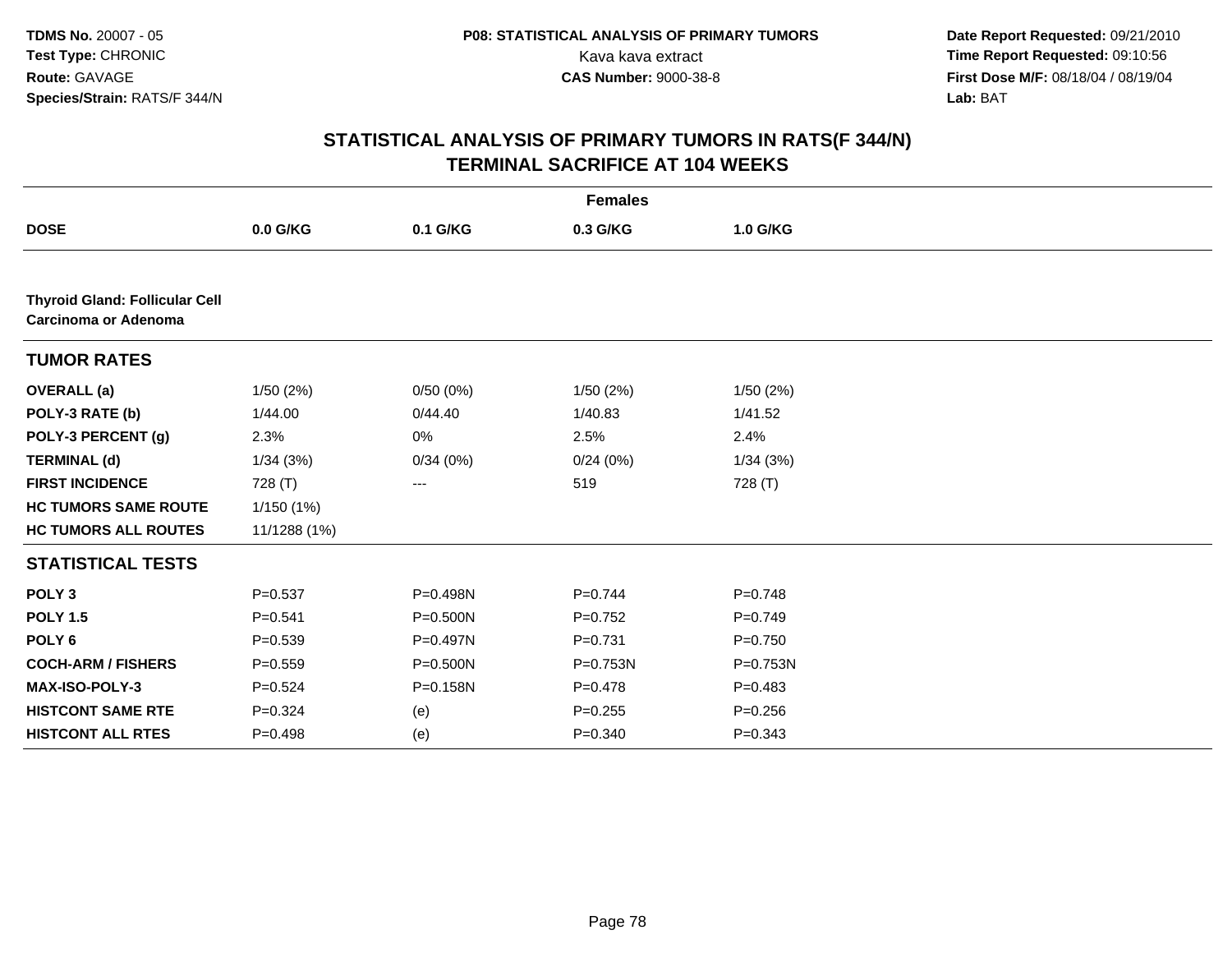| <b>Females</b>                        |                |             |             |             |  |  |
|---------------------------------------|----------------|-------------|-------------|-------------|--|--|
| <b>DOSE</b>                           | $0.0$ G/KG     | 0.1 G/KG    | 0.3 G/KG    | 1.0 G/KG    |  |  |
|                                       |                |             |             |             |  |  |
| <b>Uterus</b><br><b>Polyp Stromal</b> |                |             |             |             |  |  |
| <b>TUMOR RATES</b>                    | #              | #           | #           | #           |  |  |
| <b>OVERALL</b> (a)                    | 7/50 (14%)     | 9/50 (18%)  | 8/50 (16%)  | 8/50 (16%)  |  |  |
| POLY-3 RATE (b)                       | 7/44.76        | 9/45.07     | 8/41.23     | 8/41.83     |  |  |
| POLY-3 PERCENT (g)                    | 15.6%          | 20%         | 19.4%       | 19.1%       |  |  |
| <b>TERMINAL (d)</b>                   | 6/34(18%)      | 7/34 (21%)  | 5/24 (21%)  | 6/34(18%)   |  |  |
| <b>FIRST INCIDENCE</b>                | 450            | 632         | 532         | 688         |  |  |
| <b>HC TUMORS SAME ROUTE</b>           | 21/150 (14%)   |             |             |             |  |  |
| <b>HC TUMORS ALL ROUTES</b>           | 234/1300 (18%) |             |             |             |  |  |
| <b>STATISTICAL TESTS</b>              |                |             |             |             |  |  |
| POLY <sub>3</sub>                     | $P=0.480$      | $P=0.397$   | $P = 0.431$ | $P=0.443$   |  |  |
| <b>POLY 1.5</b>                       | $P=0.489$      | $P = 0.390$ | $P=0.463$   | $P=0.449$   |  |  |
| POLY <sub>6</sub>                     | $P=0.491$      | $P = 0.406$ | $P=0.385$   | $P=0.453$   |  |  |
| <b>COCH-ARM / FISHERS</b>             | $P=0.549$      | $P = 0.393$ | $P = 0.500$ | $P = 0.500$ |  |  |
| MAX-ISO-POLY-3                        | $P = 0.521$    | $P = 0.297$ | $P=0.329$   | $P = 0.339$ |  |  |
| <b>HISTCONT SAME RTE</b>              | $P=0.420$      | $P = 0.248$ | $P = 0.305$ | $P=0.322$   |  |  |
| <b>HISTCONT ALL RTES</b>              | $P = 0.611$    | $P = 0.372$ | $P=0.415$   | $P=0.427$   |  |  |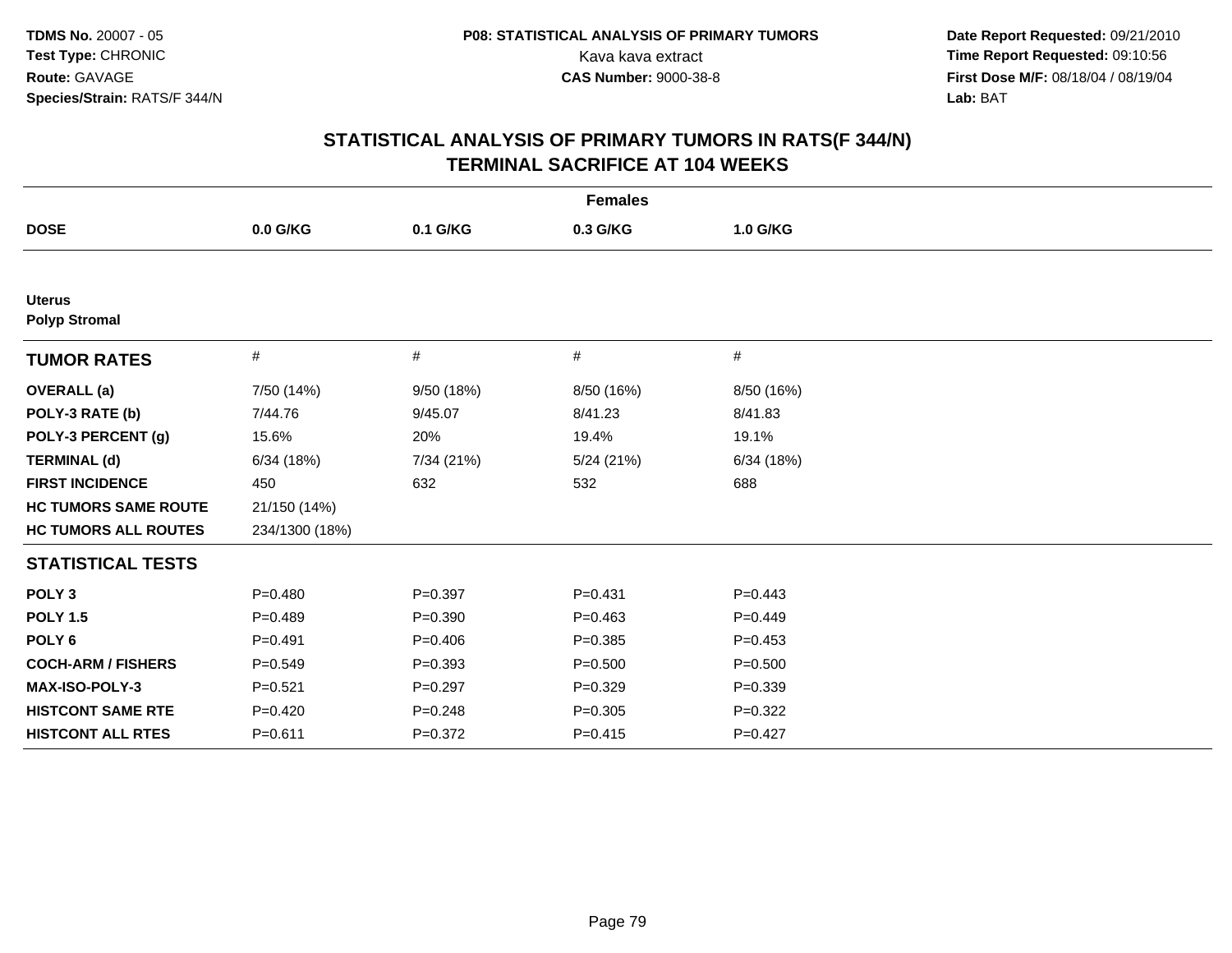| <b>Females</b>                                           |                |             |             |             |  |  |
|----------------------------------------------------------|----------------|-------------|-------------|-------------|--|--|
| <b>DOSE</b>                                              | 0.0 G/KG       | 0.1 G/KG    | 0.3 G/KG    | 1.0 G/KG    |  |  |
|                                                          |                |             |             |             |  |  |
| <b>Uterus</b><br><b>Sarcoma Stromal or Polyp Stromal</b> |                |             |             |             |  |  |
| <b>TUMOR RATES</b>                                       | #              | #           | #           | #           |  |  |
| <b>OVERALL</b> (a)                                       | 7/50 (14%)     | 9/50 (18%)  | 9/50 (18%)  | 8/50 (16%)  |  |  |
| POLY-3 RATE (b)                                          | 7/44.76        | 9/45.07     | 9/41.53     | 8/41.83     |  |  |
| POLY-3 PERCENT (g)                                       | 15.6%          | 20%         | 21.7%       | 19.1%       |  |  |
| <b>TERMINAL (d)</b>                                      | 6/34(18%)      | 7/34 (21%)  | 5/24 (21%)  | 6/34(18%)   |  |  |
| <b>FIRST INCIDENCE</b>                                   | 450            | 632         | 532         | 688         |  |  |
| <b>HC TUMORS SAME ROUTE</b>                              | 21/150 (14%)   |             |             |             |  |  |
| <b>HC TUMORS ALL ROUTES</b>                              | 243/1300 (19%) |             |             |             |  |  |
| <b>STATISTICAL TESTS</b>                                 |                |             |             |             |  |  |
| POLY <sub>3</sub>                                        | $P=0.485$      | $P=0.397$   | $P=0.329$   | $P=0.443$   |  |  |
| <b>POLY 1.5</b>                                          | $P=0.496$      | $P = 0.390$ | $P = 0.358$ | $P=0.449$   |  |  |
| POLY <sub>6</sub>                                        | $P=0.496$      | $P=0.406$   | $P=0.290$   | $P=0.453$   |  |  |
| <b>COCH-ARM / FISHERS</b>                                | $P = 0.558$    | $P = 0.393$ | $P = 0.393$ | $P = 0.500$ |  |  |
| MAX-ISO-POLY-3                                           | $P=0.471$      | $P=0.297$   | $P=0.244$   | $P = 0.339$ |  |  |
| <b>HISTCONT SAME RTE</b>                                 | $P = 0.368$    | $P = 0.248$ | $P = 0.196$ | $P=0.322$   |  |  |
| <b>HISTCONT ALL RTES</b>                                 | $P=0.552$      | $P = 0.372$ | $P = 0.301$ | $P = 0.427$ |  |  |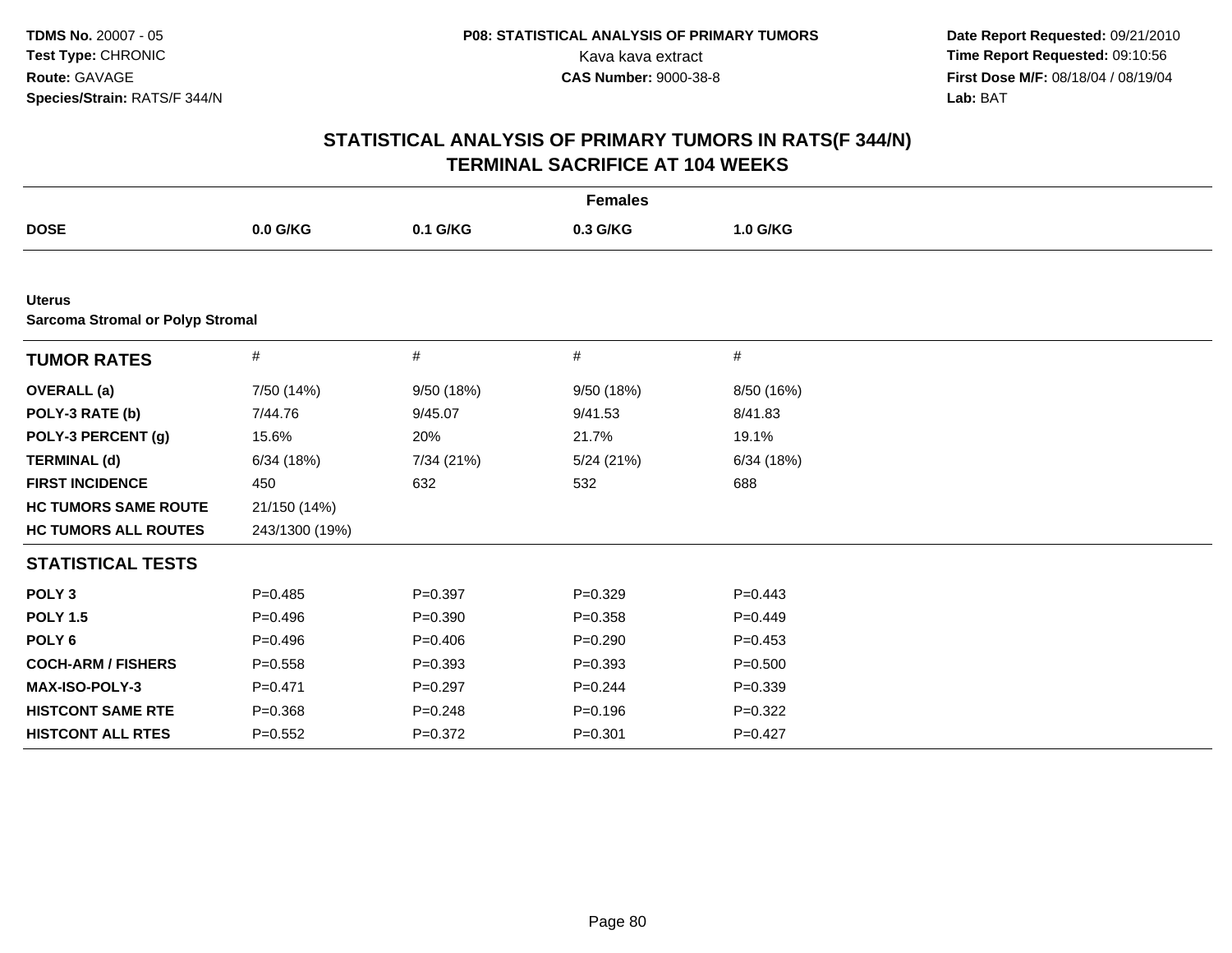|                                                                    |                |             | <b>Females</b> |             |  |
|--------------------------------------------------------------------|----------------|-------------|----------------|-------------|--|
| <b>DOSE</b>                                                        | 0.0 G/KG       | 0.1 G/KG    | 0.3 G/KG       | 1.0 G/KG    |  |
| <b>All Organs</b>                                                  |                |             |                |             |  |
| Leukemia: Lymphocytic, Monocytic, Mononuclear, or Undifferentiated |                |             |                |             |  |
| <b>TUMOR RATES</b>                                                 | #              | #           | #              | #           |  |
| <b>OVERALL</b> (a)                                                 | 5/50 (10%)     | 11/50 (22%) | 6/50 (12%)     | 9/50 (18%)  |  |
| POLY-3 RATE (b)                                                    | 5/45.53        | 11/45.85    | 6/41.79        | 9/43.47     |  |
| POLY-3 PERCENT (g)                                                 | 11%            | 24%         | 14.4%          | 20.7%       |  |
| <b>TERMINAL (d)</b>                                                | 1/34(3%)       | 5/34(15%)   | 0/24(0%)       | 4/34 (12%)  |  |
| <b>FIRST INCIDENCE</b>                                             | 506            | 605         | 518            | 380         |  |
| <b>HC TUMORS SAME ROUTE</b>                                        | 17/150 (11%)   |             |                |             |  |
| <b>HC TUMORS ALL ROUTES</b>                                        | 283/1300 (22%) |             |                |             |  |
| <b>STATISTICAL TESTS</b>                                           |                |             |                |             |  |
| POLY <sub>3</sub>                                                  | $P=0.322$      | $P = 0.085$ | $P=0.440$      | $P = 0.166$ |  |
| <b>POLY 1.5</b>                                                    | $P = 0.323$    | $P = 0.083$ | $P = 0.467$    | $P = 0.168$ |  |
| POLY <sub>6</sub>                                                  | $P = 0.335$    | $P = 0.088$ | $P=0.402$      | $P = 0.173$ |  |
| <b>COCH-ARM / FISHERS</b>                                          | $P = 0.363$    | $P = 0.086$ | $P = 0.500$    | $P=0.194$   |  |
| <b>MAX-ISO-POLY-3</b>                                              | $P = 0.191$    | $P=0.050*$  | $P = 0.325$    | $P = 0.108$ |  |
| <b>HISTCONT SAME RTE</b>                                           | $P = 0.242$    | $P = 0.063$ | $P = 0.437$    | $P = 0.143$ |  |
| <b>HISTCONT ALL RTES</b>                                           | $P=0.221$      | $P = 0.054$ | $P = 0.409$    | $P = 0.126$ |  |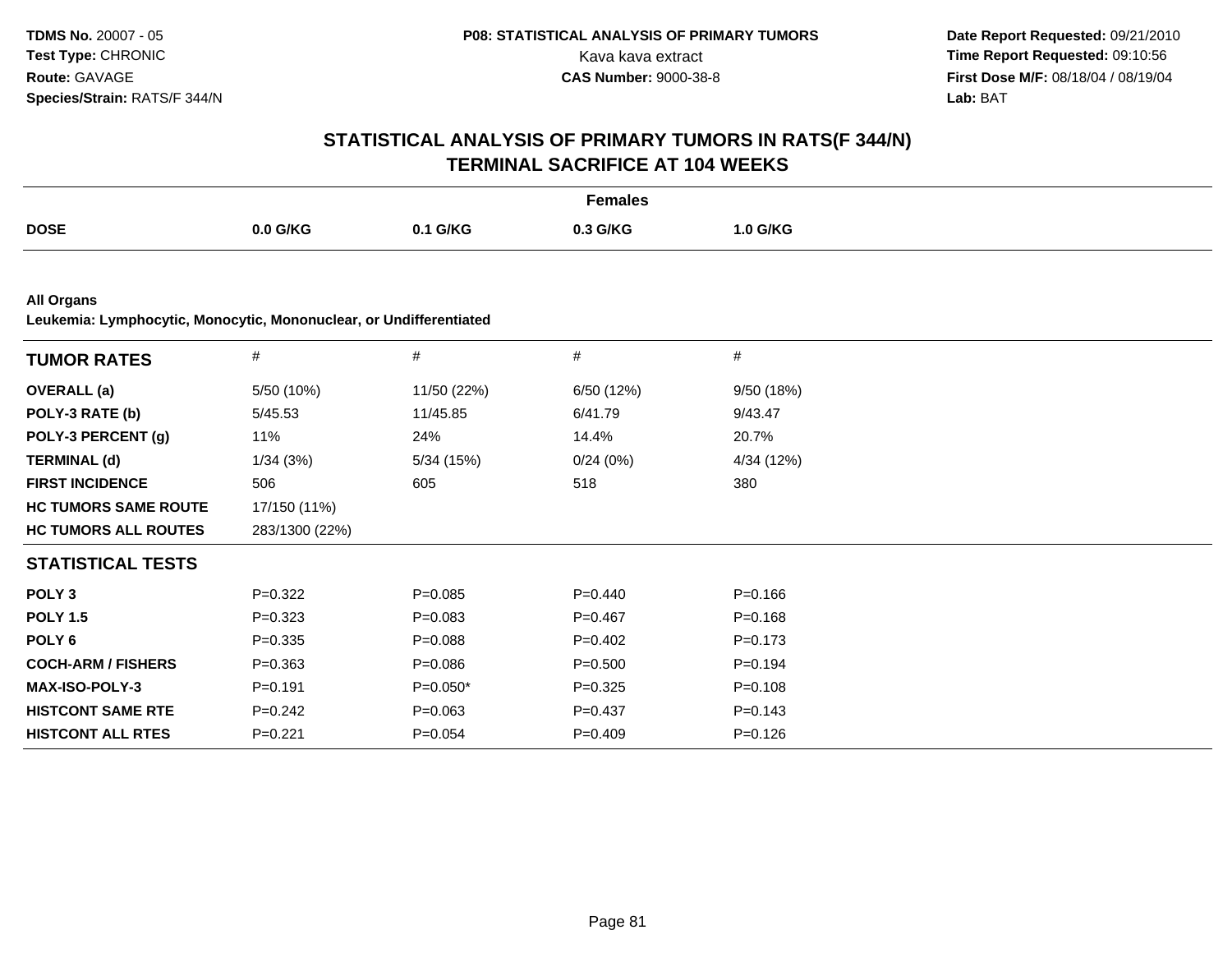|                                                           |             |          | <b>Females</b> |          |  |
|-----------------------------------------------------------|-------------|----------|----------------|----------|--|
| <b>DOSE</b>                                               | 0.0 G/KG    | 0.1 G/KG | 0.3 G/KG       | 1.0 G/KG |  |
|                                                           |             |          |                |          |  |
| <b>All Organs</b><br>Mesothelioma: Benign, Malignant, NOS |             |          |                |          |  |
| <b>TUMOR RATES</b>                                        | $\#$        | $\#$     | #              | $\#$     |  |
| <b>OVERALL</b> (a)                                        | 0/50(0%)    | 0/50(0%) | 0/50(0%)       | 0/50(0%) |  |
| POLY-3 RATE (b)                                           | 0/44.00     | 0/44.40  | 0/40.19        | 0/41.52  |  |
| POLY-3 PERCENT (g)                                        | 0%          | 0%       | 0%             | 0%       |  |
| <b>TERMINAL (d)</b>                                       | 0/34(0%)    | 0/34(0%) | 0/24(0%)       | 0/34(0%) |  |
| <b>FIRST INCIDENCE</b>                                    | ---         | ---      | ---            | ---      |  |
| <b>HC TUMORS SAME ROUTE</b>                               | 2/150(1%)   |          |                |          |  |
| <b>HC TUMORS ALL ROUTES</b>                               | 5/1300 (0%) |          |                |          |  |
| <b>STATISTICAL TESTS</b>                                  |             |          |                |          |  |
| POLY <sub>3</sub>                                         | (e)         | (e)      | (e)            | (e)      |  |
| <b>POLY 1.5</b>                                           | (e)         | (e)      | (e)            | (e)      |  |
| POLY <sub>6</sub>                                         | (e)         | (e)      | (e)            | (e)      |  |
| <b>COCH-ARM / FISHERS</b>                                 | (e)         | (e)      | (e)            | (e)      |  |
| MAX-ISO-POLY-3                                            | (e)         | (e)      | (e)            | (e)      |  |
| <b>HISTCONT SAME RTE</b>                                  | (e)         | (e)      | (e)            | (e)      |  |
| <b>HISTCONT ALL RTES</b>                                  | (e)         | (e)      | (e)            | (e)      |  |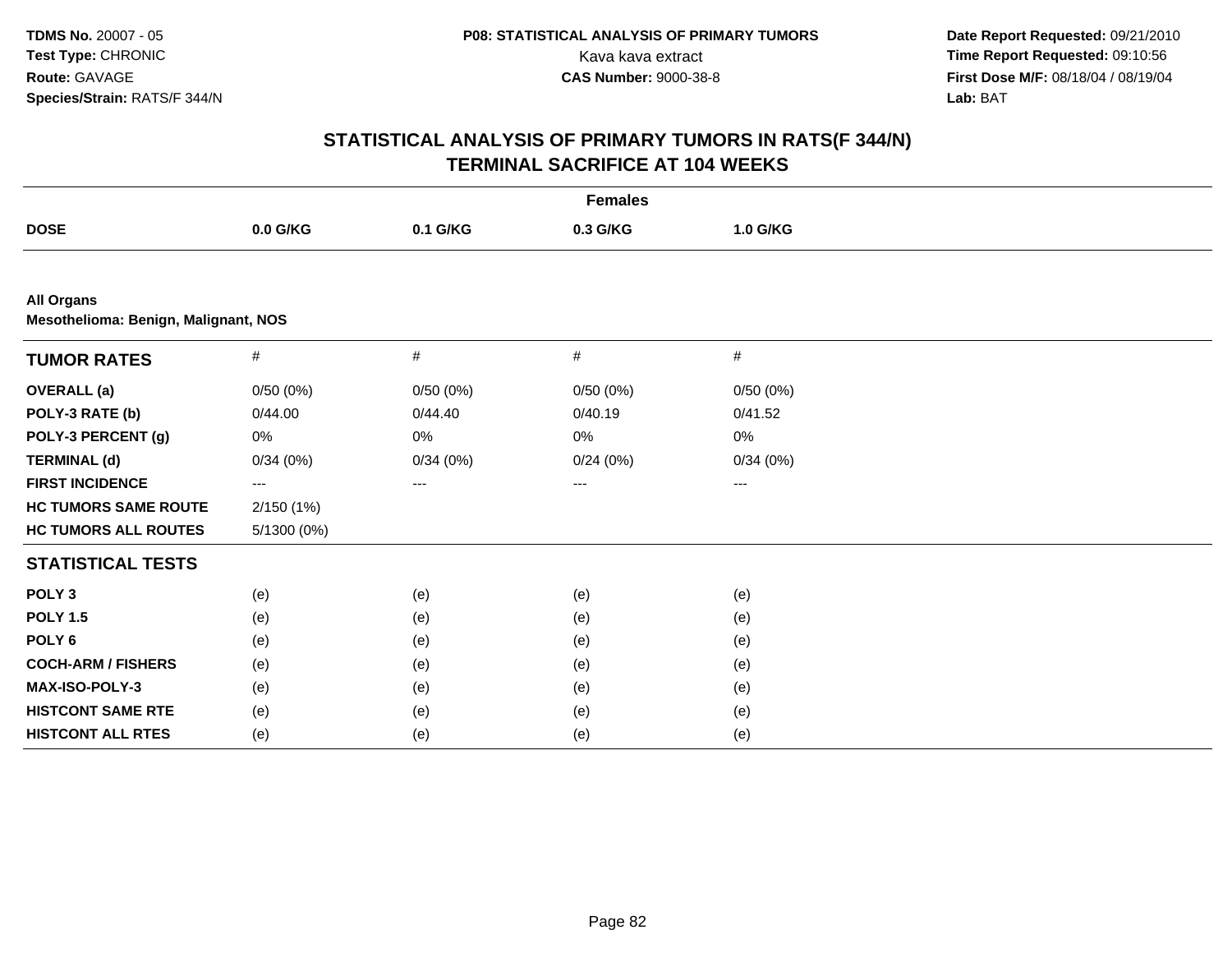| <b>Females</b>                                      |             |          |                   |          |  |
|-----------------------------------------------------|-------------|----------|-------------------|----------|--|
| <b>DOSE</b>                                         | 0.0 G/KG    | 0.1 G/KG | 0.3 G/KG          | 1.0 G/KG |  |
|                                                     |             |          |                   |          |  |
| <b>All Organs</b><br><b>Mesothelioma: Malignant</b> |             |          |                   |          |  |
| <b>TUMOR RATES</b>                                  | $\#$        | #        | #                 | #        |  |
| <b>OVERALL</b> (a)                                  | 0/50(0%)    | 0/50(0%) | 0/50(0%)          | 0/50(0%) |  |
| POLY-3 RATE (b)                                     | 0/44.00     | 0/44.40  | 0/40.19           | 0/41.52  |  |
| POLY-3 PERCENT (g)                                  | 0%          | 0%       | 0%                | 0%       |  |
| <b>TERMINAL (d)</b>                                 | 0/34(0%)    | 0/34(0%) | 0/24(0%)          | 0/34(0%) |  |
| <b>FIRST INCIDENCE</b>                              | ---         | ---      | $\qquad \qquad -$ | $---$    |  |
| <b>HC TUMORS SAME ROUTE</b>                         | 2/150(1%)   |          |                   |          |  |
| <b>HC TUMORS ALL ROUTES</b>                         | 4/1300 (0%) |          |                   |          |  |
| <b>STATISTICAL TESTS</b>                            |             |          |                   |          |  |
| POLY <sub>3</sub>                                   | (e)         | (e)      | (e)               | (e)      |  |
| <b>POLY 1.5</b>                                     | (e)         | (e)      | (e)               | (e)      |  |
| POLY <sub>6</sub>                                   | (e)         | (e)      | (e)               | (e)      |  |
| <b>COCH-ARM / FISHERS</b>                           | (e)         | (e)      | (e)               | (e)      |  |
| MAX-ISO-POLY-3                                      | (e)         | (e)      | (e)               | (e)      |  |
| <b>HISTCONT SAME RTE</b>                            | (e)         | (e)      | (e)               | (e)      |  |
| <b>HISTCONT ALL RTES</b>                            | (e)         | (e)      | (e)               | (e)      |  |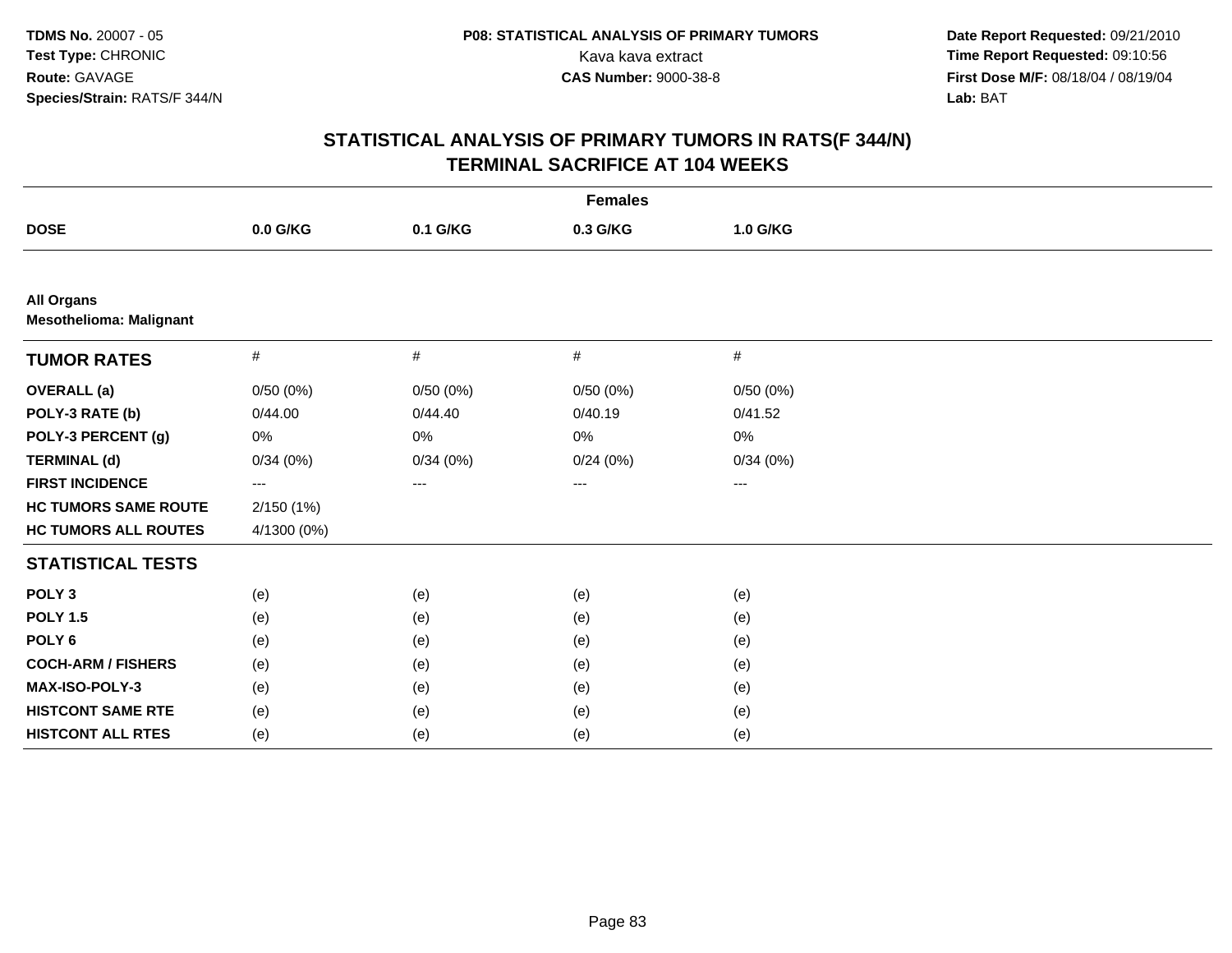| <b>Females</b>                    |             |          |             |                     |  |
|-----------------------------------|-------------|----------|-------------|---------------------|--|
| <b>DOSE</b>                       | 0.0 G/KG    | 0.1 G/KG | 0.3 G/KG    | 1.0 G/KG            |  |
|                                   |             |          |             |                     |  |
| <b>All Organs</b><br>Osteosarcoma |             |          |             |                     |  |
| <b>TUMOR RATES</b>                | #           | #        | #           | $\#$                |  |
| <b>OVERALL</b> (a)                | 0/50(0%)    | 0/50(0%) | 2/50(4%)    | 0/50(0%)            |  |
| POLY-3 RATE (b)                   | 0/44.00     | 0/44.40  | 2/40.80     | 0/41.52             |  |
| POLY-3 PERCENT (g)                | 0%          | $0\%$    | 4.9%        | 0%                  |  |
| <b>TERMINAL (d)</b>               | 0/34(0%)    | 0/34(0%) | 1/24(4%)    | 0/34(0%)            |  |
| <b>FIRST INCIDENCE</b>            | ---         | $\cdots$ | 532         | $\qquad \qquad - -$ |  |
| <b>HC TUMORS SAME ROUTE</b>       | 0/150(0%)   |          |             |                     |  |
| <b>HC TUMORS ALL ROUTES</b>       | 5/1300 (0%) |          |             |                     |  |
| <b>STATISTICAL TESTS</b>          |             |          |             |                     |  |
| POLY <sub>3</sub>                 | P=0.697N    | (e)      | $P=0.220$   | (e)                 |  |
| <b>POLY 1.5</b>                   | P=0.694N    | (e)      | $P=0.229$   | (e)                 |  |
| POLY <sub>6</sub>                 | P=0.696N    | (e)      | $P = 0.208$ | (e)                 |  |
| <b>COCH-ARM / FISHERS</b>         | P=0.675N    | (e)      | $P = 0.247$ | (e)                 |  |
| MAX-ISO-POLY-3                    | $P = 0.250$ | (e)      | $P=0.075$   | (e)                 |  |
| <b>HISTCONT SAME RTE</b>          | (h)         | (e)      | (h)         | (e)                 |  |
| <b>HISTCONT ALL RTES</b>          | (h)         | (e)      | (h)         | (e)                 |  |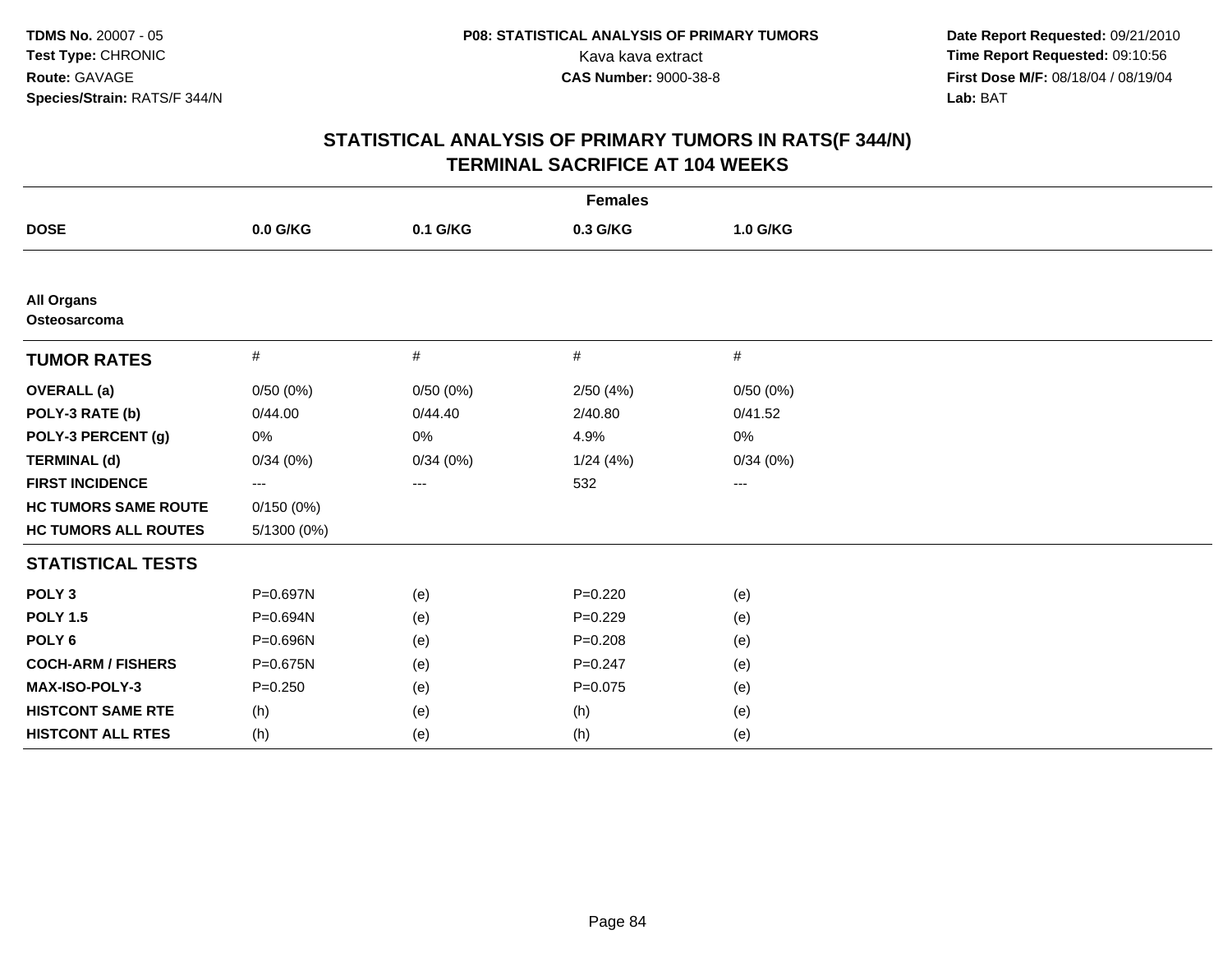| <b>Females</b>                               |             |          |             |                   |  |
|----------------------------------------------|-------------|----------|-------------|-------------------|--|
| <b>DOSE</b>                                  | $0.0$ G/KG  | 0.1 G/KG | 0.3 G/KG    | 1.0 G/KG          |  |
|                                              |             |          |             |                   |  |
| <b>All Organs</b><br>Osteosarcoma or Osteoma |             |          |             |                   |  |
| <b>TUMOR RATES</b>                           | #           | #        | #           | #                 |  |
| <b>OVERALL</b> (a)                           | 0/50(0%)    | 0/50(0%) | 3/50 (6%)   | 0/50(0%)          |  |
| POLY-3 RATE (b)                              | 0/44.00     | 0/44.40  | 3/40.90     | 0/41.52           |  |
| POLY-3 PERCENT (g)                           | 0%          | 0%       | 7.3%        | 0%                |  |
| <b>TERMINAL (d)</b>                          | 0/34(0%)    | 0/34(0%) | 1/24(4%)    | 0/34(0%)          |  |
| <b>FIRST INCIDENCE</b>                       | ---         | $\cdots$ | 532         | $\qquad \qquad -$ |  |
| <b>HC TUMORS SAME ROUTE</b>                  | 0/150(0%)   |          |             |                   |  |
| <b>HC TUMORS ALL ROUTES</b>                  | 5/1300 (0%) |          |             |                   |  |
| <b>STATISTICAL TESTS</b>                     |             |          |             |                   |  |
| POLY <sub>3</sub>                            | P=0.648N    | (e)      | $P=0.106$   | (e)               |  |
| <b>POLY 1.5</b>                              | P=0.644N    | (e)      | $P=0.112$   | (e)               |  |
| POLY <sub>6</sub>                            | P=0.646N    | (e)      | $P = 0.097$ | (e)               |  |
| <b>COCH-ARM / FISHERS</b>                    | P=0.617N    | (e)      | $P = 0.121$ | (e)               |  |
| <b>MAX-ISO-POLY-3</b>                        | $P=0.167$   | (e)      | $P=0.037*$  | (e)               |  |
| <b>HISTCONT SAME RTE</b>                     | (h)         | (e)      | (h)         | (e)               |  |
| <b>HISTCONT ALL RTES</b>                     | (h)         | (e)      | (h)         | (e)               |  |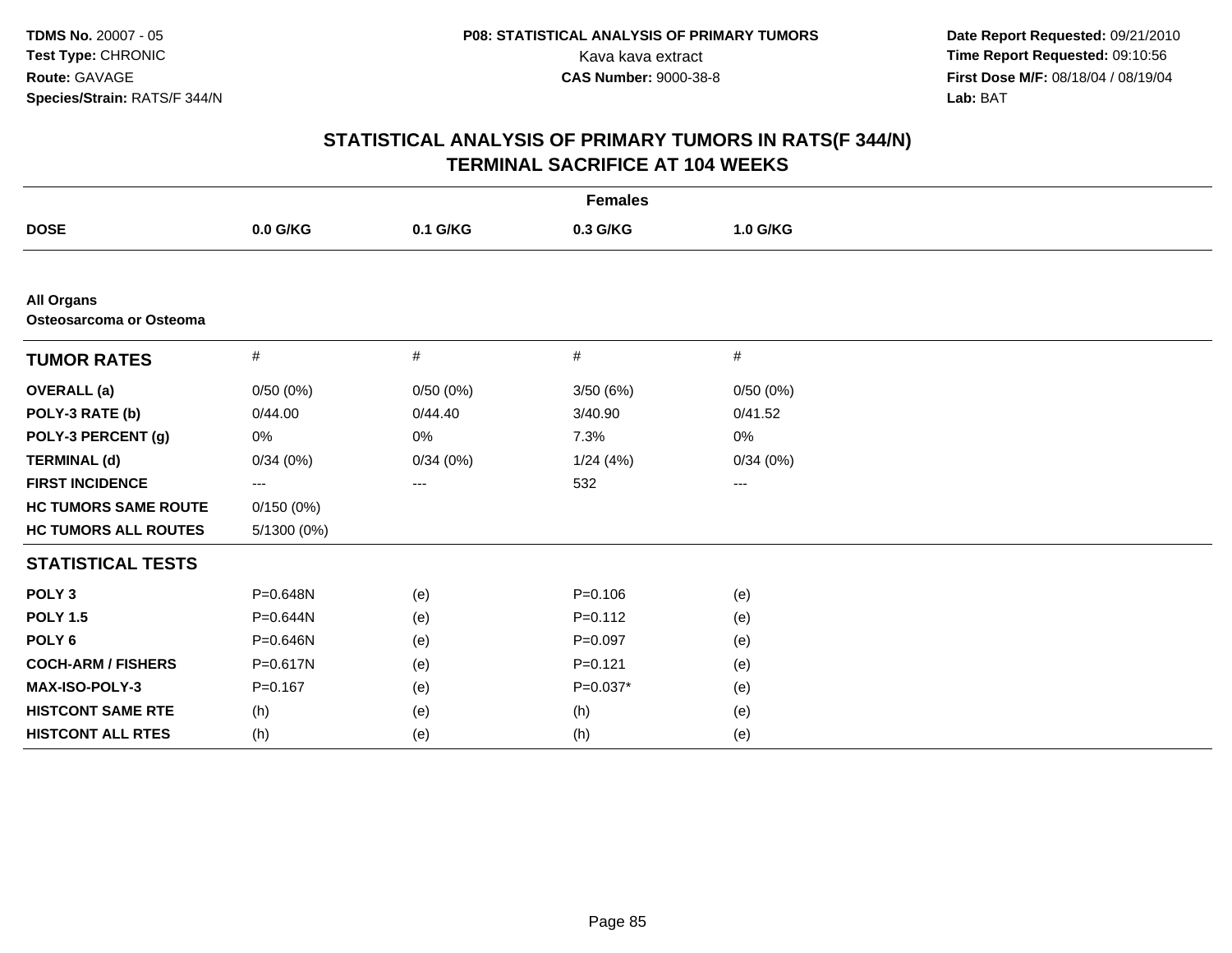| <b>Females</b>                            |                 |              |              |             |  |
|-------------------------------------------|-----------------|--------------|--------------|-------------|--|
| <b>DOSE</b>                               | 0.0 G/KG        | 0.1 G/KG     | 0.3 G/KG     | 1.0 G/KG    |  |
|                                           |                 |              |              |             |  |
| <b>All Organs</b><br><b>Benign Tumors</b> |                 |              |              |             |  |
| <b>TUMOR RATES</b>                        | #               | #            | #            | #           |  |
| <b>OVERALL</b> (a)                        | 43/50 (86%)     | 41/50 (82%)  | 42/50 (84%)  | 22/50 (44%) |  |
| POLY-3 RATE (b)                           | 43/46.90        | 41/47.35     | 42/46.79     | 22/42.07    |  |
| POLY-3 PERCENT (g)                        | 91.7%           | 86.6%        | 89.8%        | 52.3%       |  |
| <b>TERMINAL (d)</b>                       | 32/34 (94%)     | 30/34 (88%)  | 23/24 (96%)  | 19/34 (56%) |  |
| <b>FIRST INCIDENCE</b>                    | 450             | 558          | 518          | 664         |  |
| <b>HC TUMORS SAME ROUTE</b>               | 123/150 (82%)   |              |              |             |  |
| <b>HC TUMORS ALL ROUTES</b>               | 1133/1300 (87%) |              |              |             |  |
| <b>STATISTICAL TESTS</b>                  |                 |              |              |             |  |
| POLY <sub>3</sub>                         | P<0.001N**      | P=0.313N     | $P = 0.515N$ | P<0.001N**  |  |
| <b>POLY 1.5</b>                           | P<0.001N**      | P=0.376N     | P=0.498N     | P<0.001N**  |  |
| POLY <sub>6</sub>                         | P<0.001N**      | $P = 0.261N$ | P=0.558N     | P<0.001N**  |  |
| <b>COCH-ARM / FISHERS</b>                 | P<0.001N**      | P=0.393N     | $P = 0.500N$ | P<0.001N**  |  |
| MAX-ISO-POLY-3                            | P<0.001N**      | P=0.204N     | $P = 0.360N$ | P<0.001N**  |  |
| <b>HISTCONT SAME RTE</b>                  | (h)             | (h)          | (h)          | (h)         |  |
| <b>HISTCONT ALL RTES</b>                  | (h)             | (h)          | (h)          | (h)         |  |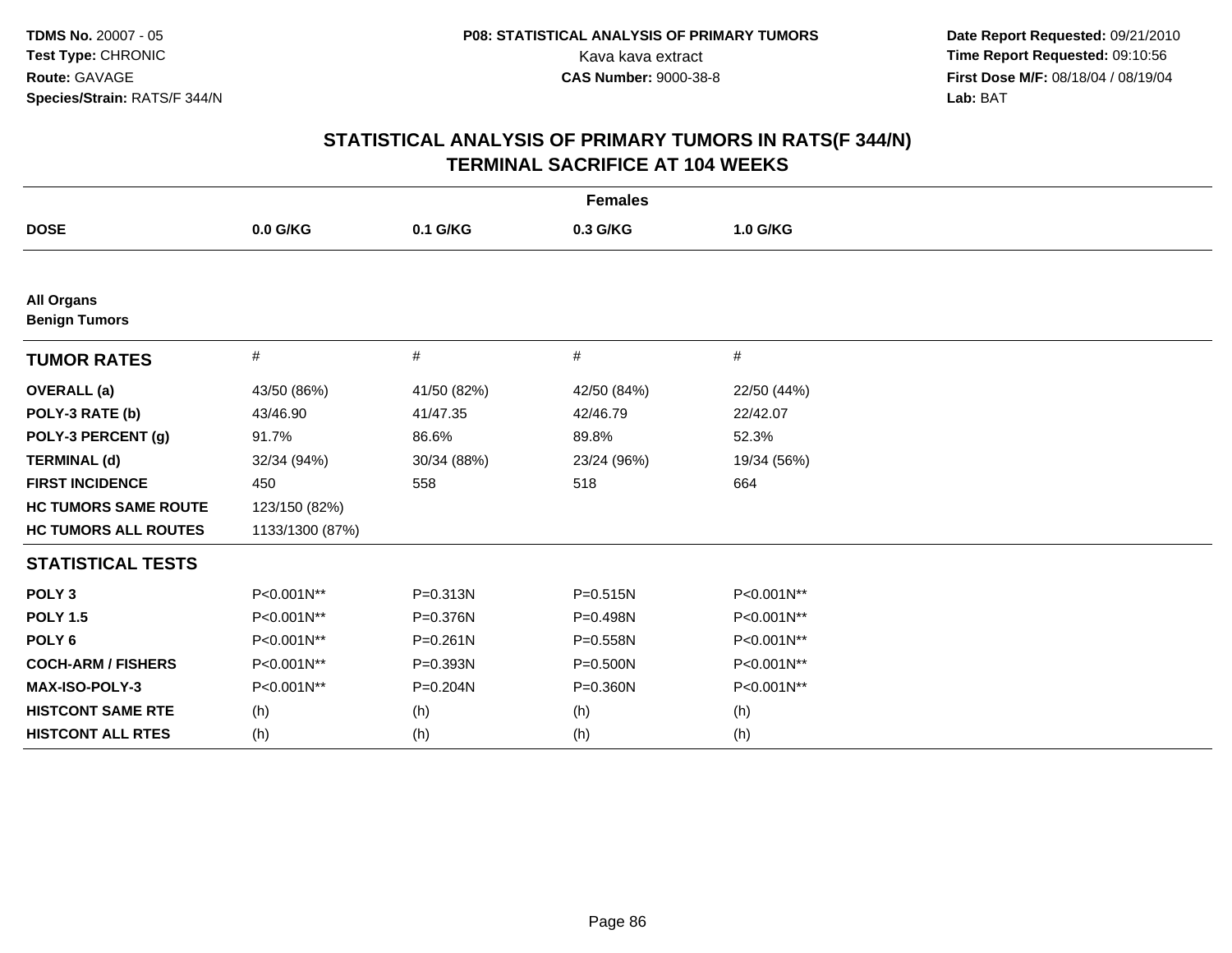| <b>Females</b>                               |                |             |             |             |  |
|----------------------------------------------|----------------|-------------|-------------|-------------|--|
| <b>DOSE</b>                                  | 0.0 G/KG       | 0.1 G/KG    | 0.3 G/KG    | 1.0 G/KG    |  |
|                                              |                |             |             |             |  |
| <b>All Organs</b><br><b>Malignant Tumors</b> |                |             |             |             |  |
| <b>TUMOR RATES</b>                           | #              | #           | #           | $\#$        |  |
| <b>OVERALL</b> (a)                           | 11/50 (22%)    | 16/50 (32%) | 12/50 (24%) | 12/50 (24%) |  |
| POLY-3 RATE (b)                              | 11/47.46       | 16/45.85    | 12/43.48    | 12/43.64    |  |
| POLY-3 PERCENT (g)                           | 23.2%          | 34.9%       | 27.6%       | 27.5%       |  |
| <b>TERMINAL (d)</b>                          | 3/34 (9%)      | 10/34 (29%) | 3/24(13%)   | 5/34 (15%)  |  |
| <b>FIRST INCIDENCE</b>                       | 450            | 605         | 439         | 380         |  |
| <b>HC TUMORS SAME ROUTE</b>                  | 37/150 (25%)   |             |             |             |  |
| <b>HC TUMORS ALL ROUTES</b>                  | 480/1300 (37%) |             |             |             |  |
| <b>STATISTICAL TESTS</b>                     |                |             |             |             |  |
| POLY <sub>3</sub>                            | P=0.544N       | $P = 0.153$ | $P=0.404$   | $P=0.409$   |  |
| <b>POLY 1.5</b>                              | P=0.528N       | $P=0.159$   | $P=0.447$   | $P=0.425$   |  |
| POLY <sub>6</sub>                            | P=0.538N       | $P = 0.147$ | $P = 0.348$ | $P=0.409$   |  |
| <b>COCH-ARM / FISHERS</b>                    | P=0.450N       | $P = 0.184$ | $P = 0.500$ | $P = 0.500$ |  |
| <b>MAX-ISO-POLY-3</b>                        | $P = 0.390$    | $P=0.109$   | $P = 0.321$ | $P=0.325$   |  |
| <b>HISTCONT SAME RTE</b>                     | (h)            | (h)         | (h)         | (h)         |  |
| <b>HISTCONT ALL RTES</b>                     | (h)            | (h)         | (h)         | (h)         |  |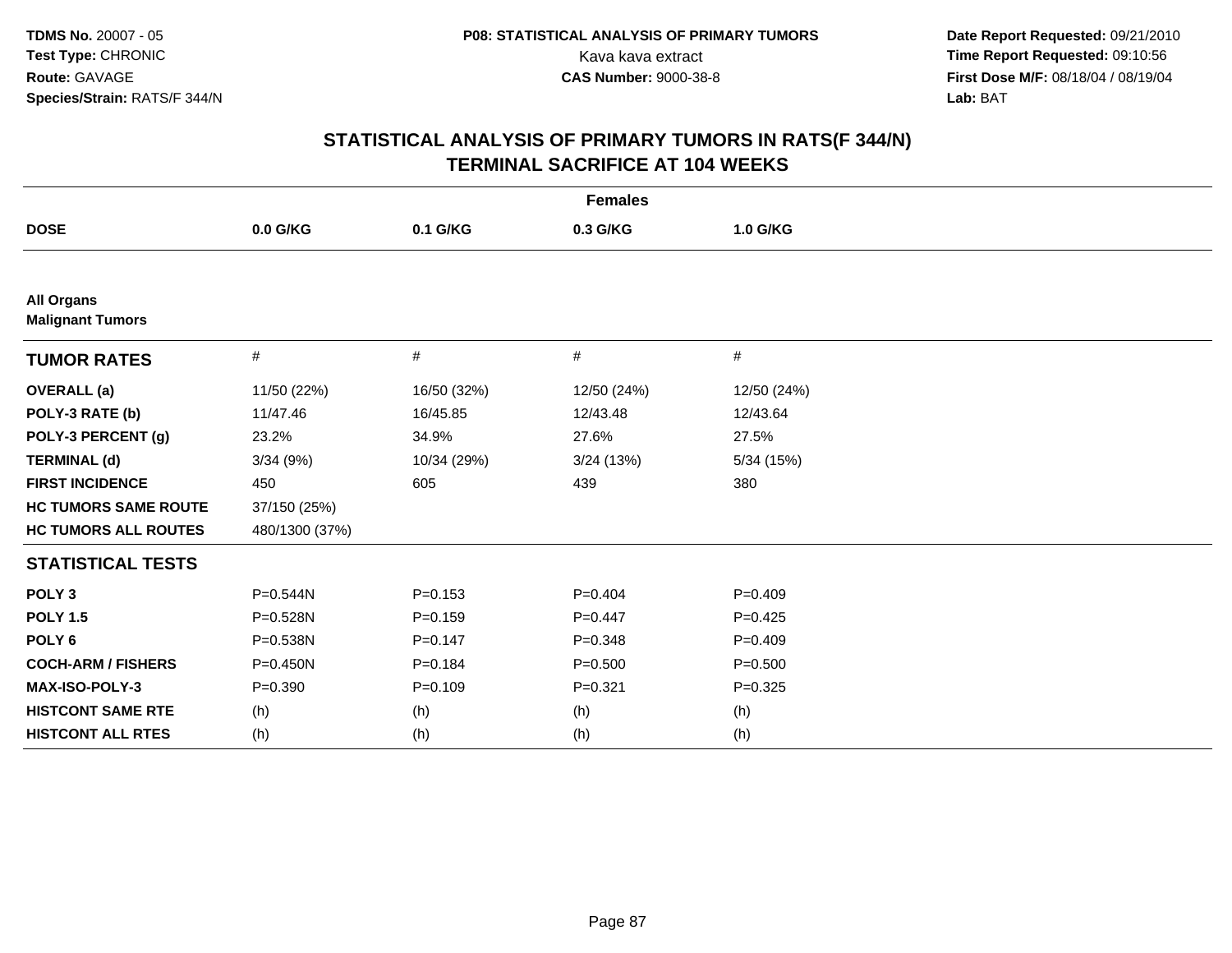| <b>Females</b>                                          |                 |              |              |             |  |
|---------------------------------------------------------|-----------------|--------------|--------------|-------------|--|
| <b>DOSE</b>                                             | 0.0 G/KG        | 0.1 G/KG     | 0.3 G/KG     | 1.0 G/KG    |  |
|                                                         |                 |              |              |             |  |
| <b>All Organs</b><br><b>Malignant and Benign Tumors</b> |                 |              |              |             |  |
| <b>TUMOR RATES</b>                                      | $\#$            | #            | #            | $\#$        |  |
| <b>OVERALL</b> (a)                                      | 46/50 (92%)     | 45/50 (90%)  | 44/50 (88%)  | 30/50 (60%) |  |
| POLY-3 RATE (b)                                         | 46/48.86        | 45/48.00     | 44/47.67     | 30/43.64    |  |
| POLY-3 PERCENT (g)                                      | 94.2%           | 93.8%        | 92.3%        | 68.8%       |  |
| <b>TERMINAL (d)</b>                                     | 32/34 (94%)     | 31/34 (91%)  | 23/24 (96%)  | 23/34 (68%) |  |
| <b>FIRST INCIDENCE</b>                                  | 450             | 558          | 439          | 380         |  |
| <b>HC TUMORS SAME ROUTE</b>                             | 135/150 (90%)   |              |              |             |  |
| <b>HC TUMORS ALL ROUTES</b>                             | 1225/1300 (94%) |              |              |             |  |
| <b>STATISTICAL TESTS</b>                                |                 |              |              |             |  |
| POLY <sub>3</sub>                                       | P<0.001N**      | P=0.634N     | P=0.519N     | P<0.001N**  |  |
| <b>POLY 1.5</b>                                         | P<0.001N**      | $P = 0.641N$ | $P = 0.435N$ | P<0.001N**  |  |
| POLY <sub>6</sub>                                       | P<0.001N**      | P=0.618N     | P=0.640N     | P=0.002N**  |  |
| <b>COCH-ARM / FISHERS</b>                               | P<0.001N**      | $P = 0.500N$ | $P = 0.370N$ | P<0.001N**  |  |
| MAX-ISO-POLY-3                                          | P<0.001N**      | $P = 0.466N$ | $P = 0.351N$ | P<0.001N**  |  |
| <b>HISTCONT SAME RTE</b>                                | (h)             | (h)          | (h)          | (h)         |  |
| <b>HISTCONT ALL RTES</b>                                | (h)             | (h)          | (h)          | (h)         |  |